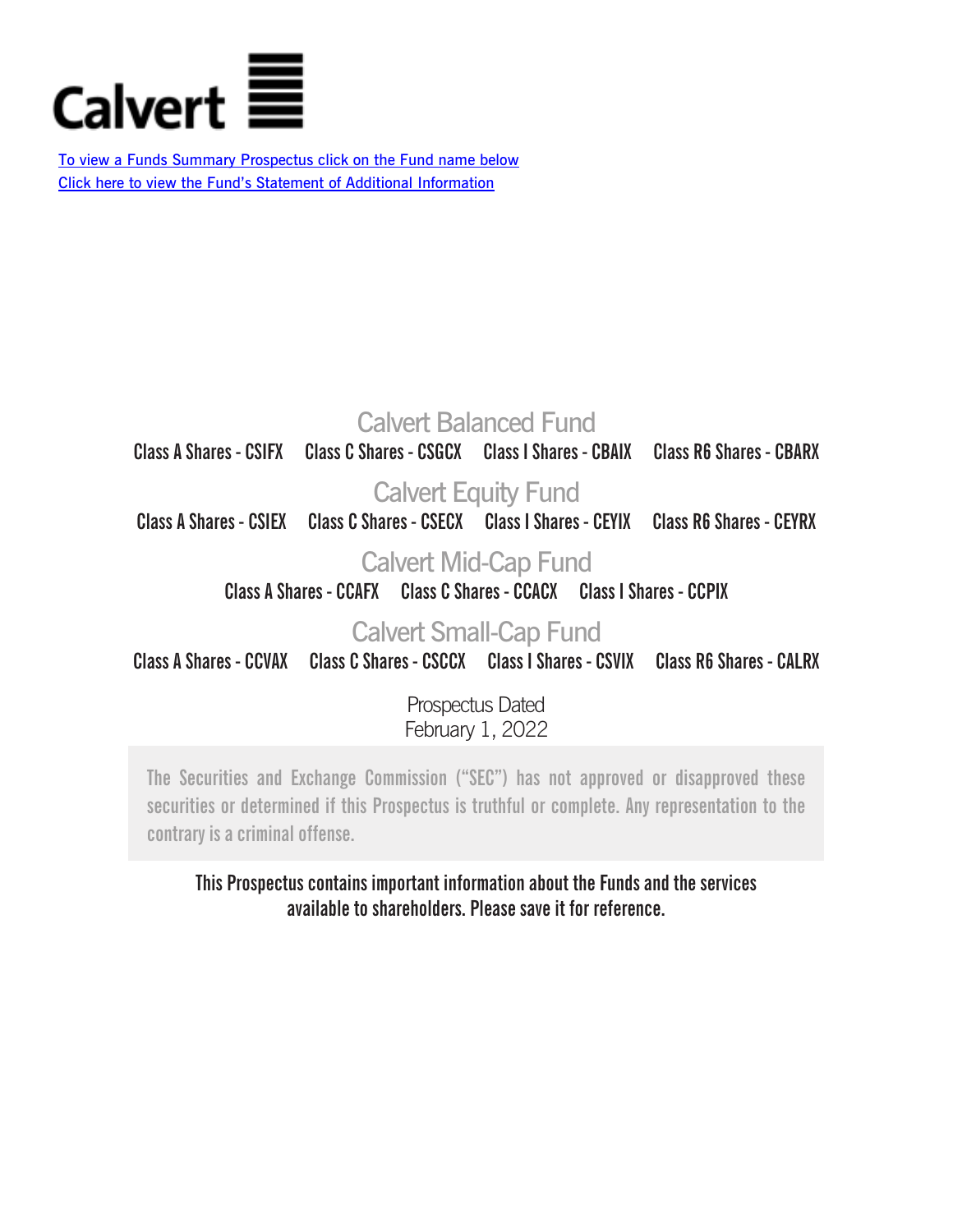# **Table of Contents**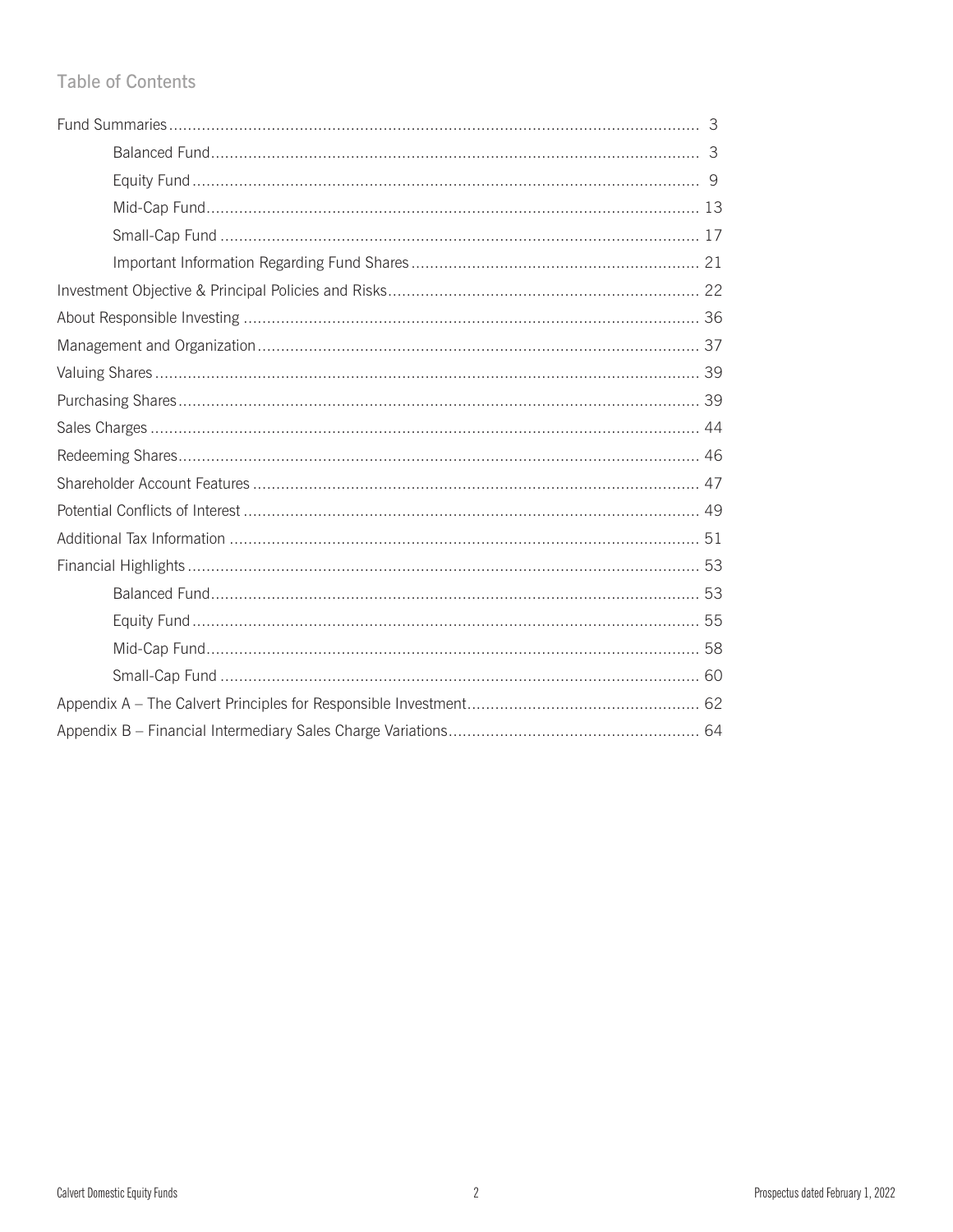## Fund Summaries

### Calvert Balanced Fund

### Investment Objective

The Fund's investment objective is to seek to achieve a competitive total return through an actively managed portfolio of stocks, bonds, and money market instruments which offer income and capital growth opportunity.

### Fees and Expenses of the Fund

This table describes the fees and expenses that you may pay if you buy, hold and sell shares of the Fund. Investors may also pay commissions or other fees to their financial intermediary, which are not reflected below. You may qualify for sales charge discounts on purchases of Class A shares if you and your family invest, or agree to invest in the future, at least \$50,000 in Calvert mutual funds. Certain financial intermediaries also may offer variations in Fund sales charges to their customers as described in Appendix B – Financial Intermediary Sales Charge Variations in this Prospectus. More information about these and other discounts is available from your financial intermediary and under Sales Charges on page 44 of this Prospectus and page 22 of the Fund's Statement of Additional Information.

| Shareholder Fees (fees paid directly from your investment)                                                       | Class A | Class C | Class I | Class R6 |
|------------------------------------------------------------------------------------------------------------------|---------|---------|---------|----------|
| Maximum Sales Charge (Load) Imposed on Purchases (as a percentage of offering price)                             | 4.75%   | None    | None    | None     |
| Maximum Deferred Sales Charge (Load) (as a percentage of the lower of net asset value at purchase or redemption) | None    | 1.00%   | None    | None     |
|                                                                                                                  |         |         |         |          |
| Annual Fund Operating Expenses (expenses that you pay each year as a percentage of the value of your investment) | Class A | Class C | Class I | Class R6 |
| <b>Management Fees</b>                                                                                           | 0.51%   | 0.51%   | 0.51%   | 0.51%    |
| Distribution and Service (12b-1) Fees                                                                            | 0.24%   | 1.00%   | None    | None     |
| Other Expenses                                                                                                   | 0.15%   | 0.15%   | 0.15%   | 0.10%    |
| <b>Total Annual Fund Operating Expenses</b>                                                                      | 0.90%   | 1.66%   | 0.66%   | 0.61%    |

Example. This Example is intended to help you compare the cost of investing in the Fund with the cost of investing in other mutual funds. The Example assumes that you invest \$10,000 in the Fund for the time periods indicated and then redeem all of your shares at the end of those periods. The Example also assumes that your investment has a 5% return each year, that the operating expenses remain the same and that any expense reimbursement arrangement remains in place for the contractual period. Although your actual costs may be higher or lower, based on these assumptions your costs would be:

|                 | Expenses with Redemption |         |         |          |       |         | Expenses without Redemption |          |
|-----------------|--------------------------|---------|---------|----------|-------|---------|-----------------------------|----------|
|                 | Year                     | 3 Years | 5 Years | 10 Years | Year  | 3 Years | 5 Years                     | 10 Years |
| Class A shares  | \$562                    | \$748   | \$950   | \$1,530  | \$562 | \$748   | \$950                       | \$1,530  |
| Class C shares  | \$269                    | \$523   | \$902   | \$1,763  | \$169 | \$523   | \$902                       | \$1,763  |
| Class I shares  | \$67                     | \$211   | \$368   | \$822    | \$67  | \$211   | \$368                       | \$822    |
| Class R6 shares | \$ 62                    | \$195   | \$340   | \$762    | \$62  | \$195   | \$340                       | 762      |

## Portfolio Turnover

The Fund pays transaction costs, such as commissions, when it buys and sells securities (or "turns over" the portfolio). A higher portfolio turnover rate may indicate higher transaction costs and may result in higher taxes when Fund shares are held in a taxable account. These costs, which are not reflected in Annual Fund Operating Expenses or in the Example, affect the Fund's performance. During the most recent fiscal year, the Fund's portfolio turnover rate was 95% of the average value of its portfolio.

#### Principal Investment Strategies

The Fund seeks to achieve its investment objective by allocating assets between common stocks and fixed-income securities. Under normal market conditions, the Fund invests between 50% and 75% of its net assets in equity securities and between 25% and 50% of its net assets in fixed-income securities. Stock investments are primarily common stock of large-cap companies. Fixed-income investments are primarily a wide variety of investment grade debt securities, such as corporate debt securities, mortgage-backed securities ("MBS") (including commercial mortgage-backed securities and collateralized mortgage obligations ("CMOs")), and other asset-backed securities ("ABS"). An investment grade debt security is rated BBB- or higher by S&P Global Ratings ("S&P") or an equivalent rating by another nationally recognized statistical rating organization ("NRSRO"), including Moody's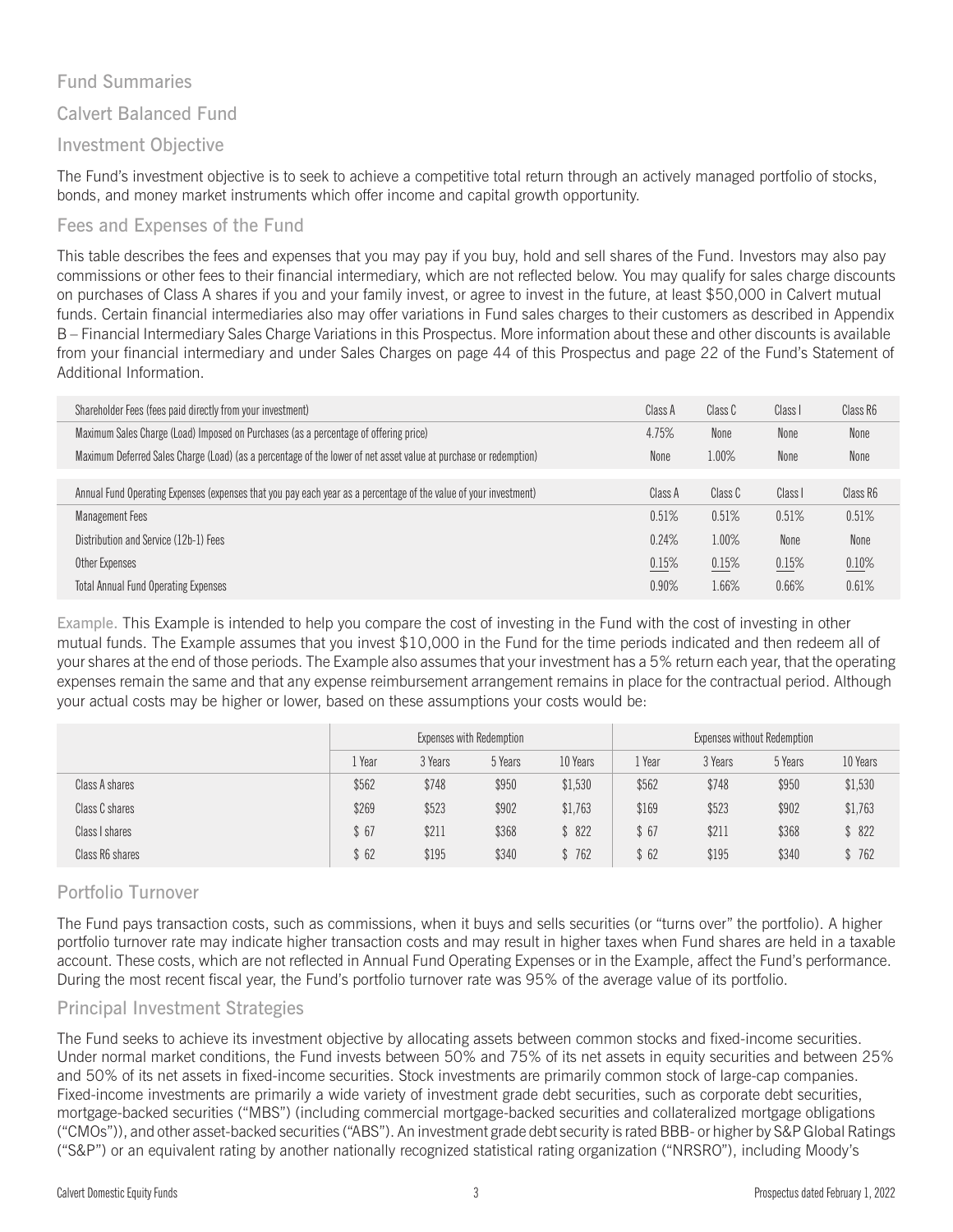Investors Service, Inc. ("Moody's") or Fitch Ratings ("Fitch"), or Kroll Bond Rating Agency, LLC ("Kroll") for securitized debt instruments only (such as ABS and MBS), or if unrated, determined by the Adviser to be of comparable credit quality. The Fund may invest up to 15% of its net assets in debt securities rated below investment grade (rated below BBB- by S&P or Fitch, or below Baa3 by Moody's, or below BBB- by Kroll for securitized debt instruments) and in unrated debt securities determined by the Adviser to be of below investment grade quality ("junk bonds"). For purposes of rating restrictions, if securities are rated differently by two or more rating agencies, the highest rating is used. The Fund invests in debt and mortgage-backed securities issued by government-sponsored enterprises ("GSEs") such as the Federal National Mortgage Association ("FNMA") and the Federal Home Loan Mortgage Corporation ("FHLMC"). The Fund may also invest in publicly-traded real estate investment trusts ("REITs").

The Fund invests in a combination of stocks, bonds and money market instruments in an attempt to provide a complete investment portfolio in a single product. The investment adviser monitors the Fund's allocation and may rebalance or reallocate the Fund's assets based on its view of economic and market factors and events. The equity portion of the Fund is primarily a large cap U.S. portfolio, although the Fund may also invest in foreign stocks (including American Depositary Receipts ("ADRs"), which may be sponsored or unsponsored, and Global Depositary Receipts ("GDRs")) and small- and mid-cap stocks. Stocks are selected primarily on the basis of fundamental research, utilizing the information provided by, and the expertise of, the investment adviser's research staff and consideration of the responsible investing criteria described below. The portfolio manager may sell a security when he believes it is fully valued, the fundamentals of a company deteriorate, or to pursue alternative investment options. A security will also be sold (in accordance with the investment adviser's guidelines and at a time and in a manner that is determined to be in the best interests of shareholders) if the investment adviser determines that the issuer does not operate in a manner consistent with the Fund's responsible investment criteria.

Investment decisions for the fixed-income portion of the Fund are made primarily on the basis of fundamental and quantitative research conducted by the investment adviser's research staff and consideration of the responsible investing criteria described below. Management of the Fund involves consideration of numerous factors (such as quality of business franchises, financial strength, management quality and security structural and collateral considerations). The portfolio managers may sell a security when the investment adviser's price objective is reached, the fundamentals of the investment change or to pursue more attractive investment options. A security will also be sold (in accordance with the investment adviser's guidelines and at a time and in a manner that is determined to be in the best interests of shareholders) if the investment adviser determines that the issuer does not operate in a manner consistent with the Fund's responsible investment criteria. The portfolio managers may also use rotation and absolute return strategies in their management of the fixed-income portion of the Fund. The investment adviser manages duration and any hedging of interest rate risk in the fixed-income portion of the Fund through the purchase and sale of U.S. Treasury securities and related futures contracts. This Fund does not have a specific target for its average fund duration and may invest in bonds and other fixed-income instruments of any maturity.

Incidental to its main investment strategy, the Fund may also use derivatives as a substitute for direct investment in a particular asset class, in order to facilitate the periodic rebalancing of the Fund's portfolio to maintain its target asset allocation, to make tactical asset allocations, to hedge foreign currency exposure, and to assist in managing cash. The Fund may also lend its securities.

Responsible Investing. In selecting investments for the Fund, CRM is guided by The Calvert Principles for Responsible Investment, which provide a framework for considering environmental, social and governance ("ESG") factors.

#### Principal Risks

Market Risk. The value of investments held by the Fund may increase or decrease in response to economic, political, financial, public health crises (such as epidemics or pandemics) or other disruptive events (whether real, expected or perceived) in the U.S. and global markets. These events may negatively impact broad segments of businesses and populations and may exacerbate pre-existing risks to the Fund. The frequency and magnitude of resulting changes in the value of the Fund's investments cannot be predicted. Certain securities and other investments held by the Fund may experience increased volatility, illiquidity, or other potentially adverse effects in reaction to changing market conditions. Monetary and/or fiscal actions taken by U.S. or foreign governments to stimulate or stabilize the global economy may not be effective and could lead to high market volatility. No active trading market may exist for certain investments held by the Fund, which may impair the ability of the Fund to sell or to realize the full value of such investments in the event of the need to liquidate such assets.

Equity Securities Risk. The value of equity securities and related instruments may decline in response to adverse changes in the economy or the economic outlook; deterioration in investor sentiment; interest rate, currency, and commodity price fluctuations; adverse geopolitical, social or environmental developments; issuer and sector-specific considerations; unexpected trading activity among retail investors; or other factors. Market conditions may affect certain types of stocks to a greater extent than other types of stocks. If the stock market declines in value, the value of the Fund's equity securities will also likely decline. Although prices can rebound, there is no assurance that values will return to previous levels.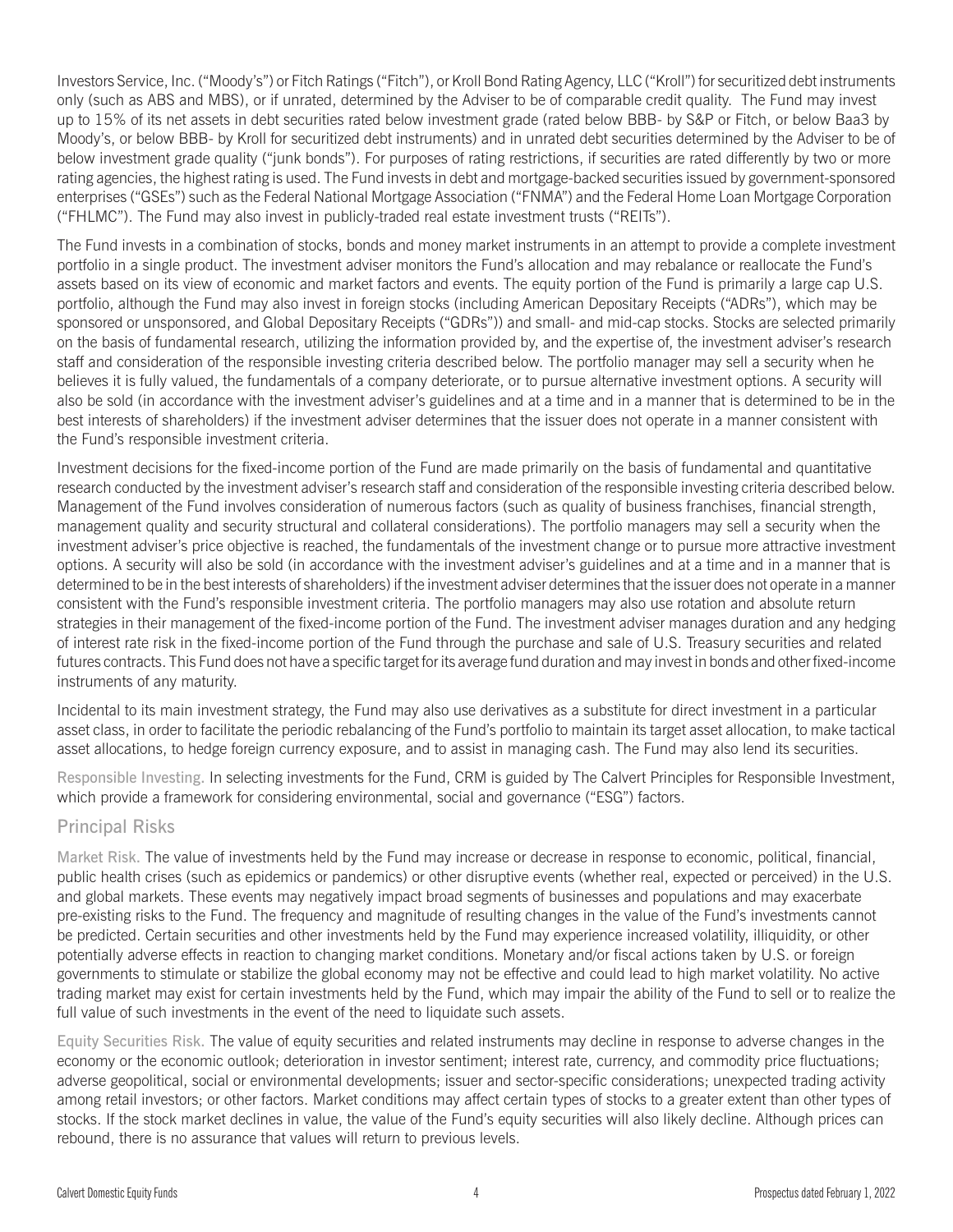Interest Rate Risk. In general, the value of income securities will fluctuate based on changes in interest rates. The value of these securities is likely to increase when interest rates fall and decline when interest rates rise. Duration measures the time-weighted expected cash flows of a fixed-income security, while maturity refers to the amount of time until a fixed-income security matures. Generally, securities with longer durations or maturities are more sensitive to changes in interest rates than securities with shorter durations or maturities, causing them to be more volatile. Conversely, fixed-income securities with shorter durations or maturities will be less volatile but may provide lower returns than fixed-income securities with longer durations or maturities. In a rising interest rate environment, the duration of income securities that have the ability to be prepaid or called by the issuer may be extended. In a declining interest rate environment, the proceeds from prepaid or maturing instruments may have to be reinvested at a lower interest rate. Certain instruments held by the Fund pay an interest rate based on the London Interbank Offered Rate ("LIBOR"), which is the average offered rate for various maturities of short-term loans between certain major international banks. LIBOR is used throughout global banking and financial industries to determine interest rates for a variety of financial instruments (such as debt instruments and derivatives) and borrowing arrangements. The ICE Benchmark Administration Limited, the administrator of LIBOR, ceased publishing certain LIBOR settings on December 31, 2021, and is expected to cease publishing the remaining LIBOR settings on June 30, 2023. Although the transition process away from LIBOR has become increasingly well defined, the impact on certain debt securities, derivatives and other financial instruments that utilize LIBOR remains uncertain. The phase-out of LIBOR may result in, among other things, increased volatility or illiquidity in markets for instruments based on LIBOR and changes in the value of such instruments.

Credit Risk. Investments in fixed-income and other debt obligations (referred to below as "debt instruments") are subject to the risk of non-payment of scheduled principal and interest. Changes in economic conditions or other circumstances may reduce the capacity of the party obligated to make principal and interest payments on such instruments and may lead to defaults. Such non-payments and defaults may reduce the value of Fund shares and income distributions. The value of debt instruments also may decline because of concerns about the issuer's ability to make principal and interest payments. In addition, the credit ratings of debt instruments may be lowered if the financial condition of the party obligated to make payments with respect to such instruments deteriorates. In the event of bankruptcy of the issuer of a debt instrument, the Fund could experience delays or limitations with respect to its ability to realize the benefits of any collateral securing the instrument. In order to enforce its rights in the event of a default, bankruptcy or similar situation, the Fund may be required to retain legal or similar counsel, which may increase the Fund's operating expenses and adversely affect net asset value.

Lower Rated Investments Risk. Investments rated below investment grade and comparable unrated investments (sometimes referred to as "junk") have speculative characteristics because of the credit risk associated with their issuers. Changes in economic conditions or other circumstances typically have a greater effect on the ability of issuers of lower rated investments to make principal and interest payments than they do on issuers of higher rated investments. An economic downturn generally leads to a higher non-payment rate, and a lower rated investment may lose significant value before a default occurs. Lower rated investments typically are subject to greater price volatility and illiquidity than higher rated investments.

U.S. Government Securities Risk. Although certain U.S. Government-sponsored agencies (such as the Federal Home Loan Mortgage Corporation and the Federal National Mortgage Association) may be chartered or sponsored by acts of Congress, their securities are neither issued nor guaranteed by the U.S. Treasury. U.S. Treasury securities generally have a lower return than other obligations because of their higher credit quality and market liquidity.

Mortgage- and Asset-Backed Securities Risk. Mortgage- and asset-backed securities represent interests in "pools" of commercial or residential mortgages or other assets, including consumer loans or receivables. Movements in interest rates (both increases and decreases) may quickly and significantly reduce the value of certain types of mortgage- and asset-backed securities. Although certain mortgage- and asset-backed securities are guaranteed as to timely payment of interest and principal by a government entity, the market price for such securities is not guaranteed and will fluctuate. The purchase of mortgage- and asset-backed securities issued by non-government entities may entail greater risk than such securities that are issued or guaranteed by a government entity. Mortgage- and asset-backed securities issued by non-government entities may offer higher yields than those issued by government entities, but may also be subject to greater volatility than government issues and can also be subject to greater credit risk and the risk of default on the underlying mortgages or other assets. Investments in mortgage- and asset-backed securities are subject to both extension risk, where borrowers pay off their debt obligations more slowly in times of rising interest rates, and prepayment risk, where borrowers pay off their debt obligations sooner than expected in times of declining interest rates.

Money Market Instrument Risk. Money market instruments may be adversely affected by market and economic events, such as a sharp rise in prevailing short-term interest rates; adverse developments in the banking industry, which issues or guarantees many money market instruments; adverse economic, political or other developments affecting issuers of money market instruments; changes in the credit quality of issuers; and default by a counterparty.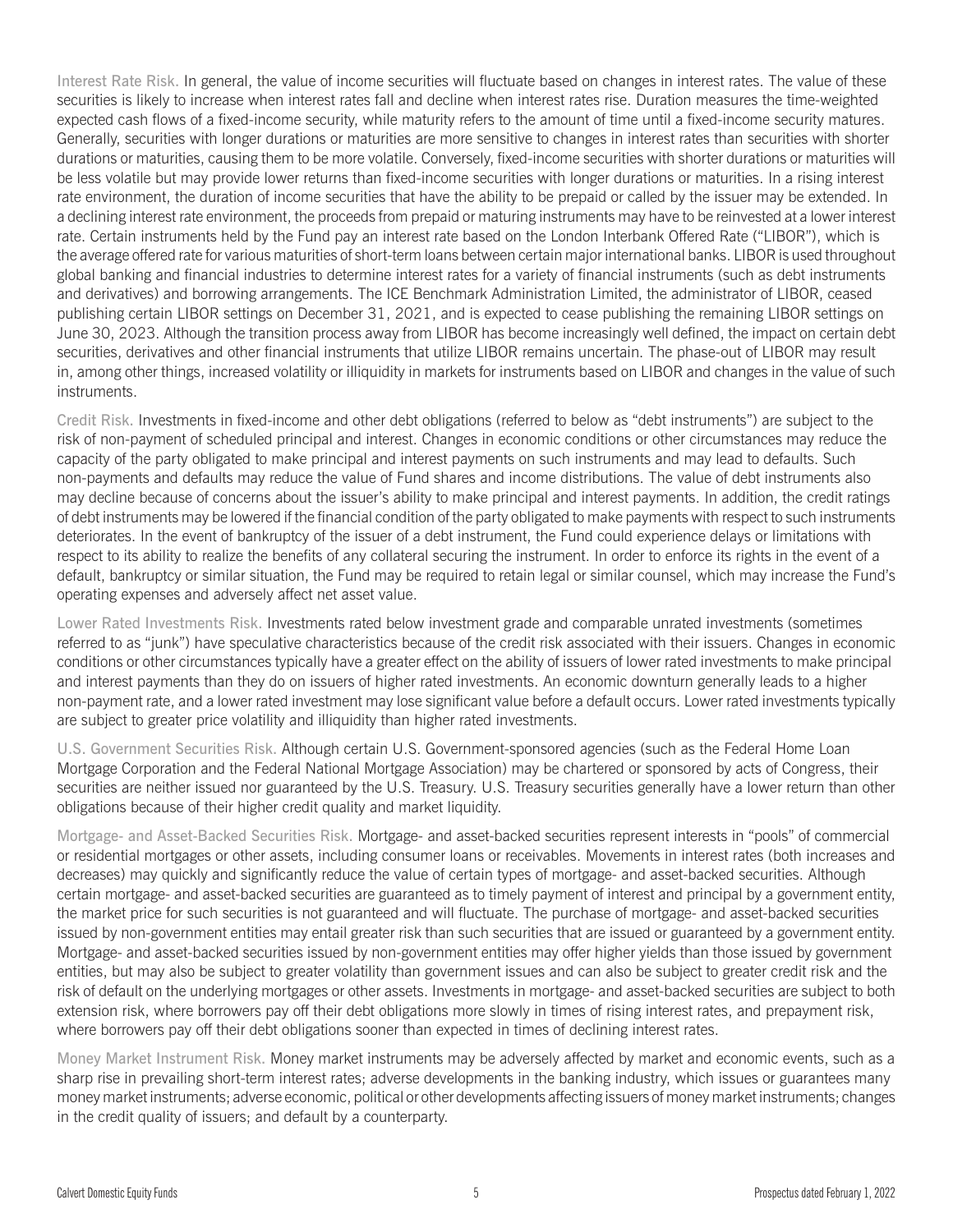Foreign Investment Risk. Foreign investments can be adversely affected by political, economic and market developments abroad, including the imposition of economic and other sanctions by the United States or another country. There may be less publicly available information about foreign issuers because they may not be subject to reporting practices, requirements or regulations comparable to those to which United States companies are subject. Foreign markets may be smaller, less liquid and more volatile than the major markets in the United States and, as a result, Fund share values may be more volatile. Trading in foreign markets typically involves higher expense than trading in the United States. The Fund may have difficulties enforcing its legal or contractual rights in a foreign country. Depositary receipts are subject to many of the risks associated with investing directly in foreign instruments.

Currency Risk. Exchange rates for currencies fluctuate daily. The value of foreign investments may be affected favorably or unfavorably by changes in currency exchange rates in relation to the U.S. dollar. Currency markets generally are not as regulated as securities markets and currency transactions are subject to settlement, custodial and other operational risks.

Derivatives Risk. The Fund's exposure to derivatives involves risks different from, or possibly greater than, the risks associated with investing directly in securities and other investments. The use of derivatives can lead to losses because of adverse movements in the price or value of the security, instrument, index, currency, commodity, economic indicator or event underlying a derivative ("reference instrument"), due to failure of a counterparty or due to tax or regulatory constraints. Derivatives may create leverage in the Fund, which represents a non-cash exposure to the underlying reference instrument. Leverage can increase both the risk and return potential of the Fund. Derivatives risk may be more significant when derivatives are used to enhance return or as a substitute for a cash investment position, rather than solely to hedge the risk of a position held by the Fund. Use of derivatives involves the exercise of specialized skill and judgment, and a transaction may be unsuccessful in whole or in part because of market behavior or unexpected events. Changes in the value of a derivative (including one used for hedging) may not correlate perfectly with the underlying reference instrument. Derivative instruments traded in over-the-counter markets may be difficult to value, may be illiquid, and may be subject to wide swings in valuation caused by changes in the value of the underlying reference instrument. If a derivative's counterparty is unable to honor its commitments, the value of Fund shares may decline and the Fund could experience delays in the return of collateral or other assets held by the counterparty. The loss on derivative transactions may substantially exceed the initial investment, particularly when there is no stated limit on the Fund's use of derivatives. A derivative investment also involves the risks relating to the reference instrument underlying the investment.

Smaller and Mid-Sized Company Risk. The stocks of smaller and mid-sized companies are generally subject to greater price fluctuations, limited liquidity, higher transaction costs and higher investment risk than the stocks of larger, more established companies. Such companies may have limited product lines, markets or financial resources, may be dependent on a limited management group, and may lack substantial capital reserves or an established performance record. There may be generally less publicly available information about such companies than for larger, more established companies. Stocks of these companies frequently have lower trading volumes making them more volatile and potentially more difficult to value.

Real Estate Risk. Real estate investments are subject to risks associated with owning real estate, including declines in real estate values, increases in property taxes, fluctuations in interest rates, limited availability of mortgage financing, decreases in revenues from underlying real estate assets, declines in occupancy rates, changes in government regulations affecting zoning, land use, and rents, environmental liabilities, and risks related to the management skill and creditworthiness of the issuer. Companies in the real estate industry may also be subject to liabilities under environmental and hazardous waste laws, among others. REITs must satisfy specific requirements for favorable tax treatment and can involve unique risks in addition to the risks generally affecting the real estate industry. Changes in underlying real estate values may have an exaggerated effect to the extent that investments are concentrated in particular geographic regions or property types.

Securities Lending Risk. Securities lending involves a possible delay in recovery of the loaned securities or a possible loss of rights in the collateral if the borrower fails financially. The Fund could also lose money if the value of the collateral decreases.

Restricted Securities Risk. Unless registered for sale to the public under applicable federal securities law, restricted securities can be sold only in private transactions to qualified purchasers pursuant to an exemption from registration. The sale price realized from a private transaction could be less than the Fund's purchase price for the restricted security. It may be difficult to identify a qualified purchaser for a restricted security held by the Fund and such security could be deemed illiquid. It may also be more difficult to value such securities.

Liquidity Risk. The Fund is exposed to liquidity risk when trading volume, lack of a market maker or trading partner, large position size, market conditions, or legal restrictions impair its ability to sell particular investments or to sell them at advantageous market prices. Consequently, the Fund may have to accept a lower price to sell an investment or continue to hold it or keep the position open, sell other investments to raise cash or abandon an investment opportunity, any of which could have a negative effect on the Fund's performance. These effects may be exacerbated during times of financial or political stress.

Risks Associated with Active Management. The success of the Fund's investment strategy depends on portfolio management's successful application of analytical skills and investment judgment. Active management involves subjective decisions.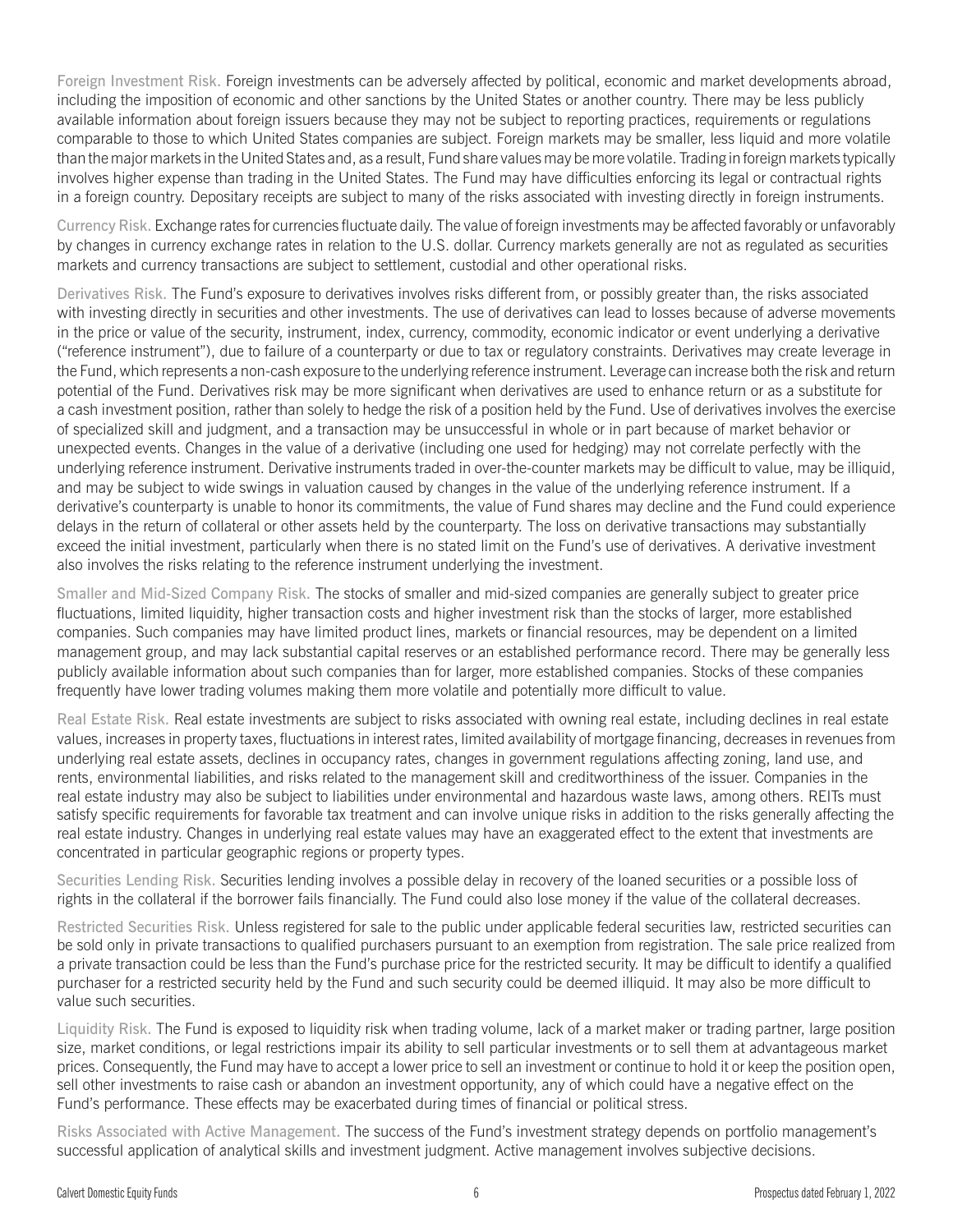Responsible Investing Risk. Investing primarily in responsible investments carries the risk that, under certain market conditions, the Fund may underperform funds that do not utilize a responsible investment strategy. The application of responsible investment criteria may affect the Fund's exposure to certain sectors or types of investments, and may impact the Fund's relative investment performance depending on whether such sectors or investments are in or out of favor in the market. An investment's ESG performance or the investment adviser's assessment of such performance may change over time, which could cause the Fund to temporarily hold securities that do not comply with the Fund's responsible investment criteria. In evaluating an investment, the investment adviser is dependent upon information and data that may be incomplete, inaccurate or unavailable, which could adversely affect the analysis of the ESG factors relevant to a particular investment. Successful application of the Fund's responsible investment strategy will depend on the investment adviser's skill in properly identifying and analyzing material ESG issues.

General Fund Investing Risks. The Fund is not a complete investment program and there is no guarantee that the Fund will achieve its investment objective. It is possible to lose money by investing in the Fund. The Fund is designed to be a long-term investment vehicle and is not suited for short-term trading. Investors in the Fund should have a long-term investment perspective and be able to tolerate potentially sharp declines in value. Purchase and redemption activities by Fund shareholders may impact the management of the Fund and its ability to achieve its investment objective(s). In addition, the redemption by one or more large shareholders or groups of shareholders of their holdings in the Fund could have an adverse impact on the remaining shareholders in the Fund. The Fund relies on various service providers, including the investment adviser, in its operations and is susceptible to operational, information security and related events (such as public health crises, cyber or hacking attacks) that may affect the service providers or the services that they provide to the Fund. An investment in the Fund is not a deposit in a bank and is not insured or guaranteed by the Federal Deposit Insurance Corporation or any other government agency.

#### Performance

The following bar chart and table provide some indication of the risks of investing in the Fund by showing changes in the Fund's performance from year to year and how the Fund's average annual returns over time compare with two broad-based securities market indexes and a blended benchmark. The returns in the bar chart are for Class A shares and do not reflect a sales charge. If the sales charge was reflected, the returns would be lower. Past performance (both before and after taxes) is not necessarily an indication of how the Fund will perform in the future.

CRM became the investment adviser to the Fund on December 31, 2016. Performance reflected prior to such date is that of the Fund's former investment adviser. The Fund's performance for certain periods reflects the effects of expense reductions. Absent these reductions, performance for certain periods would have been lower. Updated Fund performance information can be obtained by visiting [www.calvert.com.](www.calvert.com)



For the ten years ended December 31, 2021, the highest quarterly total return for Class A was 15.12% for the quarter ended June 30, 2020 and the lowest quarterly return was -12.54% for the quarter ended March 31, 2020.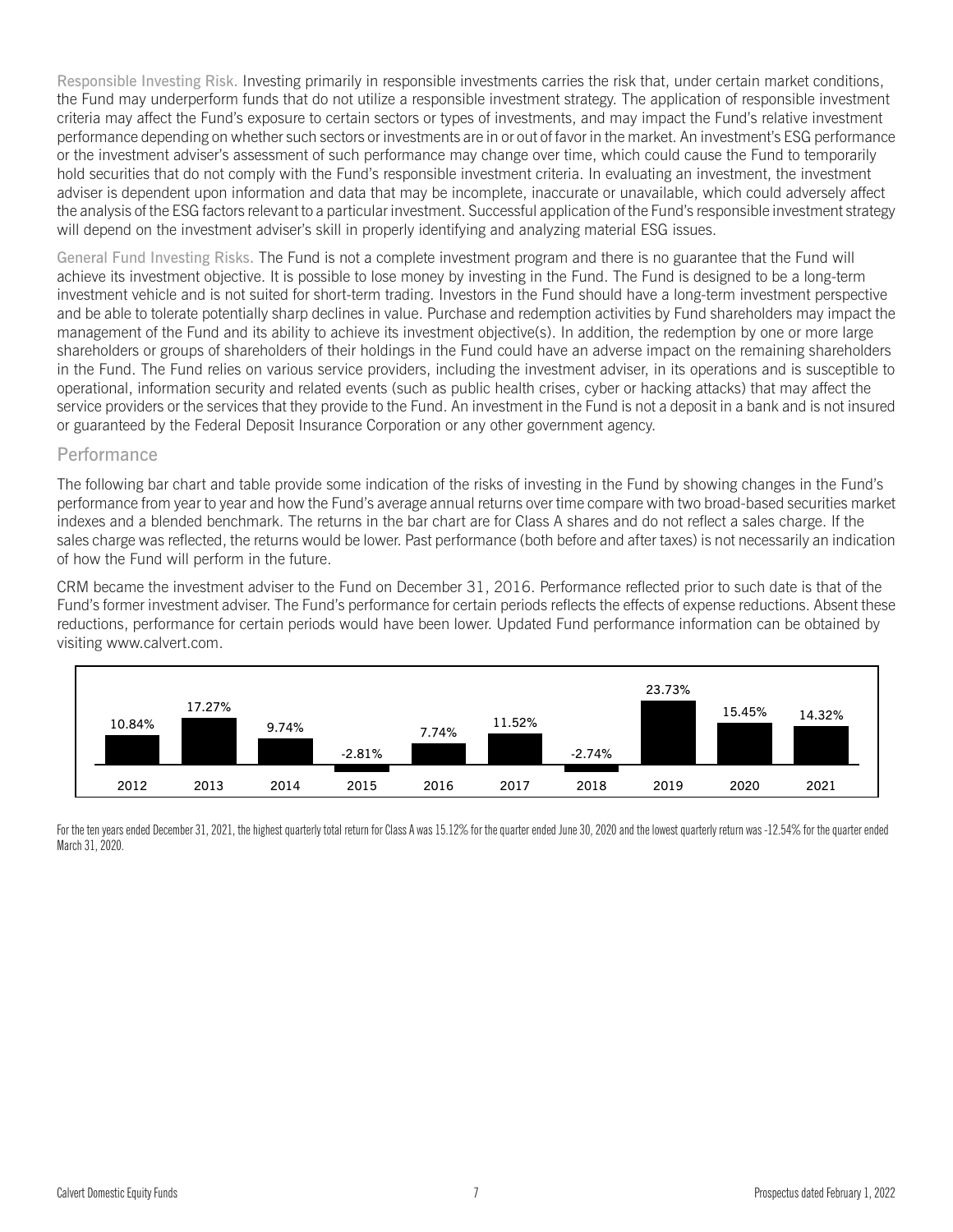| Average Annual Total Returns as of December 31, 2021                                    | One Year | Five Years | <b>Ten Years</b> |
|-----------------------------------------------------------------------------------------|----------|------------|------------------|
| Class A Return Before Taxes                                                             | 8.90%    | 11.02%     | 9.67%            |
| Class A Return After Taxes on Distributions                                             | 7.11%    | 9.52%      | 8.09%            |
| Class A Return After Taxes on Distributions and Sale of Class A Shares                  | 6.64%    | 8.56%      | 7.49%            |
| Class C Return Before Taxes                                                             | 12.42%   | 11.25%     | 9.35%            |
| Class I Return Before Taxes                                                             | 14.58%   | 12.42%     | 10.61%           |
| Class R6 Return Before Taxes                                                            | 14.64%   | 12.45%     | 10.63%           |
| Russell 1000 <sup>®</sup> Index (reflects no deduction for fees, expenses or taxes)     | 26.45%   | 18.41%     | 16.53%           |
| Bloomberg U.S. Aggregate Bond Index (reflects no deduction for fees, expenses or taxes) | $-1.54%$ | 3.57%      | 2.90%            |
| Balanced Blended Benchmark* (reflects no deduction for fees, expenses or taxes)         | 14.62%   | 12.59%     | 11.14%           |

The Balanced Blended Benchmark is an internally constructed benchmark comprised of a blend of 60% Russell 1000® Index and 40% Bloomberg U.S. Aggregate Bond Index.

These returns reflect the maximum sales charge for Class A (4.75%) and any applicable contingent deferred sales charge ("CDSC") for Class C. The Class R6 performance shown above for the period prior to February 1, 2019 (commencement of operations) is the performance of Class I shares at net asset value without adjustment for any differences in the expenses of the two classes. If adjusted for such differences, returns would be different. Investors cannot invest directly in an Index.

After-tax returns are calculated using the highest historical individual federal income tax rates and do not reflect the impact of state and local taxes. Actual after-tax returns depend on a shareholder's tax situation and the actual characterization of distributions, and may differ from those shown. After-tax returns are not relevant to shareholders who hold shares in tax-deferred accounts or to shares held by non-taxable entities. After-tax returns for other Classes of shares will vary from the after-tax returns presented for Class A shares. Return After Taxes on Distributions for a period may be the same as Return Before Taxes for that period because no taxable distributions were made during that period. Also, Return After Taxes on Distributions and Sale of Fund Shares for a period may be greater than or equal to Return Before Taxes and/or Return After Taxes on Distributions for the same period because of losses realized on the sale of Fund shares.

#### Management

Investment Adviser. Calvert Research and Management ("CRM" or the "Adviser").

Portfolio Managers

Vishal Khanduja, CFA, Vice President of CRM, has managed the Fund since January 2013.

Brian S. Ellis, CFA, Vice President of CRM, has managed the Fund since November 2015.

Charles B. Gaffney, Vice President of CRM, has managed the Fund since December 31, 2016.

#### Purchase and Sale of Fund Shares

You may purchase, redeem or exchange Fund shares on any business day, which is any day the New York Stock Exchange is open for business. You may purchase, redeem or exchange Fund shares either through your financial intermediary or (except for purchases of Class C shares by accounts with no specified financial intermediary) directly from a Fund either by writing to the Fund, P.O. Box 219544, Kansas City, MO 64121-9544, or by calling 1-800-368-2745. The minimum initial purchase or exchange into a Fund is \$1,000 for Class A and Class C, \$250,000 for Class I and \$1,000,000 for Class R6 (waived in certain circumstances). There is no minimum for subsequent investments.

For important information about taxes and financial intermediary compensation, please turn to "Important Information Regarding Fund Shares" on page 21 of this Prospectus.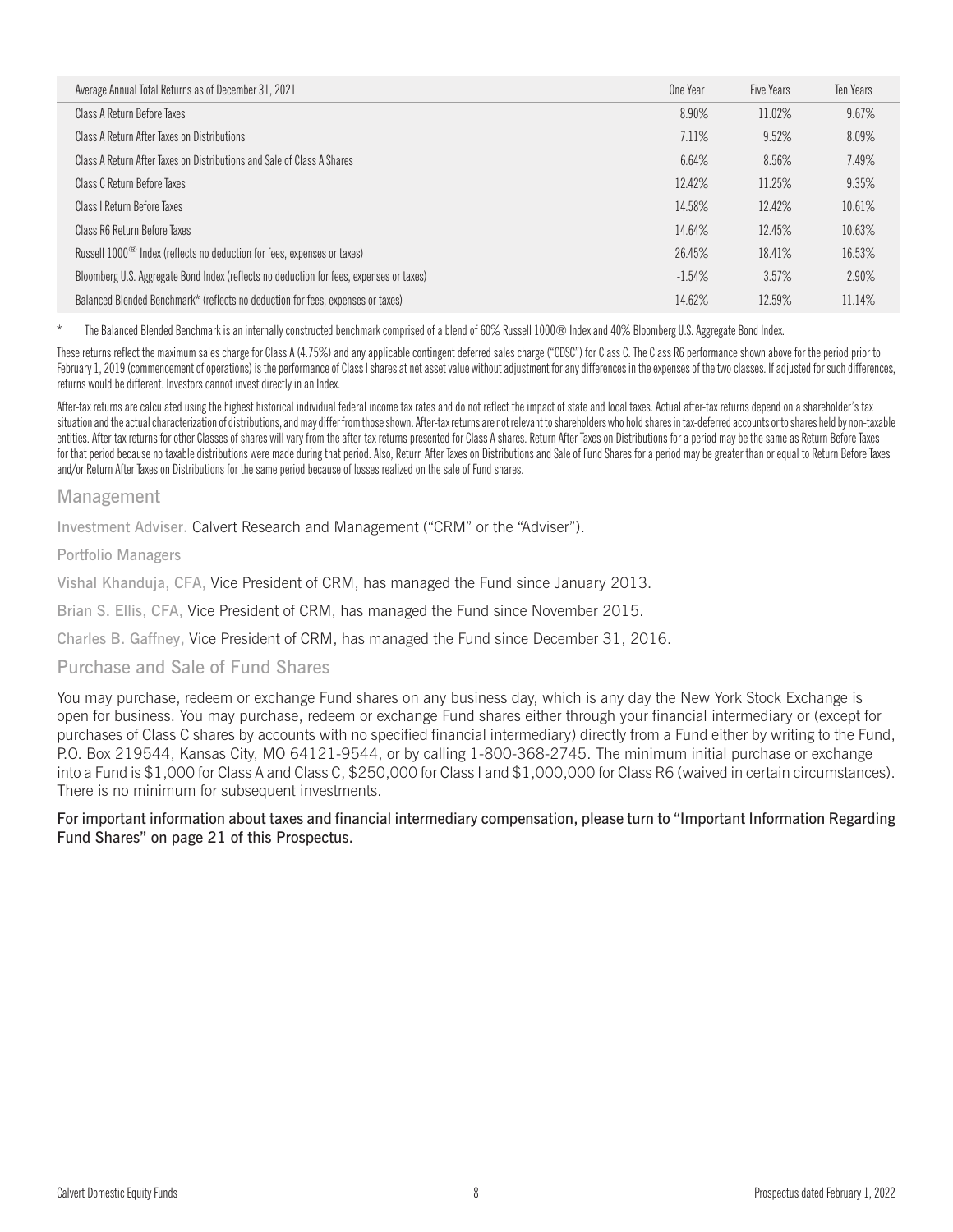# Calvert Equity Fund

## Investment Objective

The Fund's investment objective is to seek growth of capital through investment in stocks believed to offer opportunities for potential capital appreciation.

## Fees and Expenses of the Fund

This table describes the fees and expenses that you may pay if you buy, hold and sell shares of the Fund. Investors may also pay commissions or other fees to their financial intermediary, which are not reflected below. You may qualify for sales charge discounts on purchases of Class A shares if you and your family invest, or agree to invest in the future, at least \$50,000 in Calvert mutual funds. Certain financial intermediaries also may offer variations in Fund sales charges to their customers as described in Appendix B – Financial Intermediary Sales Charge Variations in this Prospectus. More information about these and other discounts is available from your financial intermediary and under Sales Charges on page 44 of this Prospectus and on page 22 of the Fund's Statement of Additional Information.

| Shareholder Fees (fees paid directly from your investment)                                                       | Class A | Class C | Class I | Class R6 |
|------------------------------------------------------------------------------------------------------------------|---------|---------|---------|----------|
| Maximum Sales Charge (Load) Imposed on Purchases (as a percentage of offering price)                             | 4.75%   | None    | None    | None     |
| Maximum Deferred Sales Charge (Load) (as a percentage of the lower of net asset value at purchase or redemption) | None    | 1.00%   | None    | None     |
|                                                                                                                  |         |         |         |          |
| Annual Fund Operating Expenses (expenses that you pay each year as a percentage of the value of your investment) | Class A | Class C | Class I | Class R6 |
| <b>Management Fees</b>                                                                                           | 0.55%   | 0.55%   | 0.55%   | 0.55%    |
| Distribution and Service (12b-1) Fees                                                                            | 0.25%   | 1.00%   | None    | None     |
| Other Expenses                                                                                                   | 0.11%   | 0.11%   | 0.11%   | 0.05%    |
| <b>Total Annual Fund Operating Expenses</b>                                                                      | 0.91%   | 1.66%   | 0.66%   | 0.60%    |

Example. This Example is intended to help you compare the cost of investing in the Fund with the cost of investing in other mutual funds. The Example assumes that you invest \$10,000 in the Fund for the time periods indicated and then redeem all of your shares at the end of those periods. The Example also assumes that your investment has a 5% return each year, that the operating expenses remain the same and that any expense reimbursement arrangement remains in place for the contractual period. Although your actual costs may be higher or lower, based on these assumptions your costs would be:

|                 | Expenses with Redemption |         |         |          |       | <b>Expenses without Redemption</b> |         |          |
|-----------------|--------------------------|---------|---------|----------|-------|------------------------------------|---------|----------|
|                 | . Year                   | 3 Years | 5 Years | 10 Years | Year  | 3 Years                            | 5 Years | 10 Years |
| Class A shares  | \$563                    | \$751   | \$955   | \$1,541  | \$563 | \$751                              | \$955   | \$1,541  |
| Class C shares  | \$269                    | \$523   | \$902   | \$1,766  | \$169 | \$523                              | \$902   | \$1,766  |
| Class I shares  | \$67                     | \$211   | \$368   | \$822    | \$67  | \$211                              | \$368   | \$822    |
| Class R6 shares | \$61                     | \$192   | \$335   | \$750    | \$61  | \$192                              | \$335   | \$750    |

## Portfolio Turnover

The Fund pays transaction costs, such as commissions, when it buys and sells securities (or "turns over" the portfolio). A higher portfolio turnover rate may indicate higher transaction costs and may result in higher taxes when Fund shares are held in a taxable account. These costs, which are not reflected in Annual Fund Operating Expenses or in the Example, affect the Fund's performance. During the most recent fiscal year, the Fund's portfolio turnover rate was 13% of the average value of its portfolio.

## Principal Investment Strategies

The Fund normally invests at least 80% of its net assets, including borrowings for investment purposes, in equity securities (common stock) (the "80% Policy"). The Fund will normally invest in common stocks of companies having market capitalizations that rank among the top 1,000 U.S. listed companies. The Fund may invest up to 25% of its assets in U.S. dollar-denominated securities of foreign companies that trade on U.S. exchanges or in the over-the-counter market (including depositary receipts which evidence ownership in underlying foreign stocks). The Fund may invest in mid-cap stocks and in publicly traded real estate investment trusts ("REITs"). The Fund may also lend its securities.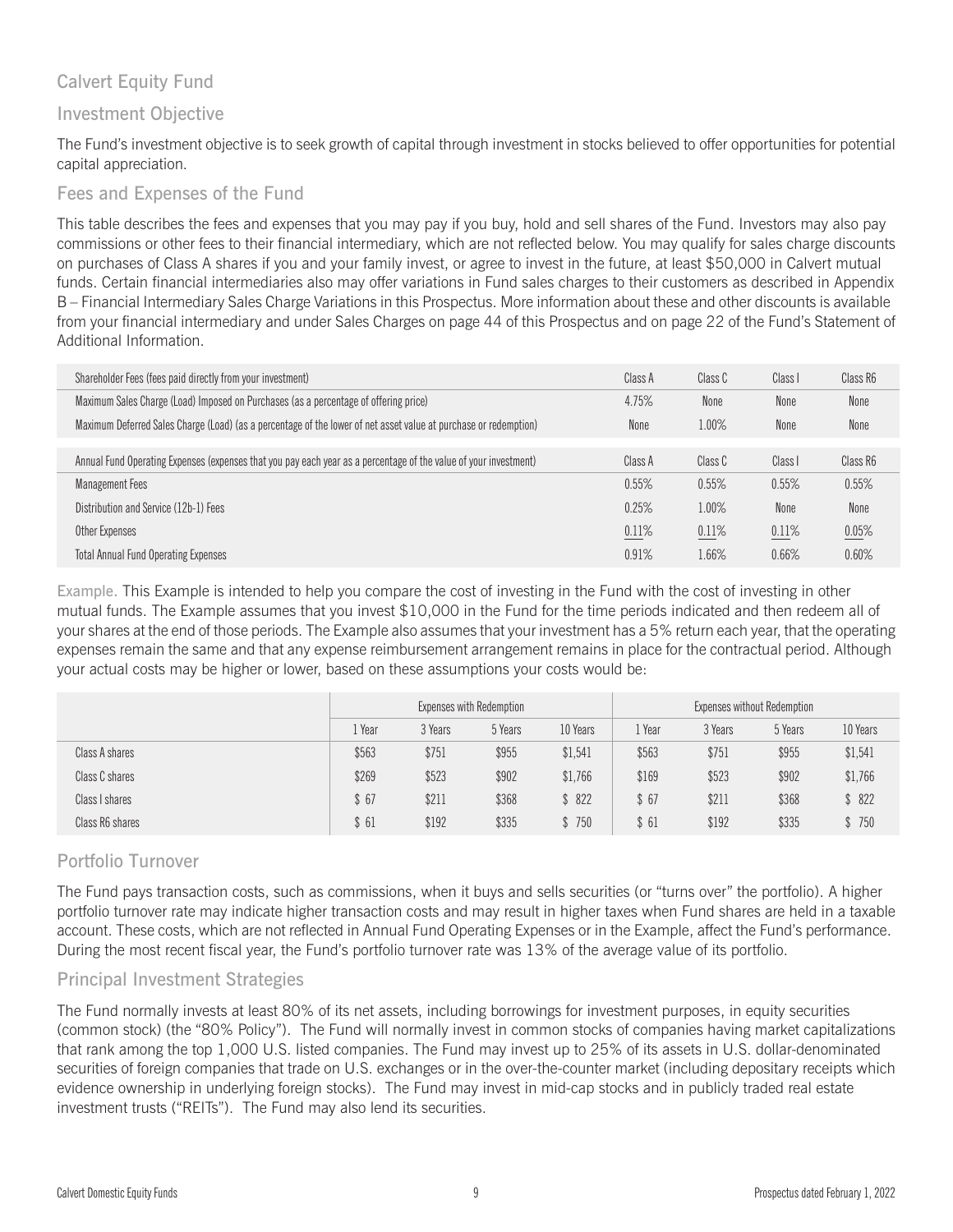Through investment in high quality companies, portfolio management seeks to build a portfolio that may participate in rising markets while minimizing participation in declining markets. Quality is determined by analysis of a company's financial statements and is measured by a company's demonstrated ability to consistently grow earnings over the long-term. High quality companies typically have strong balance sheets, sustainable cash flow, enduring competitive advantages, long product cycles, and stable demand over a business cycle, among other characteristics. The portfolio managers may utilize "financial quality rankings" provided by nationally recognized rating services as additional information.

The portfolio managers are responsible for fundamental analysis and security selection, incorporating environmental, social and governance ("ESG") information provided by ESG analysts at CRM. The portfolio managers typically favor high quality companies they believe have sustainable above-average earnings growth potential and are trading below intrinsic value. Sustainable earnings growth potential is determined by fundamental analysis of a company's financial trends and management; products and services; industry position and conditions; and other factors. Further, the portfolio managers seek to invest in companies that manage ESG risk exposures adequately and that are not exposed to excessive ESG risk through their principal business activities. Companies are analyzed by CRM's ESG analysts utilizing The Calvert Principles for Responsible Investment, a framework for considering ESG factors. Each company is evaluated relative to an appropriate peer group based on material ESG factors as determined by CRM. The portfolio managers seek to manage individual security risk through analysis of each security's risk/reward potential and to manage portfolio risk by constructing a diversified portfolio of what they believe to be attractively valued growth companies. The portfolio managers may sell a security when its fundamentals deteriorate, when its valuation is no longer attractive, or when other securities are identified to displace a current holding.

#### Principal Risks

Market Risk. The value of investments held by the Fund may increase or decrease in response to economic, political, financial, public health crises (such as epidemics or pandemics) or other disruptive events (whether real, expected or perceived) in the U.S. and global markets. These events may negatively impact broad segments of businesses and populations and may exacerbate pre-existing risks to the Fund. The frequency and magnitude of resulting changes in the value of the Fund's investments cannot be predicted. Certain securities and other investments held by the Fund may experience increased volatility, illiquidity, or other potentially adverse effects in reaction to changing market conditions. Monetary and/or fiscal actions taken by U.S. or foreign governments to stimulate or stabilize the global economy may not be effective and could lead to high market volatility.

Equity Securities Risk. The value of equity securities and related instruments may decline in response to adverse changes in the economy or the economic outlook; deterioration in investor sentiment; interest rate, currency, and commodity price fluctuations; adverse geopolitical, social or environmental developments; issuer and sector-specific considerations; unexpected trading activity among retail investors; or other factors. Market conditions may affect certain types of stocks to a greater extent than other types of stocks. If the stock market declines in value, the value of the Fund's equity securities will also likely decline. Although prices can rebound, there is no assurance that values will return to previous levels.

Large-Cap Growth Risk. Because the Fund normally invests primarily in stocks of large-cap growth companies, it is subject to the risk of underperforming the overall stock market during periods in which stocks of such companies are out of favor and generate lower returns than the market as a whole.

Smaller and Mid-Sized Company Risk. The stocks of smaller and mid-sized companies are generally subject to greater price fluctuations, limited liquidity, higher transaction costs and higher investment risk than the stocks of larger, more established companies. Such companies may have limited product lines, markets or financial resources, may be dependent on a limited management group, and may lack substantial capital reserves or an established performance record. There may be generally less publicly available information about such companies than for larger, more established companies. Stocks of these companies frequently have lower trading volumes making them more volatile and potentially more difficult to value.

Real Estate Risk. Real estate investments are subject to risks associated with owning real estate, including declines in real estate values, increases in property taxes, fluctuations in interest rates, limited availability of mortgage financing, decreases in revenues from underlying real estate assets, declines in occupancy rates, changes in government regulations affecting zoning, land use, and rents, environmental liabilities, and risks related to the management skill and creditworthiness of the issuer. Companies in the real estate industry may also be subject to liabilities under environmental and hazardous waste laws, among others. REITs must satisfy specific requirements for favorable tax treatment and can involve unique risks in addition to the risks generally affecting the real estate industry. Changes in underlying real estate values may have an exaggerated effect to the extent that investments are concentrated in particular geographic regions or property types.

Foreign Investment Risk. Foreign investments can be adversely affected by political, economic and market developments abroad, including the imposition of economic and other sanctions by the United States or another country. There may be less publicly available information about foreign issuers because they may not be subject to reporting practices, requirements or regulations comparable to those to which United States companies are subject. Foreign markets may be smaller, less liquid and more volatile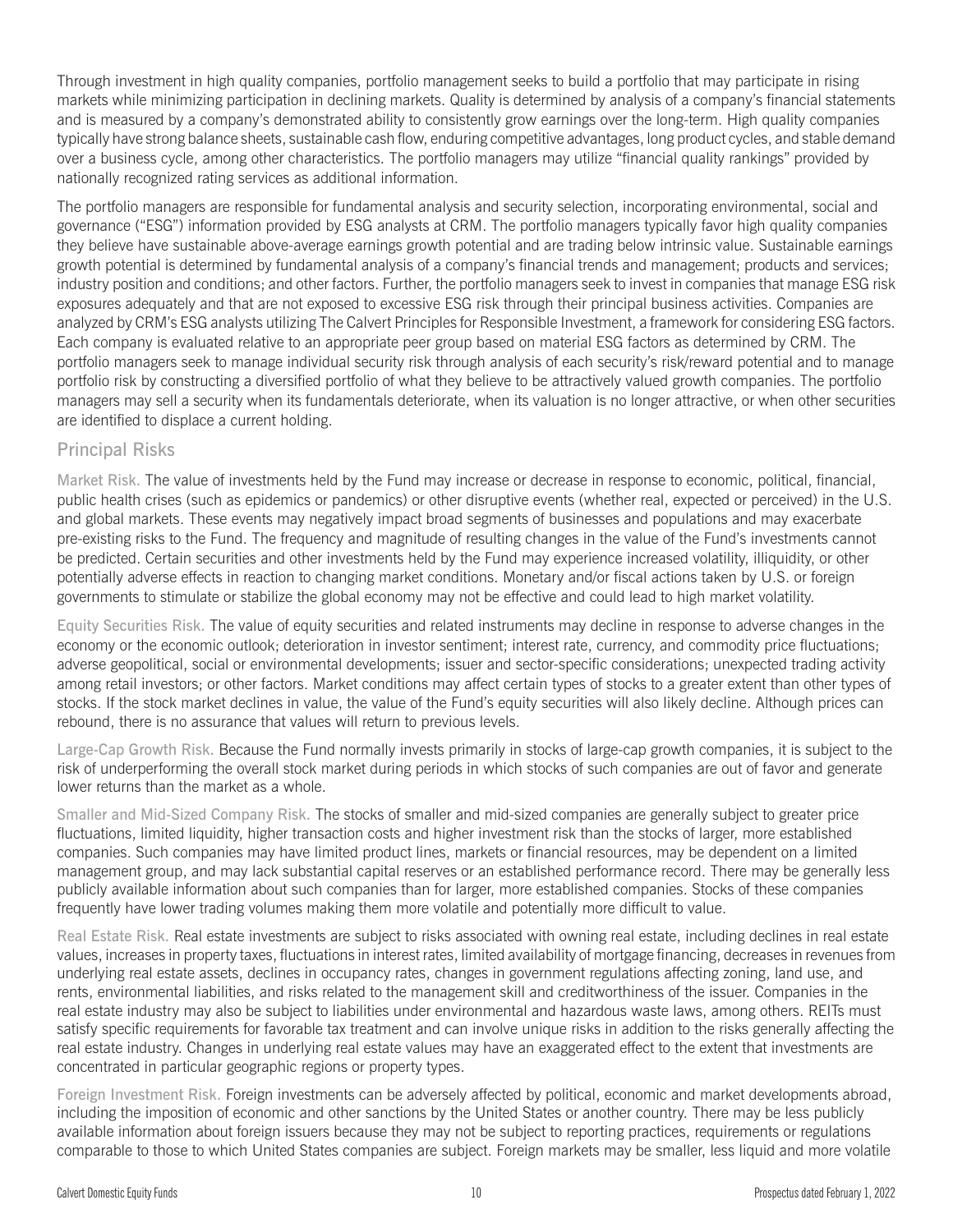than the major markets in the United States and, as a result, Fund share values may be more volatile. Trading in foreign markets typically involves higher expense than trading in the United States. The Fund may have difficulties enforcing its legal or contractual rights in a foreign country. Depositary receipts are subject to many of the risks associated with investing directly in foreign instruments.

Currency Risk. Exchange rates for currencies fluctuate daily. The value of foreign investments may be affected favorably or unfavorably by changes in currency exchange rates in relation to the U.S. dollar. Currency markets generally are not as regulated as securities markets and currency transactions are subject to settlement, custodial and other operational risks.

Sector Risk. Because the Fund may, under certain market conditions, invest a significant portion of its assets in one or more sectors, the value of Fund shares may be affected by events that adversely affect a particular sector and may fluctuate more than that of a fund that invests more broadly.

Securities Lending Risk. Securities lending involves a possible delay in recovery of the loaned securities or a possible loss of rights in the collateral if the borrower fails financially. The Fund could also lose money if the value of the collateral decreases.

Liquidity Risk. The Fund is exposed to liquidity risk when trading volume, lack of a market maker or trading partner, large position size, market conditions, or legal restrictions impair its ability to sell particular investments or to sell them at advantageous market prices. Consequently, the Fund may have to accept a lower price to sell an investment or continue to hold it or keep the position open, sell other investments to raise cash or abandon an investment opportunity, any of which could have a negative effect on the Fund's performance. These effects may be exacerbated during times of financial or political stress.

Risks Associated with Active Management. The success of the Fund's investment strategy depends on portfolio management's successful application of analytical skills and investment judgment. Active management involves subjective decisions.

Responsible Investing Risk. Investing primarily in responsible investments carries the risk that, under certain market conditions, the Fund may underperform funds that do not utilize a responsible investment strategy. The application of responsible investment criteria may affect the Fund's exposure to certain sectors or types of investments, and may impact the Fund's relative investment performance depending on whether such sectors or investments are in or out of favor in the market. An investment's ESG performance or the investment adviser's assessment of such performance may change over time, which could cause the Fund to temporarily hold securities that do not comply with the Fund's responsible investment criteria. In evaluating an investment, the investment adviser is dependent upon information and data that may be incomplete, inaccurate or unavailable, which could adversely affect the analysis of the ESG factors relevant to a particular investment. Successful application of the Fund's responsible investment strategy will depend on the investment adviser's skill in properly identifying and analyzing material ESG issues.

General Fund Investing Risks. The Fund is not a complete investment program and there is no guarantee that the Fund will achieve its investment objective. It is possible to lose money by investing in the Fund. The Fund is designed to be a long-term investment vehicle and is not suited for short-term trading. Investors in the Fund should have a long-term investment perspective and be able to tolerate potentially sharp declines in value. Purchase and redemption activities by Fund shareholders may impact the management of the Fund and its ability to achieve its investment objective(s). In addition, the redemption by one or more large shareholders or groups of shareholders of their holdings in the Fund could have an adverse impact on the remaining shareholders in the Fund. The Fund relies on various service providers, including the investment adviser, in its operations and is susceptible to operational, information security and related events (such as public health crises, cyber or hacking attacks) that may affect the service providers or the services that they provide to the Fund. An investment in the Fund is not a deposit in a bank and is not insured or guaranteed by the Federal Deposit Insurance Corporation or any other government agency.

#### Performance

The following bar chart and table provide some indication of the risks of investing in the Fund by showing changes in the Fund's performance from year to year and how the Fund's average annual returns over time compare with a broad-based securities market index. The returns in the bar chart are for Class A shares and do not reflect a sales charge. If the sales charge was reflected, the returns would be lower. Past performance (both before and after taxes) is not necessarily an indication of how the Fund will perform in the future.

CRM became the investment adviser to the Fund on December 31, 2016. Performance reflected prior to such date is that of the Fund's current sub-adviser, Atlanta Capital Management, Inc., and its former investment adviser. The Fund's performance for certain periods reflects the effects of expense reductions. Absent these reductions, performance for certain periods would have been lower. Updated Fund performance information can be obtained by visiting [www.calvert.com.](www.calvert.com)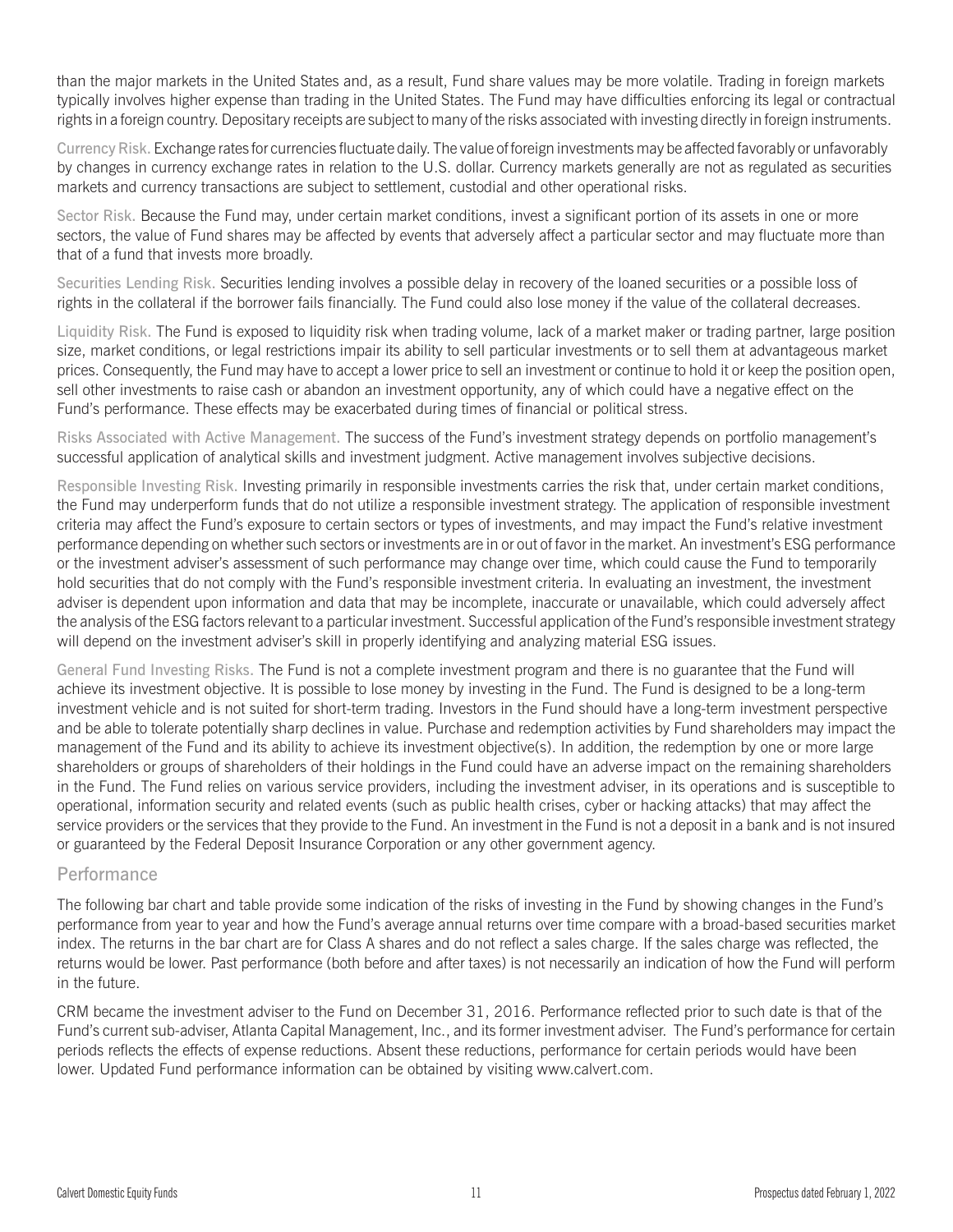

For the ten years ended December 31, 2021, the highest quarterly total return for Class A was 20.14% for the quarter ended June 30, 2020 and the lowest quarterly return was -13.61% for the quarter ended March 31, 2020.

| Average Annual Total Returns as of December 31, 2021                                         | One Year | Five Years | Ten Years |
|----------------------------------------------------------------------------------------------|----------|------------|-----------|
| Class A Return Before Taxes                                                                  | 22.80%   | 22.43%     | 17.17%    |
| Class A Return After Taxes on Distributions                                                  | 21.92%   | 21.16%     | 15.33%    |
| Class A Return After Taxes on Distributions and Sale of Class A Shares                       | 14.35%   | 18.62%     | 14.07%    |
| Class C Return Before Taxes                                                                  | 26.96%   | 22.71%     | 16.87%    |
| Class I Return Before Taxes                                                                  | 29.24%   | 23.99%     | 18.21%    |
| Class R6 Return Before Taxes                                                                 | 29.33%   | 24.04%     | 18.23%    |
| Russell $1000^{\circ\circ}$ Growth Index (reflects no deduction for fees, expenses or taxes) | 27.60%   | 25.30%     | 19 77%    |

These returns reflect the maximum sales charge for Class A (4.75%) and any applicable contingent deferred sales charge ("CDSC") for Class C. The Class R6 performance shown above for the period prior to October 3, 2017 (commencement of operations) is the performance of Class I shares at net asset value without adjustment for any differences in the expenses of the two classes. If adjusted for such differences, returns would be different. Investors cannot invest directly in an Index.

After-tax returns are calculated using the highest historical individual federal income tax rates and do not reflect the impact of state and local taxes. Actual after-tax returns depend on a shareholder's tax situation and the actual characterization of distributions, and may differ from those shown. After-tax returns are not relevant to shareholders who hold shares in tax-deferred accounts or to shares held by non-taxable entities. After-tax returns for other Classes of shares will vary from the after-tax returns presented for Class A shares. Return After Taxes on Distributions for a period may be the same as Return Before Taxes for that period because no taxable distributions were made during that period. Also, Return After Taxes on Distributions and Sale of Fund Shares for a period may be greater than or equal to Return Before Taxes and/or Return After Taxes on Distributions for the same period because of losses realized on the sale of Fund shares.

#### Management

Investment Adviser. Calvert Research and Management ("CRM" or the "Adviser").

Investment Sub-Adviser. Atlanta Capital Management Company, LLC ("Atlanta Capital").

Portfolio Managers

Joseph B. Hudepohl, CFA, Managing Director of Atlanta Capital, has managed the Fund since June 2015.

Lance V. Garrison, CFA, Executive Director of Atlanta Capital, has managed the Fund since June 2015.

Jeffrey A. Miller, CFA, Executive Director of Atlanta Capital, has managed the Fund since June 2015.

Robert R. Walton, Jr., CFA, Executive Director of Atlanta Capital, has managed the Fund since June 2015.

#### Purchase and Sale of Fund Shares

You may purchase, redeem or exchange Fund shares on any business day, which is any day the New York Stock Exchange is open for business. You may purchase, redeem or exchange Fund shares either through your financial intermediary or (except for purchases of Class C shares by accounts with no specified financial intermediary) directly from a Fund either by writing to the Fund, P.O. Box 219544, Kansas City, MO 64121-9544, or by calling 1-800-368-2745. The minimum initial purchase or exchange into a Fund is \$1,000 for Class A and Class C, \$250,000 for Class I and \$1,000,000 for Class R6 (waived in certain circumstances). There is no minimum for subsequent investments.

#### For important information about taxes and financial intermediary compensation, please turn to "Important Information Regarding Fund Shares" on page 21 of this Prospectus.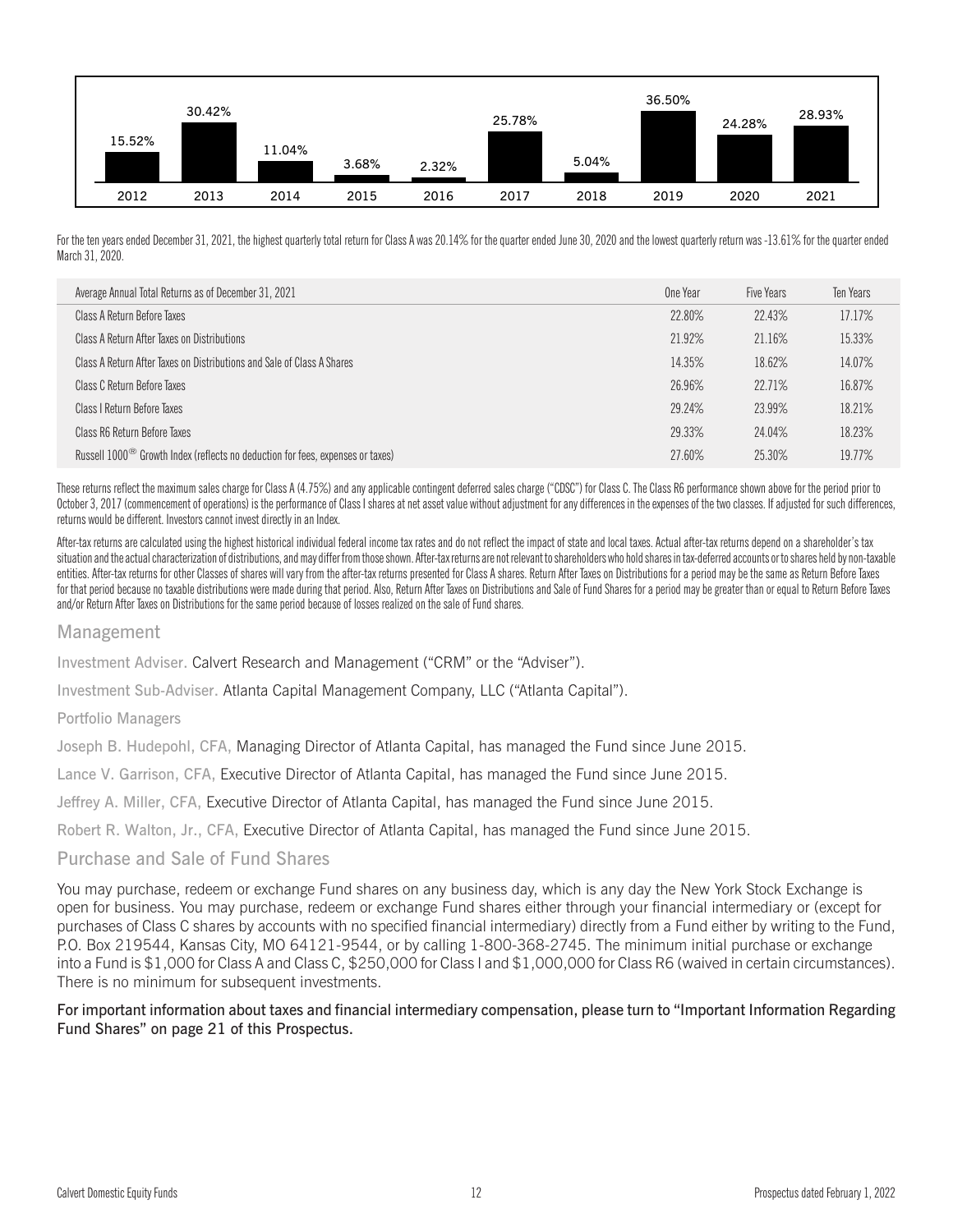## Calvert Mid-Cap Fund

## Investment Objective

The Fund's investment objective is to seek to provide long-term capital appreciation by investing primarily in mid-cap stocks.

## Fees and Expenses of the Fund

This table describes the fees and expenses that you may pay if you buy, hold and sell shares of the Fund. Investors may also pay commissions or other fees to their financial intermediary, which are not reflected below. You may qualify for sales charge discounts on purchases of Class A shares if you and your family invest, or agree to invest in the future, at least \$50,000 in Calvert mutual funds. Certain financial intermediaries also may offer variations in Fund sales charges to their customers as described in Appendix B – Financial Intermediary Sales Charge Variations in this Prospectus. More information about these and other discounts is available from your financial intermediary and under Sales Charges on page 44 of this Prospectus and page 22 of the Fund's Statement of Additional Information.

| Shareholder Fees (fees paid directly from your investment)                                                       | Class A    | Class C    | Class I    |
|------------------------------------------------------------------------------------------------------------------|------------|------------|------------|
| Maximum Sales Charge (Load) Imposed on Purchases (as a percentage of offering price)                             | 4.75%      | None       | None       |
| Maximum Deferred Sales Charge (Load) (as a percentage of the lower of net asset value at purchase or redemption) | None       | 1.00%      | None       |
|                                                                                                                  |            |            |            |
| Annual Fund Operating Expenses (expenses that you pay each year as a percentage of the value of your investment) | Class A    | Class C    | Class I    |
| <b>Management Fees</b>                                                                                           | 0.77%      | 0.77%      | 0.77%      |
| Distribution and Service (12b-1) Fees                                                                            | 0.25%      | 1.00%      | None       |
| Other Expenses                                                                                                   | 0.20%      | 0.21%      | 0.20%      |
| <b>Total Annual Fund Operating Expenses</b>                                                                      | 1.22%      | 1.98%      | 0.97%      |
| Less Fee Waiver and/or Expense Reimbursement <sup>(1)</sup>                                                      | $(0.04)$ % | $(0.05)\%$ | $(0.04)$ % |
| Total Annual Fund Operating Expenses after Fee Waiver and/or Expense Reimbursement                               | 1.18%      | 1.93%      | 0.93%      |

(1) Calvert Research and Management ("CRM") has agreed to reimburse the Fund's expenses to the extent that Total Annual Fund Operating Expenses exceed 1.18% for Class A shares, 1.93% for Class C shares and 0.93% for Class I shares. This expense reimbursement will continue through January 31, 2023. Any amendment to or termination of this reimbursement would require approval of the Board of Directors. The expense reimbursement relates to ordinary operating expenses only and does not include expenses such as: brokerage commissions, acquired fund fees and expenses of unaffiliated funds, borrowing costs (including costs of any acquired funds), taxes or litigation expenses. Amounts reimbursed may be recouped by CRM during the same fiscal year to the extent actual expenses are less than the contractual expense cap during such year.

Example. This Example is intended to help you compare the cost of investing in the Fund with the cost of investing in other mutual funds. The Example assumes that you invest \$10,000 in the Fund for the time periods indicated and then redeem all of your shares at the end of those periods. The Example also assumes that your investment has a 5% return each year, that the operating expenses remain the same and that any expense reimbursement arrangement remains in place for the contractual period. Although your actual costs may be higher or lower, based on these assumptions your costs would be:

|                | Expenses with Redemption |         |         |          |       |         | Expenses without Redemption |          |
|----------------|--------------------------|---------|---------|----------|-------|---------|-----------------------------|----------|
|                | . Year                   | 3 Years | 5 Years | 10 Years | Year  | 3 Years | 5 Years                     | 10 Years |
| Class A shares | \$590                    | \$840   | \$1,110 | \$1,879  | \$590 | \$840   | \$1,110                     | \$1,879  |
| Class C shares | \$296                    | \$617   | \$1,063 | \$2,106  | \$196 | \$617   | \$1,063                     | \$2,106  |
| Class I shares | \$95                     | \$305   | 532     | \$1,186  | \$95  | \$305   | \$532                       | \$1,186  |

# Portfolio Turnover

The Fund pays transaction costs, such as commissions, when it buys and sells securities (or "turns over" the portfolio). A higher portfolio turnover rate may indicate higher transaction costs and may result in higher taxes when Fund shares are held in a taxable account. These costs, which are not reflected in Annual Fund Operating Expenses or in the Example, affect the Fund's performance. During the most recent fiscal year, the Fund's portfolio turnover rate was 79% of the average value of its portfolio.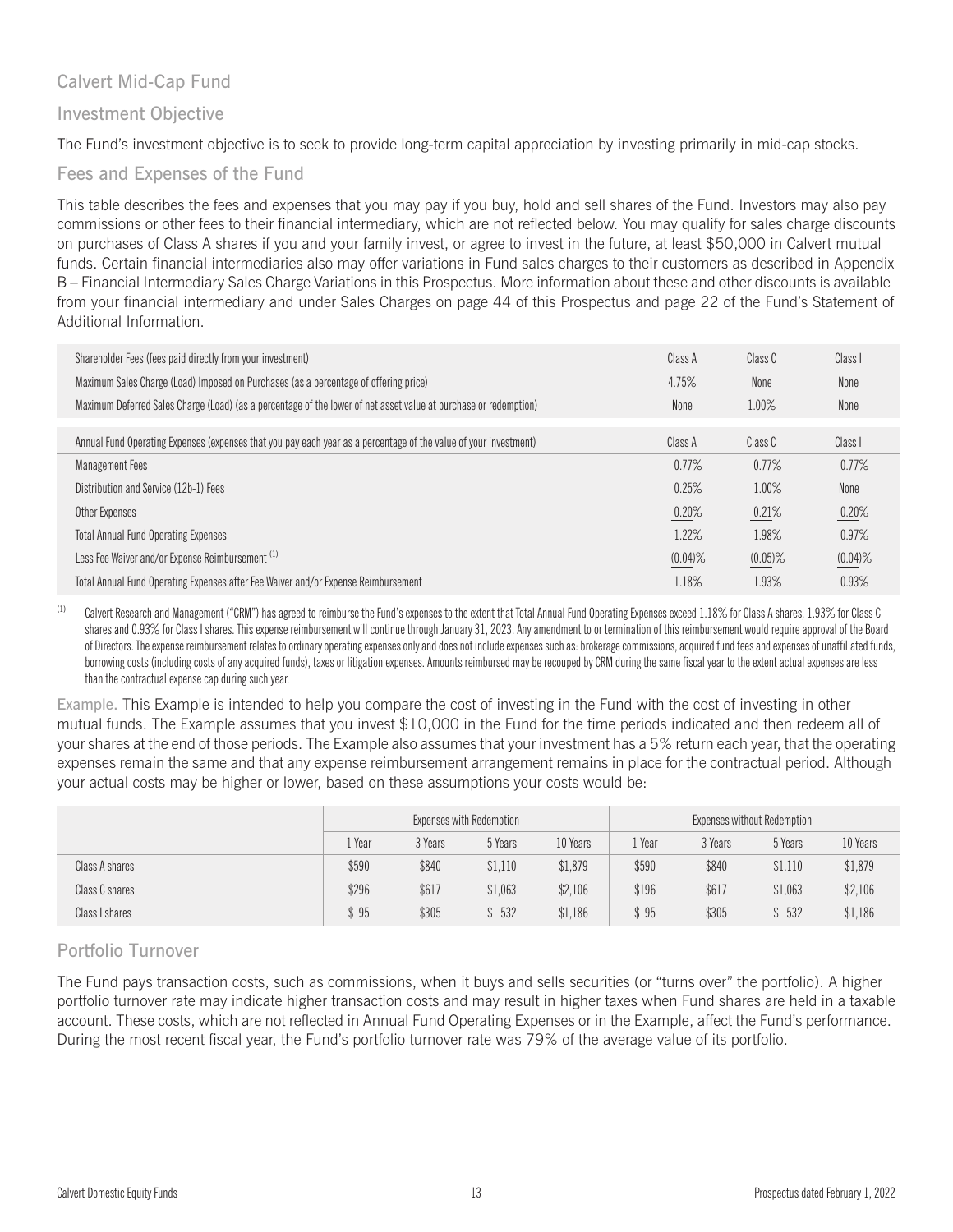# Principal Investment Strategies

The Fund normally invests at least 80% of its net assets, including borrowings for investment purposes, in common stocks of mid-capitalization companies (the "80% Policy"). The Fund defines mid-cap companies as those whose market capitalization falls within the range of the Russell Midcap® Index at the time of investment. As of December 31, 2021, the market capitalization of the Russell Midcap<sup>®</sup> Index ranged from \$435 million to \$73.6 billion with a weighted average market capitalization of \$25.4 billion. Market capitalizations of companies within the Russell Midcap® Index are subject to change. Although primarily investing in mid-cap U.S. companies, the Fund may also invest in small-cap companies. The Fund may invest in publicly-traded real estate investment trusts ("REITs").

The Fund may also invest up to 25% of its net assets in foreign securities (including American Depositary Receipts ("ADRs"), which may be sponsored or unsponsored, and Global Depositary Receipts ("GDRs")). The Fund may also lend its securities.

Investment decisions for the Fund are made primarily on the basis of fundamental research and consideration of the responsible investing criteria described below. The portfolio manager utilizes the information provided by, and the expertise of, the investment adviser's research staff in making investment decisions. In selecting securities, the portfolio manager seeks companies that have sustainable earnings and cash flow, a strong and durable financial profile, secular and cyclical growth prospects, and the ability to maintain a competitive position within its industry. In addition, the portfolio manager employs a portfolio construction process that seeks to manage investment risk. This process includes the use of portfolio optimization tools (quantitative tools that help track the portfolio's fundamental characteristics such as its volatility, valuation and growth rate relative to the benchmark) and risk management techniques to assist in portfolio construction and monitoring and maintaining issuer and industry diversification among portfolio holdings. The portfolio manager may sell a security when he believes it is fully valued, the fundamentals of a company deteriorate, or to pursue alternative investment options. A security will also be sold (in accordance with the investment adviser's guidelines and at a time and in a manner that is determined to be in the best interests of shareholders) if the investment adviser determines that the issuer does not operate in a manner consistent with the Fund's responsible investment criteria.

Responsible Investing. In selecting investments for the Fund, CRM is guided by The Calvert Principles for Responsible Investment, which provide a framework for considering environmental, social and governance ("ESG") factors.

## Principal Risks

Market Risk. The value of investments held by the Fund may increase or decrease in response to economic, political, financial, public health crises (such as epidemics or pandemics) or other disruptive events (whether real, expected or perceived) in the U.S. and global markets. These events may negatively impact broad segments of businesses and populations and may exacerbate pre-existing risks to the Fund. The frequency and magnitude of resulting changes in the value of the Fund's investments cannot be predicted. Certain securities and other investments held by the Fund may experience increased volatility, illiquidity, or other potentially adverse effects in reaction to changing market conditions. Monetary and/or fiscal actions taken by U.S. or foreign governments to stimulate or stabilize the global economy may not be effective and could lead to high market volatility.

Equity Securities Risk. The value of equity securities and related instruments may decline in response to adverse changes in the economy or the economic outlook; deterioration in investor sentiment; interest rate, currency, and commodity price fluctuations; adverse geopolitical, social or environmental developments; issuer and sector-specific considerations; unexpected trading activity among retail investors; or other factors. Market conditions may affect certain types of stocks to a greater extent than other types of stocks. If the stock market declines in value, the value of the Fund's equity securities will also likely decline. Although prices can rebound, there is no assurance that values will return to previous levels.

Smaller and Mid-Sized Company Risk. The stocks of smaller and mid-sized companies are generally subject to greater price fluctuations, limited liquidity, higher transaction costs and higher investment risk than the stocks of larger, more established companies. Such companies may have limited product lines, markets or financial resources, may be dependent on a limited management group, and may lack substantial capital reserves or an established performance record. There may be generally less publicly available information about such companies than for larger, more established companies. Stocks of these companies frequently have lower trading volumes making them more volatile and potentially more difficult to value.

Foreign Investment Risk. Foreign investments can be adversely affected by political, economic and market developments abroad, including the imposition of economic and other sanctions by the United States or another country. There may be less publicly available information about foreign issuers because they may not be subject to reporting practices, requirements or regulations comparable to those to which United States companies are subject. Foreign markets may be smaller, less liquid and more volatile than the major markets in the United States and, as a result, Fund share values may be more volatile. Trading in foreign markets typically involves higher expense than trading in the United States. The Fund may have difficulties enforcing its legal or contractual rights in a foreign country. Depositary receipts are subject to many of the risks associated with investing directly in foreign instruments.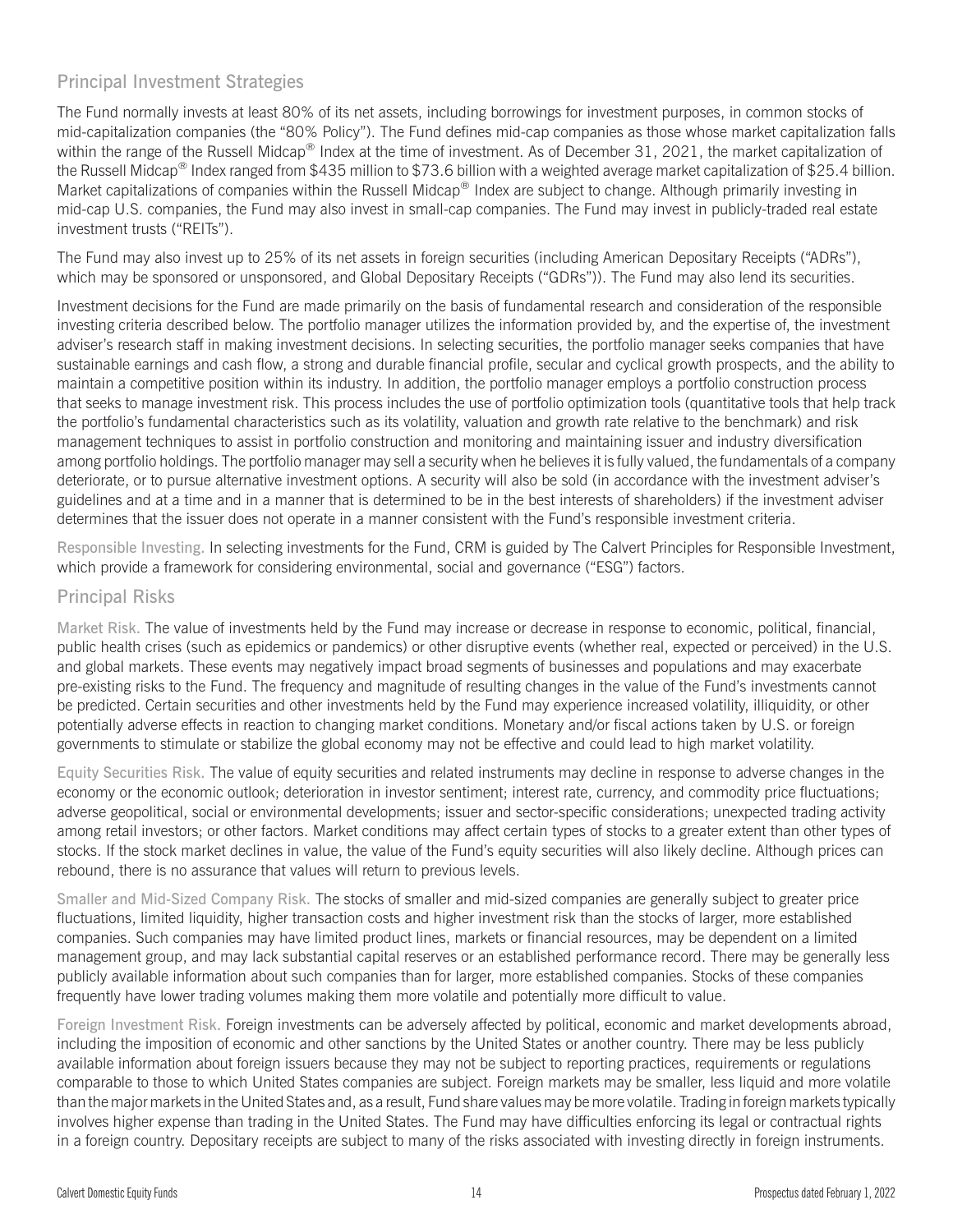Currency Risk. Exchange rates for currencies fluctuate daily. The value of foreign investments may be affected favorably or unfavorably by changes in currency exchange rates in relation to the U.S. dollar. Currency markets generally are not as regulated as securities markets and currency transactions are subject to settlement, custodial and other operational risks.

Real Estate Risk. Real estate investments are subject to risks associated with owning real estate, including declines in real estate values, increases in property taxes, fluctuations in interest rates, limited availability of mortgage financing, decreases in revenues from underlying real estate assets, declines in occupancy rates, changes in government regulations affecting zoning, land use, and rents, environmental liabilities, and risks related to the management skill and creditworthiness of the issuer. Companies in the real estate industry may also be subject to liabilities under environmental and hazardous waste laws, among others. REITs must satisfy specific requirements for favorable tax treatment and can involve unique risks in addition to the risks generally affecting the real estate industry. Changes in underlying real estate values may have an exaggerated effect to the extent that investments are concentrated in particular geographic regions or property types.

Securities Lending Risk. Securities lending involves a possible delay in recovery of the loaned securities or a possible loss of rights in the collateral if the borrower fails financially. The Fund could also lose money if the value of the collateral decreases.

Liquidity Risk. The Fund is exposed to liquidity risk when trading volume, lack of a market maker or trading partner, large position size, market conditions, or legal restrictions impair its ability to sell particular investments or to sell them at advantageous market prices. Consequently, the Fund may have to accept a lower price to sell an investment or continue to hold it or keep the position open, sell other investments to raise cash or abandon an investment opportunity, any of which could have a negative effect on the Fund's performance. These effects may be exacerbated during times of financial or political stress.

Risks Associated with Active Management. The success of the Fund's investment strategy depends on portfolio management's successful application of analytical skills and investment judgment. Active management involves subjective decisions. The portfolio manager also uses quantitative portfolio optimization and risk management techniques in making investment decisions for the Fund. There can be no assurance that these techniques will achieve the desired results.

Responsible Investing Risk. Investing primarily in responsible investments carries the risk that, under certain market conditions, the Fund may underperform funds that do not utilize a responsible investment strategy. The application of responsible investment criteria may affect the Fund's exposure to certain sectors or types of investments, and may impact the Fund's relative investment performance depending on whether such sectors or investments are in or out of favor in the market. An investment's ESG performance or the investment adviser's assessment of such performance may change over time, which could cause the Fund to temporarily hold securities that do not comply with the Fund's responsible investment criteria. In evaluating an investment, the investment adviser is dependent upon information and data that may be incomplete, inaccurate or unavailable, which could adversely affect the analysis of the ESG factors relevant to a particular investment. Successful application of the Fund's responsible investment strategy will depend on the investment adviser's skill in properly identifying and analyzing material ESG issues.

General Fund Investing Risks. The Fund is not a complete investment program and there is no guarantee that the Fund will achieve its investment objective. It is possible to lose money by investing in the Fund. The Fund is designed to be a long-term investment vehicle and is not suited for short-term trading. Investors in the Fund should have a long-term investment perspective and be able to tolerate potentially sharp declines in value. Purchase and redemption activities by Fund shareholders may impact the management of the Fund and its ability to achieve its investment objective(s). In addition, the redemption by one or more large shareholders or groups of shareholders of their holdings in the Fund could have an adverse impact on the remaining shareholders in the Fund. The Fund relies on various service providers, including the investment adviser, in its operations and is susceptible to operational, information security and related events (such as public health crises, cyber or hacking attacks) that may affect the service providers or the services that they provide to the Fund. An investment in the Fund is not a deposit in a bank and is not insured or guaranteed by the Federal Deposit Insurance Corporation or any other government agency.

#### **Performance**

The following bar chart and table provide some indication of the risks of investing in the Fund by showing changes in the Fund's performance from year to year and how the Fund's average annual returns over time compare with a broad-based securities market index. The returns in the bar chart are for Class A shares and do not reflect a sales charge. If the sales charge was reflected, the returns would be lower. Past performance (both before and after taxes) is not necessarily an indication of how the Fund will perform in the future.

CRM became the investment adviser to the Fund on December 31, 2016. Performance reflected prior to such date is that of the Fund's former investment adviser. The Fund's performance reflects the effects of expense reductions. Absent these reductions, performance would have been lower. Updated Fund performance information can be obtained by visiting [www.calvert.com.](www.calvert.com)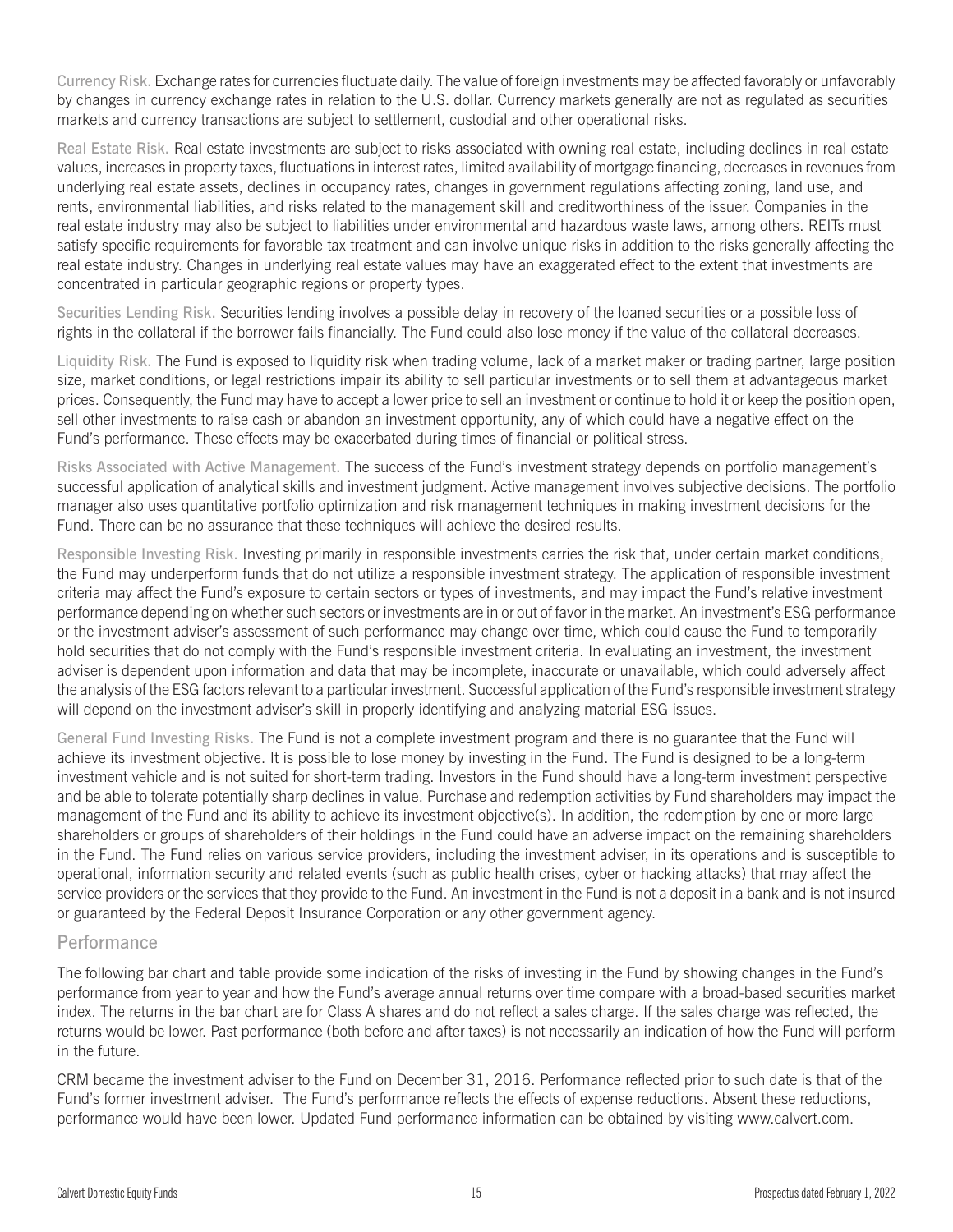

For the ten years ended December 31, 2021, the highest quarterly total return for Class A was 17.62% for the quarter ended June 30, 2020 and the lowest quarterly return was -23.56% for the quarter ended March 31, 2020.

| Average Annual Total Returns December 31, 2021                                        | One Year | Five Years | Ten Years |
|---------------------------------------------------------------------------------------|----------|------------|-----------|
| Class A Return Before Taxes                                                           | 9.22%    | 11.21%     | 10.81%    |
| Class A Return After Taxes on Distributions                                           | 6.46%    | 9.37%      | 8.90%     |
| Class A Return After Taxes on Distributions and Sale of Class A Shares                | 7.91%    | 8.69%      | 8.45%     |
| Class C Return Before Taxes                                                           | 12.89%   | 11.46%     | 10.51%    |
| Class I Return Before Taxes                                                           | 14.98%   | 12.64%     | 11.84%    |
| Russell Midcap <sup>®</sup> Index (reflects no deduction for fees, expenses or taxes) | 22.58%   | 15.09%     | 14.89%    |

These returns reflect the maximum sales charge for Class A (4.75%) and any applicable contingent deferred sales charge ("CDSC") for Class C. Investors cannot invest directly in an Index.

After-tax returns are calculated using the highest historical individual federal income tax rates and do not reflect the impact of state and local taxes. Actual after-tax returns depend on a shareholder's tax situation and the actual characterization of distributions, and may differ from those shown. After-tax returns are not relevant to shareholders who hold shares in tax-deferred accounts or to shares held by non-taxable entities. After-tax returns for other Classes of shares will vary from the after-tax returns presented for Class A shares. Return After Taxes on Distributions for a period may be the same as Return Before Taxes for that period because no taxable distributions were made during that period. Also, Return After Taxes on Distributions and Sale of Fund Shares for a period may be greater than or equal to Return Before Taxes and/or Return After Taxes on Distributions for the same period because of losses realized on the sale of Fund shares.

#### Management

Investment Adviser. Calvert Research and Management ("CRM" or the "Adviser").

Portfolio Manager. The Fund is managed by Charles B. Gaffney, Vice President of CRM, who has managed the Fund since December 31, 2016.

#### Purchase and Sale of Fund Shares

You may purchase, redeem or exchange Fund shares on any business day, which is any day the New York Stock Exchange is open for business. You may purchase, redeem or exchange Fund shares either through your financial intermediary or (except for purchases of Class C shares by accounts with no specified financial intermediary) directly from a Fund either by writing to the Fund, P.O. Box 219544, Kansas City, MO 64121-9544, or by calling 1-800-368-2745. The minimum initial purchase or exchange into a Fund is \$1,000 for Class A and Class C and \$250,000 for Class I (waived in certain circumstances). There is no minimum for subsequent investments.

#### For important information about taxes and financial intermediary compensation, please turn to "Important Information Regarding Fund Shares" on page 21 of this Prospectus.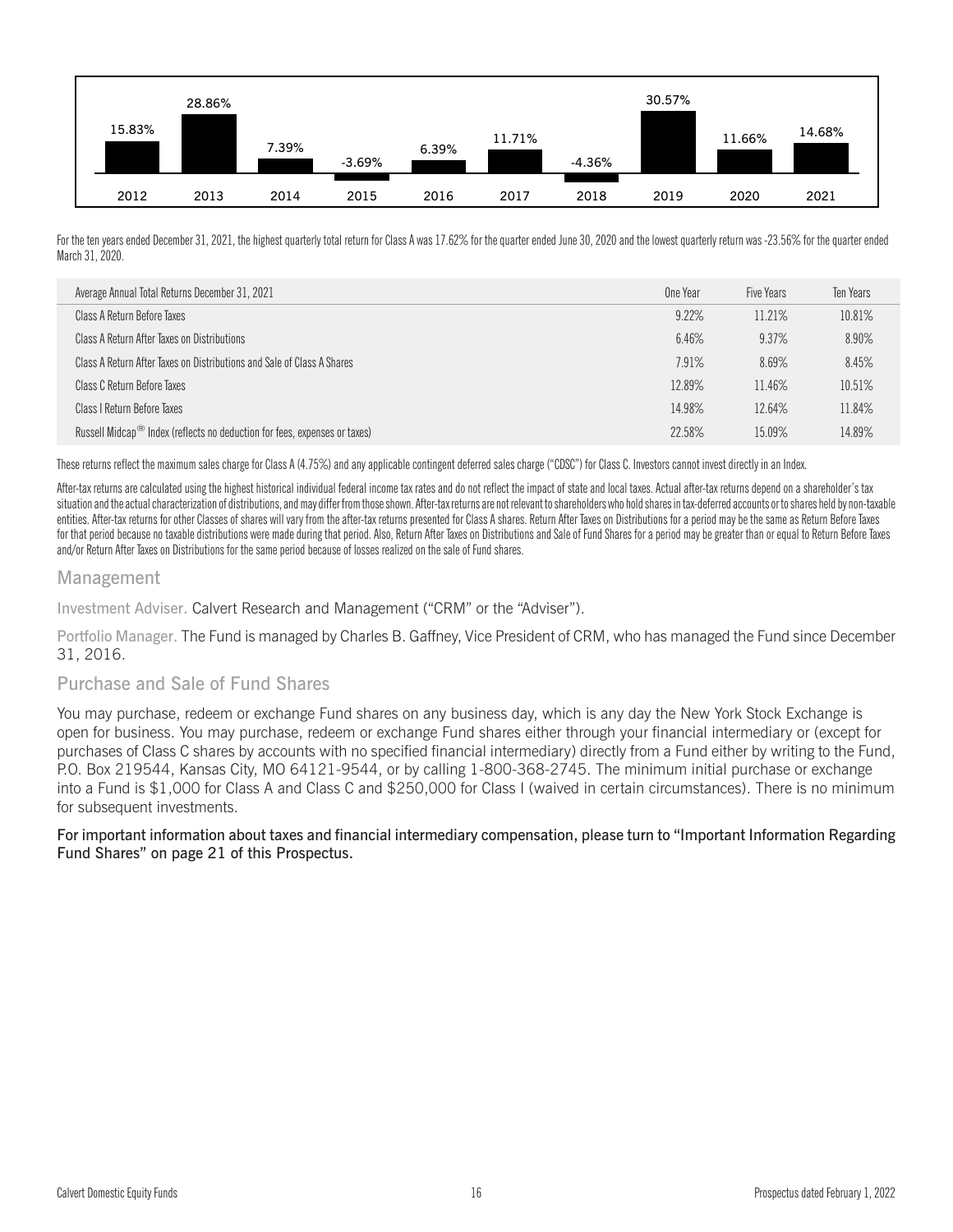## Calvert Small-Cap Fund

## Investment Objective

The Fund's investment objective is to seek to provide long-term capital appreciation through investment primarily in small-cap common stocks of U.S. companies.

#### Fees and Expenses of the Fund

This table describes the fees and expenses that you may pay if you buy, hold and sell shares of the Fund. Investors may also pay commissions or other fees to their financial intermediary, which are not reflected below. You may qualify for sales charge discounts on purchases of Class A shares if you and your family invest, or agree to invest in the future, at least \$50,000 in Calvert mutual funds. Certain financial intermediaries also may offer variations in Fund sales charges to their customers as described in Appendix B – Financial Intermediary Sales Charge Variations in this Prospectus. More information about these and other discounts is available from your financial intermediary and under Sales Charges on page 44 of this Prospectus and page 22 of the Fund's Statement of Additional Information.

| Shareholder Fees (fees paid directly from your investment)                                                       | Class A | Class C | Class I | Class R6 |
|------------------------------------------------------------------------------------------------------------------|---------|---------|---------|----------|
| Maximum Sales Charge (Load) Imposed on Purchases (as a percentage of offering price)                             | 4.75%   | None    | None    | None     |
| Maximum Deferred Sales Charge (Load) (as a percentage of the lower of net asset value at purchase or redemption) | None    | 1.00%   | None    | None     |
|                                                                                                                  |         |         |         |          |
| Annual Fund Operating Expenses (expenses that you pay each year as a percentage of the value of your investment) | Class A | Class C | Class I | Class R6 |
| <b>Management Fees</b>                                                                                           | 0.80%   | 0.80%   | 0.80%   | 0.80%    |
| Distribution and Service (12b-1) Fees                                                                            | 0.25%   | 1.00%   | None    | None     |
| Other Expenses                                                                                                   | 0.14%   | 0.14%   | 0.14%   | 0.06%    |
| <b>Total Annual Fund Operating Expenses</b>                                                                      | 1.19%   | 1.94%   | 0.94%   | 0.86%    |

Example.This Example is intended to help you compare the cost of investing in the Fund with the cost of investing in other mutual funds. The Example assumes that you invest \$10,000 in the Fund for the time periods indicated and then redeem all of your shares at the end of those periods. The Example also assumes that your investment has a 5% return each year, that the operating expenses remain the same and that any expense reimbursement arrangement remains in place for the contractual period. Although your actual costs may be higher or lower, based on these assumptions your costs would be:

|                 | Expenses with Redemption |         |         |          |       |         |         | Expenses without Redemption |  |  |
|-----------------|--------------------------|---------|---------|----------|-------|---------|---------|-----------------------------|--|--|
|                 | Year                     | 3 Years | 5 Years | 10 Years | Year  | 3 Years | 5 Years | 10 Years                    |  |  |
| Class A shares  | \$591                    | \$835   | \$1,098 | \$1,850  | \$591 | \$835   | \$1,098 | \$1,850                     |  |  |
| Class C shares  | \$297                    | \$609   | \$1,047 | \$2,070  | \$197 | \$609   | \$1,047 | \$2,070                     |  |  |
| Class I shares  | 96                       | \$300   | \$520   | \$1,155  | \$96  | \$300   | \$520   | \$1,155                     |  |  |
| Class R6 shares | $88^\circ$               | \$274   | \$477   | \$1,061  | \$88  | \$274   | \$477   | \$1,061                     |  |  |

## Portfolio Turnover

The Fund pays transaction costs, such as commissions, when it buys and sells securities (or "turns over" the portfolio). A higher portfolio turnover rate may indicate higher transaction costs and may result in higher taxes when Fund shares are held in a taxable account. These costs, which are not reflected in Annual Fund Operating Expenses or in the Example, affect the Fund's performance. During the most recent fiscal year, the Fund's portfolio turnover rate was 53% of the average value of its portfolio.

## Principal Investment Strategies

The Fund normally invests at least 80% of its net assets, including borrowings for investment purposes, in common stocks of small companies (the "80% Policy"). The Fund defines small companies as those whose market capitalization falls within the range of the Russell 2000<sup>®</sup> Index at the time of investment. As of December 31, 2021, the market capitalization of the Russell 2000<sup>®</sup> Index companies ranged from \$32.0 million to \$14.0 billion with a weighted average market capitalization of \$3.5 billion. Market capitalizations of companies within the Russell 2000® Index are subject to change.

The Fund may also invest up to 25% of its net assets in foreign securities (including American Depositary Receipts ("ADRs"), which may be sponsored or unsponsored, and Global Depositary Receipts ("GDRs")). The Fund may also invest in publicly-traded real estate investment trusts ("REITs") and may also lend its securities.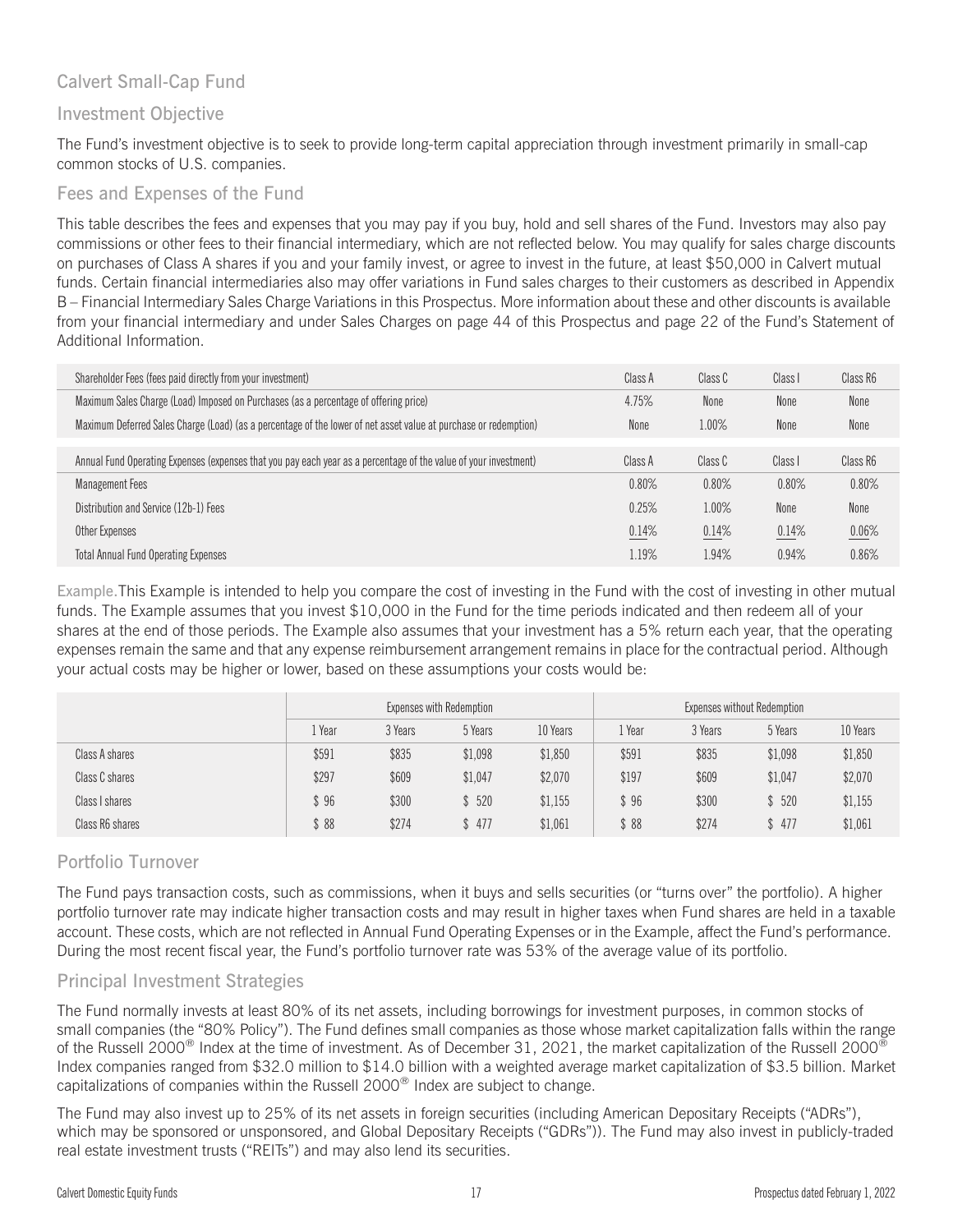The Fund seeks long-term capital appreciation through a mix of smaller company stocks that meet the Fund's investment criteria. Investment decisions for the Fund are made primarily on the basis of fundamental research, including consideration of the responsible investing criteria described below. The portfolio managers look for companies that, in their opinion, are high in quality or improving in quality. The portfolio managers take a long-term perspective when selecting companies and the quality focus typically leads to companies benefitting from structural growth or structural change. Sought after company characteristics may include: a business model with identifiable competitive advantage(s)/barrier(s) to entry, a scalable market opportunity, a solid balance sheet, and a strong management team with a history of good capital allocation. Such companies typically exhibit high or improving returns on capital, strong free-cash-flow generation, and positive or inflecting earnings. The portfolio managers also employ a disciplined valuation framework in pursuit of attractive risk adjusted returns. The portfolio managers seek to manage investment risk by maintaining broad issuer and industry diversification among the Fund's holdings, and by utilizing fundamental analysis of risk/return characteristics in securities selection. Securities may be sold if, in the opinion of the portfolio managers, the price moves above a fair level of valuation, the company's fundamentals deteriorate, or to pursue more attractive investment opportunities. A security will also be sold (in accordance with the investment adviser's guidelines and at a time and in a manner that is determined to be in the best interests of shareholders) if the investment adviser determines that the issuer does not operate in a manner consistent with the Fund's responsible investment criteria.

Responsible Investing. In selecting investments for the Fund, CRM is guided by The Calvert Principles for Responsible Investment, which provide a framework for considering environmental, social and governance ("ESG") factors.

## Principal Risks

Market Risk. The value of investments held by the Fund may increase or decrease in response to economic, political, financial, public health crises (such as epidemics or pandemics) or other disruptive events (whether real, expected or perceived) in the U.S. and global markets. These events may negatively impact broad segments of businesses and populations and may exacerbate pre-existing risks to the Fund. The frequency and magnitude of resulting changes in the value of the Fund's investments cannot be predicted. Certain securities and other investments held by the Fund may experience increased volatility, illiquidity, or other potentially adverse effects in reaction to changing market conditions. Monetary and/or fiscal actions taken by U.S. or foreign governments to stimulate or stabilize the global economy may not be effective and could lead to high market volatility.

Equity Securities Risk. The value of equity securities and related instruments may decline in response to adverse changes in the economy or the economic outlook; deterioration in investor sentiment; interest rate, currency, and commodity price fluctuations; adverse geopolitical, social or environmental developments; issuer and sector-specific considerations; unexpected trading activity among retail investors; or other factors. Market conditions may affect certain types of stocks to a greater extent than other types of stocks. If the stock market declines in value, the value of the Fund's equity securities will also likely decline. Although prices can rebound, there is no assurance that values will return to previous levels.

Smaller Company Risk. The stocks of smaller, less seasoned companies are generally subject to greater price fluctuations, limited liquidity, higher transaction costs and higher investment risk than the stocks of larger, more established companies. Such companies may have limited product lines, markets or financial resources, may be dependent on a limited management group, and may lack substantial capital reserves or an established performance record. There may be generally less publicly available information about such companies than for larger, more established companies. Stocks of these companies frequently have lower trading volumes making them more volatile and potentially more difficult to value.

Foreign Investment Risk. Foreign investments can be adversely affected by political, economic and market developments abroad, including the imposition of economic and other sanctions by the United States or another country. There may be less publicly available information about foreign issuers because they may not be subject to reporting practices, requirements or regulations comparable to those to which United States companies are subject. Foreign markets may be smaller, less liquid and more volatile than the major markets in the United States and, as a result, Fund share values may be more volatile. Trading in foreign markets typically involves higher expense than trading in the United States. The Fund may have difficulties enforcing its legal or contractual rights in a foreign country. Depositary receipts are subject to many of the risks associated with investing directly in foreign instruments.

Currency Risk. Exchange rates for currencies fluctuate daily. The value of foreign investments may be affected favorably or unfavorably by changes in currency exchange rates in relation to the U.S. dollar. Currency markets generally are not as regulated as securities markets and currency transactions are subject to settlement, custodial and other operational risks.

Real Estate Risk. Real estate investments are subject to risks associated with owning real estate, including declines in real estate values, increases in property taxes, fluctuations in interest rates, limited availability of mortgage financing, decreases in revenues from underlying real estate assets, declines in occupancy rates, changes in government regulations affecting zoning, land use, and rents, environmental liabilities, and risks related to the management skill and creditworthiness of the issuer. Companies in the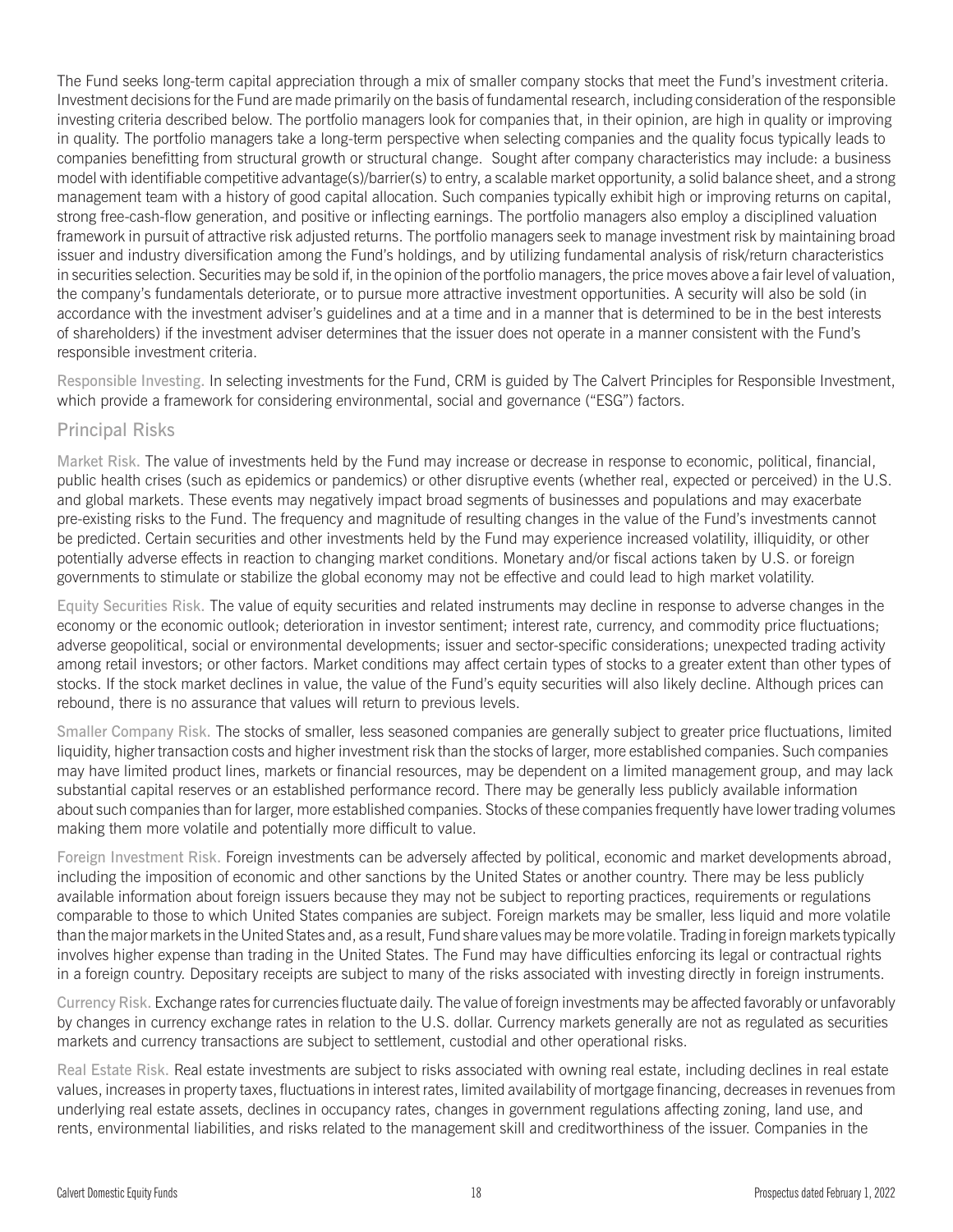real estate industry may also be subject to liabilities under environmental and hazardous waste laws, among others. REITs must satisfy specific requirements for favorable tax treatment and can involve unique risks in addition to the risks generally affecting the real estate industry. Changes in underlying real estate values may have an exaggerated effect to the extent that investments are concentrated in particular geographic regions or property types.

Securities Lending Risk. Securities lending involves a possible delay in recovery of the loaned securities or a possible loss of rights in the collateral if the borrower fails financially. The Fund could also lose money if the value of the collateral decreases.

Liquidity Risk. The Fund is exposed to liquidity risk when trading volume, lack of a market maker or trading partner, large position size, market conditions, or legal restrictions impair its ability to sell particular investments or to sell them at advantageous market prices. Consequently, the Fund may have to accept a lower price to sell an investment or continue to hold it or keep the position open, sell other investments to raise cash or abandon an investment opportunity, any of which could have a negative effect on the Fund's performance. These effects may be exacerbated during times of financial or political stress.

Risks Associated with Active Management. The success of the Fund's investment strategy depends on portfolio management's successful application of analytical skills and investment judgment. Active management involves subjective decisions.

Responsible Investing Risk. Investing primarily in responsible investments carries the risk that, under certain market conditions, the Fund may underperform funds that do not utilize a responsible investment strategy. The application of responsible investment criteria may affect the Fund's exposure to certain sectors or types of investments, and may impact the Fund's relative investment performance depending on whether such sectors or investments are in or out of favor in the market. An investment's ESG performance or the investment adviser's assessment of such performance may change over time, which could cause the Fund to temporarily hold securities that do not comply with the Fund's responsible investment criteria. In evaluating an investment, the investment adviser is dependent upon information and data that may be incomplete, inaccurate or unavailable, which could adversely affect the analysis of the ESG factors relevant to a particular investment. Successful application of the Fund's responsible investment strategy will depend on the investment adviser's skill in properly identifying and analyzing material ESG issues.

General Fund Investing Risks. The Fund is not a complete investment program and there is no guarantee that the Fund will achieve its investment objective. It is possible to lose money by investing in the Fund. The Fund is designed to be a long-term investment vehicle and is not suited for short-term trading. Investors in the Fund should have a long-term investment perspective and be able to tolerate potentially sharp declines in value. Purchase and redemption activities by Fund shareholders may impact the management of the Fund and its ability to achieve its investment objective(s). In addition, the redemption by one or more large shareholders or groups of shareholders of their holdings in the Fund could have an adverse impact on the remaining shareholders in the Fund. The Fund relies on various service providers, including the investment adviser, in its operations and is susceptible to operational, information security and related events (such as public health crises, cyber or hacking attacks) that may affect the service providers or the services that they provide to the Fund. An investment in the Fund is not a deposit in a bank and is not insured or guaranteed by the Federal Deposit Insurance Corporation or any other government agency.

#### **Performance**

The following bar chart and table provide some indication of the risks of investing in the Fund by showing changes in the Fund's performance from year to year and how the Fund's average annual returns over time compare with a broad-based securities market index. The returns in the bar chart are for Class A shares and do not reflect a sales charge. If the sales charge was reflected, the returns would be lower. Past performance (both before and after taxes) is not necessarily an indication of how the Fund will perform in the future.

CRM became the investment adviser to the Fund on December 31, 2016. Performance reflected prior to such date is that of the Fund's former investment adviser. The Fund's performance for certain periods reflects the effects of expense reductions. Absent these reductions, performance for certain periods would have been lower. Updated Fund performance information can be obtained by visiting [www.calvert.com.](www.calvert.com)



For the ten years ended December 31, 2021, the highest quarterly total return for Class A was 24.27% for the quarter ended December 31, 2020 and the lowest quarterly return was -23.89% for the quarter ended March 31, 2020.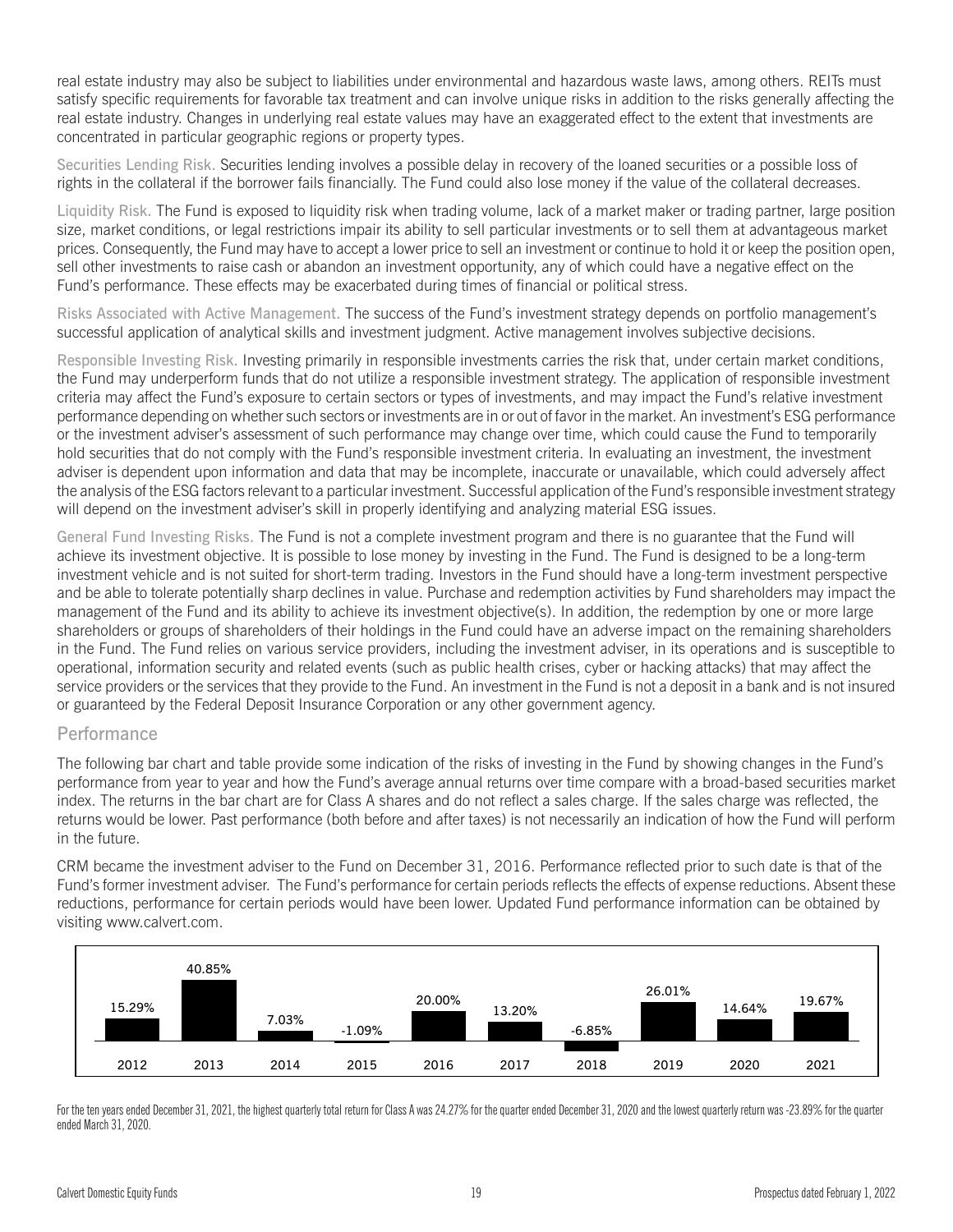| Average Annual Total Returns as of December 31, 2021                                | One Year | Five Years | Ten Years |
|-------------------------------------------------------------------------------------|----------|------------|-----------|
| Class A Return Before Taxes                                                         | 14.00%   | 11.66%     | 13.60%    |
| Class A Return After Taxes on Distributions                                         | 11.79%   | 9.97%      | 11.78%    |
| Class A Return After taxes on Distributions and Sale of Class A Shares              | 9.24%    | 8.90%      | 10.86%    |
| Class C Return Before Taxes                                                         | 17.77%   | 11.91%     | 13.27%    |
| Class I Return Before Taxes                                                         | 19.95%   | 13.09%     | 14.66%    |
| Class R6 Return Before Taxes                                                        | 20.04%   | 13.13%     | 14.68%    |
| Russell 2000 <sup>®</sup> Index (reflects no deduction for fees, expenses or taxes) | 14.82%   | 12.01%     | 13.22%    |

These returns reflect the maximum sales charge for Class A (4.75%) and any applicable contingent deferred sales charge ("CDSC") for Class C. The Class R6 performance shown above for the period prior to February 1, 2019 (commencement of operations) is the performance of Class I shares at net asset value without adjustment for any differences in the expenses of the two classes. If adjusted for such differences, returns would be different. Investors cannot invest directly in an Index.

After-tax returns are calculated using the highest historical individual federal income tax rates and do not reflect the impact of state and local taxes. Actual after-tax returns depend on a shareholder's tax situation and the actual characterization of distributions, and may differ from those shown. After-taxreturns are notrelevant to shareholders whohold shares in tax-deferred accounts or to shares held by non-taxable entities. After-tax returns for other Classes of shares will vary from the after-tax returns presented for Class A shares. Return After Taxes on Distributions for a period may be the same as Return Before Taxes for that period because no taxable distributions were made during that period. Also, Return After Taxes on Distributions and Sale of Fund Shares for a period may be greater than or equal to Return Before Taxes and/or Return After Taxes on Distributions for the same period because of losses realized on the sale of Fund shares.

#### Management

Investment Adviser. Calvert Research and Management ("CRM" or the "Adviser").

#### Portfolio Managers

Michael D. McLean, Vice President of CRM, has managed the Fund since December 31, 2016.

J. Griffith Noble, Vice President of CRM, has managed the Fund since December 31, 2016.

#### Purchase and Sale of Fund Shares

You may purchase, redeem or exchange Fund shares on any business day, which is any day the New York Stock Exchange is open for business. You may purchase, redeem or exchange Fund shares either through your financial intermediary or (except for purchases of Class C shares by accounts with no specified financial intermediary) directly from a Fund either by writing to the Fund, P.O. Box 219544, Kansas City, MO 64121-9544, or by calling 1-800-368-2745. The minimum initial purchase or exchange into a Fund is \$1,000 for Class A and Class C, \$250,000 for Class I and \$1,000,000 for Class R6 (waived in certain circumstances). There is no minimum for subsequent investments.

For important information about taxes and financial intermediary compensation, please turn to "Important Information Regarding Fund Shares" on page 21 of this Prospectus.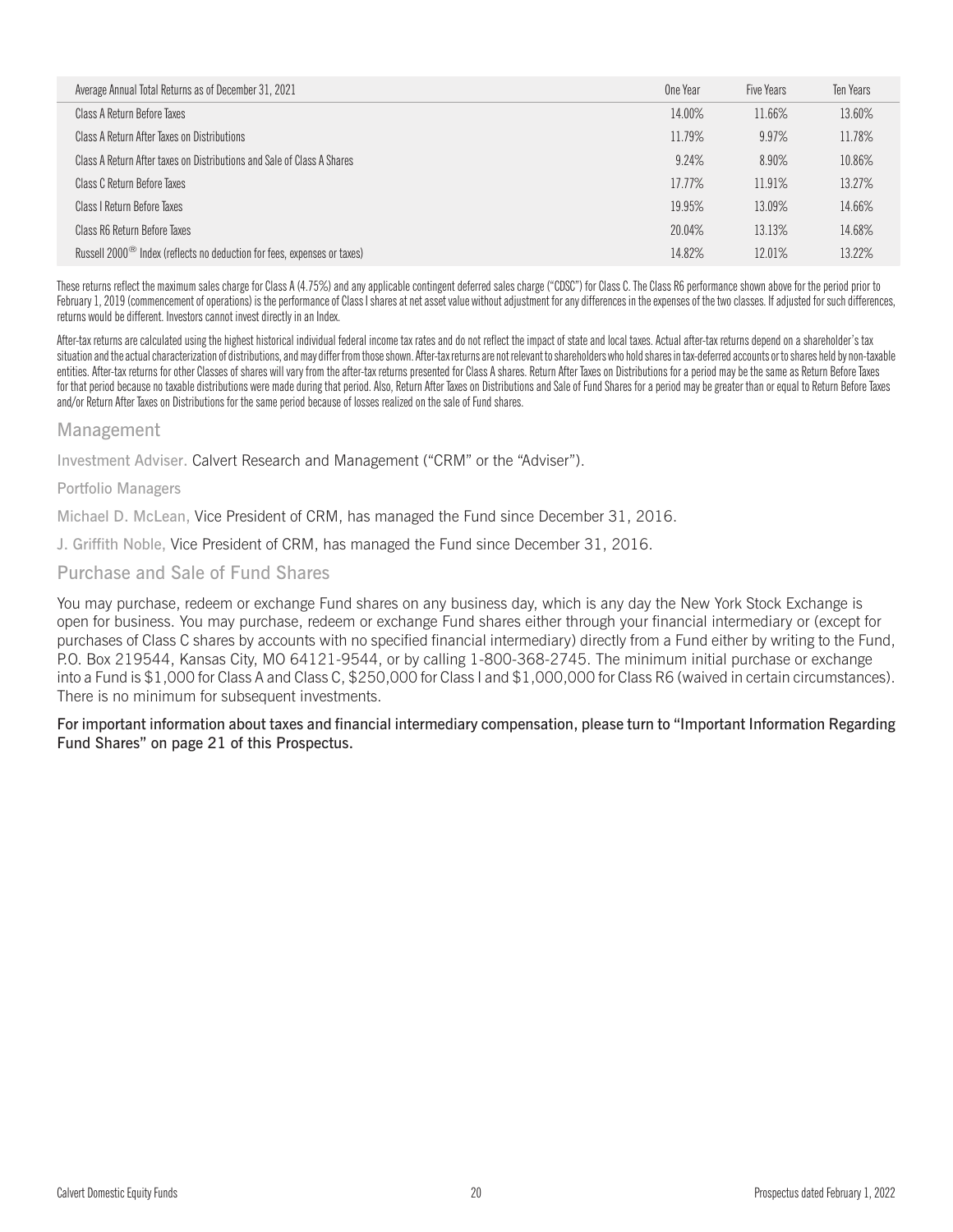## Important Information Regarding Fund Shares

## Tax Information

If your shares are held in a taxable account, each Fund's distributions will be taxed to you as ordinary income and/or capital gains, unless you are exempt from taxation. If your shares are held in a tax-advantaged account, you will generally be taxed only upon withdrawals from the account.

#### Payments to Broker-Dealers and Other Financial Intermediaries

If you purchase a Fund's shares through a broker-dealer or other financial intermediary (such as a bank) (collectively, "financial intermediaries"), the Fund, its principal underwriter and its affiliates may pay the financial intermediary for the sale of Fund shares and related services. These payments may create a conflict of interest by influencing the financial intermediary and your salesperson to recommend a Fund over another investment. Ask your salesperson or visit your financial intermediary's website for more information.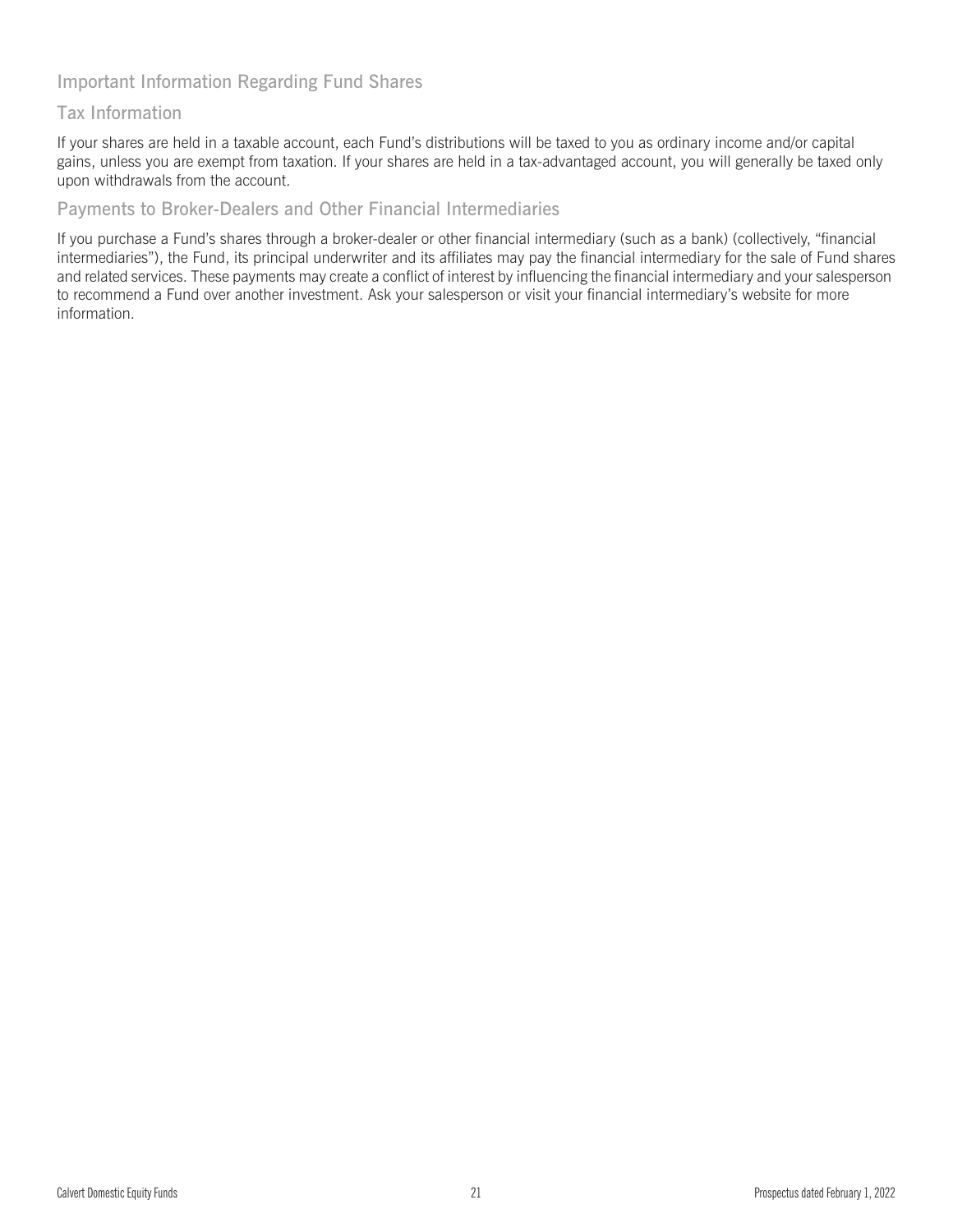## Investment Objective & Principal Policies and Risks

The investment objective and principal investment policies and risks of each Fund are described in its Fund Summary. Set forth below is additional information about such policies and risks, as well as information about other types of investments and practices in which each Fund may engage from time to time, unless otherwise noted. References to the Fund below are to each Fund. See also "Strategies and Risks" in the Statement of Additional Information ("SAI").

Definitions. As used herein, the following terms have the indicated meaning: "1940 Act" means the Investment Company Act of 1940, as amended; "1933 Act" means the Securities Act of 1933, as amended; "Code" means the Internal Revenue Code of 1986, as amended; "ERISA" means the Employee Retirement Income Security Act of 1974, as amended; and "investment adviser" means the Fund's investment adviser but if the Fund is sub-advised, it refers to the sub-adviser(s) providing day-to-day management with respect to the investments or strategies discussed.

Equity Securities. Equity securities include: common stocks; preferred stocks, including convertible and contingent convertible preferred stocks; equity interests in trusts, partnerships, joint ventures and other unincorporated entities or enterprises; depositary receipts, rights and warrants in underlying equity interests; and other securities that are treated as equity for U.S. federal income tax purposes. The Fund cannot predict the income it might receive from equity securities because issuers generally have discretion as to the payment of any dividends or distributions.

The value of equity securities and related instruments may decline in response to adverse changes in the economy or the economic outlook; deterioration in investor sentiment; interest rate, currency, and commodity price fluctuations; adverse geopolitical, social or environmental developments; issuer- and sector-specific considerations; unexpected trading activity among retail investors; and other factors. Market conditions may affect certain types of stocks to a greater extent than other types of stocks. If the stock market declines, the value of Fund shares will also likely decline. Although stock prices can rebound, there is no assurance that values will return to previous levels.

Foreign Investments. Investments in foreign issuers could be affected by factors not present in the United States, including expropriation, armed conflict, confiscatory taxation, lack of uniform accounting and auditing standards, less publicly available financial and other information, and potential difficulties in enforcing contractual obligations. Because foreign issuers may not be subject to uniform accounting, auditing and financial reporting standard practices and requirements and regulatory measures comparable to those in the United States, there may be less publicly available information about such foreign issuers. Settlements of securities transactions in foreign countries are subject to risk of loss, may be delayed and are generally less frequent than in the United States, which could affect the liquidity of the Fund's assets. Evidence of ownership of certain foreign investments may be held outside the United States, and the Fund may be subject to the risks associated with the holding of such property overseas. Trading in certain foreign markets is also subject to liquidity risk.

Foreign investment in the securities markets of certain foreign countries is restricted or controlled to varying degrees. Foreign issuers may become subject to sanctions imposed by the United States or another country, which could result in the immediate freeze of the foreign issuers' assets or securities. The imposition of such sanctions could impair the market value of the securities of such foreign issuers and limit the Fund's ability to buy, sell, receive or deliver the securities. In addition, as a result of economic sanctions, the Fund may be forced to sell or otherwise dispose of investments at inopportune times or prices, which could result in losses to the Fund and increased transaction costs. If a deterioration occurs in a country's balance of payments, the country could impose temporary restrictions on foreign capital remittances. The Fund could also be adversely affected by delays in, or a refusal to grant, any required governmental approval for repatriation, as well as by other restrictions on investment. The risks posed by such actions with respect to a particular foreign country, its nationals or industries or businesses within the country may be heightened to the extent the Fund invests significantly in the affected country or region or in issuers from the affected country that depend on global markets.

Political events in foreign countries may cause market disruptions. In June 2016, the United Kingdom ("UK") voted in a referendum to leave the European Union ("EU") ("Brexit"). Effective January 31, 2020, the UK ceased to be a member of the EU and, following a transition period during which the EU and the UK Government engaged in a series of negotiations regarding the terms of the UK's future relationship with the EU, the EU and the UK Government signed an agreement on December 30, 2020 regarding the economic relationship between the UK and the EU. This agreement became effective on a provisional basis on January 1, 2021 and entered into full force on May 1, 2021. There remains significant market uncertainty regarding Brexit's ramifications, and the range and potential implications of the possible political, regulatory, economic, and market outcomes in the UK, EU and beyond are difficult to predict. The end of the Brexit transition period may cause greater market volatility and illiquidity, currency fluctuations, deterioration in economic activity, a decrease in business confidence, and an increased likelihood of a recession in the UK. If one or more additional countries leave the EU or the EU dissolves, the world's securities markets likely will be significantly disrupted.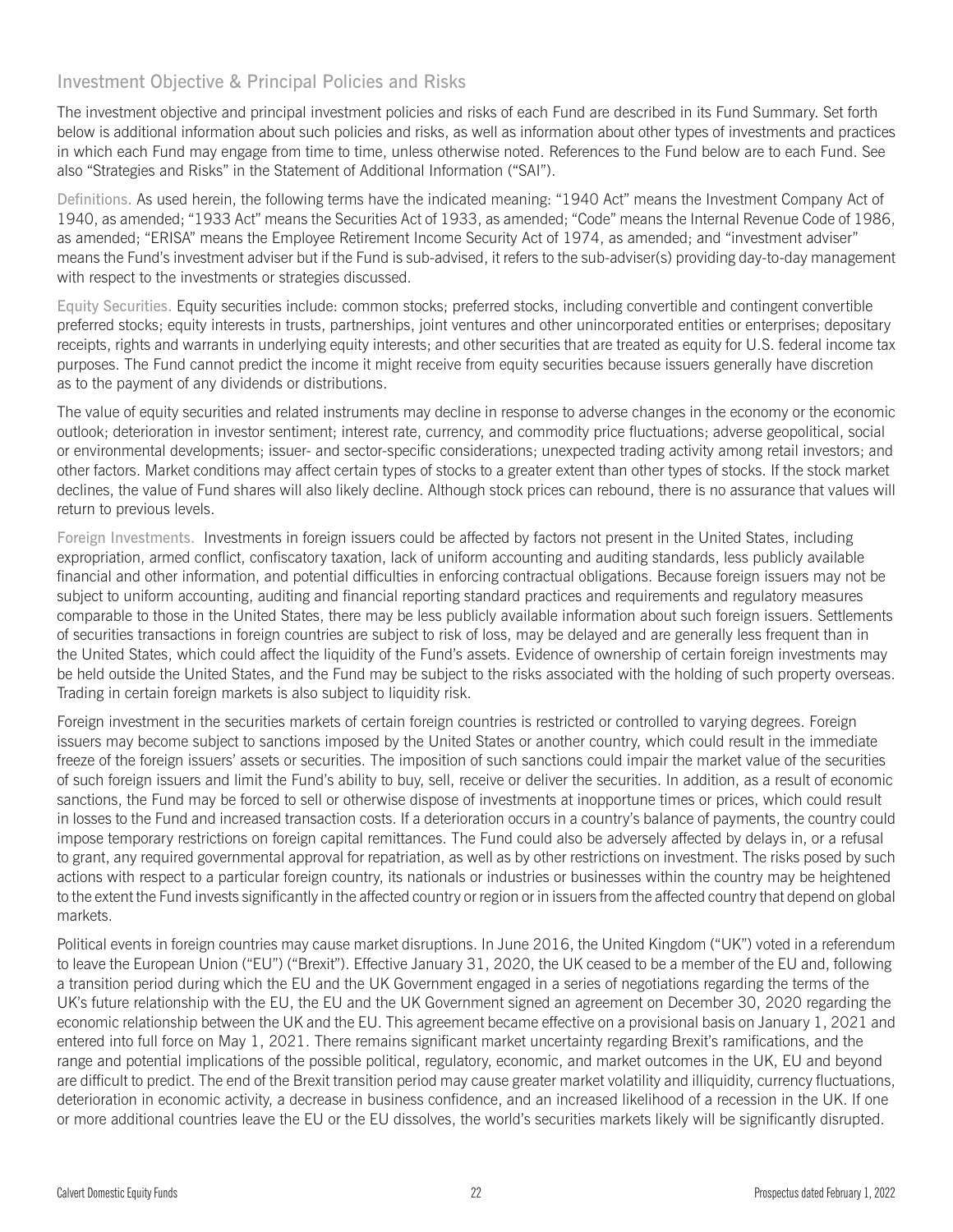As an alternative to holding foreign-traded investments, the Fund may invest in U.S. dollar-denominated investments of foreign companies that trade on U.S. exchanges or in the U.S. over-the-counter market including depositary receipts, such as American Depositary Receipts ("ADRs") and Global Depositary Receipts ("GDRs"), which evidence ownership of shares of a foreign issuer and are alternatives to directly purchasing the underlying foreign securities in their national markets and currencies. However, they continue to be subject to many of the risks associated with investing directly in foreign securities. These risks include the political and economic risks of the underlying issuer's country, as well as in the case of depositary receipts traded on foreign markets, currency risk. Depositary receipts may be sponsored or unsponsored. Unsponsored depositary receipts are established without the participation of the issuer. As a result, available information concerning the issuer of an unsponsored depository receipt may not be as current as for sponsored depositary receipts, and the prices of unsponsored depositary receipts may be more volatile than if such instruments were sponsored by the issuer. Unsponsored depositary receipts may involve higher expenses, may not pass through voting or other shareholder rights and may be less liquid. Unless otherwise stated in Fund Summaries, such investments are not subject to any stated limitation on investing in foreign securities.

Emerging Markets Investments.The risks of foreign investments can be more significant in emerging markets. Emerging markets may offer higher potential for gains and losses than investments in the developed markets of the world. Political and economic structures in emerging market countries generally lack the social, political and economic stability of developed countries, which may affect the value of the Fund's investments in these countries and also the ability of the Fund to access markets in such countries. Securities markets within emerging market countries may experience low or non-existent trading volume, resulting in a lack of liquidity and increased volatility in prices for such securities, as compared to securities of comparable issuers in more developed capital markets. Governmental actions can have a significant effect on the economic conditions in emerging market countries, which also may adversely affect the value and liquidity of the Fund's investments. In particular, trade disputes may result in governmental actions that could have an adverse effect on investments in emerging market countries, including but not limited to restrictions on investments in, or required divestment of, particular issuers or industries. Such actions may effectively restrict or eliminate the Fund's ability to purchase or sell investments in emerging market countries, and thus may make them less liquid or more difficult to value, or may force the Fund to sell or otherwise dispose of such investments at inopportune times or prices. There may be less publicly available information about issuers in emerging markets than would be available about issuers in more developed capital markets, and such issuers may not be subject to accounting, auditing and financial reporting standards and requirements comparable to those to which U.S. companies are subject . The laws of emerging market countries relating to the limited liability of corporate shareholders, fiduciary duties of officers and directors, and bankruptcy of state enterprises are generally less developed than or different from such laws in the United States. It may be more difficult to make a claim or obtain a judgment in the courts of these countries than it is in the United States. In addition, due to jurisdictional limitations, U.S. authorities (e.g., SEC and the U.S. Department of Justice) may be limited in their ability to enforce regulatory or legal obligations in emerging market countries. The possibility of fraud, negligence, undue influence being exerted by an issuer or refusal to recognize ownership exists in some emerging markets. The prices at which investments may be acquired may be affected by trading by persons with information that is not publicly available and by securities transactions by brokers in anticipation of transactions in particular securities. Disruptions due to work stoppages and trading improprieties in foreign securities markets have caused such markets to close. If extended closings were to occur in stock markets where the Fund is heavily invested, the Fund's ability to redeem Fund shares could become impaired. In such circumstances, the Fund may have to sell more liquid securities than it would otherwise choose to sell. Emerging market securities are also subject to speculative trading, which contributes to their volatility.

Foreign Currencies. The value of foreign assets and currencies as measured in U.S. dollars may be affected favorably or unfavorably by changes in foreign currency rates and exchange control regulations, application of foreign tax laws (including withholding tax), governmental administration of economic or monetary policies (in this country or abroad), and relations between nations and trading. Foreign currencies also are subject to settlement, custodial and other operational risks. Currency exchange rates can be affected unpredictably by intervention, or the failure to intervene, by U.S. or foreign governments or central banks or by currency controls or political developments in the United States or abroad. If the U.S. dollar rises in value relative to a foreign currency, a security denominated in that foreign currency will be worth less in U.S. dollars. If the U.S. dollar decreases in value relative to a foreign currency, a security denominated in that foreign currency will be worth more in U.S. dollars. A devaluation of a currency by a country's government or banking authority will have a significant impact on the value of any investments denominated in that currency. Costs are incurred in connection with conversions between currencies.

The Fund may engage in spot transactions and forward foreign currency exchange contracts, purchase and sell options on currencies and purchase and sell currency futures contracts and related options thereon (collectively, "Currency Instruments") to seek to hedge against the decline in the value of currencies in which its portfolio holdings are denominated against the U.S. dollar.

Derivatives. Generally, derivatives can be characterized as financial instruments whose performance is derived at least in part from the performance of an underlying reference instrument. Derivative instruments may be acquired in the United States or abroad consistent with the Fund's investment strategy and may include the various types of exchange-traded and over-the-counter ("OTC") instruments described herein and other instruments with substantially similar characteristics and risks. Fund obligations created pursuant to derivative instruments may give rise to leverage, which would subject the Fund to the requirements described under "Asset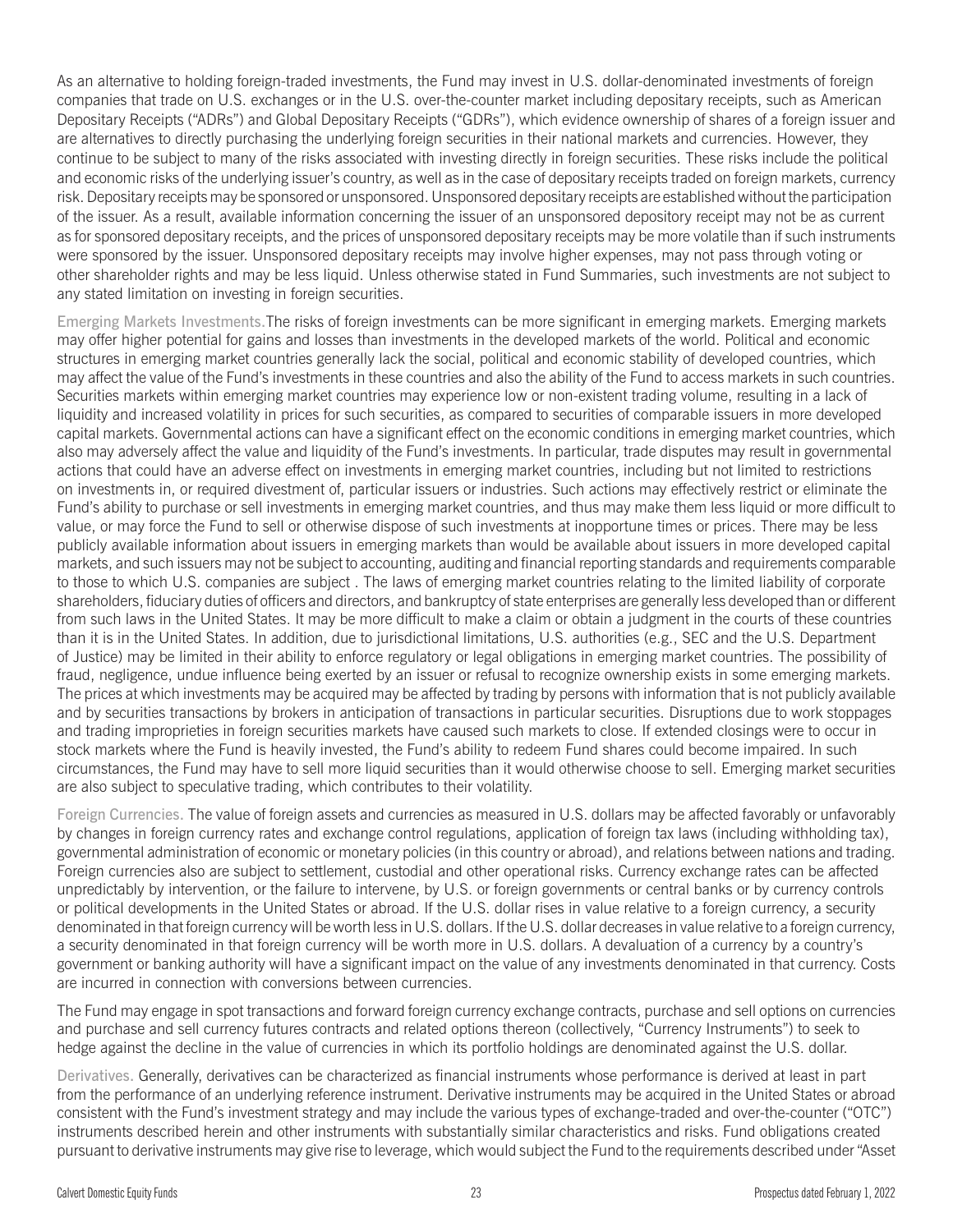Coverage" in the Fund's SAI. The Fund may invest in a derivative transaction if it is permitted to own, invest in, or otherwise have economic exposure to the reference instrument. Depending on the type of derivative instrument and the Fund's investment strategy, a reference instrument could be a security, instrument, index, currency, commodity, economic indicator or event ("reference instruments"). The Fund may engage in derivative transactions to hedge against fluctuations in securities prices, or currency exchange rates, or to manage cash positions consistent with the Fund's investment strategy. The Balanced Fund may also use futures contracts to help manage duration and to seek to hedge interest rates, as a substitute for direct investment in a particular asset class, to facilitate the periodic rebalancing of the Fund's portfolio and to make tactical asset allocations. The Fund may trade in the specific type(s) and/or combinations of derivative transactions listed below.

Derivative instruments are subject to a number of risks, including adverse or unexpected movements in the price of the reference instrument, and counterparty, liquidity, market, tax and leverage risks. Certain derivatives may also be subject to credit risk and interest rate risk. In addition, derivatives also involve the risk that changes in their value may not correlate perfectly with the assets, rates, indices or instruments they are designed to hedge or closely track. Use of derivative instruments may cause the realization of higher amounts of short-term capital gains (generally taxed at ordinary income tax rates) than if such instruments had not been used. Success in using derivative instruments to hedge portfolio assets depends on the degree of price correlation between the derivative instruments and the hedged asset. Imperfect correlation may be caused by several factors, including temporary price disparities among the trading markets for the derivative instrument, the reference instrument and the Fund's assets. To the extent that a derivative instrument is intended to hedge against an event that does not occur, the Fund may realize losses.

OTC derivative instruments involve an additional risk in that the issuer or counterparty may fail to perform its contractual obligations. Some derivative instruments are not readily marketable or may become illiquid under adverse market conditions. In addition, during periods of market volatility, an option or commodity exchange or swap execution facility or clearinghouse may suspend or limit trading in an exchange-traded derivative instrument, which may make the contract temporarily illiquid and difficult to price. Commodity exchanges may also establish daily limits on the amount that the price of a futures contract or futures option can vary from the previous day's settlement price. Once the daily limit is reached, no trades may be made that day at a price beyond the limit. This may prevent the closing out of positions to limit losses. The ability to terminate OTC derivative instruments may depend on the cooperation of the counterparties to such contracts. For thinly traded derivative instruments, the only source of price quotations may be the selling dealer or counterparty. In addition, certain provisions of the Code limit the use of derivative instruments. Derivatives permit the Fund to increase or decrease the level of risk, or change the character of the risk, to which its portfolio is exposed in much the same way as the Fund can increase or decrease the level of risk, or change the character of the risk, of its portfolio by making investments in specific securities. There can be no assurance that the use of derivative instruments will benefit the Fund.

The U.S. and non-U.S. derivatives markets have undergone substantial changes in recent years as a result of changes under the Dodd-Frank Wall Street Reform and Consumer Protection Act (the "Dodd-Frank Act") in the United States and regulatory changes in Europe, Asia and other non-U.S. jurisdictions. In particular, the Dodd-Frank Act and related regulations require many derivatives to be cleared and traded on an exchange, expand entity registration requirements, impose business conduct requirements on counterparties, and impose other regulatory requirements that will continue to change derivatives markets as regulations are implemented. As of October 28, 2020, the SEC has adopted new regulations that may significantly alter a Fund's regulatory obligations with regard to its derivatives usage. In particular, the new regulations will, upon implementation, eliminate the current asset segregation framework for covering derivatives and certain other financial instruments, impose new responsibilities on the Board and establish new reporting and recordkeeping requirements for a Fund and may, depending on the extent to which a Fund uses derivatives, impose value at risk limitations on a Fund's use of derivatives, and require the Fund's Board to adopt a derivative risk management program. The implementation of these requirements may limit the ability of a Fund to use derivative instruments as part of its investment strategy, increase the costs of using these instruments or make them less effective. Additional future regulation of the derivatives markets may make the use of derivatives more costly, may limit the availability or reduce the liquidity of derivatives, and may impose limits or restrictions on the counterparties with which the Fund engages in derivative transactions. Fund management cannot predict the effects of any new governmental regulation that may be implemented, and there can be no assurance that any new government regulation will not adversely affect the Fund's performance or ability to achieve its investment objectives.

Options. Options may be traded on an exchange and OTC. By buying a put option on a particular instrument, the Fund acquires a right to sell the underlying instrument at the exercise price. By buying a put option on an index, the Fund acquires a right to receive the cash difference between the strike price of the option and the index price at expiration. A purchased put position also typically can be sold at any time by selling at prevailing market prices. Purchased put options generally are expected to limit the Fund's risk of loss through a decline in the market value of the underlying security or index until the put option expires. When buying a put option, the Fund pays a premium to the seller of the option. If the price of the underlying security or index is above the exercise price of the option as of the option valuation date, the option expires worthless and the Fund will not be able to recover the option premium paid to the seller.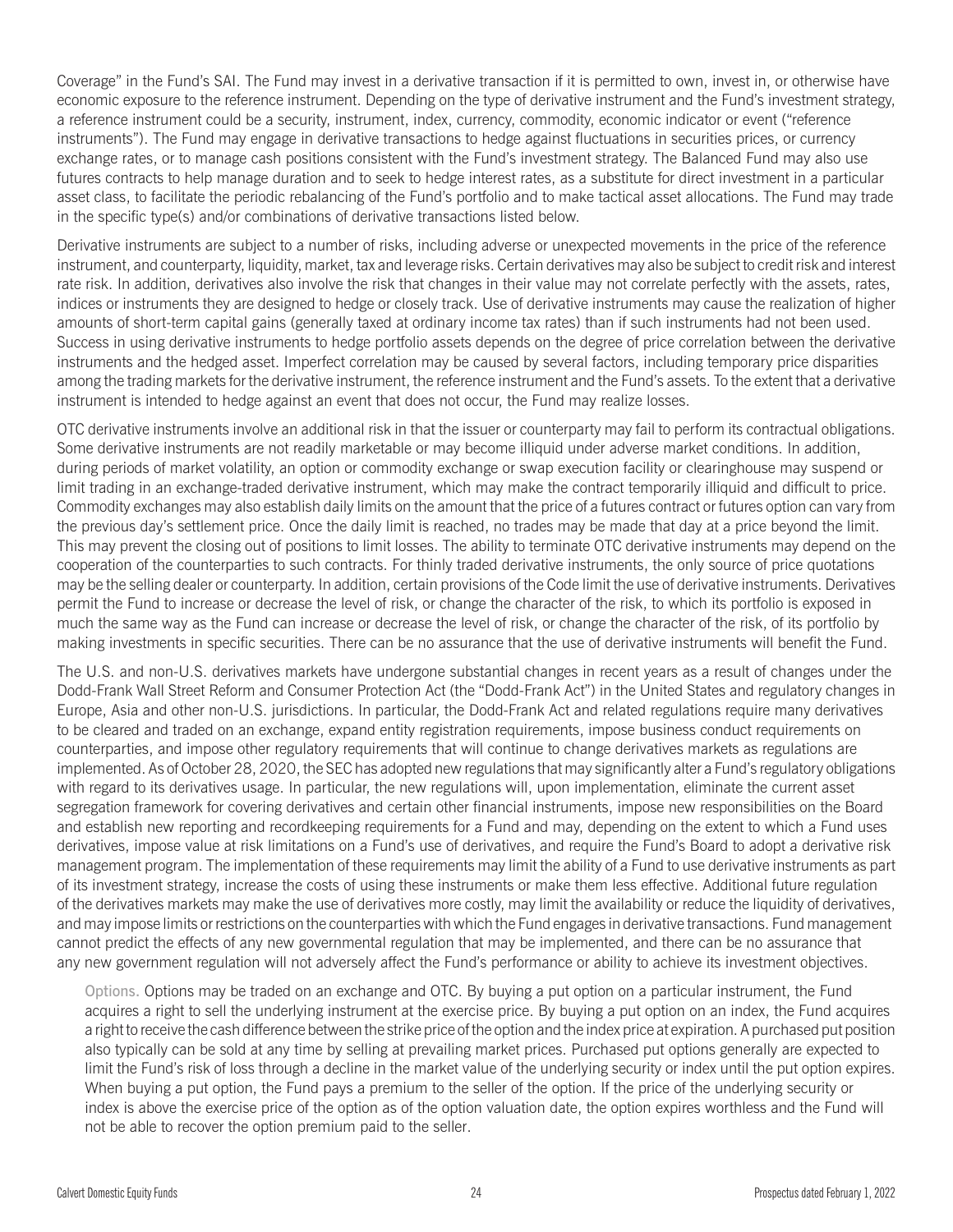The Fund may also write (i.e., sell) put options. The Fund will receive a premium for selling a put option, which may increase the Fund's return. In selling a put option on a security, the Fund has the obligation to buy the security at an agreed upon price if the price of such instrument decreases below the exercise price. By selling a put option on an index, the Fund has an obligation to make a payment to the buyer to the extent that the value of the index decreases below the exercise price as of the option valuation date. If the value of the underlying security or index on the option's expiration date is above the exercise price, the option will generally expire worthless and the Fund, as option seller, will have no obligation to the option holder.

The Fund may purchase call options. By purchasing a call option on a security, the Fund has the right to buy the security at the option's exercise price. By buying a call option on an index, the Fund acquires the right to receive the cash difference between the market price of the index and strike price at expiration. Call options typically can be exercised any time prior to option maturity or, sold at the prevailing market price.

The Fund may also write (i.e., sell) a call option on a security or index in return for a premium. A call written on a security obligates the Fund to deliver the underlying security at the option exercise price. Written index call options obligate the Fund to make a cash payment to the buyer at expiration if the market price of the index is above the option strike price. Calls typically can also be bought back by the Fund at prevailing market prices and the Fund also may enter into closing purchase transactions with respect to written call options. The Fund may write call options on securities that it owns (so-called covered calls).

The Fund's options positions are marked to market daily. The value of options is affected by changes in the value and dividend rates of their underlying instruments, changes in interest rates, changes in the actual or perceived volatility of the relevant index or market and the remaining time to the options' expiration, as well as trading conditions in the options market. The hours of trading for options may not conform to the hours during which the underlying instruments are traded. To the extent that the options markets close before markets for the underlying instruments, significant price and rate movements can take place in the markets that would not be reflected concurrently in the options markets.

The Fund's ability to sell the instrument underlying a call option may be limited while the option is in effect unless the Fund enters into a closing purchase transaction. As the seller of a covered call option or an index call option, the Fund may forego, during the option's life, the opportunity to profit from increases in the market value of the underlying instrument covering the call option above the sum of the premium received by the Fund and the exercise price of the call. The Fund also retains the risk of loss, minus the option premium received, should the price of the underlying instrument decline.

Participants in OTC markets are typically not subject to the same credit evaluation and regulatory oversight as are members of "exchange-based" markets. OTC option contracts generally carry greater liquidity risk than exchange-traded contracts. This risk may be increased in times of financial stress, if the trading market for OTC options becomes restricted. The ability of the Fund to transact business with any one or a number of counterparties may increase the potential for losses to the Fund, due to the lack of any independent evaluation of the counterparties or their financial capabilities, and the absence of a regulated market to facilitate settlement of the options.

Futures Contracts. Futures are standardized, exchange-traded contracts. Futures contracts on securities obligate a purchaser to take delivery, and a seller to make delivery, of a specific amount of the financial instrument called for in the contract at a specified future date at a specified price. An index futures contract obligates the purchaser to take, and a seller to deliver, an amount of cash equal to a specific dollar amount times the difference between the value of a specific index at the close of the last trading day of the contract and the price at which the agreement is made. No physical delivery of the underlying securities in the index is made. It is the practice of holders of futures contracts to close out their positions on or before the expiration date by use of offsetting contract positions, and physical delivery of financial instruments or delivery of cash, as applicable, is thereby avoided. An option on a futures contract gives the holder the right to enter into a specified futures contract.

Forward Foreign Currency Exchange Contracts. A forward foreign currency exchange contract ("currency forward") involves an obligation to purchase or sell a specific currency at a future date, which may be any fixed number of days from the date of the contract agreed upon by the parties, at a price set at the time of the contract. These contracts may be bought or sold to protect against an adverse change in the relationship between currencies or to increase exposure to a particular foreign currency.

Certain currency forwards may be individually negotiated and privately traded, exposing them to credit and counterparty risks. The precise matching of the currency forward amounts and the value of the instruments denominated in the corresponding currencies will not generally be possible because the future value of such securities in foreign currencies will change as a consequence of market movements in the value of those securities between the date on which the contract is entered into and the date it matures. There is additional risk that the use of currency forwards may reduce or preclude the opportunity for gain if the value of the currency should move in the direction opposite to the position taken and that currency forwards may create exposure to currencies in which the Fund's securities are not denominated. In addition, it may not be possible to hedge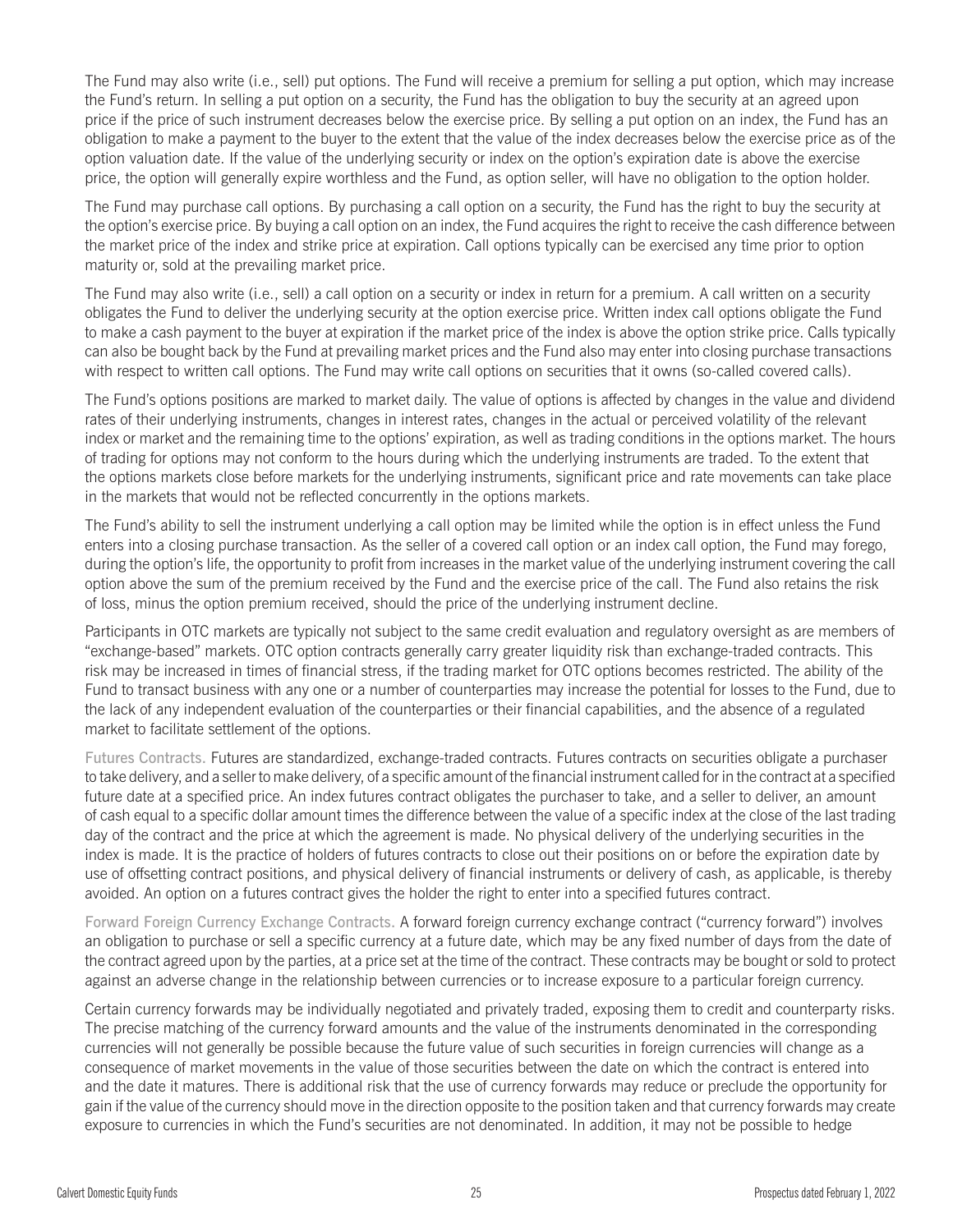against long-term currency changes. Currency forwards are subject to the risk of political and economic factors applicable to the countries issuing the underlying currencies. Furthermore, unlike trading in most other types of instruments, there is no systematic reporting of last sale information with respect to the foreign currencies underlying currency forwards. As a result, available information may not be complete.

Equity Swaps. Equity swaps involve the exchange by the Fund with another party of their respective returns as calculated on a notional amount of an equity index (such as the S&P 500® Index), basket of equity securities, or individual equity security.

Repurchase Agreements. A repurchase agreement is the purchase by the Fund of securities from a counterparty in exchange for cash that is coupled with an agreement to resell those securities to the counterparty at a specified date and price. Repurchase agreements maturing in more than seven days that the investment adviser believes may not be terminated within seven days at approximately the amount at which the Fund has valued the agreements are considered illiquid securities. When a repurchase agreement is entered into, the Fund typically receives securities with a value that equals or exceeds the repurchase price, including any accrued interest earned on the agreement. The value of such securities will be marked to market daily, and cash or additional securities will be exchanged between the parties as needed. Except in the case of a repurchase agreement entered into to settle a short sale, the value of the securities delivered to the Fund will be at least equal to the repurchase price during the term of the repurchase agreement. The terms of a repurchase agreement entered into to settle a short sale may provide that the cash purchase price paid by the Fund is more than the value of purchased securities that effectively collateralize the repurchase price payable by the counterparty. Since in such a transaction the Fund normally will have used the purchased securities to settle the short sale, the Fund will segregate liquid assets equal to the marked to market value of the purchased securities that it is obligated to return to the counterparty under the repurchase agreement.

In the event of the insolvency of the counterparty to a repurchase agreement, recovery of the repurchase price owed to the Fund may be delayed. In a repurchase agreement, such an insolvency may result in a loss to the extent that the value of the purchased securities decreases during the delay or that value has otherwise not been maintained at an amount equal to the repurchase price. Repurchase agreements may create leverage in the Fund.

Pooled Investment Vehicles.The Fund may invest in pooled investment vehicles to the extent permitted by the 1940 Act, and the rules, regulations and interpretations thereunder, which include investment companies (mutual funds and exchange-traded funds ("ETFs")) and limited partnerships (see "About Responsible Investing - Investment Selection Process"). Pooled investment vehicles are subject to the risks of investing in the underlying securities or other instruments that they own. The market for ETFs, which are generally traded on an exchange and may be traded at a premium or discount to net asset value, is affected by the demand for those securities, regardless of the value of such fund's underlying securities. Additionally, natural or environmental disasters, widespread disease or other public health issues, war, acts of terrorism or other events could result in increased premiums or discounts to such fund's net asset value. The Fund will indirectly bear its proportionate share of any management fees and other operating expenses paid by unaffiliated and certain affiliated pooled investment vehicles in which it invests. If such fees exceed 0.01%, the costs associated with such investments will be reflected under Acquired Fund Fees and Expenses in the Fund's Annual Fund Operating Expenses table(s) in its Fund Summary. Investments in a pooled investment vehicle will be included in satisfying a Fund's 80% Policy if the vehicle invests at least 80% of its net assets in the type of securities included in the Fund's 80% Policy.

Real Estate Investments. Companies primarily engaged in the real estate industry and other real estate-related investments may include publicly traded real estate investment trusts ("REITs") or real estate operating companies that either own properties or make construction or mortgage loans, real estate developers, companies with substantial real estate holdings and other companies whose products and services are related to the real estate industry, such as lodging operators, brokers, property management companies, building supply manufacturers, mortgage lenders, or mortgage servicing companies. REITs tend to be small to medium-sized companies, and may include equity REITs and mortgage REITs. The value of a REIT can depend on the structure of and cash flow generated by the REIT. REITs are pooled investment vehicles that have expenses of their own, so the Fund will indirectly bear its proportionate share of those expenses. The Fund will not own real estate directly.

Real estate investments are subject to special risks including changes in real estate values, property taxes, interest rates, cash flow of underlying real estate assets, occupancy rates, government regulations affecting zoning, land use, and rents, and the management skill and creditworthiness of the issuer. Companies in the real estate industry may also be subject to liabilities under environmental and hazardous waste laws, among others. Changes in underlying real estate values may have an exaggerated effect to the extent that investments concentrate in particular geographic regions or property types.

Equity REITs may be affected by changes in the value of the underlying property owned by the REIT, while mortgage REITs may be affected by the quality of any credit extended. Further, equity and mortgage REITs are dependent upon management skills and generally may not be diversified. Equity and mortgage REITs are also subject to heavy cash flow dependency, defaults by borrowers, and self-liquidations. In addition, equity and mortgage REITs could possibly fail to qualify for tax-free pass-through of income or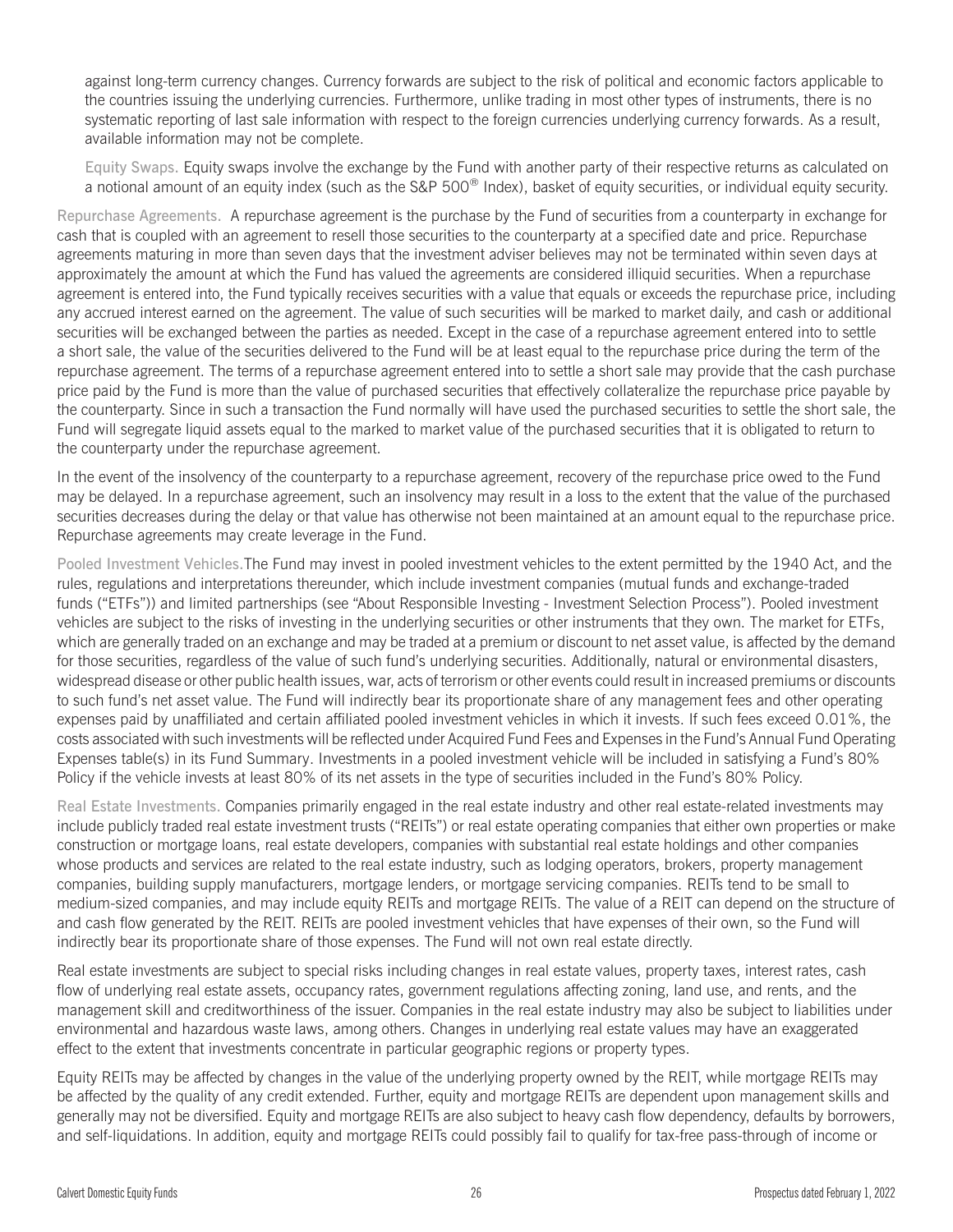to maintain their exemptions from registration under the 1940 Act. The above factors may also adversely affect a borrower's or a lessee's ability to meet its obligations to a REIT. In the event of a default by a borrower or lessee, a REIT may experience delays in enforcing its rights as a mortgagee or lessor and may incur substantial costs associated with protecting its investments.

Shares of REITs may trade less frequently and, therefore, are subject to more erratic price movements than securities of larger issuers. REITs are also subject to credit, market, liquidity and interest rate risks.

REITs may issue debt securities to fund their activities. The value of these debt securities may be affected by changes in the value of the underlying property owned by the REIT, the creditworthiness of the REIT, interest rates, and tax and regulatory requirements, among other things.

Fixed-Income Securities and Other Debt Instruments. Fixed-income securities and other debt instruments include all types of fixed and floating-rate bonds and notes, such as convertible securities and other hybrid securities (other than preferred stock); corporate commercial paper; mortgage-backed and other asset-backed securities; inflation-indexed bonds issued by both governments and corporations; structured notes, including "indexed" securities; loans; loan participations and assignments; delayed funding loans and revolving credit facilities; and bank certificates of deposit, fixed time deposits, bank deposits (or investments structured to provide the same type of exposure) and bankers' acceptances of foreign and domestic banks and other debt instruments. Fixed-income securities and other debt instruments are issued by: foreign governments or their subdivisions, agencies and government-sponsored enterprises; sovereign entities; international agencies or supranational entities; the U.S. Government, its agencies or government-sponsored enterprises (or guaranteed thereby); central or quasi-sovereign banks and U.S. and foreign corporations. Fixed-income securities and other debt instruments include deep discount bonds, such as zero coupon bonds, deferred interest bonds, bonds or securities on which the interest is payable in-kind ("PIK securities"), which are debt obligations that are issued at a significant discount from face value, and securities purchased on a forward commitment or when-issued basis. While zero coupon bonds do not make periodic payments of interest, deferred interest bonds provide for a period of delay before the regular payment of interest begins. PIK securities provide that the issuer thereof may, at its option, pay interest in cash or in the form of additional securities.

Convertible Securities. A convertible security is a bond, debenture, note, preferred security, or other security that entitles the holder to acquire common stock or other equity securities of the same or a different issuer. A convertible security entitles the holder to receive interest paid or accrued or dividends paid until the convertible security matures or is redeemed, converted or exchanged. Before conversion, convertible securities have characteristics similar to nonconvertible income securities.

Holders of convertible securities generally have a claim on the assets of the issuer prior to the common stockholders but may be subordinated to other debt securities of the same issuer. Certain convertible debt securities may provide a put option to the holder, which entitles the holder to cause the securities to be redeemed by the issuer at a premium over the stated principal amount of the debt securities under certain circumstances. Certain convertible securities may include loss absorption characteristics that make the securities more debt-like. This is particularly true of convertible securities issued by companies in the financial services sector.

The value of a convertible security may be influenced by changes in interest rates, with investment value declining as interest rates increase and increasing as interest rates decline. The credit standing of the issuer and other factors also may have an effect on the convertible security's investment value. A convertible security may be subject to redemption at the option of the issuer at a price established in the convertible security's governing instrument.

Preferred Stock. Preferred stock is a class of equity security that pays a specified dividend that typically must be paid before any dividends can be paid to common stockholders and takes precedence over common stock in the event of the issuer's liquidation. Although preferred stocks represent an ownership interest in an issuer, preferred stocks generally do not have voting rights or have limited voting rights and have economic characteristics similar to fixed-income securities. Preferred stocks generally are issued with a fixed par value and pay dividends based on a percentage of that par value at a fixed or variable rate. Dividend payments on preferred stocks may be subordinate to interest payments on the issuer's debt obligations. Certain preferred stocks may be convertible to common stock. Additionally, preferred stocks often have a liquidation value that generally equals the original purchase price of the preferred stock at the date of issuance.

Preferred stocks are subject to issuer-specific and market risks generally applicable to equity securities and credit and interest rate risks generally applicable to fixed-income securities. The value of preferred stock may react more strongly than bonds and other debt instruments to actual or perceived changes in the company's financial condition or prospects. Preferred stocks are considered an equity security.

Hybrid Securities. Hybrid securities generally possess certain characteristics of both equity and debt securities. These securities may at times behave more like equity than debt, or vice versa. Preferred stocks, convertible securities, trust preferred securities and certain debt obligations are types of hybrid securities. The investment adviser has sole discretion to determine whether an investment has hybrid characteristics and generally will consider the instrument's preference over the issuer's common shares, the term of the instrument at the time of issuance, and/or the tax character of the instrument's distributions. Hybrid securities generally do not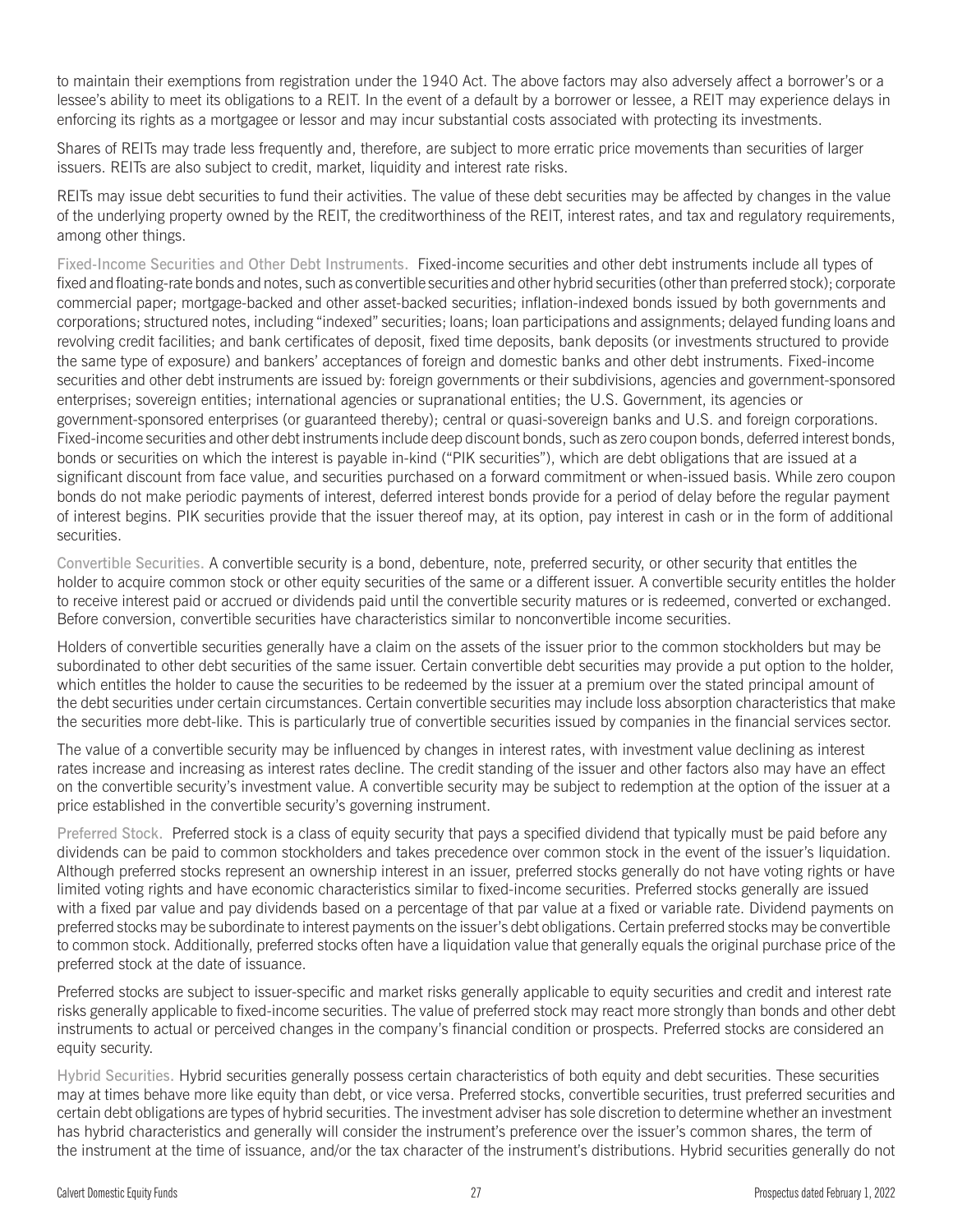have voting rights or have limited voting rights. Hybrid securities may be subject to redemption at the option of the issuer at a predetermined price. Hybrid securities may pay a fixed or variable rate of interest or dividends. The prices and yields of nonconvertible hybrid securities generally move with changes in interest rates and the issuer's credit quality, similar to the factors affecting debt securities. If the issuer of a hybrid security experiences financial difficulties, the value of such security may be adversely affected similar to the issuer's outstanding common stock or subordinated debt instruments.

Because hybrid securities have both debt and equity characteristics, their values vary in response to many factors, including issuer-specific events, credit spreads and, for convertible securities, factors affecting the securities into which they convert. Trust preferred securities are issued by a special purpose trust that holds the subordinated debt of a company and, as such, are subject to the risks associated with such debt obligation.

ReFlow Liquidity Program. Balanced Fund and Equity Fund may participate in the ReFlow liquidity program, which is designed to provide an alternative liquidity source for mutual funds experiencing net redemptions of their shares. Pursuant to the program, ReFlow Fund, LLC ("ReFlow") provides participating mutual funds with a source of cash to meet net shareholder redemptions by standing ready each business day to purchase fund shares up to the value of the net shares redeemed by other shareholders that are to settle the next business day. Following purchases of fund shares, ReFlow then generally redeems those shares when the fund experiences net sales, at the end of a maximum holding period determined by ReFlow (currently 14 days) or at other times at ReFlow's discretion. While ReFlow holds fund shares, it will have the same rights and privileges with respect to those shares as any other shareholder. For use of the ReFlow service, a fund pays a fee to ReFlow each time it purchases fund shares, calculated by applying to the purchase amount a fee rate determined through an automated daily auction among participating mutual funds. The current minimum fee rate is 0.20% of the value of the fund shares purchased by ReFlow although the fund may submit a bid at a higher fee rate if it determines that doing so is in the best interest of fund shareholders. Such fee is allocated among a fund's share classes based on relative net assets. ReFlow's purchases of fund shares through the liquidity program are made on an investment-blind basis without regard to the fund's objective, policies or anticipated performance. In accordance with federal securities laws, ReFlow is prohibited from acquiring more than 3% of the outstanding voting securities of a fund. ReFlow will purchase Class I shares of the Fund at net asset value and will not be subject to any investment minimum applicable to such shares. ReFlow will periodically redeem its entire share position in the Fund and request that such redemption be met in kind in accordance with the Fund's redemption-in-kind policies described under "Redeeming Shares" below. Investments in the Fund by ReFlow in connection with the ReFlow liquidity program are not subject to the two round-trips within 90 days limitation described in "Restrictions on Excessive Trading and Market Timing" below. The investment adviser believes that the program assists in stabilizing the Fund's net assets to the benefit of the Fund and its shareholders. To the extent the Fund's net assets do not decline, the investment adviser may also benefit.

Credit Risk. Investments in debt instruments are subject to the risk of non-payment of scheduled principal and interest. Changes in economic conditions or other circumstances may reduce the capacity of the party obligated to make principal and interest payments on such instruments and may lead to defaults. Such non-payments and defaults may reduce the value of Fund shares and income distributions. The value of debt instruments also may decline because of concerns about the issuer's ability to make principal and interest payments. In addition, the credit ratings of debt instruments may be lowered if the financial condition of the party obligated to make payments with respect to such instruments deteriorates. In the event of bankruptcy of the issuer of a debt instrument, the Fund could experience delays or limitations with respect to its ability to realize the benefits of any collateral securing the instrument. In order to enforce its rights in the event of a default, bankruptcy or similar situation, the Fund may be required to retain legal or similar counsel, which may increase the Fund's operating expenses and adversely affect net asset value. The Fund is also exposed to credit risk when it engages in certain types of derivatives transactions and when it engages in transactions that expose the Fund to counterparty risk. See "Derivatives."

In evaluating the quality of a particular instrument, the investment adviser (or sub-adviser, if applicable) may take into consideration, among other things, a credit rating assigned by a credit rating agency, the issuer's financial resources and operating history, its sensitivity to economic conditions and trends, the ability of its management, its debt maturity schedules and borrowing requirements, and relative values based on anticipated cash flow, interest and asset coverage, and earnings prospects. Credit rating agencies are private services that provide ratings of the credit quality of certain investments. Credit ratings issued by rating agencies are based on a number of factors including, but not limited to, the issuer's financial condition and the rating agency's credit analysis, if applicable, at the time of rating. As such, the rating assigned to any particular security is not necessarily a reflection of the issuer's current financial condition. The ratings assigned are not absolute standards of credit quality and do not evaluate market risks or necessarily reflect the issuer's current financial condition or the volatility or liquidity of the security.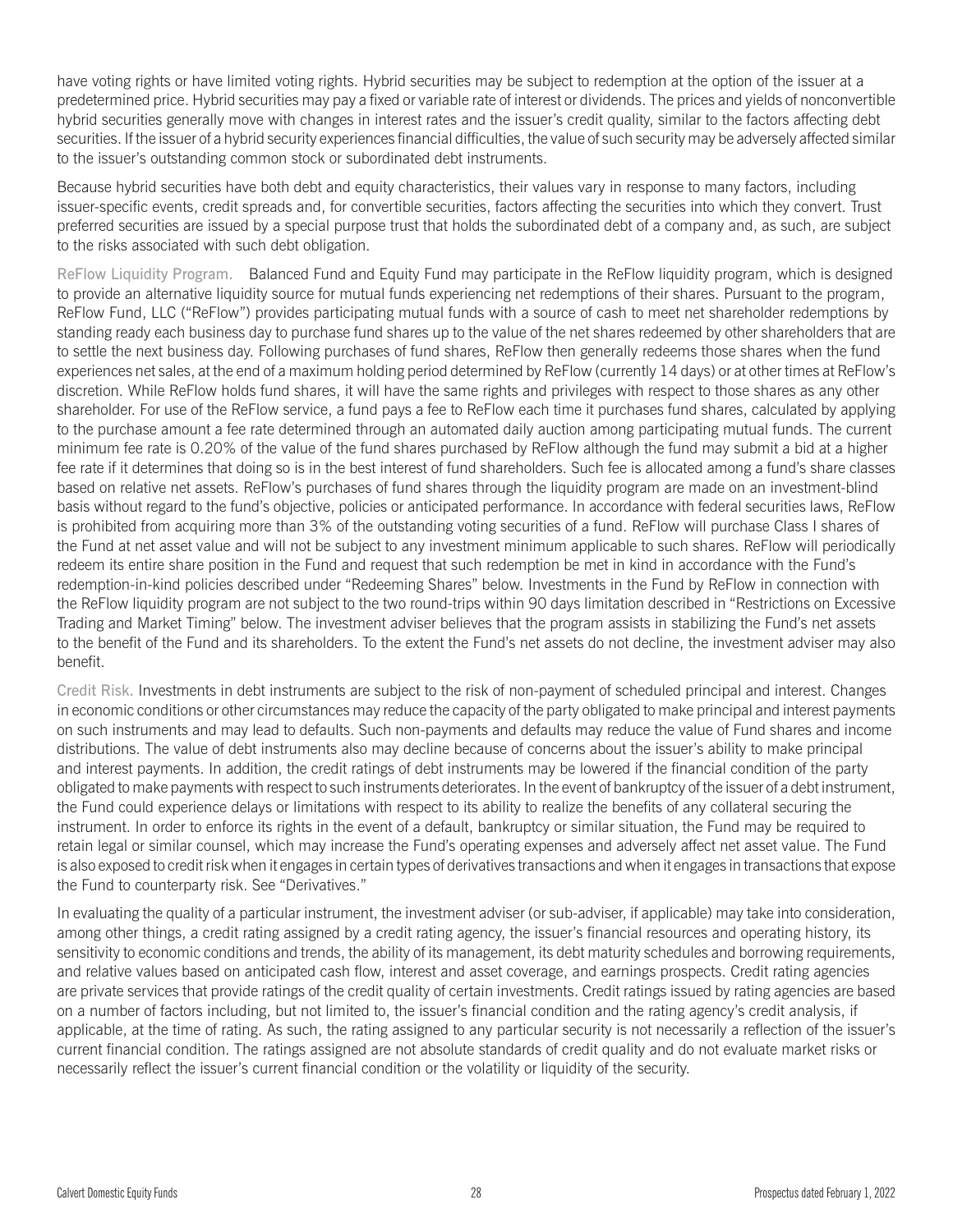For purposes of determining compliance with the Fund's credit quality restrictions, if any, the Fund's investment adviser (or sub-adviser, if applicable) relies primarily on the ratings assigned by credit rating agencies but may, in the case of unrated instruments, perform its own credit and investment analysis to determine an instrument's credit quality. A credit rating may have a modifier (such as plus, minus or a numerical modifier) to denote its relative status within the rating. The presence of a modifier does not change the security credit rating (for example, BBB- and Baa3 are within the investment grade rating) for purposes of the Fund's investment limitations. If an instrument is rated differently by two or more rating agencies, the highest rating will be used for any Fund rating restrictions.

Interest Rate Risk. In general, the value of income securities will fluctuate based on changes in interest rates. The value of these securities is likely to increase when interest rates fall and decline when interest rates rise. Generally, securities with longer durations or maturities are more sensitive to changes in interest rates than securities with shorter durations or maturities, causing them to be more volatile. Conversely, fixed-income securities with shorter durations or maturities will be less volatile but may provide lower returns than fixed-income securities with longer durations or maturities. In a rising interest rate environment, the duration of income securities that have the ability to be prepaid or called by the issuer may be extended. In a declining interest rate environment, the proceeds from prepaid or maturing instruments may have to be reinvested at a lower interest rate. Certain countries and regulatory bodies may use negative interest rates as a monetary policy tool to encourage economic growth during periods of deflation. In a negative interest rate environment, debt instruments may trade at negative yields, which means the purchaser of the instrument may receive at maturity less than the total amount invested.

LIBOR. The London Interbank Offered Rate or LIBOR is the average offered rate for various maturities of short-term loans between major international banks who are members of the British Bankers Association. It is used throughout global banking and financial industries to determine interest rates for a variety of financial instruments (such as debt instruments and derivatives) and borrowing arrangements. In July 2017, the Financial Conduct Authority (the "FCA"), the United Kingdom financial regulatory body, announced a desire to phase out the use of LIBOR. The ICE Benchmark Administration Limited, the administrator of LIBOR, ceased publishing certain LIBOR settings on December 31, 2021, and is expected to cease publishing the remaining LIBOR settings on June 30, 2023. Many market participants are in the process of transitioning to the use of alternative reference or benchmark rates.

Although the transition process away from LIBOR has become increasingly well-defined, the impact on certain debt securities, derivatives and other financial instruments that utilize LIBOR remains uncertain. The transition process may involve, among other things, increased volatility or illiquidity in markets for instruments that currently rely on LIBOR. The transition may also result in a change in (i) the value of certain instruments held by the Fund, (ii) the cost of temporary borrowing for the Fund, or (iii) the effectiveness of related Fund transactions such as hedges, as applicable.

Various financial industry groups are planning for the transition away from LIBOR, but there are obstacles to converting certain longer term securities and transactions to a new benchmark. In June 2017, the Alternative Reference Rates Committee, a group of large U.S. banks working with the Federal Reserve, announced its selection of a new Secured Overnight Financing Rate ("SOFR"), which is intended to be a broad measure of secured overnight U.S. Treasury repo rates, as an appropriate replacement for LIBOR. Bank working groups and regulators in other countries have suggested other alternatives for their markets, including the Sterling Overnight Interbank Average Rate ("SONIA") in England. Both SOFR and SONIA, as well as certain other proposed replacement rates, are materially different from LIBOR, and changes in the applicable spread for financial instruments transitioning away from LIBOR need to be made to accommodate the differences. Liquid markets for newly-issued instruments that use an alternative reference rate are still developing. Consequently, there may be challenges for a Fund to enter into hedging transactions against instruments tied to alternative reference rates until a market for such hedging transactions develops.

Additionally, while some existing LIBOR-based instruments may contemplate a scenario where LIBOR is no longer available by providing for an alternative or "fallback" rate-setting methodology, there may be significant uncertainty regarding the effectiveness of any such alternative methodologies to replicate LIBOR. Not all existing LIBOR-based instruments have such fallback provisions, and many that do, do not contemplate the permanent cessation of LIBOR. While it is expected that market participants will amend legacy financial instruments referencing LIBOR to include fallback provisions to alternative reference rates, there remains uncertainty regarding the willingness and ability of parties to add or amend such fallback provisions in legacy instruments maturing after the end of 2021, particularly with respect to legacy cash products. Although there are ongoing efforts among certain government entities and other organizations to address these uncertainties, the ultimate effectiveness of such efforts is not yet known.

Any effects of the transition away from LIBOR and the adoption of alternative reference rates, as well as other unforeseen effects, could result in losses to the Fund, and such effects may occur prior to the discontinuation of the remaining LIBOR settings in 2023. Furthermore, the risks associated with the discontinuation of LIBOR and transition to replacement rates may be exacerbated if an orderly transition to an alternative reference rate is not completed in a timely manner.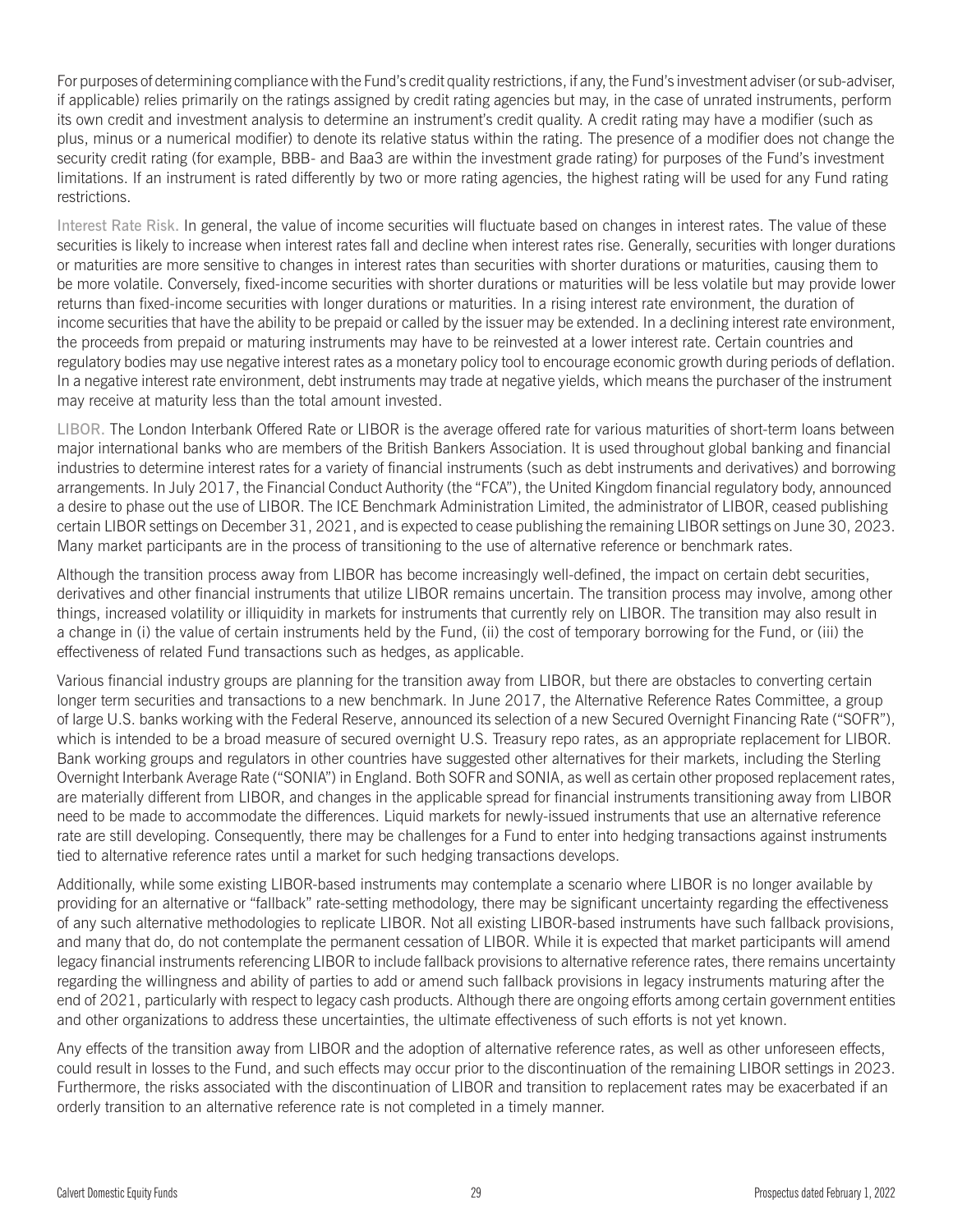Lower Rated Investments. Investments in obligations rated below investment grade and comparable unrated securities (sometimes referred to as "junk") generally entail greater economic, credit and liquidity risks than investment grade securities. Lower rated investments have speculative characteristics because of the credit risk associated with their issuers. Changes in economic conditions or other circumstances typically have a greater effect on the ability of issuers of lower rated investments to make principal and interest payments than they do on issuers of higher rated investments. An economic downturn generally leads to a higher non-payment rate, and a lower rated investment may lose significant value before a default occurs. Lower rated investments generally are subject to greater price volatility and illiquidity than higher rated investments.

Because of the greater number of investment considerations involved in investing in investments that receive lower ratings, investing in lower rated investments depends more on the investment adviser's judgment and analytical abilities than may be the case for investing in investments with higher ratings. While the investment adviser will attempt to reduce the risks of investing in lower rated or unrated securities through, among other things, active portfolio management, credit analysis and attention to current developments and trends in the economy and the financial markets, there can be no assurance that the investment adviser will be successful in doing so.

Counterparty Risk. A financial institution or other counterparty with whom the Fund does business (such as trading, securities lending or as a derivatives counterparty), or that underwrites, distributes or guarantees any instruments that the Fund owns or is otherwise exposed to, may decline in financial condition and become unable to honor its commitments. This could cause the value of Fund shares to decline or could delay the return or delivery of collateral or other assets to the Fund. Counterparty risk is increased for contracts with longer maturities.

Smaller Companies. Securities of smaller companies, which may include legally restricted securities, are generally subject to greater price fluctuations, limited liquidity, higher transaction costs and higher investment risk than the securities of larger, more established companies. Because of the absence of any public trading market for some of these investments (such as those which are legally restricted) it may be more difficult to value these investments and may take longer to liquidate these positions at fair value than would be the case for publicly traded securities.

Restricted Securities. Securities held by the Fund may be legally restricted as to resale (such as those issued in private placements), including commercial paper issued pursuant to Section 4(a)(2) of the 1933 Act, securities eligible for resale pursuant to Rule 144A thereunder, and securities of U.S. and non-U.S. issuers initially offered and sold outside the United States pursuant to Regulation S thereunder. Restricted securities may not be listed on an exchange and may have no active trading market. The Fund may incur additional expense when disposing of restricted securities, including all or a portion of the cost to register the securities. The Fund also may acquire securities through private placements under which it may agree to contractual restrictions on the resale of such securities that are in addition to applicable legal restrictions. In addition, if the investment adviser and/or sub-adviser, if applicable, receives non-public information about the issuer, the Fund may as a result be unable to sell the securities.

Restricted securities may be difficult to value properly and may involve greater risks than securities that are not subject to restrictions on resale. It may be difficult to sell restricted securities at a price representing fair value until such time as the securities may be sold publicly. Under adverse market or economic conditions or in the event of adverse changes in the financial condition of the issuer, the Fund could find it more difficult to sell such securities when the investment adviser and/or sub-adviser, if applicable, believes it advisable to do so or may be able to sell such securities only at prices lower than if such securities were more widely held. Holdings of restricted securities may increase the level of Fund illiquidity if eligible buyers become uninterested in purchasing them. Restricted securities may involve a high degree of business and financial risk, which may result in substantial losses.

Mortgage-Backed Securities ("MBS"). MBS represent participation interests in pools of adjustable and fixed-rate mortgage loans. MBS may be issued by the U.S. Government (or one of its agencies or instrumentalities) or privately issued but collateralized by mortgages that are insured, guaranteed or otherwise backed by the U.S. Government, or its agencies or instrumentalities. Adjustable rate mortgages are mortgages whose interest rates are periodically reset when market rates change. Unlike conventional debt obligations, MBS provide monthly payments derived from the monthly interest and principal payments (including any prepayments) made by the individual borrowers on the pooled mortgage loans.

MBS include classes of collateralized mortgage obligations ("CMOs"), including fixed- or floating-rate tranches, and various other MBS. In choosing among CMO classes, the investment adviser will evaluate the total income potential of each class and other factors.

MBS issued by non-government entities are subject to the risks that the underlying mortgage borrowers fail to make timely payments of interest and principal and that any guarantee or other structural feature, if present, is insufficient to enable the timely payment of interest and principal on the MBS. Although certain MBS are guaranteed as to timely payment of interest and principal by a government-sponsored entity, the market price for such securities is not guaranteed and will fluctuate.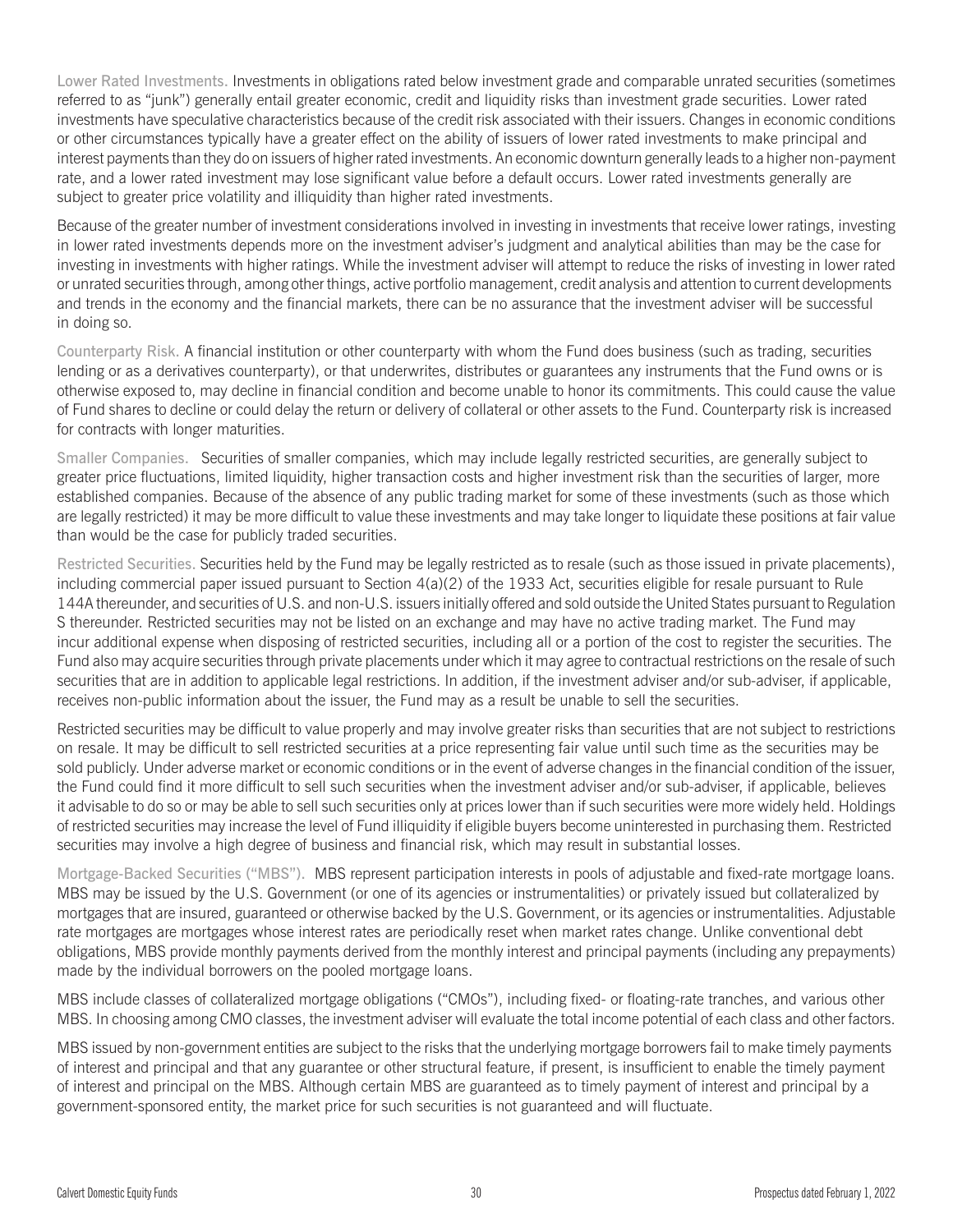The mortgage loans underlying MBS are generally subject to a greater rate of principal prepayments in a declining interest rate environment and to a lesser rate of principal prepayments in an increasing interest rate environment, although investment in seasoned MBS can mitigate this risk. Under certain interest and prepayment rate scenarios, the Fund may fail to recover the full amount of its investment in MBS, notwithstanding any direct or indirect governmental or agency guarantee. Because faster than expected prepayments must usually be invested in lower yielding securities, MBS are less effective than conventional bonds in "locking in" a specified interest rate. For premium bonds, the risk of prepayment may be enhanced. In a rising interest rate environment, a declining prepayment rate will extend the average life of many MBS. This possibility is often referred to as extension risk. Extending the average life of a mortgage-backed security increases the risk of depreciation due to future increases in market interest rates. MBS that are purchased at a premium generate current income that exceeds market rates for comparable investments, but tend to decrease in value as they mature.

CMOs are subject to the same types of risks affecting MBS as described above. CMOs with complex or highly variable prepayment terms generally entail greater market and liquidity risks than other MBS. For example, their prices are more volatile and their trading market may be more limited. The structure of certain CMO interests held by the Fund may cause the Fund to be paid interest and/or principal on its investment only after holders of other interests in that particular CMO have received the full repayment of principal or interest on their investments.

Asset-Backed Securities. Asset-backed securities represent interests in a pool of assets other than mortgages, such as home equity loans, automobile receivables or credit card receivables. Most asset-backed securities involve consumer or commercial debts with maturities of less than 10 years. However, almost any type of fixed-income asset (including other fixed-income securities) may be used to create an asset-backed security. Asset-backed securities may take the form of commercial paper, notes or pass-through certificates. A structured asset-backed security is a multiclass instrument that is typically backed by a pool of auto loans, credit card receivables, home equity loans or student loans.

Unscheduled prepayments of asset-backed securities may result in a loss of income if the proceeds are invested in lower-yielding securities. Conversely, in a rising interest rate environment, a declining prepayment rate will extend the average life of many asset-backed securities, which increases the risk of depreciation due to future increases in market interest rates. In addition, issuers of asset-backed securities may have limited ability to enforce the security interest in the underlying assets, and credit enhancements (if any) may be inadequate in the event of default. Asset-backed securities may experience losses on the underlying assets as a result of certain rights provided to consumer debtors under federal and state law. The value of asset-backed securities may be affected by the factors described above and other factors, such as interest rate risk, the availability of information concerning the pool and its structure, the creditworthiness of the servicing agent for the pool, the originator of the underlying assets or the entities providing credit enhancements and the ability of the servicer to service the underlying collateral. The value of asset-backed securities representing interests in a pool of utilities receivables may be adversely affected by changes in government regulations. Under certain market conditions, asset-backed securities may be less liquid and may be difficult to value. If a structured asset-backed security is subordinated to other classes backed by the same pool of collateral, the likelihood that it will make payments of principal may be substantially limited.

Commercial Mortgage-Backed Securities. Commercial mortgage-backed securities ("CMBS") include securities that reflect an interest in, and are secured by, mortgage loans on commercial real property, such as loans for hotels, shopping centers, office buildings and apartment buildings. Generally, the interest and principal payments on these loans are passed on to investors in CMBS according to a schedule of payments.

CMBS are subject to the risks described under "Asset-Backed Securities" above. CMBS also are subject to many of the risks of investing in the real estate securing the underlying mortgage loans and are therefore different from the risks of other types of mortgage-backed securities. These risks reflect the effects of local and other economic conditions on real estate markets, the ability of tenants to make loan payments, and the ability of a property to attract and retain tenants. CMBS may be less liquid and exhibit a greater price volatility than other types of mortgage- or asset-backed securities.

The commercial mortgage loans that underlie CMBS have certain distinct risk characteristics. Commercial mortgage loans generally lack standardized terms, which may complicate their structure, tend to have shorter maturities than residential mortgage loans and may not be fully amortizing. Commercial properties themselves tend to be unique and are more difficult to value than single-family residential properties. In addition, commercial properties, particularly industrial and warehouse properties, are subject to environmental risks and the burdens and costs of compliance with environmental laws and regulations.

U.S. Treasury and Government Securities. U.S. Treasury securities ("Treasury Securities") include U.S. Treasury obligations that differ in their interest rates, maturities and times of issuance. U.S. Government agency securities ("Agency Securities") include obligations issued or guaranteed by U.S. Government agencies or instrumentalities and government-sponsored enterprises. Agency Securities may be guaranteed by the U.S. Government or they may be backed by the right of the issuer to borrow from the U.S. Treasury, the discretionary authority of the U.S. Government to purchase the obligations, or the credit of the agency, instrumentality or enterprise.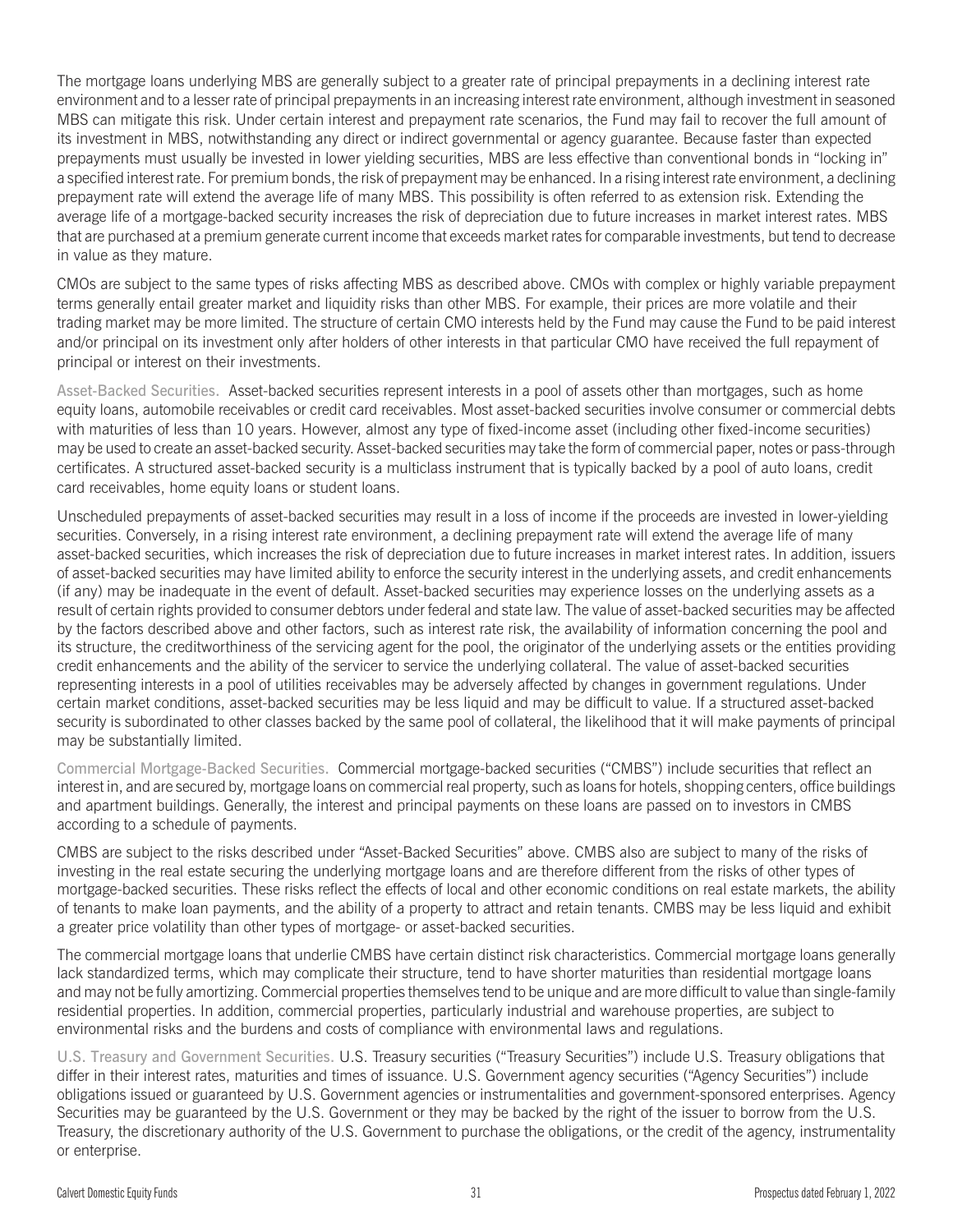Government-sponsored enterprises, such as the Federal Home Loan Mortgage Corporation ("Freddie Mac"), the Federal National Mortgage Association ("Fannie Mae"), the Federal Home Loan Banks ("FHLBs"), the Private Export Funding Corporation ("PEFCO"), the Federal Deposit Insurance Corporation ("FDIC"), the Federal Farm Credit Banks ("FFCB") and the Tennessee Valley Authority ("TVA"), although chartered or sponsored by Congress, are not funded by congressional appropriations and the debt and mortgage-backed securities issued by them are neither guaranteed nor issued by the U.S. Government. Treasury Securities and Agency Securities also include any security or agreement collateralized or otherwise secured by Treasury Securities or Agency Securities, respectively.

Because of their high credit quality and market liquidity, U.S. Treasury and Agency Securities generally provide a lower current return than obligations of other issuers. While the U.S. Government has provided financial support to Fannie Mae and Freddie Mac in the past, there can be no assurance that it will support these or other government-sponsored enterprises in the future.

Loans. Balanced Fund may invest in loans. Loans may be primary, direct investments or investments in loan assignments or participation interests. A loan assignment represents a portion or the entirety of a loan and a portion or the entirety of a position previously attributable to a different lender. The purchaser of an assignment typically succeeds to all the rights and obligations under the loan agreement and has the same rights and obligations as the assigning investor. However, assignments through private negotiations may cause the purchaser of an assignment to have different and more limited rights than those held by the assigning investor. Loan participation interests are interests issued by a lender or other entity and represent a fractional interest in a loan. The Fund typically will have a contractual relationship only with the financial institution that issued the participation interest. As a result, the Fund may have the right to receive payments of principal, interest and any fees to which it is entitled only from the financial institution and only upon receipt by such entity of such payments from the borrower. In connection with purchasing a participation interest, the Fund generally will have no right to enforce compliance by the borrower with the terms of the loan agreement, nor any rights with respect to any funds acquired by other investors through set-off against the borrower and the Fund may not directly benefit from the collateral supporting the loan in which it has purchased the participation interest. As a result, the Fund may assume the credit risk of both the borrower and the financial institution issuing the participation interest. In the event of the insolvency of the entity issuing a participation interest, the Fund may be treated as a general creditor of such entity. Most loans are rated below investment grade or, if unrated, are of similar credit quality.

Loan investments may be made at par or at a discount or premium to par. The interest payable on a loan may be fixed or floating rate, and paid in cash or in-kind. In connection with transactions in loans, the Fund may be subject to facility or other fees. Loans may be secured by specific collateral or other assets of the borrower, guaranteed by a third party, unsecured or subordinated. During the term of a loan, the value of any collateral securing the loan may decline in value, causing the loan to be under collateralized. Collateral may consist of assets that may not be readily liquidated, and there is no assurance that the liquidation of such assets would satisfy fully a borrower's obligations under the loan. In addition, if a loan is foreclosed, the Fund could become part owner of the collateral and would bear the costs and liabilities associated with owning and disposing of such collateral.

Certain loans ("senior loans") hold a senior position in the capital structure of a business entity, are typically secured with specific collateral and have a claim on the assets and/or stock of the borrower that is senior to that held by subordinated debtholders and stockholders of the borrower. Junior loans may be secured or unsecured subordinated loans, second lien loans and subordinated bridge loans. Floating-rate loans typically have rates of interest which are re-determined daily, monthly, quarterly or semi-annually by reference to a base lending rate, plus a premium.

A lender's repayment and other rights primarily are determined by governing loan, assignment or participation documents, which (among other things) typically establish the priority of payment on the loan relative to other indebtedness and obligations of the borrower. A borrower typically is required to comply with certain covenants contained in a loan agreement between the borrower and the holders of the loan. The types of covenants included in loan agreements generally vary depending on market conditions, the creditworthiness of the issuer, and the nature of the collateral securing the loan. Loans with fewer covenants that restrict activities of the borrower may provide the borrower with more flexibility to take actions that may be detrimental to the loan holders and provide fewer investor protections in the event covenants are breached. The Fund may experience relatively greater realized or unrealized losses or delays and expense in enforcing its rights with respect to loans with fewer restrictive covenants. Loans to entities located outside of the U.S. may have substantially different lender protections and covenants as compared to loans to U.S. entities and may involve greater risks. In the event of bankruptcy, applicable law may impact a lender's ability to enforce its rights. Bankruptcy laws in foreign jurisdictions, including emerging markets, may differ significantly from U.S. bankruptcy law and the Fund's rights with respect to a loan governed by the laws of a foreign jurisdiction may be more limited.

Loans may be originated by a lending agent, such as a financial institution or other entity, on behalf of a group or "syndicate" of loan investors (the "Loan Investors"). In such a case, the agent administers the terms of the loan agreement and is responsible for the collection of principal, and interest payments from the borrower and the apportionment of these payments to the Loan Investors. Failure by the agent to fulfill its obligations may delay or adversely affect receipt of payment by the Fund. Furthermore, unless under the terms of a loan agreement or participation (as applicable) the Fund has direct recourse against the borrower, the Fund must rely on the agent and the other Loan Investors to pursue appropriate remedies against the borrower.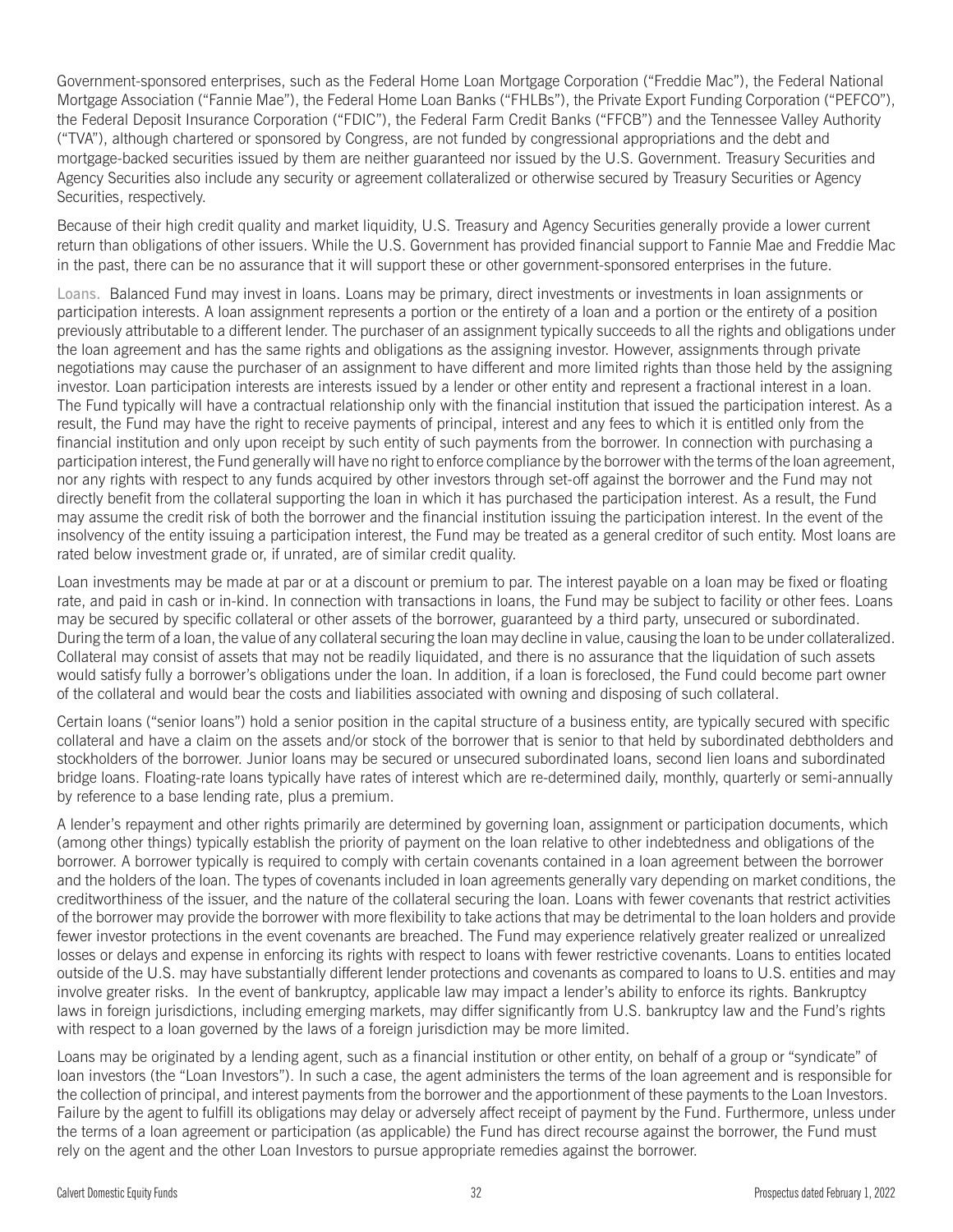Although the overall size and number of participants in the market for many loans has grown over the past decade, such loans continue to trade in a private, unregulated inter-dealer or inter-bank secondary market and the amount of available public information about loans may be less extensive than that available for registered or exchange listed securities. With limited exceptions, the investment adviser will take steps intended to insure that it does not receive material nonpublic information about the issuers of loans that also issue publicly traded securities. Therefore, the investment adviser may have less information than other investors about certain of the loans in which it seeks to invest. Purchases and sales of loans are generally subject to contractual restrictions that must be satisfied before a loan can be bought or sold. These restrictions may (i) impede the Fund's ability to buy or sell loans, (ii) negatively impact the transaction price, (iii) impact the counterparty and/or credit risks borne by the Fund, (iv) impede the Fund's ability to timely vote or otherwise act with respect to loans, (v) expose the Fund to adverse tax or regulatory consequences and/or (vi) result in delayed settlement of loan transactions. It may take longer than seven days for a transaction in loans to settle, which may impact the Fund's process for meeting redemptions. See "Liquidity Risk." This is partly due to the nature of manner in which loans trade and the contractual restrictions noted above, which require a written assignment agreement and various ancillary documents for each transfer, and frequently require discretionary consents from both the borrower and the administrative agent. In light of the foregoing, the Fund may hold cash, sell investments or temporarily borrow to meet its cash needs, including satisfying redemption requests.

Assignments of loans through private negotiations may cause the purchaser of an assignment to have different and more limited rights than those held by the assigning investor. In connection with purchasing a participation interest, the Fund generally will have no right to enforce compliance by the borrower with the terms of the loan agreement. In the event the borrower defaults, the Fund may not directly benefit from the collateral supporting the loan (if any) in which it has purchased the participation interest. As a result, the Fund may assume the credit risk of both the borrower and the financial institution issuing the participation interest. No active trading market may exist for certain loans, which may impair the ability of the Fund to realize full value in the event of the need to sell a loan and which may make it difficult to value the loan. To the extent that a secondary market does exist for certain loans, the market may be subject to irregular trading activity, wide bid/ask spreads and extended trade settlement periods.

In addition to the risks generally associated with debt instruments, such as credit, market, interest rate and liquidity risks, loans are also subject to the risk that the value of any collateral securing a loan may decline, be insufficient to meet the obligations of the borrower or be difficult to liquidate. The specific collateral used to secure a loan may decline in value or become illiquid, which would adversely affect the loan's value. The Fund's access to collateral may be limited by bankruptcy, other insolvency laws or by the type of loan the Fund has purchased. For example, if the Fund purchases a participation instead of an assignment, it would not have direct access to collateral of the borrower. As a result, a floating-rate loan may not be fully collateralized and can decline significantly in value. Additionally, collateral on loan instruments may not be readily liquidated, and there is no assurance that the liquidation of such assets will satisfy a borrower's obligations under the investment.

Loans are subject to the risk that a court, pursuant to fraudulent conveyance or other similar laws, could subordinate a loan to presently existing or future indebtedness of the borrower, or take other action detrimental to the holders of a loan including, in certain circumstances, invalidating a loan or causing interest previously paid to be refunded to the borrower. Any such actions by a court could negatively affect the Fund's performance. Loans that are secured and senior to other debtholders of a borrower tend to have more favorable loss recovery rates as compared to more junior types of below investment grade debt obligations. Due to their lower place in the borrower's capital structure and, in some cases, their unsecured status, junior loans involve a higher degree of overall risk than senior loans of the same borrower.

Investing in loans involves the risk of default by the borrower or other party obligated to repay the loan. In the event of insolvency of the borrower or other obligated party, the Fund may be treated as a general creditor of such entity unless it has rights that are senior to that of other creditors or secured by specific collateral or assets of the borrower. Fixed rate loans are also subject to the risk that their value will decline in a rising interest rate environment. This risk is mitigated for floating-rate loans, where the interest rate payable on the loan resets periodically by reference to a base lending rate.

U.S. federal securities laws afford certain protections against fraud and misrepresentation in connection with the offering or sale of a security, as well as against manipulation of trading markets for securities. The typical practice of a lender in relying exclusively or primarily on reports from the borrower may involve the risk of fraud, misrepresentation, or market manipulation by the borrower. It is unclear whether U.S. federal securities law protections are available to an investment in a loan. In certain circumstances, loans may not be deemed to be securities, and in the event of fraud or misrepresentation by a borrower, lenders may not have the protection of the anti-fraud provisions of the federal securities laws. However, contractual provisions in the loan documents may offer some protections, and lenders may also avail themselves of common-law fraud protections under applicable state law.

Leverage. Certain types of Fund transactions may give rise to economic leverage, which represents a non-cash exposure to the underlying reference instrument. Leverage can increase both the risk and return potential of the Fund.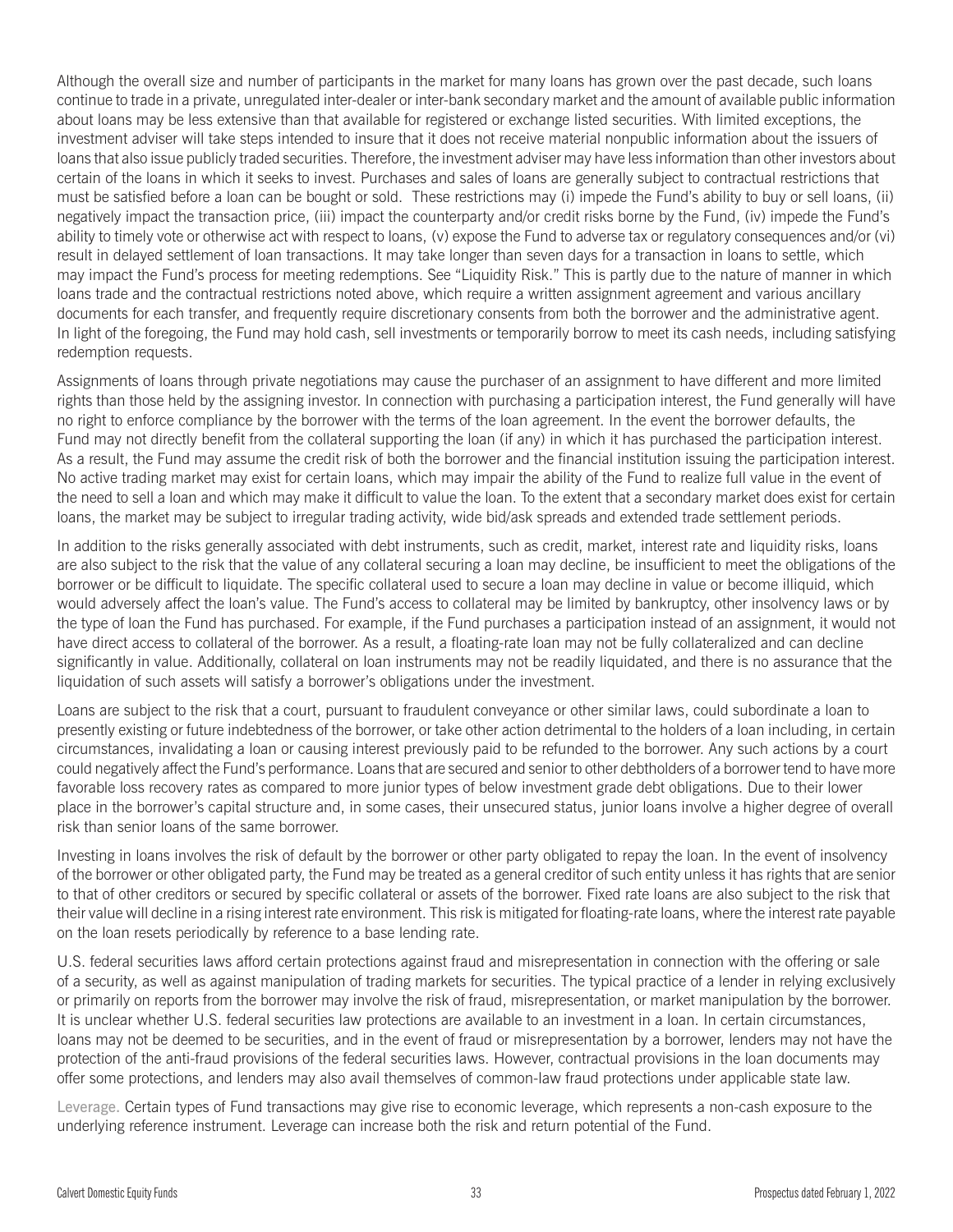The Fund is required to segregate liquid assets or otherwise cover the Fund's obligation created by a transaction that may give rise to leverage. The use of leverage may cause the Fund to liquidate portfolio positions when it may not be advantageous to do so to satisfy its obligations or to meet segregation requirements. Leverage may cause the Fund's share price to be more volatile than if it had not been leveraged, as certain types of leverage may exaggerate the effect of any increase or decrease in the value of the Fund's portfolio securities. The loss on leveraged investments may substantially exceed the initial investment.

Liquidity Risk. The Fund is exposed to liquidity risk when trading volume, lack of a market maker, or legal restrictions impair the Fund's ability to sell particular investments or close derivative positions at an advantageous market price. Trading opportunities are also more limited for securities and other instruments that are not widely held or are traded in less developed markets. These factors may make it more difficult to sell or buy a security at a favorable price or time. Consequently, the Fund may have to accept a lower price to sell an investment or continue to hold it or keep the position open, sell other investments to raise cash or abandon an investment opportunity, any of which could have a negative effect on the Fund's performance. It also may be more difficult to value less liquid investments. These effects may be exacerbated during times of financial or political stress. Increased Fund redemption activity also may increase liquidity risk due to the need of the Fund to sell portfolio investments and may negatively impact Fund performance.

The Fund will not acquire any illiquid investment if, immediately after the acquisition, the Fund will have invested more than 15% of its net assets in illiquid investments. Illiquid investments mean any investments that the Fund's investment adviser and/or sub-adviser, as applicable, reasonably expect cannot be sold or disposed of in seven calendar days or less under then-current market conditions without the sale or disposition significantly changing the market value of the investment.

Securities Lending. The Fund may lend its portfolio securities to broker-dealers and other institutional borrowers. During the existence of a loan, the Fund will continue to receive the equivalent of the interest paid by the issuer on the securities loaned, or all or a portion of the interest on investment of the collateral, if any. The Fund may pay lending fees to such borrowers. Loans will only be made to firms that have been approved by the investment adviser, and the investment adviser or the securities lending agent will periodically monitor the financial condition of such firms while such loans are outstanding. Securities loans will only be made when the investment adviser believes that the expected returns, net of expenses, justify the attendant risks. Securities loans currently are required to be secured continuously by collateral in cash, cash equivalents (such as money market instruments) or other liquid securities held by the custodian and maintained in an amount at least equal to the market value of the securities loaned. The Fund may engage in securities lending to generate income. Upon return of the loaned securities, the Fund would be required to return the related collateral to the borrower and may be required to liquidate portfolio securities in order to do so. The Fund may lend up to one-third of the value of its total assets or such other amount as may be permitted by law.

As with other extensions of credit, there are risks of delay in recovery or even loss of rights in the securities loaned if the borrower of the securities fails financially. To the extent that the portfolio securities acquired with such collateral have decreased in value, it may result in the Fund realizing a loss at a time when it would not otherwise do so. As such, securities lending may introduce leverage into the Fund. The Fund also may incur losses if the returns on securities that it acquires with cash collateral are less than the applicable rebate rates paid to borrowers and related administrative costs.

Borrowing. The Fund is permitted to borrow for temporary purposes (such as to satisfy redemption requests, to remain fully invested in anticipation of expected cash inflows and to settle transactions). Any borrowings by the Fund are subject to the requirements of the 1940 Act. Borrowings are also subject to the terms of any credit agreement between the Fund and lender(s). Fund borrowings may be equal to as much as  $33<sup>1</sup>/3\%$  of the value of the Fund's total assets (including such borrowings) less the Fund's liabilities (other than borrowings). The Fund will not purchase additional investments while outstanding borrowings exceed 5% of the value of its total assets.

In addition, the Fund will be required to maintain a specified level of asset coverage with respect to all borrowings and may be required to sell some of its holdings to reduce debt and restore coverage at times when it may not be advantageous to do so. The rights of the lender to receive payments of interest and repayments of principal of any borrowings made by the Fund under a credit facility are senior to the rights of holders of shares with respect to the payment of dividends or upon liquidation. In the event of a default under a credit arrangement, the lenders may have the right to cause a liquidation of the collateral (i.e., sell Fund assets) and, if any such default is not cured, the lenders may be able to control the liquidation as well.

Cash and Money Market Instruments. The Fund may invest in cash or money market instruments, including high quality short-term instruments or an affiliated or unaffiliated investment company that invests in such instruments. During unusual market conditions, the Fund may invest up to 100% of its assets in cash or money market instruments temporarily, which may be inconsistent with its investment objective(s) and other policies.

Money market instruments may be adversely affected by market and economic events, such as a sharp rise in prevailing short-term interest rates; adverse developments in the banking industry, which issues or guarantees many money market instruments; adverse economic, political or other developments affecting issuers of money market instruments; changes in the credit quality of issuers; and default by a counterparty.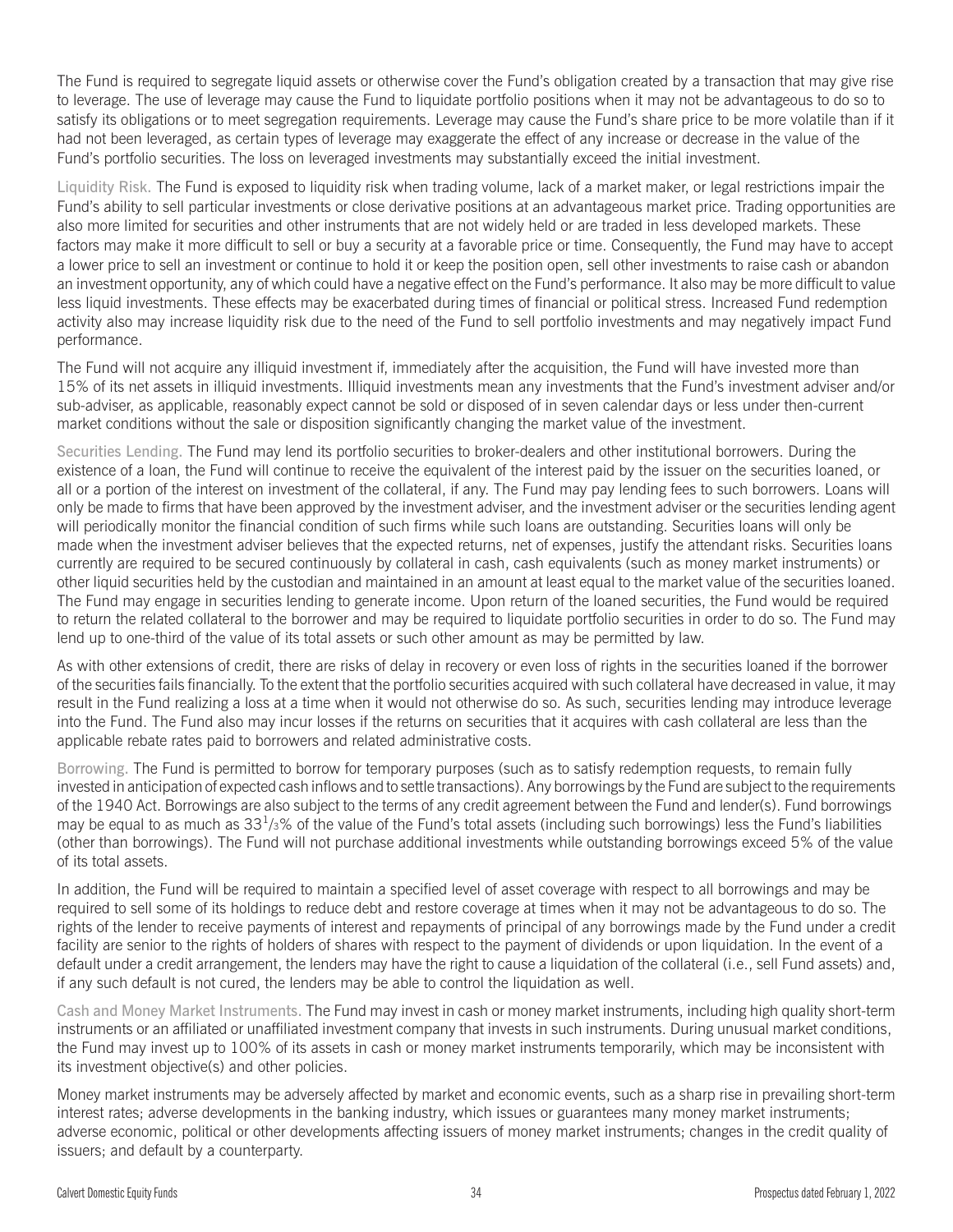Cybersecurity Risk. With the increased use of technologies by Fund service providers to conduct business, such as the Internet, the Fund is susceptible to operational, information security and related risks. The Fund relies on communications technology, systems, and networks to engage with clients, employees, accounts, shareholders, and service providers, and a cyber incident may inhibit the Fund's ability to use these technologies. In general, cyber incidents can result from deliberate attacks or unintentional events. Cyber attacks include, but are not limited to, gaining unauthorized access to digital systems (e.g., through "hacking" or malicious software coding) for purposes of misappropriating assets or sensitive information, corrupting data, or causing operational disruption. Cyber attacks may also be carried out in a manner that does not require gaining unauthorized access, such as causing denial-of-service attacks on websites. A denial-of-service attack is an effort to make network services unavailable to intended users, which could cause shareholders to lose access to their electronic accounts, potentially indefinitely. Employees and service providers also may not be able to access electronic systems to perform critical duties for the Fund, such as trading and NAV calculation, during a denial-of-service attack. There is also the possibility for systems failures due to malfunctions, user error and misconduct by employees and agents, natural disasters, or other foreseeable and unforeseeable events.

Because technology is consistently changing, new ways to carry out cyber attacks are always developing. Therefore, there is a chance that some risks have not been identified or prepared for, or that an attack may not be detected, which puts limitations on the Fund's ability to plan for or respond to a cyber attack. Like other funds and business enterprises, the Fund and its service providers have experienced, and will continue to experience, cyber incidents consistently. In addition to deliberate cyber attacks, unintentional cyber incidents can occur, such as the inadvertent release of confidential information by the Fund or its service providers.

The Fund uses third party service providers who are also heavily dependent on computers and technology for their operations. Cybersecurity failures by or breaches of the Fund's investment adviser or administrator and other service providers (including, but not limited to, the custodian or transfer agent), and the issuers of securities in which the Fund invests, may disrupt and otherwise adversely affect their business operations. This may result in financial losses to the Fund, impede Fund trading, interfere with the Fund's ability to calculate its NAV, limit a shareholder's ability to purchase or redeem shares of the Fund or cause violations of applicable privacy and other laws, regulatory fines, penalties, reputational damage, reimbursement or other compensation costs, litigation costs, or additional compliance costs. While many of the Fund's service providers have established business continuity plans and risk management systems intended to identify and mitigate cyber attacks, there are inherent limitations in such plans and systems, including the possibility that certain risks have not been identified. The Fund cannot control the cybersecurity plans and systems put in place by service providers to the Fund and issuers in which the Fund invests. The Fund and its shareholders could be negatively impacted as a result.

Recent Market Conditions. An outbreak of respiratory disease caused by a novel coronavirus was first detected in China in late 2019 and subsequently spread internationally. This coronavirus has resulted in closing borders, enhanced health screenings, changes to healthcare service preparation and delivery, quarantines, cancellations, disruptions to supply chains and customer activity, as well as general concern and uncertainty. The impact of this coronavirus has resulted in a substantial economic downturn, which may continue for an extended period of time. Health crises caused by outbreaks of disease, such as the coronavirus outbreak, may exacerbate other pre-existing political, social and economic risks and disrupt normal market conditions and operations. The impact of this outbreak has negatively affected the worldwide economy, as well as the economies of individual countries and industries, and could continue to affect the market in significant and unforeseen ways. Other epidemics and pandemics that may arise in the future may have similar effects. For example, a global pandemic or other widespread health crisis could cause substantial market volatility and exchange trading suspensions and closures. In addition, the increasing interconnectedness of markets around the world may result in many markets being affected by events or conditions in a single country or region or events affecting a single or small number of issuers. The coronavirus outbreak and public and private sector responses thereto have led to large portions of the populations of many countries working from home for indefinite periods of time, temporary or permanent layoffs, disruptions in supply chains, and lack of availability of certain goods. The impact of such responses could adversely affect the information technology and operational systems upon which the Fund and the Fund's service providers rely, and could otherwise disrupt the ability of the employees of the Fund's service providers to perform critical tasks relating to the Fund. Any such impact could adversely affect the Fund's performance, or the performance of the securities in which the Fund invests and may lead to losses on your investment in the Fund.

General. Each Fund's 80% Policy (as applicable) will not be changed unless shareholders are given at least 60 days' advance written notice of the change. Unless otherwise stated, the Fund's investment objective and certain other policies may be changed without shareholder approval. Shareholders will receive 60 days' advance written notice of any material change in the investment objective. The Fund might not use all of the strategies and techniques or invest in all of the types of securities described in this Prospectus or the SAI. While at times the Fund may use alternative investment strategies in an effort to limit its losses, it may choose not to do so.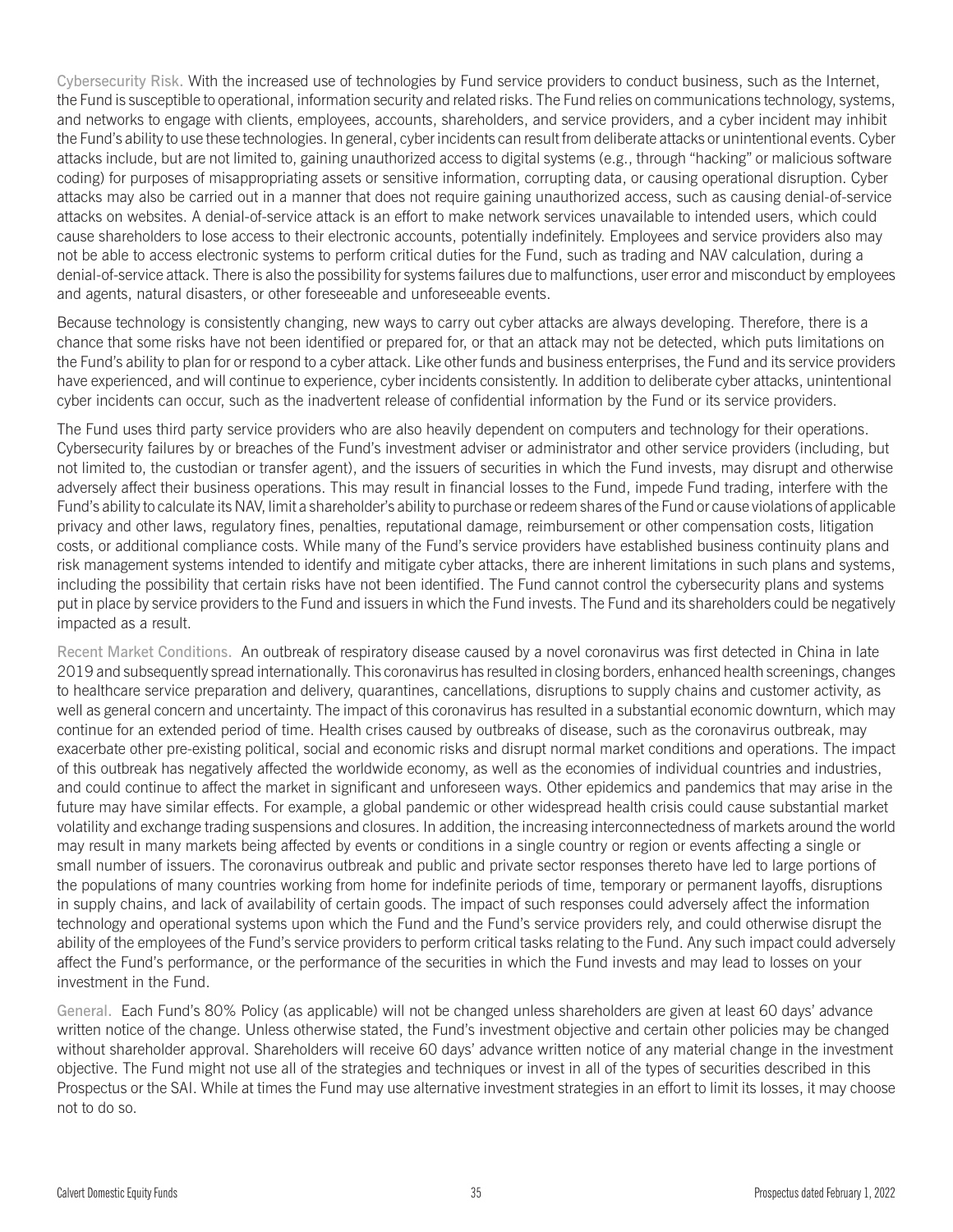The Fund's annual operating expenses are expressed as a percentage of the Fund's average daily net assets and may change as Fund assets increase and decrease over time. Purchase and redemption activities by Fund shareholders may impact the management of the Fund and its ability to achieve its investment objective. In addition, the redemption by one or more large shareholders or groups of shareholders of their holdings in the Fund could have an adverse impact on the remaining shareholders in the Fund. Mutual funds, investment advisers, other market participants and many securities markets are subject to rules and regulations and the jurisdiction of one or more regulators. Changes to applicable rules and regulations or to widely accepted market conventions or standards could have an adverse effect on securities markets and market participants, as well as on the Fund's ability to execute its investment strategy. With the increased use of technologies by Fund service providers, such as the Internet, to conduct business, the Fund is susceptible to operational, information security and related risks. See "Additional Information about Investment Strategies and Risks" in the Fund's SAI.

#### About Responsible Investing

#### Investment Selection Process

CRM seeks to invest in issuers that manage ESG risk exposures adequately and that are not exposed to excessive ESG risk through their principal business activities. Issuers are analyzed using The Calvert Principles for Responsible Investment (included as Appendix A to this Prospectus), a framework for considering ESG factors. Each issuer is evaluated relative to an appropriate peer group based on financially material ESG factors as determined by CRM. CRM's evaluation of a particular security's responsible investing characteristics generally involves both quantitative and qualitative analysis. In assessing investments, CRM generally focuses on the ESG factors relevant to the issuer's operations, and an issuer may be acceptable for investment based primarily on such assessment. Securities may be deemed suitable for investment even if the issuer does not operate in accordance with all elements of the Fund's responsible investing criteria. In assessing issuers for which quantitative data is limited, subjective judgments may serve as the primary basis for CRM's evaluation. The responsible investing criteria of a Fund may be changed by the Board without shareholder approval.

Balanced Fund may invest in a fixed or floating-rate income security before CRM has completed its evaluation of the security's responsible investment characteristics if, in the opinion of the portfolio manager, the timing of the purchase is appropriate given market conditions. Factors that a portfolio manager may consider in making such an investment decision include, but are not limited to, (i) prevailing market prices, (ii) liquidity, (iii) bid-ask spreads, (iv) market color, and (v) availability. Following any such investment in a security, CRM will evaluate the issuer to determine if it operates in a manner that is consistent with the Fund's responsible investment criteria. If CRM determines that the issuer does not operate in a manner consistent with the Fund's responsible investment criteria, the security will be sold in accordance with CRM's guidelines, at a time and in a manner that is determined to be in the best interests of shareholders.

As described above, or in the SAI, each Fund may invest in cash, money market instruments and ETFs. Such investments will generally not be subject to responsible investment analysis and will not be required to be consistent with the responsible investment criteria otherwise applicable to investments made by the Fund, unless the Fund invests in an affiliated investment company that invests in high quality short-term instruments, and in selecting such investments, is guided by The Calvert Principles for Responsible Investment. In addition, ETFs in which a Fund may invest may hold securities of issuers that do not operate in accordance with the Fund's responsible investment criteria.

High Social Impact Investments. Up to 3% of a Fund's net assets may be invested in High Social Impact Investments. High Social Impact Investments are investments that, in the Adviser's opinion, offer the opportunity for significant sustainability and social impact. High Social Impact Investments include (i) debt obligations that offer a below-market interest rate and (ii) equity investments that may not generate a market rate of return.

High Social Impact Investment debt obligations are unrated and of below-investment grade quality, and involve a greater risk of default and price decline than investment grade investments. High Social Impact Investments are illiquid, and a Fund may be unable to dispose of them at current carrying values.

Any Fund investment in High Social Impact Investments is fair valued pursuant to valuation procedures adopted by a Fund's Board and implemented by the Adviser. See "Valuing Shares" in this Prospectus. High Social Impact Investments by a Fund may be direct investments in an issuer or investments in an intermediate entity that then makes High Social Impact Investments, such as Calvert Impact Capital, Inc. ("CIC") (as discussed below).

Pursuant to an exemptive order issued by the SEC, a Fund may invest in Community Investment Notes ("Notes") issued by CIC as part of a Fund's High Social Impact Investments. CIC is a nonstock corporation organized under the laws of the State of Maryland and designed to operate as a non-profit organization within the meaning of the Internal Revenue Code of 1986, as amended. CIC focuses its work on offering investors the ability to support organizations that strengthen communities and sustain our planet. CIC issues Notes with fixed-rates of interest to domestic individuals and institutional investors and the proceeds from the Notes primarily are used to provide financing to community development organizations, projects, funds and other social enterprises across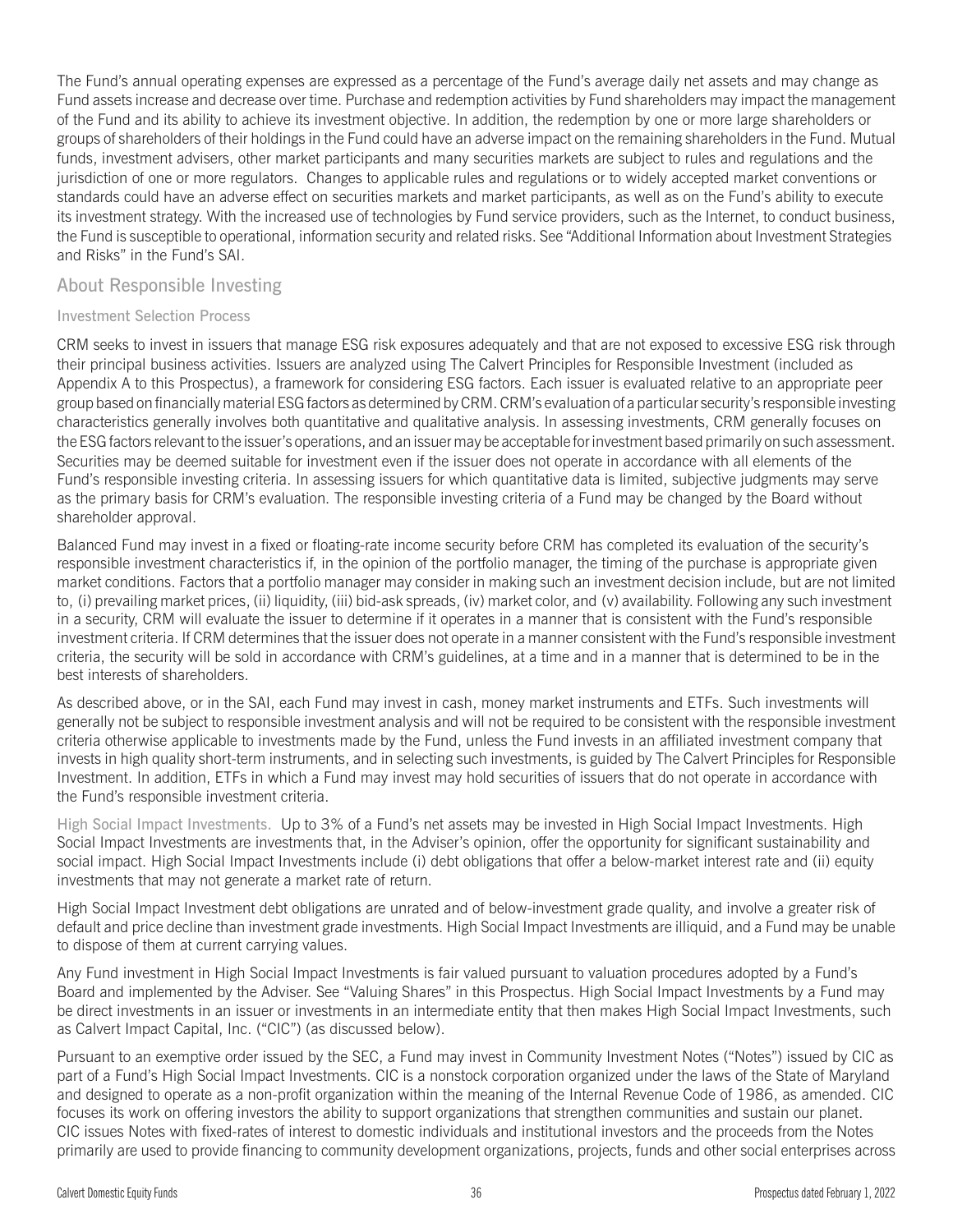a variety of impact sectors, including community development, microfinance, affordable housing, small business, renewable energy, environmental sustainability, education, health, and sustainable agriculture (collectively, the "Participating Borrowers") with missions that may include addressing climate change, supporting quality education, promoting financial inclusion, strengthening women's empowerment, and increasing access to quality affordable housing. CIC issues Notes with interest rates that currently range from 0%–4% and terms currently ranging from six months to 20 years, and in turn makes loans to Participating Borrowers at rates determined through consideration of the general current market, the Participating Borrower's positive social and/or environmental impact and the Participating Borrower's risk level.

The Adviser has licensed use of the Calvert name to CIC and provides other types of support. The Adviser's President and Chief Executive Officer (and the only director/trustee on the Fund Board that is an "interested person" of the Fund) serves on the CIC Board. In addition, another director/trustee on the Fund Board serves as a director emeritus on the CIC Board.

Special Equities Investments. Balanced Fund and Equity Fund currently hold Special Equities investments. The Funds are generally not expected to make additional investments in Special Equities. Special Equities investments are generally privately placed venture capital investments in small, untried enterprises. These include pre-IPO companies and private funds, including limited partnerships. At purchase, most Special Equities investments are expected to have projected returns commensurate with assumed risk levels. A small percentage of Special Equities investments may have a projected below-market risk-adjusted rate of return, but are expected to have a high degree of positive societal impact.

The Fund Board or a committee thereof selected the Balanced Fund's and Equity Fund's Special Equities investments and makes decisions related thereto. Special Equities investments involve a high degree of risk and are subject to liquidity, information and transaction risk. Foreign Special Equities investments are also subject to foreign securities risk, while Special Equities debt securities, which are generally below investment grade, are also subject to credit risk. The risks associated with a Special Equities investment may cause the value of the investment to decline below its cost and, in some instances, to lose its value entirely. Each Fund's Special Equities investments are fair valued pursuant to valuation procedures adopted by the Fund's Board and implemented by the Adviser. See "Valuing Shares" in this Prospectus.

### Shareholder Advocacy and Corporate Responsibility

CRM uses strategic engagement and shareholder advocacy to encourage positive change in companies. CRM's activities may include, but are not limited to:

Direct Dialogue with Company Management. CRM, or its agent, may initiate dialogue with management through phone calls, letters and in-person meetings. Through its interaction, CRM seeks to learn about management's successes and challenges and to press for improvement on issues of concern.

Proxy Voting. As a shareholder of the companies in its portfolio, each Fund typically has an opportunity each year to express its views on issues of corporate governance and sustainability at annual stockholder meetings. CRM votes proxies consistent with CRM's Proxy Voting Policies and Procedures attached to the SAI.

Shareholder Resolutions. CRM may propose that companies submit resolutions to their shareholders on a variety of ESG issues. CRM believes that submitting shareholder resolutions may help establish dialogue with management and encourage companies to take action.

# Management and Organization

Management. Each Fund's investment adviser is Calvert Research and Management ("CRM"). CRM's address is 1825 Connecticut Avenue NW, Suite 400, Washington, DC 20009. EV LLC, ("EV") serves as trustee of CRM, which is a subsidiary of Eaton Vance Management ("Eaton Vance"). Prior to March 1, 2021, each of CRM, EV and Eaton Vance were direct or indirect subsidiaries of Eaton Vance Corp. ("EVC"), a Maryland corporation and publicly-held holding company with offices at Two International Place, Boston, Massachusetts 02110.

On March 1, 2021, Morgan Stanley acquired EVC (the "Transaction"), and CRM, Eaton Vance and EV each became an indirect, wholly owned subsidiary of Morgan Stanley. In connection with the Transaction, each Fund entered into a new investment advisory agreement with CRM, and CRM entered into a new investment sub-advisory agreement with each Fund's sub-adviser, as applicable. Each such agreement was approved by Fund shareholders prior to the consummation of the Transaction and was effective upon its closing.

Morgan Stanley (NYSE: MS), whose principal offices are at 1585 Broadway, New York, New York 10036, is a preeminent global financial services firm engaged in securities trading and brokerage activities, as well as providing investment banking, research and analysis, financing and financial advisory services. As of December 31, 2021, Morgan Stanley's asset management operations had aggregate assets under management of approximately \$1.6 trillion.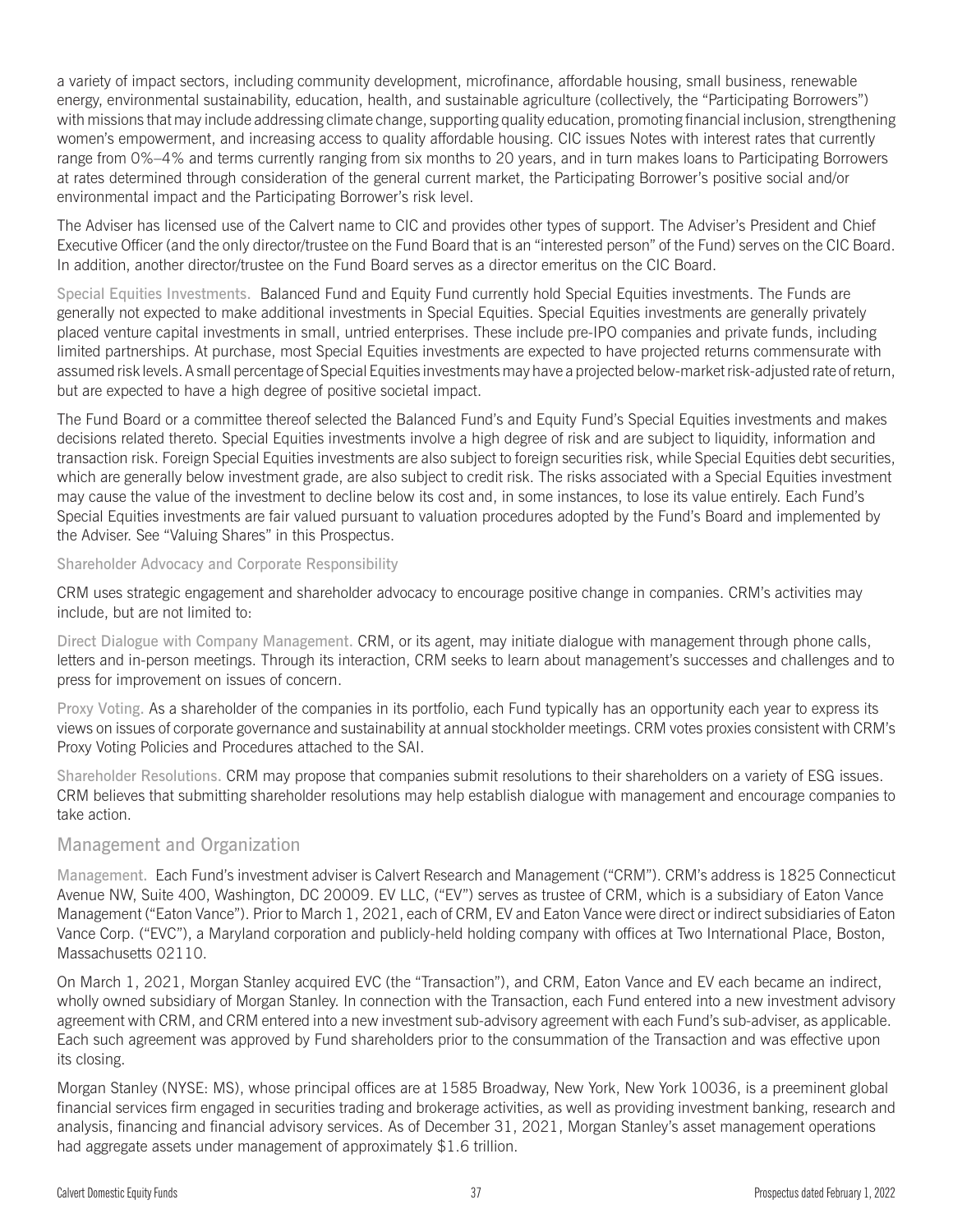Pursuant to an investment sub-advisory agreement with Equity Fund, CRM has delegated the investment management of the Fund to Atlanta Capital Management Company, LLC ("Atlanta Capital") with offices at 1075 Peachtree Street, Suite 2100, Atlanta, GA 30309. CRM pays Atlanta Capital a portion of the applicable advisory fee for sub-advisory services provided to the Fund. On March 1, 2021, upon the closing of the Transaction, Atlanta Capital became an indirect wholly owned subsidiary of Morgan Stanley. Prior to March 1, 2021, Atlanta Capital was a majority owned affiliate of EVC.

Each Fund's semiannual shareholder report covering the fiscal period ended March 31 provides information regarding the basis for the Directors'/Trustees' approval of each Fund's investment advisory agreement and investment sub-advisory agreement.

Balanced Fund. Under its investment advisory agreement with Balanced Fund, CRM receives a monthly advisory fee as follows:

| Average Daily Net Assets for the Month             | Annual Fee Rate<br>(for each level) |
|----------------------------------------------------|-------------------------------------|
| Up to and including \$500 million                  | 0.410%                              |
| Over \$500 million up to and including \$1 billion | 0.385%                              |
| Over \$1 billion                                   | 0.350%                              |

For the fiscal year ended September 30, 2021, the effective annual rate of advisory fee paid to CRM was 0.39% of average daily net assets.

The portfolio managers of the Fund are Charles B. Gaffney (since December 31, 2016), Brian Ellis (since November 2015) and Vishal Khanduja (since January 2013). Mr. Gaffney is a Vice President of CRM and has been an employee of the Eaton Vance organization for more than five years. He currently manages other funds and portfolios. Mr. Ellis manages other Calvert funds and is a Vice President of CRM. Prior to joining CRM on December 31, 2016, he was a member of the Taxable Fixed Income Team at Calvert Investment Management, Inc. ("CIM") since May 2012. Mr. Khanduja manages other Calvert funds and is a Vice President of CRM. Prior to joining CRM on December 31, 2016, he was Portfolio Manager and Head of Taxable Fixed Income at CIM since July 2012.

Equity Fund. Under its investment advisory agreement with Equity Fund, CRM receives a monthly advisory fee as follows:

| Annual Fee Rate<br>(for each level) |
|-------------------------------------|
| $0.500\%$                           |
| 0.425%                              |
| 0.375%                              |
|                                     |

For the fiscal year ended September 30, 2021, the effective annual rate of advisory fee paid to CRM was 0.43% of average daily net assets.

The portfolio managers of the Fund are Joseph B. Hudepohl, Lance V. Garrison, Jeffrey A. Miller and Robert R. Walton (all since June 2015). Mr. Hudepohl has been Managing Director and Portfolio Manager at Atlanta Capital for more than five years. Messrs. Garrison, Miller and Walton are Executive Directors and have been Portfolio Managers at Atlanta Capital for more than five years.

Mid-Cap Fund. Under its investment advisory agreement with Mid-Cap Fund, CRM receives a monthly advisory fee equal to 0.65% annually of the Fund's average daily net assets. For the fiscal year ended September 30, 2021, the effective annual rate of advisory fee paid to CRM was 0.65% of average daily net assets.

The portfolio manager of the Fund is Charles B. Gaffney (since December 31, 2016). Mr. Gaffney is a Vice President of CRM and has been an employee of the Eaton Vance organization for more than five years. He currently manages other funds and portfolios.

Small-Cap Fund. Under its investment advisory agreement with Small-Cap Fund, CRM receives a monthly advisory fee equal to 0.68% annually of the Fund's average daily net assets. For the fiscal year ended September 30, 2021, the effective annual rate of advisory fee paid to CRM was 0.68% of average daily net assets.

The portfolio managers of the Fund are Michael D. McLean and J. Griffith Noble (each since December 31, 2016). Messrs. McLean and Noble are Vice Presidents of CRM and have been employees of the Eaton Vance organization for more than five years. They currently manage other funds and portfolios.

The SAI provides additional information about each portfolio manager's compensation, other accounts managed by each portfolio manager, and each portfolio manager's ownership of Fund shares.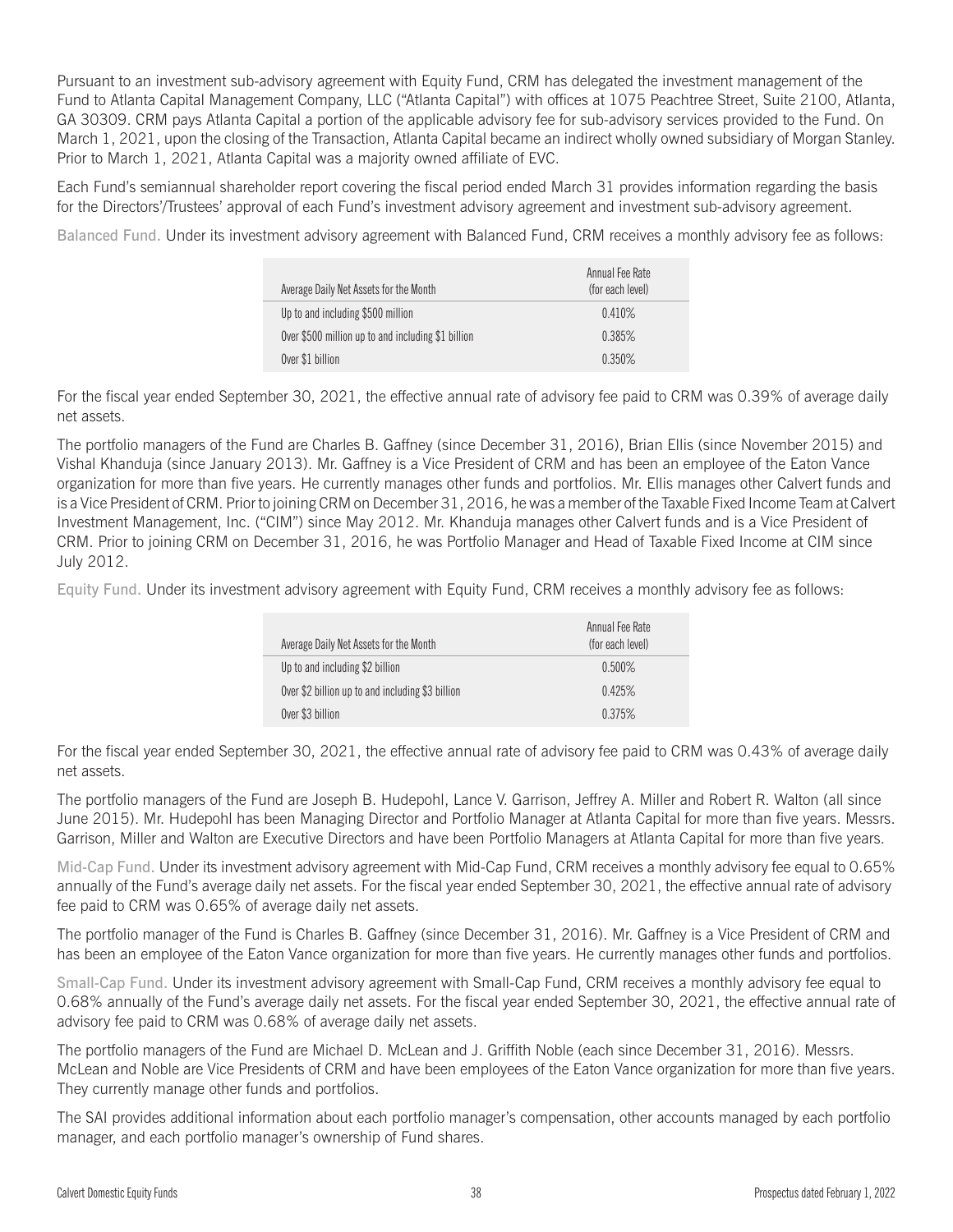CRM serves as administrator of each Fund, providing each Fund with administrative services and related office facilities. In return, each Class of a Fund is authorized to pay CRM a monthly administrative fee equal to 0.12% annually of average daily net assets. For the fiscal year ended September 30, 2021, the administrative fee paid to CRM by each Class of a Fund was 0.12% of average daily net assets.

Eaton Vance provides sub-transfer agency and related services to Calvert mutual funds pursuant to a Sub-Transfer Agency Support Services Agreement. For its services under the agreement, Eaton Vance receives an aggregate fee from such funds equal to its actual expenses incurred in performing such services.

Organization. Balanced Fund and Equity Fund are series of Calvert Social Investment Fund, a Massachusetts business trust. Mid-Cap Fund is a series of Calvert World Values Fund, Inc., a Maryland corporation. Small-Cap Fund is a series of Calvert Impact Fund, Inc., a Maryland corporation. Each Fund offers multiple classes of shares. Each Class represents a pro rata interest in a Fund but is subject to different expenses and rights. The Funds do not hold annual shareholder meetings but may hold special meetings for matters that require shareholder approval (such as electing or removing Trustees/Directors, approving management or advisory contracts or changing investment policies that may only be changed with shareholder approval).

Because the Funds use this combined Prospectus, a Fund could be held liable for a misstatement or omission made about another Fund.

# Valuing Shares

Each Fund values its shares once each day only when the New York Stock Exchange (the "Exchange") is open for trading (typically Monday through Friday), as of the close of regular trading on the Exchange (normally 4:00 p.m. Eastern Time). If trading on the Exchange is halted for the day before the scheduled close of regular trading, each Fund's net asset value per share generally will still be calculated as of the scheduled close of regular trading on the Exchange. The purchase price of Fund shares is their net asset value (plus any applicable sales charge), which is derived from the value of Fund holdings. When purchasing or redeeming Fund shares through a financial intermediary, your financial intermediary must receive your order by the close of regular trading on the Exchange in order for the purchase price or the redemption price to be based on that day's net asset value per share. It is the financial intermediary's responsibility to transmit orders promptly. Each Fund may accept purchase and redemption orders as of the time of their receipt by certain financial intermediaries (or their designated intermediaries).

The Board has adopted procedures for valuing investments (the "Procedures") and has delegated to the investment adviser(s) the daily valuation of such investments. Pursuant to the Procedures, securities and other investments held by a Fund are generally valued at market value. Exchange-listed investments (including certain derivatives) are normally valued at last sale or closing prices. Exchange-traded options are valued at the mean of the bid and asked prices at valuation time as reported by the Options Price Reporting Authority for U.S. listed options, or by the relevant exchange or board of trade for non-U.S. listed options. Non-exchange traded derivatives are normally valued on the basis of quotes obtained from brokers and dealers or independent pricing services. Most loans and other debt obligations are valued using prices supplied by one or more pricing services.

An instrument's "fair value" is the amount that the owner might reasonably expect to receive for the instrument upon its current sale in the ordinary course of business. Under certain limited circumstances, a Fund may use fair value pricing if, for example, market prices or a pricing service's prices (as applicable) are unavailable or deemed unreliable, or if events occur after the close of a securities market (usually a foreign market) and before portfolio assets are valued that cause or are likely to cause a market quotation to be unavailable or unreliable, such as corporate actions, regulatory news, or natural disasters or governmental actions that may affect investments in a particular sector, country or region. In addition, for foreign equity securities and total return swaps and futures contracts on foreign indices that meet certain criteria, the Board has approved the use of a fair value service that values such investments to reflect market trading that occurs after the close of the applicable foreign markets of comparable securities or other investments that have a strong correlation to the fair valued investments. An investment that is fair valued may be valued at a price higher or lower than (i) actual market quotations, (ii) the value determined by other funds using their own fair valuation procedures, or (iii) the price at which the investment could have been sold during the period in which fair valuation was used with respect to such investment to calculate a Fund's NAV. Because foreign investments held by a Fund, if any, may trade on days when Fund shares are not priced, the value of such investments, and thus the net asset value of a Fund's shares, can change on days when Fund shares cannot be redeemed or purchased. CRM has established a Valuation Committee that oversees the valuation of investments.

# Purchasing Shares

*Set forth below is information about the manner in which each Fund offers shares. A financial intermediary may offer Fund shares subject to variations in or elimination of the Fund sales charges ("variations"), provided such variations are described in this Prospectus. All variations described in Appendix B are applied by, and the responsibility of, the identified financial intermediary. Sales charge variations may apply to purchases, sales, exchanges and reinvestments of Fund shares and a shareholder transacting in Fund shares through an intermediary identified on Appendix B should read the terms and conditions of Appendix B carefully.*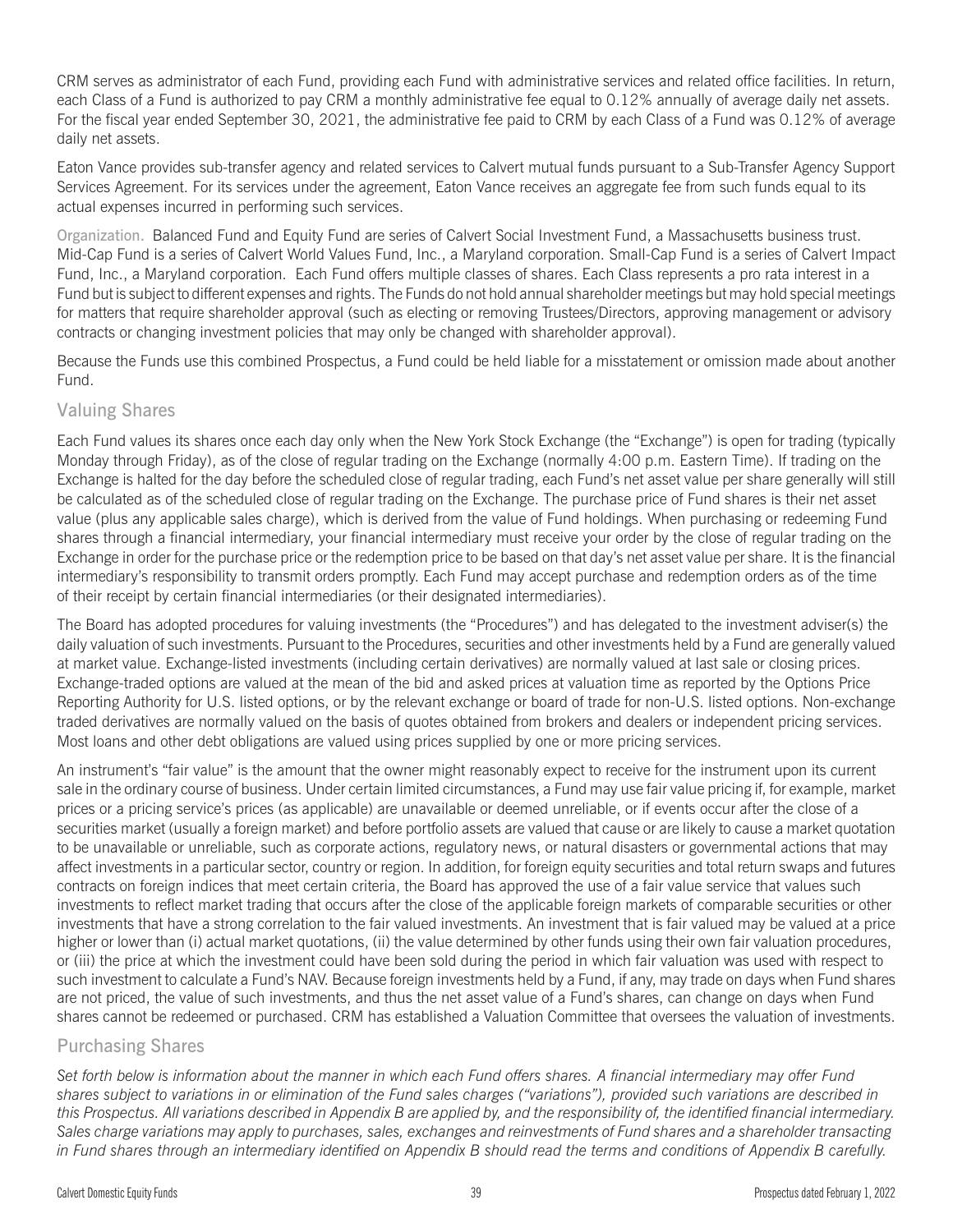*See also "Shareholder Account Features – 'Street Name' Accounts." For the variations applicable to shares offered through certain financial intermediaries, please see Appendix B – Financial Intermediary Sales Charge Variations. A variation that is specific to a particular financial intermediary is not applicable to shares held directly with a Fund or through another intermediary.*

You may purchase shares through your financial intermediary or by mailing an account application form to the transfer agent (see back cover for address). Purchase orders will be executed at the net asset value (plus any applicable sales charge) next determined after their receipt in proper form (meaning that the order is complete and contains all necessary information) by a Fund's transfer agent. A Fund's transfer agent or your financial intermediary must receive your purchase in proper form no later than the close of regular trading on the Exchange (normally 4:00 p.m. Eastern Time) for your purchase to be effected at that day's net asset value. If you purchase shares through a financial intermediary, that intermediary may charge you a fee for executing the purchase for you.

Each Fund may suspend the sale of its shares at any time and any purchase order may be refused for any reason. The U.S. registered Calvert funds generally do not accept investments from residents of the European Union, the United Kingdom or Switzerland. The funds also do not accept investments from other non-U.S. residents, provided that a fund may accept investments from certain non-U.S. investors at the discretion of the principal underwriter. The Funds do not issue share certificates.

As used throughout this Prospectus, the term "employer sponsored retirement plan" includes the following: an employer sponsored pension or profit sharing plan that qualifies under section 401(a) of the Code (such as a 401(k) plan, money purchase pension, profit sharing and defined benefit plan); ERISA covered 403(b) plan; Taft-Hartley multi-employer plan; and non-qualified deferred compensation arrangements that operate in a similar manner to a qualified retirement plan (including 457 plans and executive deferred compensation arrangements). Individual Retirement Accounts ("IRAs") are not employer sponsored retirement plans for purposes of this definition.

### Class A and Class C Shares

Your initial investment must be at least \$1,000. After your initial investment, additional investments may be made in any amount at any time by sending a check payable to the order of the Fund or the transfer agent directly to the transfer agent (see back cover for address). Please include your name and account number and the name of the Fund and Class of shares with each investment. Each Fund no longer accepts direct purchases of Class C shares by accounts for which no broker-dealer or other financial intermediary is specified. Any direct purchase received by a Fund's transfer agent for Class C shares for such accounts will automatically be invested in Class A shares.

The minimum initial investment amount and Fund policy of redeeming accounts with low account balances are waived for bank automated investing accounts, certain group purchase plans (including employer sponsored retirement plans and proprietary fee-based programs sponsored by financial intermediaries) and for persons affiliated with CRM, its affiliates and certain Fund service providers (as described in the SAI).

#### Class I Shares

Your initial investment must be at least \$250,000, except as noted below. Class I shares are offered to clients of financial intermediaries who (i) charge such clients an ongoing fee for advisory, investment, consulting or similar services, or (ii) have entered into an agreement with the principal underwriter to offer Class I shares through a no-load network or platform. Such clients may include individuals, corporations, endowments, foundations and employer sponsored retirement plans. Class I shares may also be available through brokerage platforms of broker-dealer firms that have agreements with a Fund's principal underwriter to offer Class I shares solely when acting as an agent for the investor. An investor acquiring Class I shares through such platforms may be required to pay a commission and/or other forms of compensation to the broker. Each Fund offers other share classes that have different fees and expenses. Class I shares also are offered to investment and institutional clients of CRM and its affiliates and certain persons affiliated with CRM.

The Class I minimum initial investment is waived for persons affiliated with CRM, its affiliates and certain Fund service providers (as described in the SAI) and the ReFlow Liquidity Program. The minimum initial investment also is waived for: (i) permitted exchanges; (ii) employer sponsored retirement plans; (iii) corporations, endowments and foundations with assets of at least \$100 million; (iv) Class I shares purchased through the brokerage platforms described above; and (v) accounts of clients of financial intermediaries who (a) charge an ongoing fee for advisory, investment, consulting or similar services, or (b) have entered into an agreement with the principal underwriter to offer Class I shares through a no-load network or platform (in each case, as described above).

Class I shares may be purchased through a financial intermediary or by requesting your bank to transmit immediately available funds (Federal Funds) by wire. To make an initial investment by wire, you must complete an account application and telephone Calvert Shareholder Services at 1-800-368-2745 to be assigned an account number. You may request an account application by calling 1-800-368-2745 Monday through Thursday, 9:00 a.m. to 5:30 p.m. (Eastern Time) and Friday, 9:00 a.m. to 5:00 p.m. (Eastern Time). Shareholder Services must be advised by telephone of each additional investment by wire.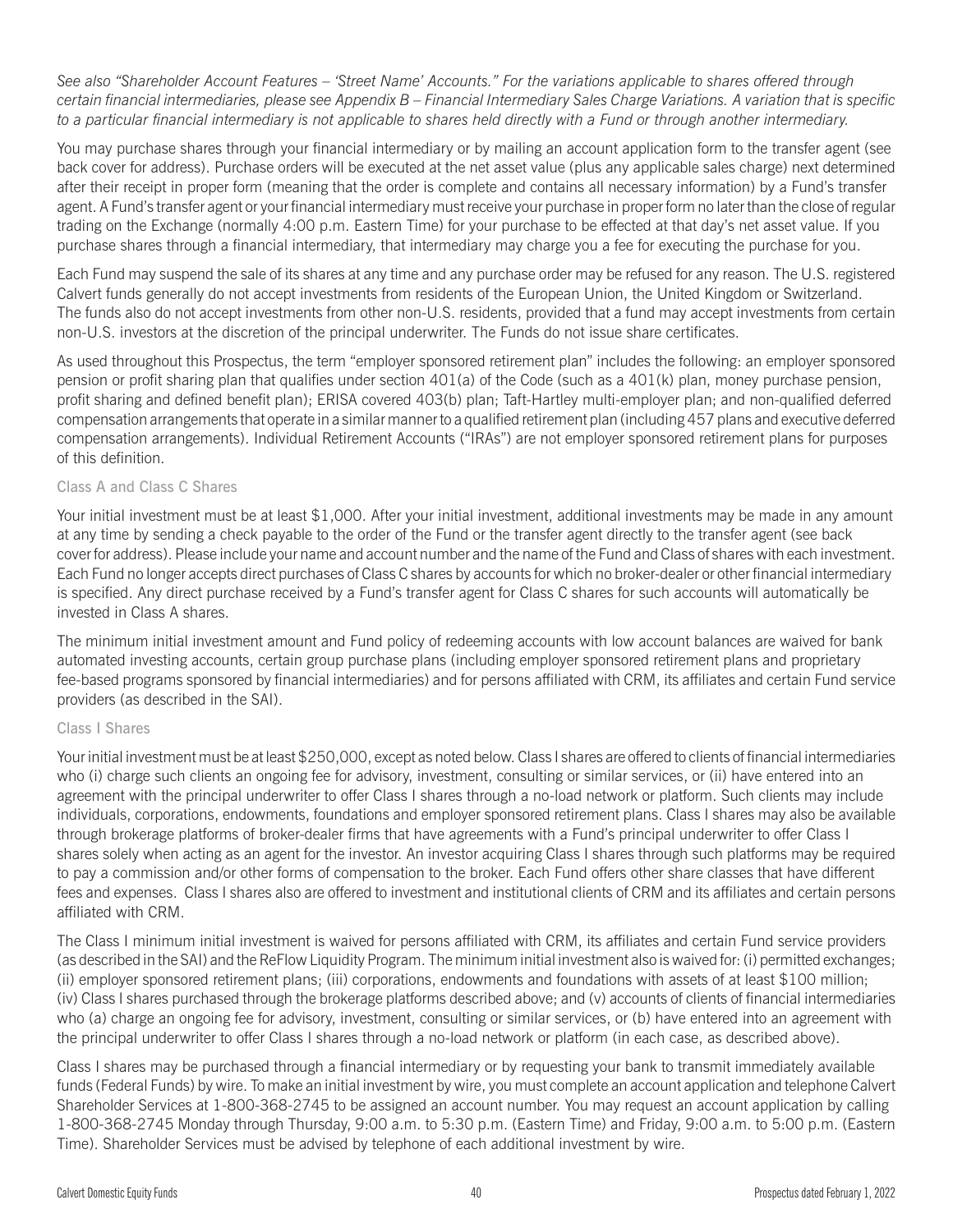### Class R6 Shares

Class R6 shares are offered to employer sponsored retirement plans held in plan level or omnibus accounts; endowments; foundations; local, city, and state governmental institutions; corporations; charitable trusts; trust companies; private banks and their affiliates; and insurance companies; clients of Eaton Vance Investment Counsel; investors who purchase shares through asset-based fee programs of certain financial intermediaries that have entered into an agreement with the Fund's principal underwriter to offer Class R6 shares through such programs; and investment companies. In order to offer Class R6 shares to investors other than employer sponsored retirement plans, a financial intermediary must enter into a written agreement with the Fund's principal underwriter to offer such shares.

There is no initial investment minimum for: employer sponsored retirement plans; private banks and their affiliates; investors who purchase shares through asset-based fee programs as described above, provided the aggregate value of such program's assets under management invested in Calvert funds is at least \$1,000,000; and investment companies sponsored by the Calvert organization. For all other eligible investors, the initial investment must be at least \$1,000,000. Subsequent investments of any amount may be made at any time. Please call 1-800-368-2745 Monday through Thursday, 9:00 a.m. to 5:30 p.m. (Eastern Time) and Friday, 9:00 a.m. to 5:00 p.m. (Eastern Time) for further information.

Class R6 shares may be purchased through a financial intermediary or by requesting your bank to transmit immediately available funds (Federal Funds) by wire. To make an initial investment by wire, you must complete an account application and telephone Calvert Shareholder Services at 1-800-368-2745 to be assigned an account number. You may request an account application by calling 1-800-368-2745 Monday through Thursday, 9:00 a.m. to 5:30 p.m. (Eastern Time) and Friday, 9:00 a.m. to 5:00 p.m. (Eastern Time). Shareholder Services must be advised by telephone of each additional investment by wire.

Subsequent Investments. Subsequent investments of any amount may be made at any time, including through automatic investment each month or quarter from your bank account. You may make automatic investments of \$50 or more each month or each quarter from your bank account provided such investments equal a minimum of \$200 per year. You can establish bank automated investing on the account application or by providing written instructions to the Fund's transfer agent. Please call 1-800-368-2745 Monday through Thursday, 9:00 a.m. to 5:30 p.m. (Eastern Time) and Friday, 9:00 a.m. to 5:00 p.m. (Eastern Time) for further information.

You also may make additional investments by accessing your account via the Calvert website at www.calvert.com. The trade date of purchases made through the Internet from a pre-designated bank account will be the day the purchase is requested through the Calvert website (provided the request is on a business day and submitted no later than the close of regular trading on the Exchange). For more information about purchasing shares through the Internet, please call 1-800-368-2745 Monday through Thursday, 9:00 a.m. to 5:30 p.m. (Eastern Time) and Friday, 9:00 a.m. to 5:00 p.m. (Eastern Time).

Inactive Accounts. In accordance with state "unclaimed property" (also known as "escheatment") laws, your Fund shares may legally be considered abandoned and required to be transferred to the relevant state if no account activity or contact with the Fund or your financial intermediary occurs within a specified period of time. Please initiate contact a least once per calendar year and maintain a current and valid mailing address on record for your account. For more information, please see https://www.calvert.com/mutual-funds-and-abandoned-property.php or please contact us at 1-800-368-2745.

Restrictions on Excessive Trading and Market Timing. The Funds are not intended for excessive trading or market timing. Market timers seek to profit by rapidly switching money into a fund when they expect the share price of the fund to rise and taking money out of the fund when they expect those prices to fall. By realizing profits through short-term trading, shareholders that engage in rapid purchases and sales (including exchanges, if permitted) of a fund's shares may dilute the value of shares held by long-term shareholders. Volatility resulting from excessive purchases and sales of fund shares, especially involving large dollar amounts, may disrupt efficient portfolio management. In particular, excessive purchases and sales of a fund's shares may cause a fund to have difficulty implementing its investment strategies, may force the fund to sell portfolio securities at inopportune times to raise cash or may cause increased expenses (such as increased brokerage costs, realization of taxable capital gains without attaining any investment advantage or increased administrative costs).

A fund that invests all or a portion of its assets in foreign securities may be susceptible to a time zone arbitrage strategy in which shareholders attempt to take advantage of fund share prices that may not reflect developments in a foreign securities market that occur after the close of such market but prior to the pricing of fund shares. In addition, a fund that invests in securities that are, among other things, thinly traded, traded infrequently or illiquid, is susceptible to the risk that the current market price for such securities may not accurately reflect current market values. A shareholder may seek to engage in short-term trading to take advantage of these pricing differences (commonly referred to as "price arbitrage"). The investment adviser(s) and sub-adviser(s) are authorized to use the fair value of a security if prices are unavailable or are deemed unreliable (see "Valuing Shares"). The use of fair value pricing and the restrictions on excessive trading and market timing described below are intended to reduce a shareholder's ability to engage in price or time zone arbitrage to the detriment of the Funds.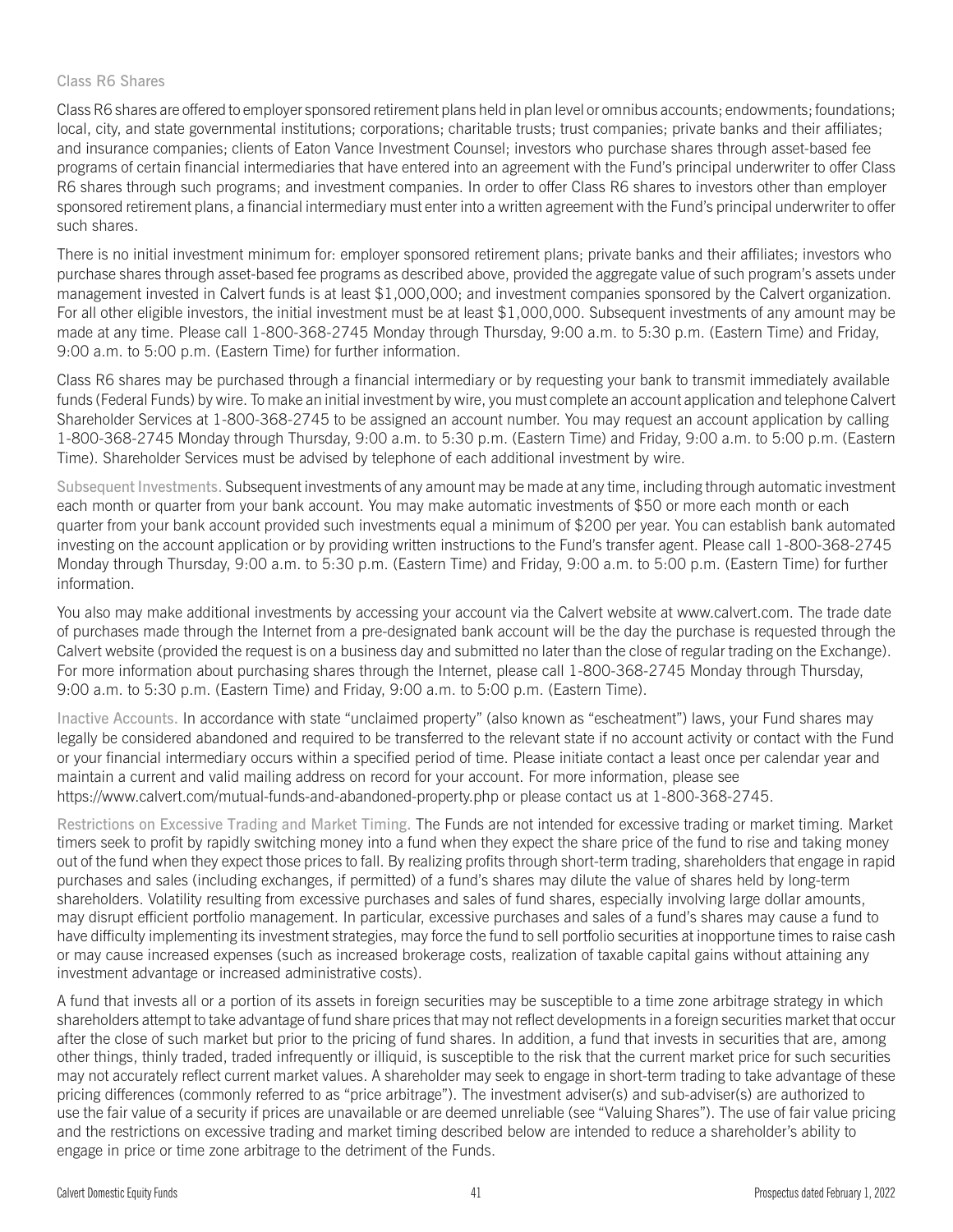The Boards of the Calvert funds have adopted policies to discourage short-term trading and market timing and to seek to minimize their potentially detrimental effects (the "Policy"). Under the Policy, the Board has delegated to Eaton Vance Management, acting in its capacity as the Fund's sub-transfer agent ("Eaton Vance") the responsibility to reject or cancel a purchase order, suspend or terminate an exchange privilege or terminate the ability of a shareholder to invest in the Calvert funds if Eaton Vance determines that a proposed transaction involves market timing or excessive trading that it believes is likely to be detrimental to a Fund.

Pursuant to the Policy, "two round-trips" completed by a Fund shareholder within 90 days through one or more accounts (the "Limitation") generally will be deemed to be indicative of market timing or trading excessively in fund shares. A "round trip" is defined as a purchase or exchange into a Fund followed or preceded by a redemption or exchange out of the Fund. Purchases and redemptions subject to the Limitation include those made by exchanging to or from another fund. Eaton Vance will evaluate transactions in Fund shares that violate the Limitation to determine whether they are likely to be detrimental to the Fund. In making such a determination, Eaton Vance may consider various factors, such as the amount, frequency and nature of trading activity. If such a determination is made, a Fund shareholder may be subject to restrictions on trading Fund shares, as described above. Eaton Vance uses reasonable efforts to detect market timing and excessive trading activity that is likely to be detrimental to a Fund, but it cannot ensure that it will be able to identify all such cases. Eaton Vance may also reject or cancel any purchase order (including an exchange) from a shareholder or group of shareholders for any other reason. In applying the Policy, and in particular when determining whether a transaction is likely to be detrimental to a Fund, Eaton Vance will be required to make judgments that are inherently subjective and will depend on the specific facts and circumstances. Such determinations will be made in a manner believed to be in the best interest of a Fund's shareholders. No Calvert fund has any arrangement to permit market timing.

The following Fund share transactions generally are exempt from the Policy because they generally do not raise market timing or excessive trading concerns:

- v transactions (i) made pursuant to a Fund's systematic purchase, exchange or redemption plan, (ii) made as the result of automatic reinvestment of dividends or distributions, or (iii) initiated by a Fund (e.g., for transactions due to a failure to meet applicable account minimums);
- transactions made by participants in employer sponsored retirement plans involving (i) participant payroll or employer contributions or loan repayments, (ii) redemptions as part of plan terminations or at the direction of the plan, mandatory retirement distributions, or (iii) rollovers;
- transactions in shares of Calvert Ultra-Short Duration Income Fund; or
- v investments in a fund by ReFlow in connection with the ReFlow liquidity program (if applicable to a Fund, the ReFlow liquidity program is described under "Investment Objectives & Principal Policies and Risks" above).

The following Fund share transactions generally are exempt from the Limitation; however, these transactions are subject to monitoring by Eaton Vance and may be subject to restrictions if deemed likely to be detrimental to a Fund:

- transactions made by model-based discretionary advisory accounts; or
- v transactions made by funds that invest in a Fund as part of an asset reallocation in accordance with their investment policies or in response to Fund inflows and outflows.

It may be difficult for Eaton Vance to identify market timing or excessive trading in omnibus accounts traded through financial intermediaries. Eaton Vance has provided guidance to financial intermediaries (such as banks, broker-dealers, insurance companies and retirement administrators) concerning the application of the Policy to Fund shares held in omnibus accounts maintained and administered by such intermediaries, including guidance concerning situations where market timing or excessive trading is considered to be detrimental to a Fund. Eaton Vance may rely on a financial intermediary's policy to restrict market timing and excessive trading if it believes that policy is likely to prevent market timing that is likely to be detrimental to the Fund. Such policy may be more or less restrictive than the Policy. Although Eaton Vance reviews trading activity at the omnibus account level for activity that indicates potential market timing or excessive trading activity, Eaton Vance typically will not request or receive individual account data unless suspicious trading activity is identified. Eaton Vance generally relies on financial intermediaries to monitor trading activity in omnibus accounts in good faith in accordance with their own policies or the Policy. Eaton Vance cannot ensure that these financial intermediaries will in all cases apply the Policy or their own policies, as the case may be, to accounts under their control.

Choosing a Share Class. Each Fund offers different classes of shares. The different classes of shares represent investments in the same portfolio of securities, but the classes are subject to different expenses and privileges, and will likely have different share prices due to differences in class expenses. A share class also may be subject to a sales charge. In choosing the class of shares that suits your investment needs, you should consider:

- how long you expect to own your shares;
- how much you intend to invest; and
- the total operating expenses associated with owning each class.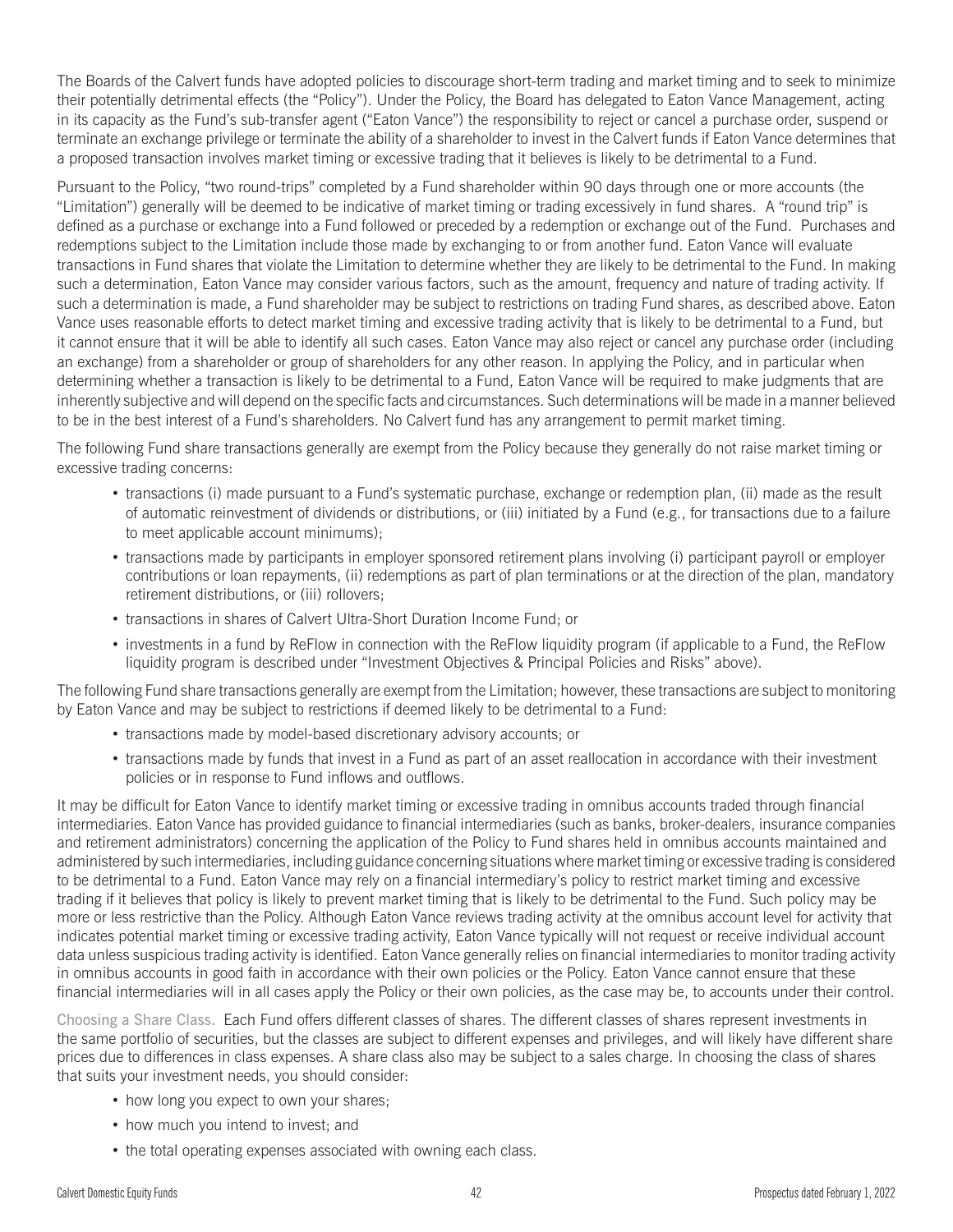Each investor's considerations are different. You should speak with your financial intermediary to help you decide which class of shares to purchase. Set forth below is a brief description of each class of shares offered by the Funds.

Class A shares are offered at net asset value plus a front-end sales charge of up to 4.75%. This charge is deducted from the amount you invest. The Class A sales charge is reduced for purchases of \$50,000 or more. The sales charge applicable to your purchase may be reduced under the right of accumulation or a statement of intention, which are described in "Reducing or Eliminating Class A Sales Charges" under "Sales Charges" below. Some investors may be eligible to purchase Class A shares at net asset value under certain circumstances, which are also described below. Class A shares pay distribution and service fees equal to 0.25% annually of average daily net assets.

Class C shares are offered through financial intermediaries at net asset value with no front-end sales charge. If you sell your Class C shares within 12 months of purchase, you generally will be subject to a contingent deferred sales charge or "CDSC." The CDSC is deducted from your redemption proceeds. Under certain circumstances, the CDSC for Class C may be waived (such as certain redemptions from employer sponsored retirement plans). See "CDSC Waivers" under "Sales Charges" below. Class C shares pay distribution and service fees equal to 1.00% annually of average daily net assets. Orders for Class C shares of one or more Calvert funds will be refused when the total value of the purchase (including the aggregate market value of all Calvert fund shares held within the purchasing shareholder's account(s)) is \$1 million or more. Investors considering cumulative purchases of \$1 million or more should consider whether another Class of shares would be more appropriate and consult their financial intermediary. Each Fund no longer accepts direct purchases of Class C shares by accounts for which no broker-dealer or other financial intermediary is specified. Any direct purchase received by a Fund's transfer agent for Class C shares for such accounts will automatically be invested in Class A shares. In addition, Class C shares held in an account for which no financial intermediary is specified and which are not subject to a CDSC will periodically be converted to Class A shares.

Class I shares are offered to clients of financial intermediaries who (i) charge such clients an ongoing fee for advisory, investment, consulting or similar services, or (ii) have entered into an agreement with the principal underwriter to offer Class I shares through a no-load network or platform. Such clients may include individuals, corporations, endowments, foundations and employer sponsored retirement plans. Class I shares may also be available through brokerage platforms of broker-dealer firms that have agreements with the Fund's principal underwriter to offer Class I shares solely when acting as an agent for the investor. An investor acquiring Class I shares through such platforms may be required to pay a commission and/or other forms of compensation to the broker. Class I shares are also offered to investment and institutional clients of CRM and its affiliates, and certain persons affiliated with CRM (including employees, officers and directors of CRM's affiliates). Class I shares do not pay distribution or service fees.

Class R6 shares are offered at net asset value to employer sponsored retirement plans and certain other investors as described under "Class R6 Shares" above. Class R6 shares are not subject to distribution fees, service fees or sub-accounting/recordkeeping or similar fees paid to financial intermediaries.

Payments to Financial Intermediaries. In addition to payments disclosed under "Sales Charges" below, the principal underwriter, out of its own resources, may make cash payments to certain financial intermediaries (which may include affiliates of the principal underwriter and investment adviser) who provide marketing support, transaction processing and/or administrative services and, in some cases, include some or all Calvert funds in preferred or specialized selling programs. Payments made by the principal underwriter to a financial intermediary may be significant and are typically in the form of fees based on Fund sales, assets, transactions processed and/or accounts attributable to that financial intermediary. Financial intermediaries also may receive amounts from the principal underwriter in connection with educational or due diligence meetings that include information concerning Calvert funds. The principal underwriter may pay or allow other promotional incentives or payments to financial intermediaries to the extent permitted by applicable laws and regulations.

Certain financial intermediaries that maintain fund accounts for the benefit of their customers provide sub-accounting, recordkeeping and/or administrative services to the Calvert funds and are compensated for such services by the funds, provided that no such compensation is paid with respect to Class R6 shares. As used in this Prospectus, the term "financial intermediary" includes any broker, dealer, bank (including bank trust departments), registered investment adviser, financial planner, a retirement plan and/or its administrator, their designated intermediaries and any other firm having a selling, administration or similar agreement with the principal underwriter or its affiliates.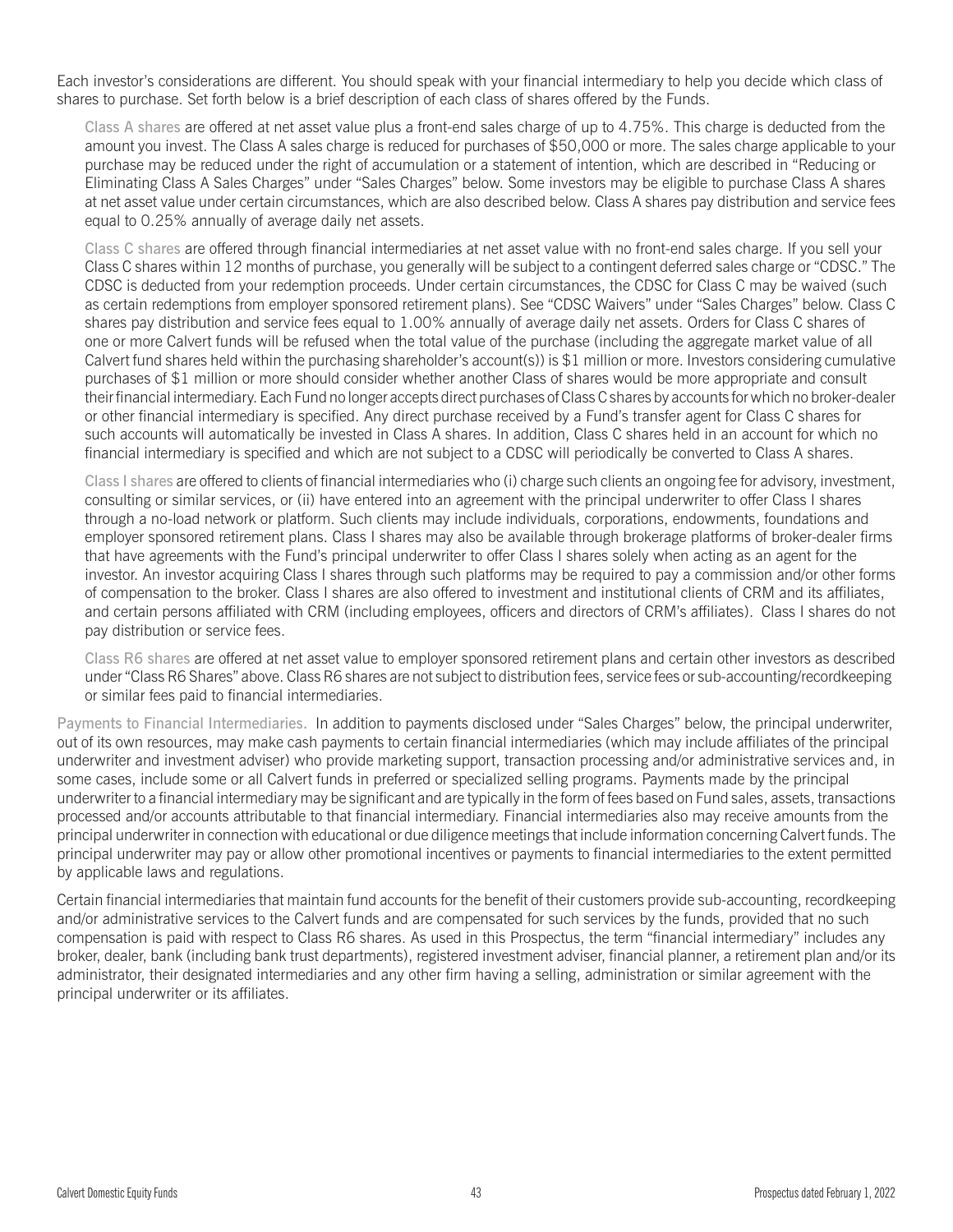# Sales Charges

Class A Front-End Sales Charge. Class A shares are offered at net asset value per share plus a sales charge that is determined by the amount of your investment. The current sales charge schedule is:

| Amount of Purchase                  | Sales Charge <sup>*</sup><br>as a Percentage of<br>Offering Price | Sales Charge <sup>®</sup><br>as a Percentage of Net<br>Amount Invested | Dealer Commission<br>as a Percentage of<br><b>Offering Price</b> |
|-------------------------------------|-------------------------------------------------------------------|------------------------------------------------------------------------|------------------------------------------------------------------|
| Less than $$50,000$                 | 4.75%                                                             | 4.99%                                                                  | 4.00%                                                            |
| \$50,000 but less than \$100,000    | 3.75%                                                             | 3.90%                                                                  | 3.00%                                                            |
| \$100,000 but less than \$250,000   | 2.75%                                                             | 2.83%                                                                  | 2.25%                                                            |
| \$250,000 but less than \$500,000   | 1.75%                                                             | 1.78%                                                                  | 1.25%                                                            |
| \$500,000 but less than \$1,000,000 | 1.00%                                                             | 1.01%                                                                  | 0.80%                                                            |
| \$1,000,000 and over                | $0.00***$                                                         | $0.00**$                                                               | TIERED**                                                         |

Because the offering price per share is rounded to two decimal places, the actual sales charge you pay on a purchase of Class A shares may be more or less than your total purchase amount multiplied by the applicable sales charge percentage.

No sales charge is payable at the time of purchase on investments of \$1 million or more. The principal underwriter will pay a commission to financial intermediaries on sales of \$1 million or more as follows: 0.80% on amounts of \$1 million or more but less than \$2 million; plus 0.64% on amounts of \$2 million or more but less than \$3 million; plus 0.40% on amounts of \$3 million or more but less than \$50 million; plus 0.20% on amounts of \$50 million or more but less than \$100 million; plus 0.12% on amounts of \$100 million or more. A CDSC of up to 0.80% will be imposed on such investments (as described below) in the event of redemptions within 12 months of purchase.

Reducing or Eliminating Class A Sales Charges. Front-end sales charges on purchases of Class A shares may be reduced under the right of accumulation or under a statement of intention. To receive a reduced sales charge, you must inform your financial intermediary or a Fund at the time you purchase shares that you qualify for such a reduction. If you do not let your financial intermediary or the Fund know you are eligible for a reduced sales charge at the time of purchase, you will not receive the discount to which you may otherwise be entitled.

Right of Accumulation. Under the right of accumulation, the sales charge you pay is reduced if the current market value of your holdings in a Fund or any other Calvert fund (based on the current maximum public offering price) plus your new purchase total \$50,000 or more. Shares owned by you, your spouse and children under age twenty-one may be combined for purposes of the right of accumulation, including shares held for the benefit of any of you in omnibus or "street name" accounts. In addition, shares held in a trust or fiduciary account of which any of the foregoing persons is the sole beneficiary (including employer sponsored retirement plans and IRAs) may be combined for purposes of the right of accumulation. Shares purchased and/or owned in a SEP, SARSEP and SIMPLE IRA plan may be combined for purposes of the right of accumulation for the plan and its participants. You may be required to provide documentation to establish your ownership of shares included under the right of accumulation (such as account statements for you, your spouse and children or marriage certificates, birth certificates and/or trust or other fiduciary-related documents).

Statement of Intention. Under a statement of intention, purchases of \$50,000 or more made over a 13-month period are eligible for reduced sales charges. Shares eligible under the right of accumulation (other than those included in employer sponsored retirement plans) may be included to satisfy the amount to be purchased under a statement of intention. Under a statement of intention, the principal underwriter may hold 5% of the dollar amount to be purchased in escrow in the form of shares registered in your name until you satisfy the statement or the 13-month period expires. A statement of intention does not obligate you to purchase (or a Fund to sell) the full amount indicated in the statement. If during the 13-month period you redeem any of the shares that you purchased pursuant to the statement of intention, the value of the redeemed shares will not be included for purposes of satisfying your statement of intention. For additional information about statements of intention, see "Sales Charges" in the SAI.

Class A shares are offered at net asset value (without a sales charge) to accounts of clients of financial intermediaries who (i) charge an ongoing fee for advisory, investment, consulting or similar services, or (ii) have entered into an agreement with the principal underwriter to offer Class A shares through a no-load network or platform, or self-directed brokerage accounts that may or may not charge transaction fees to customers; or (iii) employer sponsored retirement plans. Class A shares also are offered at net asset value to investment and institutional clients of CRM and its affiliates; certain persons affiliated with CRM; direct purchases of shares by accounts where no financial intermediary is specified; and to certain fund service providers as described in the SAI. Class A shares are also offered at net asset value to shareholders who make a permitted direct transfer or roll-over to a Calvert prototype IRA from an employer-sponsored retirement plan previously invested in Calvert funds (applicable only to the portion previously invested in Calvert funds), provided that sufficient documentation is provided to the transfer agent of such transfer or roll-over at the time of the account opening. Class A shares may also be purchased at net asset value pursuant to the exchange privilege and when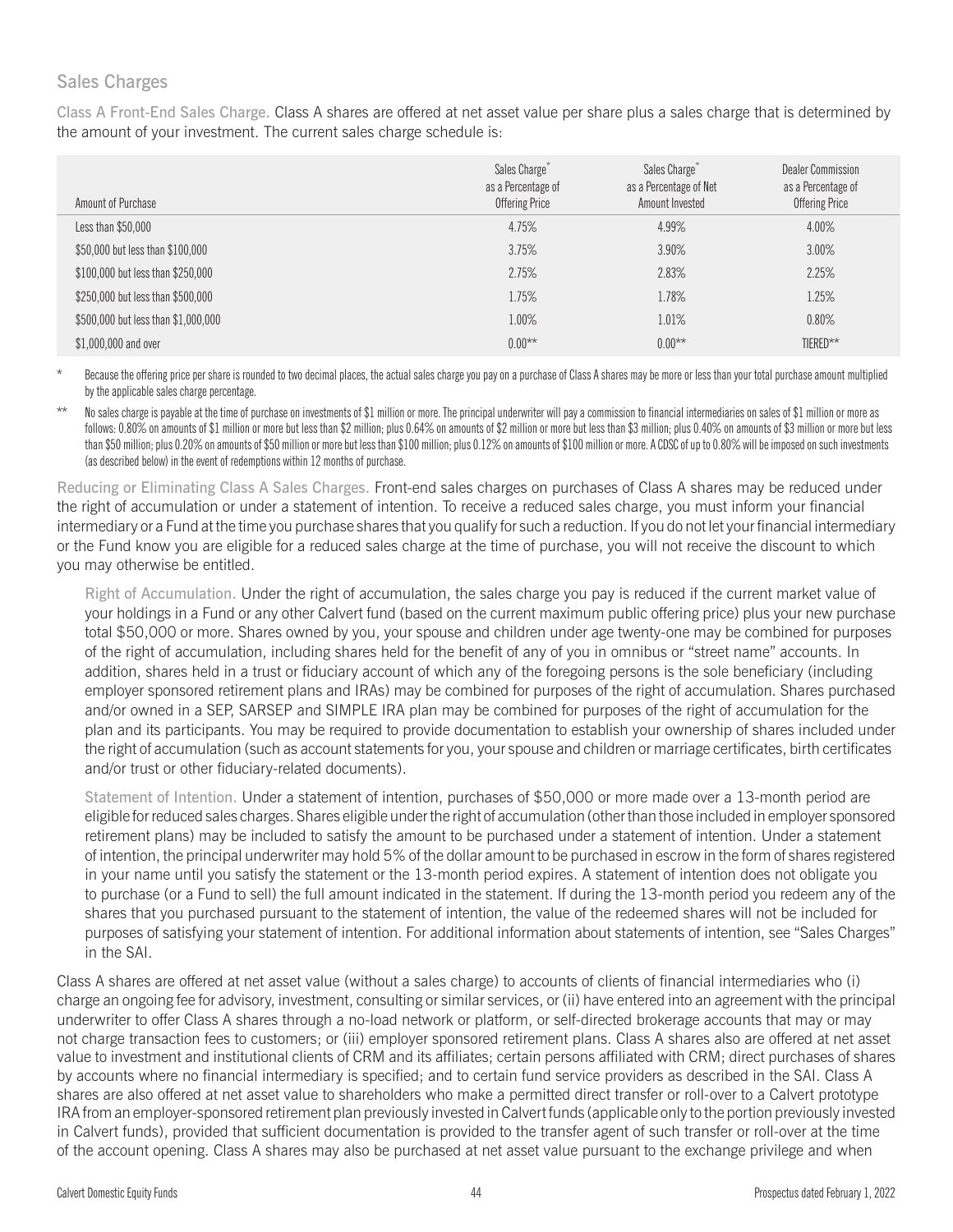distributions are reinvested. A financial intermediary may not, in accordance with its policies and procedures, offer one or more of the waiver categories described above and shareholders should consult their financial intermediary for more information. The Fund may eliminate, modify or add to the terms of these sales charge waivers at any time without providing notice to shareholders.

Contingent Deferred Sales Charge. Class A and Class C shares are subject to a CDSC on certain redemptions. The CDSC generally is paid to the principal underwriter. Class A shares purchased at net asset value in amounts of \$1 million or more are subject to a 0.80% CDSC if redeemed within 12 months of purchase. Class C shares are subject to a 1.00% CDSC if redeemed within 12 months of purchase. CDSCs are based on the lower of the net asset value at the time of purchase or at the time of redemption. Shares acquired through the reinvestment of distributions are exempt from the CDSC. Redemptions are made first from shares that are not subject to a CDSC.

The sales commission payable to financial intermediaries in connection with sales of Class C shares is described under "Distribution and Service Fees" below.

CDSC Waivers. CDSCs are waived for certain redemptions pursuant to a Withdrawal Plan (see "Shareholder Account Features") and in connection with certain redemptions from employer sponsored retirement plans or IRAs to satisfy required minimum distributions or to return excess contributions made to IRAs, if applicable. The CDSC is also waived following the death of a beneficial owner of shares (a death certificate and other applicable documents may be required). In addition, redemptions of Class C shares by certain employer sponsored retirement plans are not subject to a CDSC if the principal underwriter did not compensate such plans' financial intermediary at the time of sale as described under "Distribution and Service Fees."

Conversion Feature. Effective November 5, 2020 (the "Effective Date"), Class C shares of a Fund will convert automatically to Class A shares of the Fund during the month following the eight year anniversary of the purchase of such Class C shares. If a financial intermediary that maintains a Class C shareholder's account has not tracked the holding period for Class C shares, Class C shares held as of the Effective Date will automatically convert to Class A shares eight years after the Effective Date. In addition, Class C shares held in an account with each Fund's transfer agent for which no financial intermediary is specified and that are not subject to a CDSC will be converted to Class A shares of the Fund periodically.

In some circumstances, the Board may determine to cease to offer and subsequently close an existing class of Fund shares. In such circumstances, the Fund may automatically convert the shares for such class into another share class, subject to prior notice to shareholders of the impacted class. Any such conversion will occur at the respective net asset value of each class as of the conversion date without the imposition of any fee or other charges by the Fund.

Distribution and Service Fees. Class A and Class C shares have in effect plans under Rule 12b-1 that allow each Fund to pay distribution fees for the sale and distribution of shares and service fees for personal and/or shareholder account services (so-called "12b-1 fees"). Class C shares pay distribution fees to the principal underwriter of 0.75% of average daily net assets annually. Because these fees are paid from Fund assets on an ongoing basis, they will increase your cost over time and may cost you more than paying other types of sales charges. The principal underwriter generally compensates financial intermediaries on sales of Class C shares (except exchange transactions and reinvestments) in an amount equal to 1% of the purchase price of the shares. After the first year, such financial intermediaries also receive 0.75% of the value of outstanding Class C shares sold by such financial intermediaries in annual distribution fees. With respect to purchases of Class C shares by certain employer sponsored retirement plans, the principal underwriter does not compensate the financial intermediary at the time of sale. In such cases, the financial intermediary receives 0.75% of the value of outstanding Class C shares sold by such financial intermediary in annual distribution fees immediately after the sale. Class C shares also pay service fees to the principal underwriter equal to 0.25% of average daily net assets annually. Class A shares pay distribution and service fees equal to 0.25% of average daily net assets annually (for Balanced Fund, such fee is applied on assets under management over \$30 million). After the sale of Class A shares, the principal underwriter receives the Class A distribution and service fees and generally the financial intermediary receives such fees immediately after the sale. After the sale of Class C shares, the principal underwriter generally receives the Class C service fees for one year, thereafter financial intermediaries generally receive such fees. With respect to purchases of Class C shares by certain employer sponsored retirement plans, the financial intermediary also receives the service fees from the principal underwriter immediately after the sale. Such amounts are generally paid to financial intermediaries by the principal underwriter based on the value of shares sold by such financial intermediaries for shareholder servicing performed by such intermediaries. Distribution and service fees are subject to the limitations contained in the sales charge rule of the Financial Industry Regulatory Authority, Inc.

More information about Fund sales charges is available free of charge on the Calvert website at www.calvert.com and in the SAI. Please consult the Calvert website for any updates to Fund sales charge information before making a purchase of Fund shares. Please consult your financial intermediary with respect to any sales charge variations listed on Appendix B.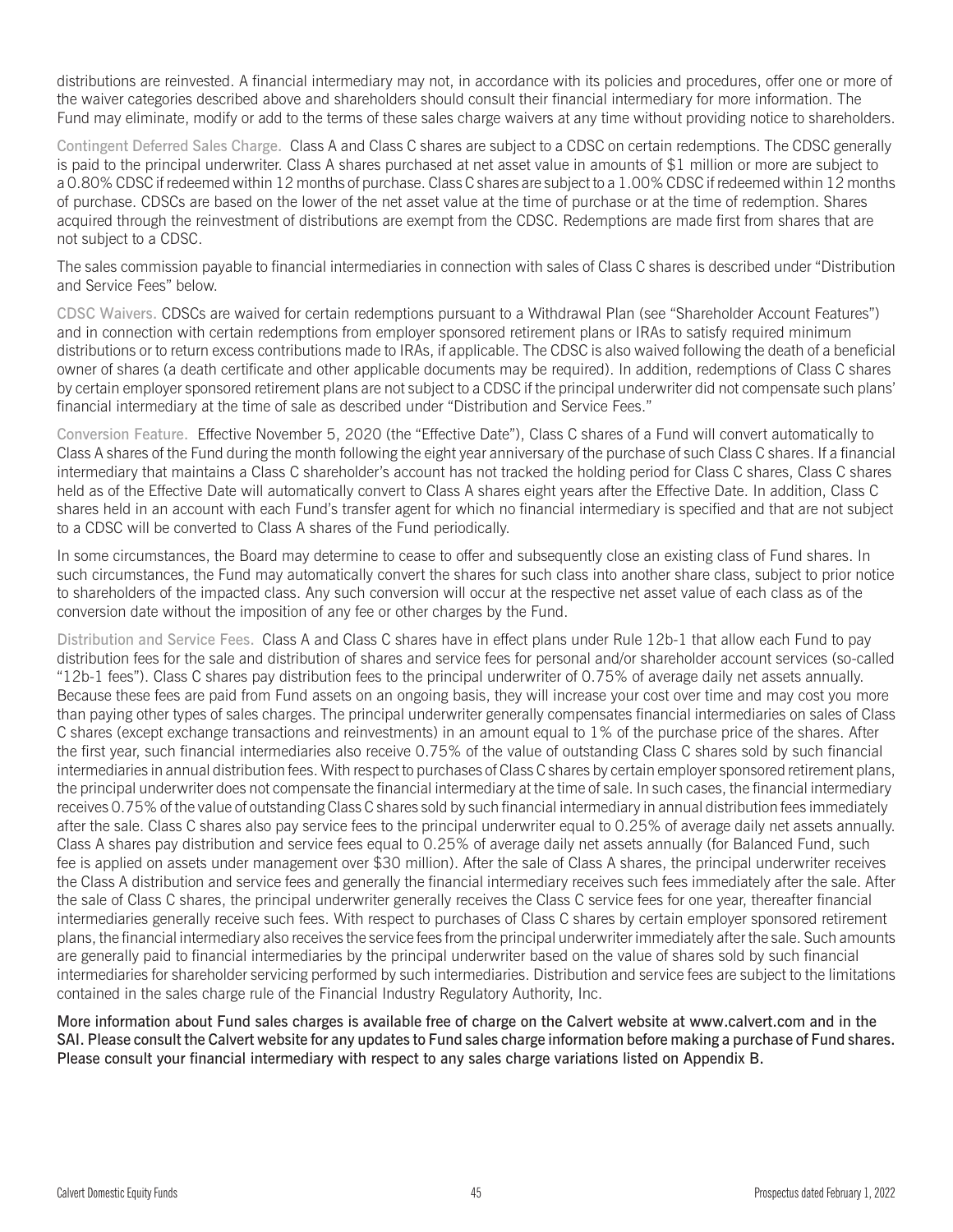# Redeeming Shares

You can redeem shares in any of the following ways:

| By Mail                          | Send your request to the transfer agent (see back cover for address). The request must<br>be signed exactly as your account is registered (for instance, a joint account must be<br>signed by all registered owners to be accepted) and a Medallion signature guarantee<br>may be required. Circumstances that may require a Medallion signature guarantee<br>include, but are not limited to, requests to distribute redemption proceeds to a party<br>other than the registered account owner(s); requests to mail redemption proceeds to<br>an address other than the address of record; requests to distribute proceeds to a bank<br>account not on file; requests to re-issue uncashed checks representing redemption<br>proceeds; or transaction requests from an account beneficiary when an account owner<br>is deceased. You can obtain a Medallion signature guarantee at banks, savings and<br>loan institutions, credit unions, securities dealers, securities exchanges, clearing<br>agencies and registered securities associations that participate in The Securities<br>Transfer Agents Medallion Program, Inc. (STAMP, Inc.). Only Medallion signature<br>guarantees issued in accordance with STAMP, Inc. will be accepted. You may be<br>asked to provide additional documents if your shares are registered in the name of a<br>corporation, partnership or fiduciary. |
|----------------------------------|--------------------------------------------------------------------------------------------------------------------------------------------------------------------------------------------------------------------------------------------------------------------------------------------------------------------------------------------------------------------------------------------------------------------------------------------------------------------------------------------------------------------------------------------------------------------------------------------------------------------------------------------------------------------------------------------------------------------------------------------------------------------------------------------------------------------------------------------------------------------------------------------------------------------------------------------------------------------------------------------------------------------------------------------------------------------------------------------------------------------------------------------------------------------------------------------------------------------------------------------------------------------------------------------------------------------------------------------------------------------------------------------|
| By Telephone                     | Certain shareholders can redeem by calling 1-800-368-2745 Monday through<br>Thursday, 9:00 a.m. to 5:30 p.m. (Eastern Time) and Friday, 9:00 a.m. to 5:00 p.m.<br>(Eastern Time). Proceeds of a telephone redemption are generally limited to<br>\$100,000 per account (which may include shares of one or more Calvert funds) and<br>can be sent only to the account address or to a bank pursuant to prior instructions.                                                                                                                                                                                                                                                                                                                                                                                                                                                                                                                                                                                                                                                                                                                                                                                                                                                                                                                                                                 |
| By Internet                      | Certain shareholders can redeem by logging on to the Calvert website at<br>www.calvert.com. Proceeds of internet redemptions are generally limited to \$100,000<br>per account (which may include shares of one or more Calvert funds) and can be sent<br>only to the account address or to a bank pursuant to prior instructions.                                                                                                                                                                                                                                                                                                                                                                                                                                                                                                                                                                                                                                                                                                                                                                                                                                                                                                                                                                                                                                                         |
| For Additional Information       | Please call 1-800-368-2745 Monday through Thursday, 9:00 a.m. to 5:30 p.m.<br>(Eastern Time) and Friday, 9:00 a.m. to 5:00 p.m. (Eastern Time).                                                                                                                                                                                                                                                                                                                                                                                                                                                                                                                                                                                                                                                                                                                                                                                                                                                                                                                                                                                                                                                                                                                                                                                                                                            |
| Through a Financial Intermediary | Your financial intermediary is responsible for transmitting the order promptly. A<br>financial intermediary may charge a fee for this service.                                                                                                                                                                                                                                                                                                                                                                                                                                                                                                                                                                                                                                                                                                                                                                                                                                                                                                                                                                                                                                                                                                                                                                                                                                             |

A redemption may be requested by sending a Medallion signature guaranteed letter of instruction to the transfer agent (see back cover for address) or, for telephone redemptions as described above, by calling 1-800-368-2745. Certain redemption requests, including those involving shares held by certain corporations, trusts or certain other entities and shares that are subject to certain fiduciary arrangements, may require additional documentation and may be redeemed only by mail. The Funds' transfer agent or your financial intermediary must receive your redemption in proper form (meaning that it is complete and contains all necessary information) no later than the close of regular trading on the Exchange (normally 4:00 p.m. Eastern Time) for your redemption to be effected at that day's net asset value. Redemption proceeds are reduced by the amount of any applicable CDSC and any federal income and state tax required to be withheld.

Redemption proceeds typically are paid to the redeeming shareholder in cash up to two business days after the redemption, but payment could take up to seven days, as permitted by the 1940 Act for the reasons discussed below. The actual number of days following receipt of a redemption request in which the Fund typically expects to pay redemption proceeds generally will depend on how you hold your shares with the Fund.

If your shares are held in a "street name" account with a financial intermediary (see "Shareholder Account Features – 'Street Name' Accounts"), your intermediary will elect through National Securities Clearing Corporation ("NSCC") to settle redemptions either one business day or two business days after the redemption date and redemption proceeds normally will be wired to your financial intermediary on the settlement date pursuant to that election.

If your shares are held directly with the Funds' transfer agent, redemptions normally will be settled in one business day after the redemption date and redemption proceeds will be sent by regular mail on such date. However, if you have given proper written authorization in advance, you may request that redemption proceeds be wired on the settlement date directly to your bank account in any bank in the United States. While not currently charged by a Fund, you may be required to pay a wire transfer fee by your bank. If you request expedited mail delivery of your redemption proceeds and the Fund is able to accommodate your request, charges may apply. You may redeem all or a portion of the shares from your account on any day the Fund is open for business, provided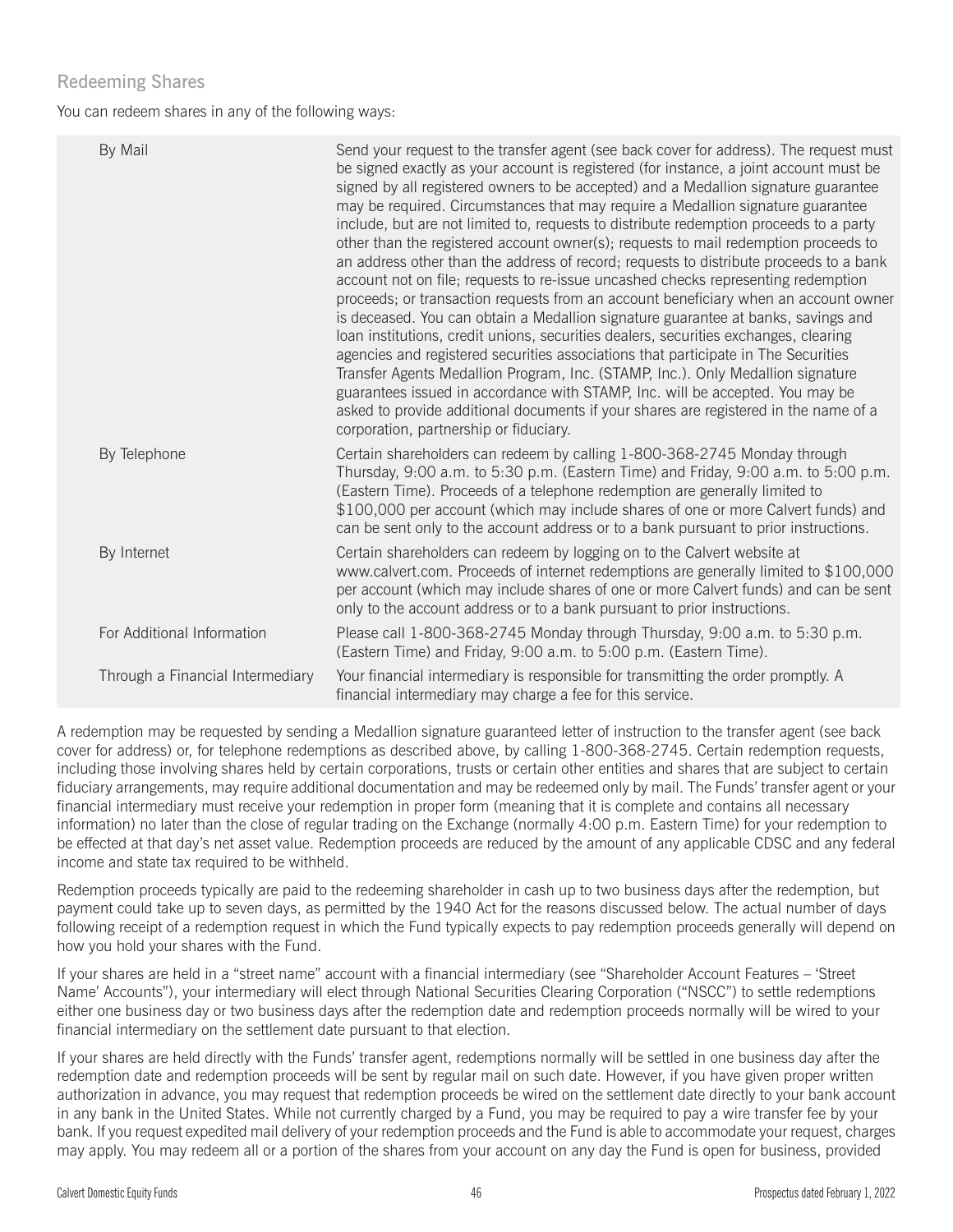the amount requested is not on hold or held in escrow pursuant to a statement of intention. When you purchase by check or with ACH funds transfer, the purchase will be on hold for up to 10 days from the date of receipt. During the hold period, redemption proceeds will not be sent until the transfer agent is reasonably satisfied that the purchase payment has been collected.

Each Fund typically expects to meet redemption requests by (i) distributing any cash holdings, (ii) selling portfolio investments and/or (iii) borrowing from a bank under a line of credit. In addition to the foregoing, the Fund also may distribute securities as payment (a so-called "redemption in-kind"), in which case the redeeming shareholder may pay fees and commissions to convert the securities to cash. Unless requested by a shareholder, each Fund generally expects to limit use of redemption in-kind to stressed market conditions, but is permitted to do so in other circumstances. A shareholder who wishes to receive redemption proceeds in-kind must notify a Fund on or before submitting the redemption request by calling 1-800-368-2745. Securities distributed in a redemption in-kind would be valued pursuant to each Fund's valuation procedures and selected by the investment adviser. If a shareholder receives securities in a redemption in-kind, the shareholder could incur brokerage or other charges in converting the securities to cash and the value of such securities would be subject to price fluctuations until sold. There can be no assurance that each Fund will manage liquidity successfully in all market environments. As a result, a Fund may not be able to pay redemption proceeds in a timely fashion because of unusual market conditions, an unusually high volume of redemption requests or other factors. Additional information about redemptions in-kind, including the procedures for submitting such redemption requests, is contained in each Fund's SAI.

If your account value falls below \$750, you may be asked either to add to your account or redeem it within 60 days. If you take no action, your account will be redeemed at net asset value and the proceeds sent to you.

# Shareholder Account Features

Distributions. You may have your Fund distributions paid in one of the following ways:

- Full Reinvest Option Distributions are reinvested in additional shares. *This option will be assigned if you do not specify an option.*
- Partial Reinvest Option Dividends and short-term capital gains are paid in cash\* and long-term capital gains are reinvested in additional shares.
- Cash Option Distributions are paid in cash.\*
- Exchange Option Distributions are reinvested in additional shares of any class of another Calvert fund chosen by you, subject to the terms of that fund's prospectus. Before selecting this option, you must obtain a prospectus of the other fund and consider its objectives, risks, and charges and expenses carefully.
- If any distribution check remains uncashed for six months, CRM reserves the right to invest the amount represented by the check in Fund shares at the then-current net asset value of the Fund and all future distributions will be reinvested.

Information about the Funds. From time to time, you may receive the following:

- v Semiannual and annual reports containing a list of portfolio holdings as of the end of the second and fourth fiscal quarters, respectively, performance information and financial statements.
- Periodic account statements, showing recent activity and total share balance.
- Tax information needed to prepare your income tax returns.
- Proxy materials, in the event a shareholder vote is required.
- Special notices about significant events affecting your Fund.

Most fund information (including semiannual and annual reports, prospectuses and proxy statements) as well as your periodic account statements can be delivered electronically. For more information please go to www.calvert.com.

You may be contacted via mail, telephone or by electronic means by officers of a Fund, by personnel of the investment adviser or administrator, by the Fund's transfer agent, by broker-dealer firms, or by a professional solicitation organization in connection with a solicitation of proxies for a meeting of Fund shareholders.

The Calvert funds have established policies and procedures with respect to the disclosure of portfolio holdings and other information concerning Fund characteristics. A description of these policies and procedures is provided below and additionally in the SAI. Such policies and procedures regarding disclosure of portfolio holdings are designed to prevent the misuse of material, non-public information about the funds.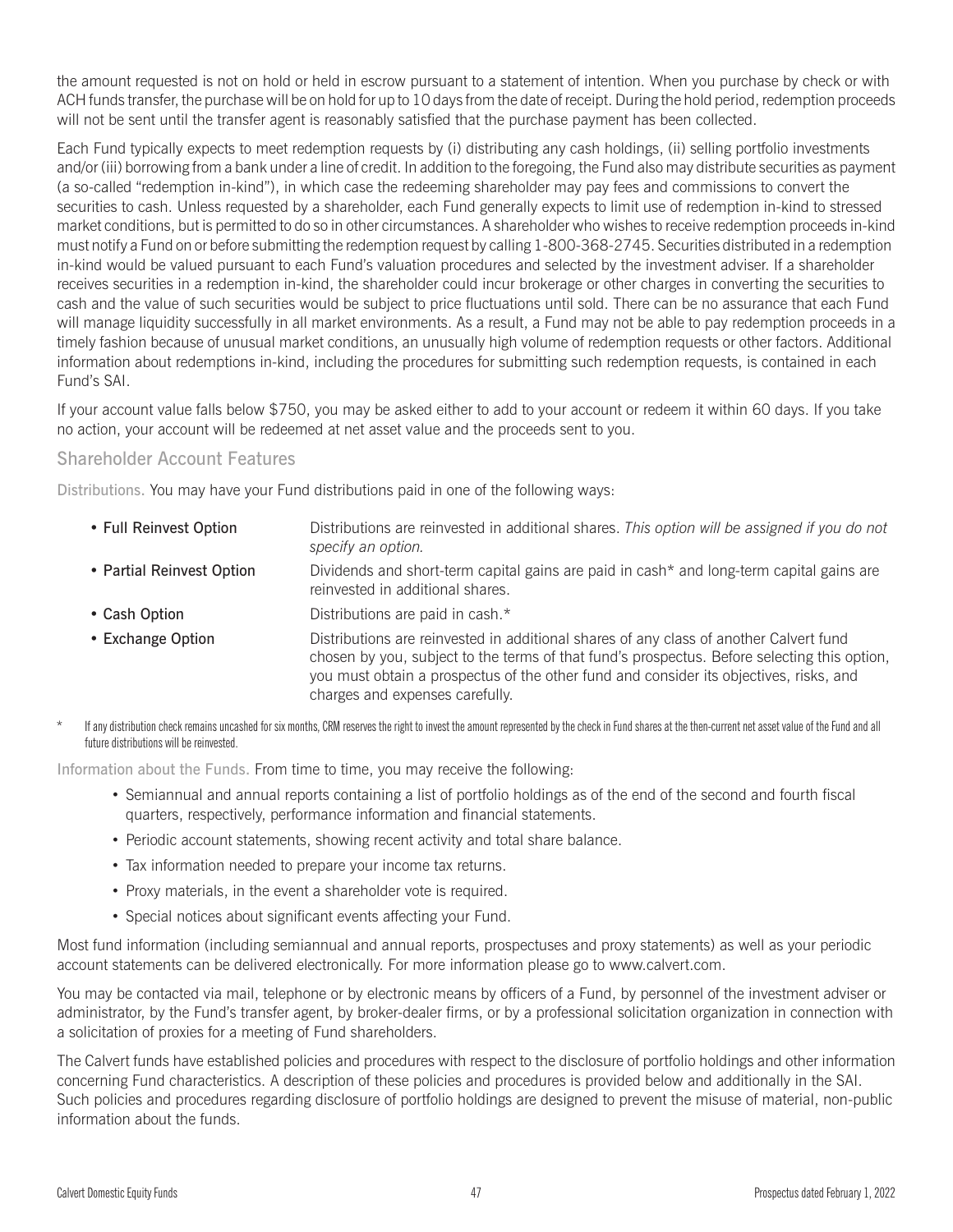Each Fund will file information regarding its portfolio holdings with the SEC on its Form N-PORT. Each Fund's annual and semiannual reports (as filed on Form N-CSR) and certain information filed on Form N-PORT may be viewed on the SEC's website [\(www.sec.gov\)](www.sec.gov). The most recent fiscal quarter-end holdings may also be viewed on the Calvert website (www.calvert.com). Portfolio holdings information that is filed with the SEC is posted on the Calvert website approximately 60 days after the end of the quarter to which it relates. Portfolio holdings information as of each month end is posted to the website approximately one month after such month end. Each Fund also posts information about certain portfolio characteristics (such as top ten holdings and asset allocation) at least quarterly on the Calvert website approximately ten business days after the period and each Fund may also post performance attribution as of a month end or more frequently if deemed appropriate.

Withdrawal Plan. You may redeem shares on a regular periodic basis by establishing a systematic withdrawal plan. Withdrawals will not be subject to any applicable CDSC if they are, in the aggregate, less than or equal to 12% annually of the greater of either the initial account balance or the current account balance. Because purchases of Class A shares are generally subject to an initial sales charge, Class A shareholders should not make withdrawals from their accounts while also making purchases.

Exchange Privilege. Each class of Fund shares may be exchanged for shares of the same Class of another Calvert fund. Exchanges are made at net asset value. If your shares are subject to a CDSC, the CDSC will continue to apply to your new shares at the same CDSC rate. For purposes of the CDSC, your shares will continue to age from the date of your original purchase of Fund shares. Except as described below, any class of shares of a fund may be exchanged for any other class of shares of that fund, provided that the shares being exchanged are no longer subject to a CDSC and the conditions for investing in the other class of shares described in the applicable prospectus are satisfied. Class C shares are not permitted to be exchanged to Class A shares unless the CDSC has expired and the exchange is made to facilitate the shareholder's participation in a fee-based advisory program. See also Appendix B to this Prospectus.

Before exchanging, you should read the prospectus of the new fund carefully. Exchanges are subject to the terms applicable to purchases of the new fund's shares as set forth in its prospectus. If you wish to exchange shares, write to the transfer agent (see back cover for address), log on to your account at www.calvert.com or call 1-800-368-2745. Periodic automatic exchanges are also available. The exchange privilege may be changed or discontinued at any time. You will receive at least 60 days' notice of any material change to the privilege. This privilege may not be used for "market timing" and may be terminated for market timing accounts or for any other reason. For additional information, see "Restrictions on Excessive Trading and Market Timing" under "Purchasing Shares." Ordinarily exchanges between different funds are taxable transactions for federal tax purposes, while permitted exchanges of one class for shares of another class of the same fund are not. Shareholders should consult their tax advisors regarding the applicability of federal, state, local and other taxes to transactions in Fund shares.

Reinvestment Privilege. If you redeem shares, you may reinvest at net asset value all or any portion of the redemption proceeds in the same account and in the same class of shares of the Fund you redeemed from or another Fund, provided that the reinvestment occurs within 90 days of the redemption, the privilege has not been used more than once in the prior 12 months, the redeemed shares were subject to a front-end sales charge or CDSC and that you are otherwise eligible to invest in that class. Under these circumstances your account will be credited with any CDSC paid in connection with the redemption. Any CDSC period applicable to the shares you acquire upon reinvestment will run from the date of your original share purchase. For requests for reinvestment sent to the Fund's transfer agent, the request must be in writing. At the time of a reinvestment, you or your financial intermediary must notify the Fund or the transfer agent that you are reinvesting redemption proceeds in accordance with this privilege. If you reinvest, your purchase will be at the next determined net asset value following receipt of your request.

Telephone and Electronic Transactions. You can redeem or exchange shares by telephone as described in this Prospectus. In addition, certain transactions may be conducted through the Calvert website. The transfer agent and the principal underwriter have procedures in place to authenticate telephone and electronic instructions (such as using security codes or verifying personal account information). As long as the transfer agent and principal underwriter follow reasonable procedures, they will not be responsible for unauthorized telephone or electronic transactions and you bear the risk of possible loss resulting from these transactions. You may decline the telephone redemption option on the account application. Telephone instructions are recorded. You should verify the accuracy of your confirmation statements immediately upon receipt and notify Calvert Shareholder Services of any inaccuracies.

"Street Name" Accounts. If your shares are held in a "street name" account at a financial intermediary, that intermediary (and not the Fund or its transfer agent) will perform all recordkeeping, transaction processing and distribution payments. Because the Fund does not maintain an account for you, you should contact your financial intermediary to make transactions in shares, make changes in your account, or obtain account information. You will not be able to utilize a number of shareholder features, such as telephone or internet transactions, directly with a Fund and certain features may be subject to different requirements. If you transfer shares in a "street name" account to an account with another financial intermediary or to an account directly with a Fund, you should obtain historical information about your shares prior to the transfer. If you fail to provide your full account history to your new financial intermediary following a transfer, you may be ineligible for certain features of a Fund.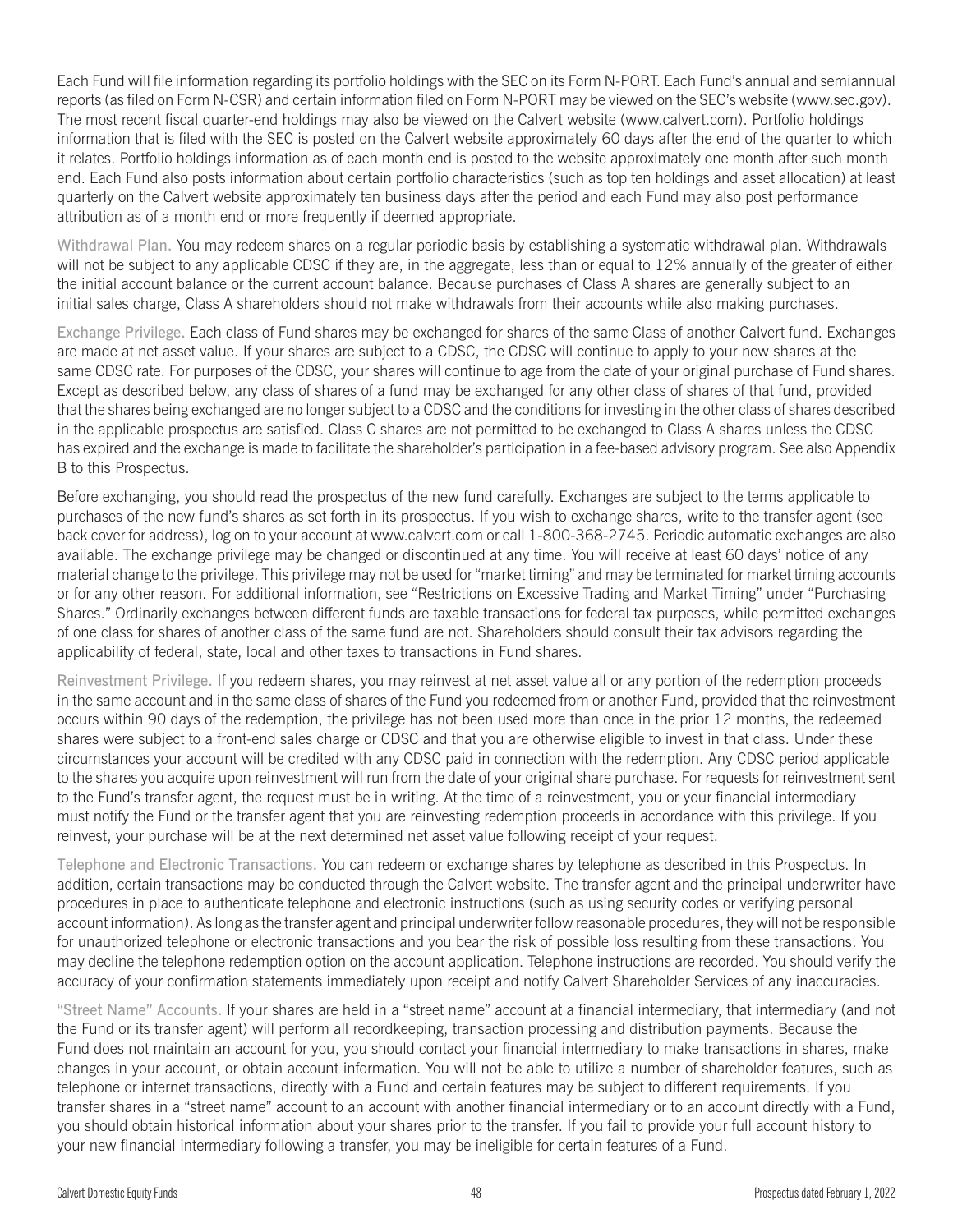Procedures for Opening New Accounts. To help the government fight the funding of terrorism and money laundering activities, federal law requires financial institutions to obtain, verify and record information that identifies each new customer who opens an account with a Fund and to determine whether such person's name appears on government lists of known or suspected terrorists or terrorist organizations. When you open an account, the transfer agent or your financial intermediary will ask you for your name, address, date of birth (for individuals), residential or business street address (although post office boxes are still permitted for mailing) and social security number, taxpayer identification number, or other government-issued identifying number. You also may be asked to produce a copy of your driver's license, passport or other identifying documents in order to verify your identity. In addition, it may be necessary to verify your identity by cross-referencing your identification information with a consumer report or other electronic databases. Other information or documents may be required to open accounts for corporations and other entities. Federal law prohibits a Fund and other financial institutions from opening a new account unless they receive the minimum identifying information described above. If a person fails to provide the information requested, any application by that person to open a new account will be rejected. Moreover, if the transfer agent or the financial intermediary is unable to verify the identity of a person based on information provided by that person, it may take additional steps including, but not limited to, requesting additional information or documents from the person, closing the person's account or reporting the matter to the appropriate federal authorities. If your account is closed for this reason, your shares may be automatically redeemed at the net asset value next determined. If a Fund's net asset value has decreased since your purchase, you will lose money as a result of this redemption. Each Fund has also designated an anti-money laundering compliance officer.

Account Questions. If you have any questions about your account or the services available, please call Calvert Shareholder Services at 1-800-368-2745 Monday through Thursday, 9:00 a.m. to 5:30 p.m. (Eastern Time) and Friday, 9:00 a.m. to 5:00 p.m. (Eastern Time), or write to the transfer agent (see back cover for address).

# Potential Conflicts of Interest

As a diversified global financial services firm, Morgan Stanley, the parent company of the investment adviser and sub-adviser, engages in a broad spectrum of activities, including financial advisory services, investment management activities, lending, commercial banking, sponsoring and managing private investment funds, engaging in broker-dealer transactions and principal securities, commodities and foreign exchange transactions, research publication and other activities. In the ordinary course of its business, Morgan Stanley is a full-service investment banking and financial services firm and therefore engages in activities where Morgan Stanley's interests or the interests of its clients may conflict with the interests of a Fund or Portfolio, as applicable (collectively, for purposes of this section, "Fund" or "Funds"). Morgan Stanley advises clients and sponsors, manages or advises other investment funds and investment programs, accounts and businesses (collectively, together with any new or successor Morgan Stanley funds, programs, accounts or businesses, (other than funds, programs, accounts or businesses sponsored, managed, or advised by former direct or indirect subsidiaries of Eaton Vance Corp. ("Eaton Vance Investment Accounts")), the "MS Investment Accounts," and, together with the Eaton Vance Investment Accounts, the ''Affiliated Investment Accounts'') with a wide variety of investment objectives that in some instances may overlap or conflict with a Fund's investment objectives and present conflicts of interest. In addition, Morgan Stanley or the investment adviser may also from time to time create new or successor Affiliated Investment Accounts that may compete with a Fund and present similar conflicts of interest. The discussion below enumerates certain actual, apparent and potential conflicts of interest. There is no assurance that conflicts of interest will be resolved in favor of Fund shareholders and, in fact, they may not be. Conflicts of interest not described below may also exist.

The discussions below with respect to actual, apparent and potential conflicts of interest also may be applicable to or arise from the MS Investment Accounts whether or not specifically identified. For more information about conflicts of interest, see the section entitled "Potential Conflicts of Interest" in the SAI.

*Material Non-public Information.* It is expected that confidential or material non-public information regarding an investment or potential investment opportunity may become available to the investment adviser. If such information becomes available, the investment adviser may be precluded (including by applicable law or internal policies or procedures) from pursuing an investment or disposition opportunity with respect to such investment or investment opportunity. Morgan Stanley has established certain information barriers and other policies to address the sharing of information between different businesses within Morgan Stanley. In limited circumstances, however, including for purposes of managing business and reputational risk, and subject to policies and procedures and any applicable regulations, Morgan Stanley personnel, including personnel of the investment adviser, on one side of an information barrier may have access to information and personnel on the other side of the information barrier through "wall crossings." The investment adviser faces conflicts of interest in determining whether to engage in such wall crossings. Information obtained in connection with such wall crossings may limit or restrict the ability of the investment adviser to engage in or otherwise effect transactions on behalf of the Fund(s) (including purchasing or selling securities that the investment adviser may otherwise have purchased or sold for a Fund in the absence of a wall crossing).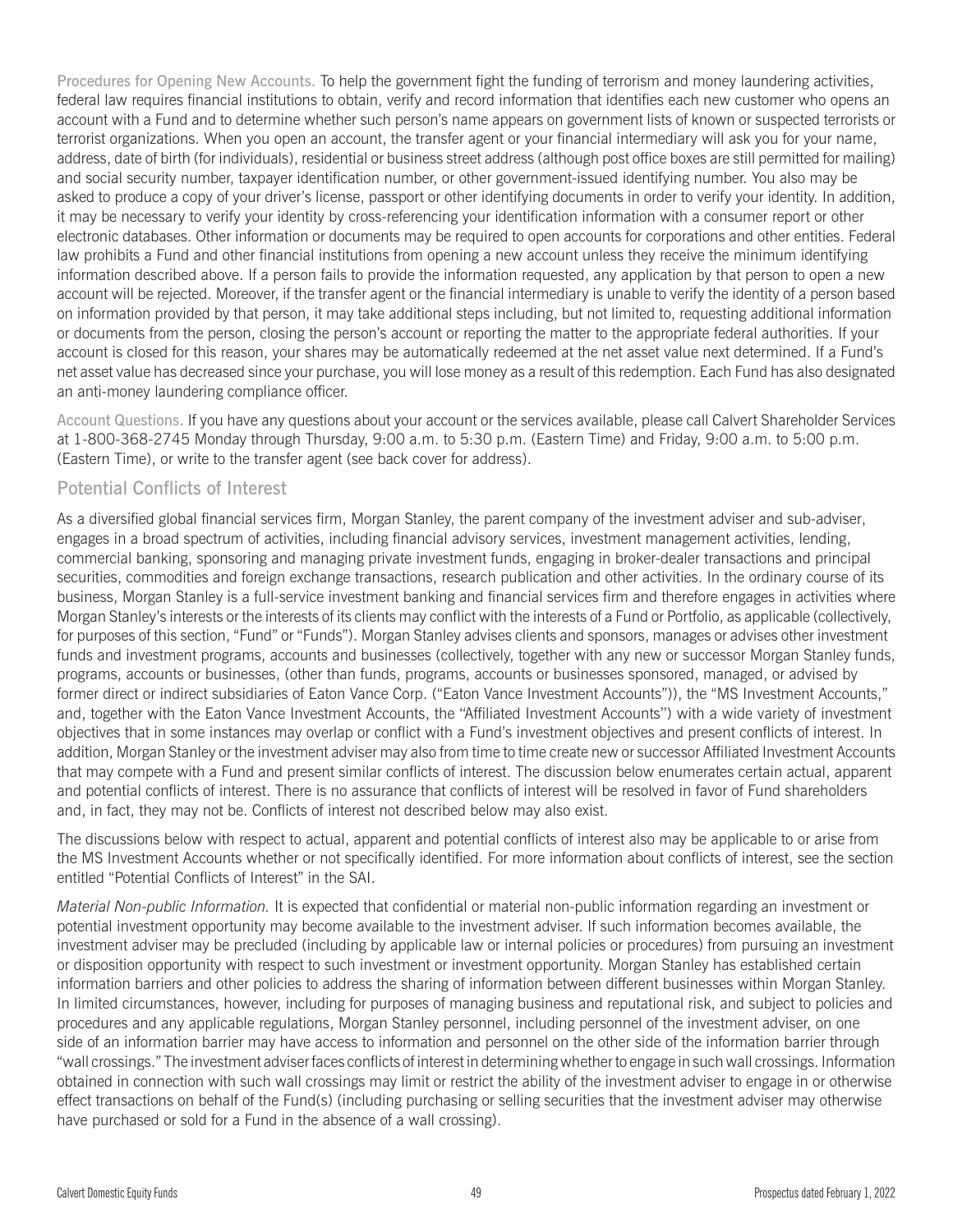*Investments by Morgan Stanley and its Affiliated Investment Accounts.* In serving in multiple capacities to Affiliated Investment Accounts, Morgan Stanley, including the investment adviser, sub-adviser and its investment teams, may have obligations to other clients or investors in Affiliated Investment Accounts, the fulfillment of which may not be in the best interests of a Fund or its shareholders. A Fund's investment objectives may overlap with the investment objectives of certain Affiliated Investment Accounts. As a result, the members of an investment team may face conflicts in the allocation of investment opportunities among a Fund and other investment funds, programs, accounts and businesses advised by or affiliated with the investment adviser or sub-adviser. Certain Affiliated Investment Accounts may provide for higher management or incentive fees or greater expense reimbursements or overhead allocations, all of which may contribute to this conflict of interest and create an incentive for the investment adviser to favor such other accounts. To seek to reduce potential conflicts of interest and to attempt to allocate such investment opportunities in a fair and equitable manner, the investment adviser has implemented allocation policies and procedures. These policies and procedures are intended to give all clients of the investment adviser, including the Fund(s), fair access to investment opportunities consistent with the requirements of organizational documents, investment strategies, applicable laws and regulations, and the fiduciary duties of the investment adviser.

*Investments by Separate Investment Departments.* The entities and individuals that provide investment-related services for the Fund and certain other Eaton Vance Investment Accounts (the "Eaton Vance Investment Department") may be different from the entities and individuals that provide investment-related services to MS Investment Accounts (the "MS Investment Department" and, together with the Eaton Vance Investment Department, the "Investment Departments"). Although Morgan Stanley has implemented information barriers between the Investment Departments in accordance with internal policies and procedures, each Investment Department may engage in discussions and share information and resources with the other Investment Department on certain investment-related matters. A MS Investment Account could trade in advance of a Fund (and vice versa), might complete trades more quickly and efficiently than a Fund, and/or achieve different execution than a Fund on the same or similar investments made contemporaneously, even when the Investment Departments shared research and viewpoints that led to that investment decision. Any sharing of information or resources between the Investment Department servicing the Fund and the MS Investment Department may result, from time to time, in a Fund simultaneously or contemporaneously seeking to engage in the same or similar transactions as an account serviced by the other Investment Department and for which there are limited buyers or sellers on specific securities, which could result in less favorable execution for the Fund than such account.

*Payments to Broker-Dealers and Other Financial Intermediaries.* The investment adviser and/or EVD may pay compensation, out of their own funds and not as an expense of a Fund, to certain financial intermediaries (which may include affiliates of the investment adviser and EVD), including recordkeepers and administrators of various deferred compensation plans, in connection with the sale, distribution, marketing and retention of shares of the Fund and/or shareholder servicing. The prospect of receiving, or the receipt of, additional compensation, as described above, by financial intermediaries may provide such financial intermediaries and their financial advisors and other salespersons with an incentive to favor sales of shares of a Fund over other investment options with respect to which these financial intermediaries do not receive additional compensation (or receive lower levels of additional compensation). These payment arrangements, however, will not change the price that an investor pays for shares of a Fund or the amount that the Fund receives to invest on behalf of an investor. Investors may wish to take such payment arrangements into account when considering and evaluating any recommendations relating to Fund shares and should review carefully any disclosures provided by financial intermediaries as to their compensation. In addition, in certain circumstances, the investment adviser may restrict, limit or reduce the amount of a Fund's investment, or restrict the type of governance or voting rights it acquires or exercises, where the Fund (potentially together with Morgan Stanley) exceeds a certain ownership interest, or possesses certain degrees of voting or control or has other interests.

*Morgan Stanley Trading and Principal Investing Activities.* Notwithstanding anything to the contrary herein, Morgan Stanley will generally conduct its sales and trading businesses, publish research and analysis, and render investment advice without regard for a Fund's holdings, although these activities could have an adverse impact on the value of one or more of the Fund's investments, or could cause Morgan Stanley to have an interest in one or more portfolio investments that is different from, and potentially adverse to, that of a Fund.

*Morgan Stanley's Investment Banking and Other Commercial Activities.* Morgan Stanley advises clients on a variety of mergers, acquisitions, restructuring, bankruptcy and financing transactions. Morgan Stanley may act as an advisor to clients, including other investment funds that may compete with a Fund and with respect to investments that a Fund may hold. Morgan Stanley may give advice and take action with respect to any of its clients or proprietary accounts that may differ from the advice given, or may involve an action of a different timing or nature than the action taken, by a Fund. Morgan Stanley may give advice and provide recommendations to persons competing with a Fund and/or any of a Fund's investments that are contrary to the Fund's best interests and/or the best interests of any of its investments. Morgan Stanley's activities on behalf of its clients (such as engagements as an underwriter or placement agent) may restrict or otherwise limit investment opportunities that may otherwise be available to a Fund.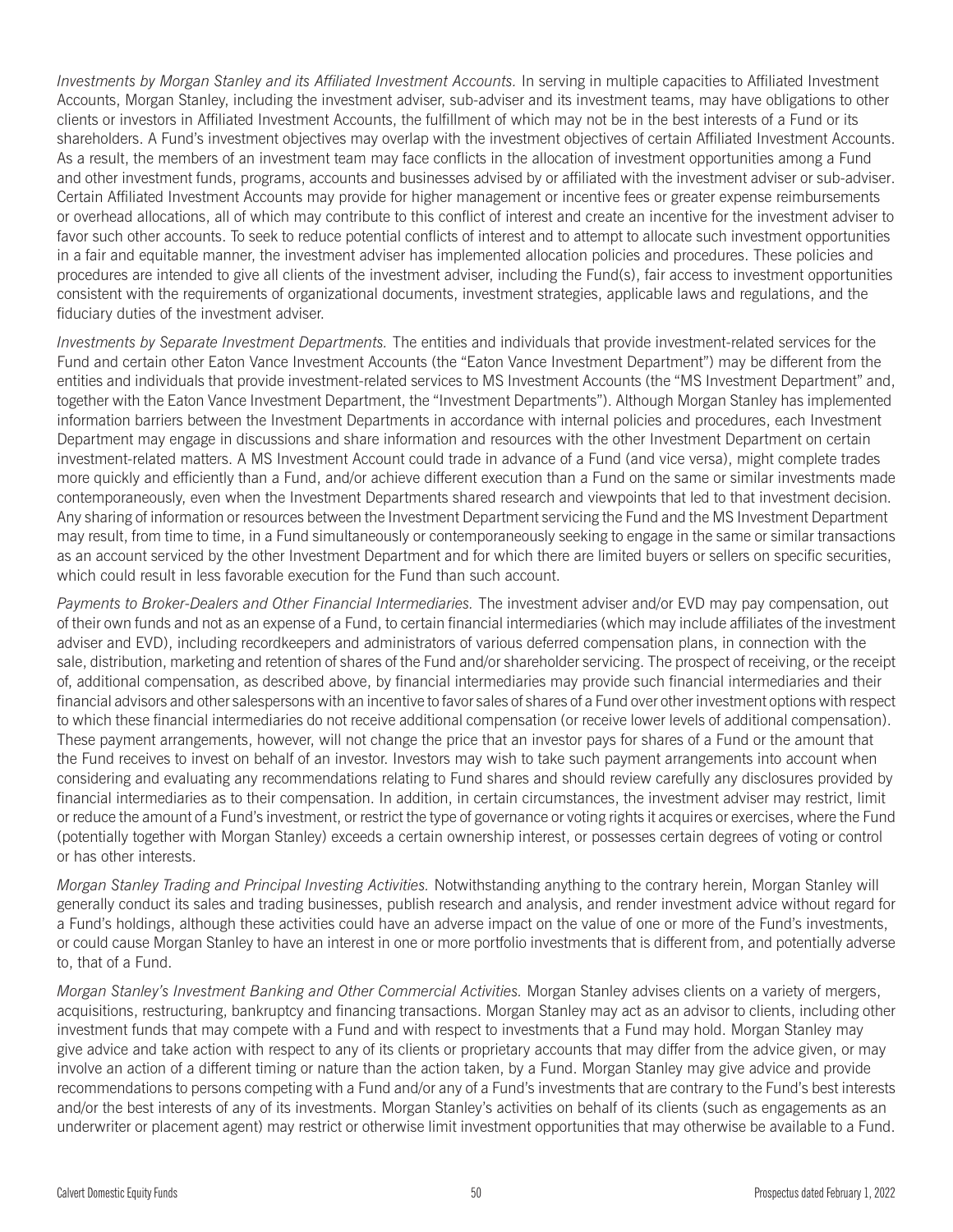Morgan Stanley may be engaged to act as a financial advisor to a company in connection with the sale of such company, or subsidiaries or divisions thereof, may represent potential buyers of businesses through its mergers and acquisition activities and may provide lending and other related financing services in connection with such transactions. Morgan Stanley's compensation for such activities is usually based upon realized consideration and is usually contingent, in substantial part, upon the closing of the transaction. Under these circumstances, a Fund may be precluded from participating in a transaction with or relating to the company being sold or participating in any financing activity related to merger or acquisition.

*General Process for Potential Conflicts.* All of the transactions described above involve the potential for conflicts of interest between the investment adviser, related persons of the investment adviser and/or their clients. The Investment Advisers Act of 1940, as amended (the "Advisers Act") the 1940 Act and ERISA impose certain requirements designed to decrease the possibility of conflicts of interest between an investment adviser and its clients. In some cases, transactions may be permitted subject to fulfillment of certain conditions. Certain other transactions may be prohibited. In addition, the investment adviser has instituted policies and procedures designed to prevent conflicts of interest from arising and, when they do arise, to ensure that it effects transactions for clients in a manner that is consistent with its fiduciary duty to its clients and in accordance with applicable law. The investment adviser seeks to ensure that potential or actual conflicts of interest are appropriately resolved taking into consideration the overriding best interests of the client.

# Additional Tax Information

Balanced Fund expects to pay distributions quarterly, and Equity Fund, Mid-Cap Fund and Small-Cap Fund expect to pay distributions annually. Distributions may not be paid if Fund (and/or Class) expenses exceed Fund income for the period. Different Classes of a Fund will generally distribute different amounts. Each Fund intends to distribute any net realized capital gains (if any) annually. It may also be necessary, in order to qualify for favorable tax treatment and to avoid any Fund-level tax, for each Fund to make a special income and/or capital gains distribution at the end of the calendar year.

Distributions of a Fund's investment income and net realized short-term capital gains will generally be taxed as ordinary income. Distributions of net gains from investments held for more than one year generally will be taxed as long-term capital gains. Taxes on distributions of capital gains are determined by how long a Fund owned (or is treated as having owned) the investments that generated them, rather than how long a shareholder has owned his or her shares in the Fund. Distributions of investment income properly reported by a Fund as derived from "qualified dividend income" (as further described in the SAI) will be taxed in the hands of individuals at rates applicable to long-term capital gain provided holding period and other requirements are met at both the shareholder and the Fund level. Over time, distributions by each Fund can generally be expected to include ordinary income, qualified dividend income and capital gain distributions taxable as long-term capital gains. A portion of each Fund's income distributions may be eligible for the dividends-received deduction for corporations. A Fund's distributions will be taxable as described above whether they are paid in cash or reinvested in additional shares. A return of capital generally will not be taxable to shareholders but will reduce the cost basis of a shareholder's shares and result in a higher reported capital gain or a lower reported capital loss on a subsequent taxable disposition of such shares.

Investors who purchase shares at a time when a Fund's net asset value reflects gains that are either unrealized or realized but not distributed will pay the full price for the shares and then may receive some portion of the purchase price back as a taxable distribution. Certain distributions paid in January may be taxable to shareholders as if received on December 31 of the prior year. A redemption of Fund shares, including an exchange for shares of another fund, is generally a taxable transaction.

The net investment income of certain U.S. individuals, estates and trusts is subject to a 3.8% Medicare contribution tax. For individuals, the tax is on the lesser of the "net investment income" and the excess of modified adjusted gross income over \$200,000 (or \$250,000 if married filing jointly). Net investment income includes, among other things, interest, dividends, and gross income and capital gains derived from passive activities and trading in securities or commodities. Net investment income is reduced by deductions "properly allocable" to this income.

Each Fund expects to send shareholders a statement each February showing the tax status of all distributions for the prior calendar year.

Investments in foreign securities may be subject to foreign withholding taxes or other foreign taxes with respect to income (possibly including, in some cases, capital gains) which may decrease a Fund's yield on such securities. These taxes may be reduced or eliminated under the terms of an applicable tax treaty. Shareholders generally will not be entitled to claim a credit or deduction with respect to foreign taxes paid by a Fund. In addition, investments in foreign securities or foreign currencies may increase or accelerate a Fund's recognition of ordinary income and may affect the timing or amount of the Fund's distributions.

Under certain circumstances, shareholders may be entitled to claim a credit or deduction with respect to foreign taxes paid by a Fund. If more than 50% of a Fund's assets at taxable year end consists of the securities of foreign corporations, such Fund will be eligible to and generally intends to file an election for such taxable year which would require Fund shareholders to include in gross income their pro rata share of qualified foreign income taxes paid by such Fund (even though such amounts are not received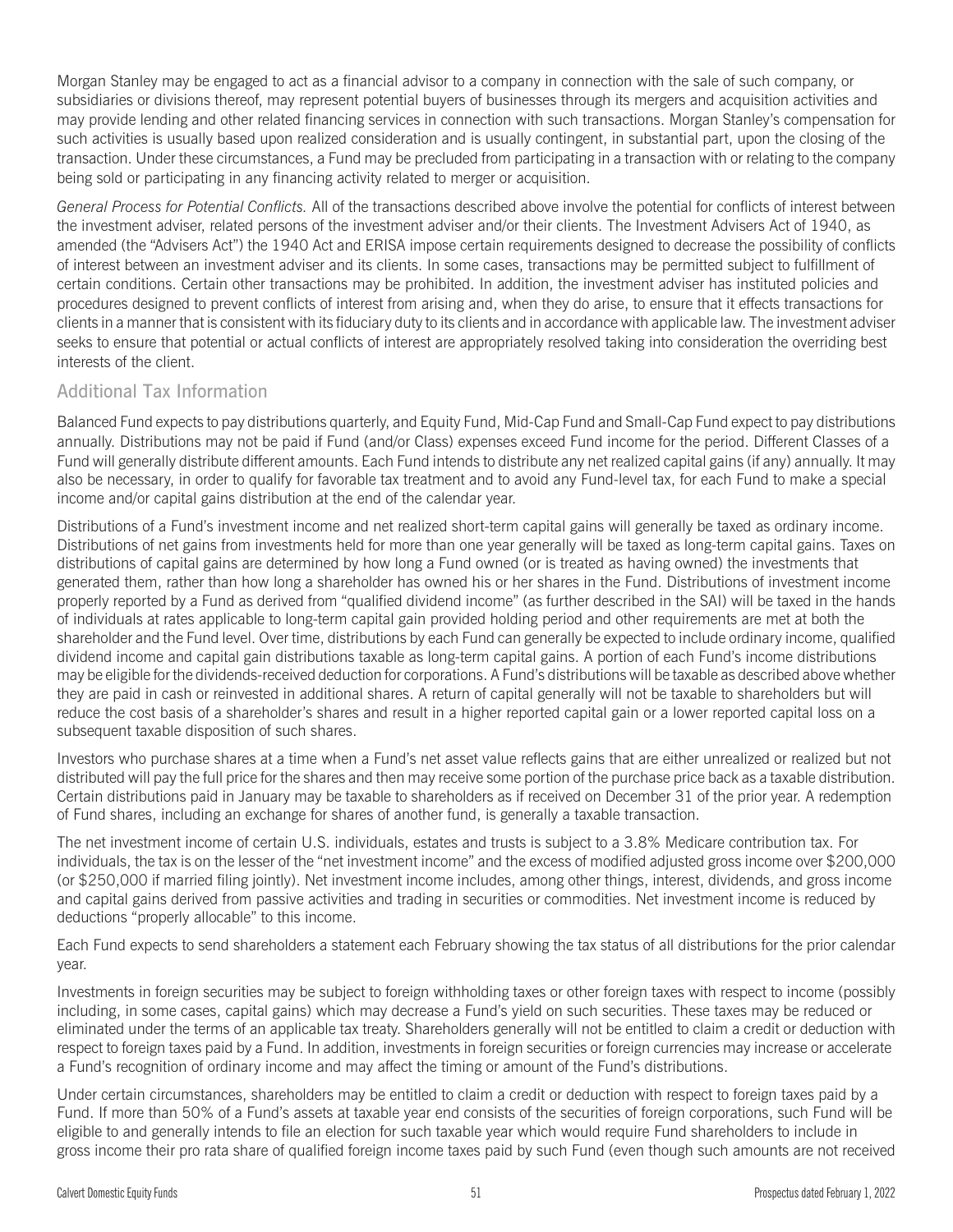by the shareholders) and could allow Fund shareholders, provided certain requirements are met, to use their pro rata portion of such foreign income taxes as a foreign tax credit against their federal income taxes or, alternatively, for shareholders who itemize their tax deductions, to deduct their portion of such Fund's foreign taxes paid in computing their taxable federal income. However, even if a Fund qualifies to make such election for any year, it may determine not to do so.

A Fund may be required to withhold, for U.S. federal income tax purposes, a portion of the dividends, distributions and redemption proceeds payable to shareholders who fail to provide the Fund with their correct taxpayer identification number or make required certifications, or who have been notified by the Internal Revenue Service ("IRS") that they are subject to backup withholding. Certain shareholders are exempt from backup withholding. Backup withholding is not an additional tax and any amount withheld may be credited against a shareholder's U.S. federal income tax liability.

Certain foreign entities may be subject to a 30% withholding tax on ordinary dividend income paid under the Foreign Account Tax Compliance Act ("FATCA"). To avoid withholding, foreign financial institutions subject to FATCA must agree to disclose to the relevant revenue authorities certain information regarding their direct and indirect U.S. owners and other foreign entities must certify certain information regarding their direct and indirect U.S. owners to a Fund. In addition, the IRS and the Department of Treasury have issued proposed regulations providing that these withholding rules will not be applicable to the gross proceeds of share redemptions or capital gain dividends a Fund pays. For more detailed information regarding FATCA withholding and compliance, please refer to the SAI.

Shareholders should consult with their tax advisors concerning the applicability of federal, state, local and other taxes to an investment.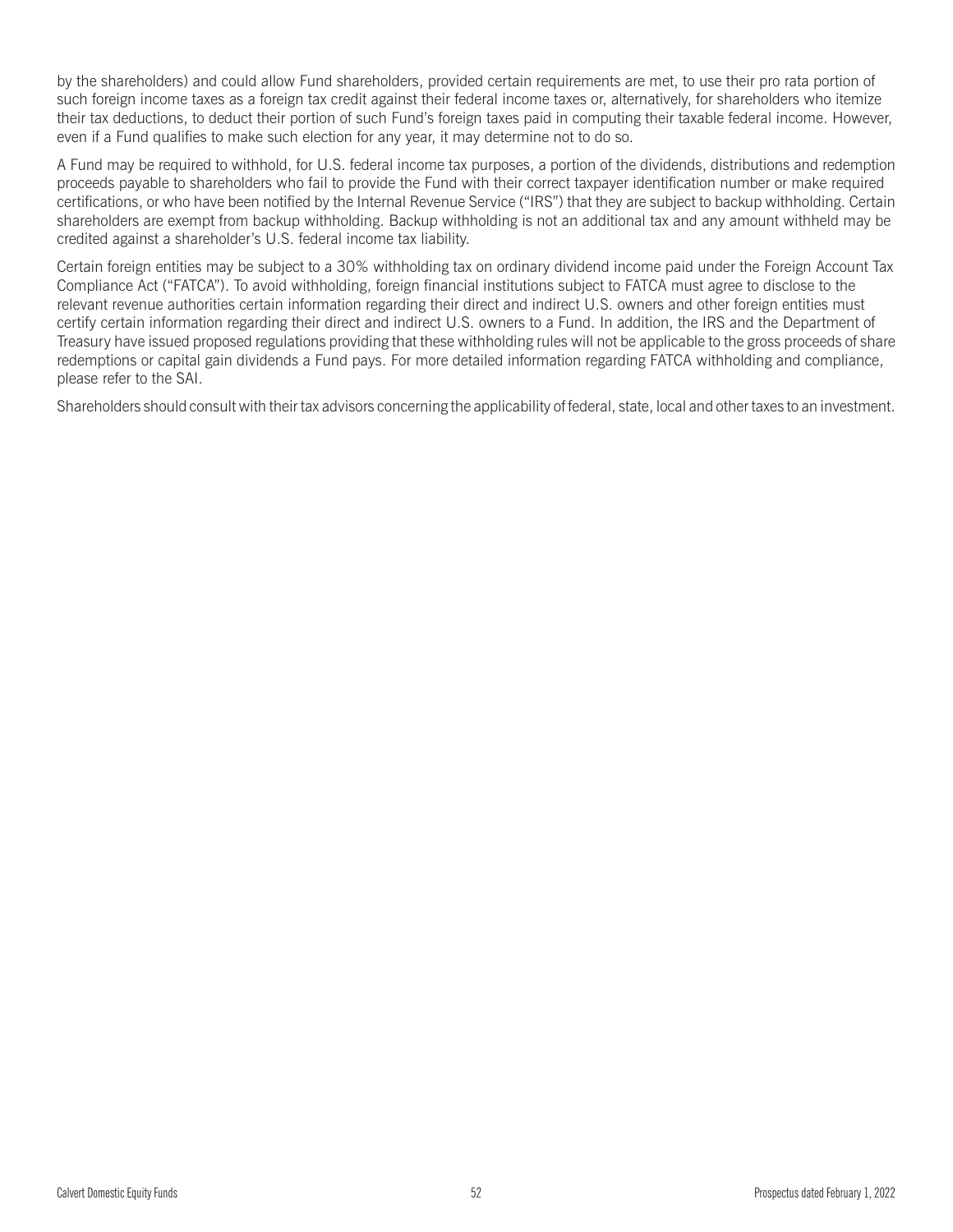# Financial Highlights

The financial highlights are intended to help you understand a Fund's financial performance for the period(s) indicated. Certain information in the tables reflects the financial results for a single Fund share. The total returns in the tables represent the rate an investor would have earned (or lost) on an investment in a Fund (assuming reinvestment of all distributions at net asset value). This information has been audited by Deloitte & Touche LLP, an independent registered public accounting firm, except that information for the year ended September 30, 2020 and prior was audited by KPMG LLP, another independent registered public accounting firm. The reports of Deloitte & Touche LLP and each Fund's financial statements are incorporated herein by reference and included in the Fund's annual report, which is available upon request.

|                                                           | <b>Balanced Fund</b> |             |                         |                          |              |              |              |           |  |  |
|-----------------------------------------------------------|----------------------|-------------|-------------------------|--------------------------|--------------|--------------|--------------|-----------|--|--|
|                                                           |                      |             |                         | Year Ended September 30, |              |              |              |           |  |  |
|                                                           |                      | 2021        |                         |                          |              |              |              |           |  |  |
|                                                           | Class A              | Class C     | Class I                 | Class R6                 | Class A      | Class C      | Class I      | Class R6  |  |  |
| Net asset value - Beginning of year                       | 37.18<br>\$          | \$35.90     | 37.97<br>\$             | \$37.95                  | \$<br>34.28  | \$33.14      | \$<br>34.97  | \$34.98   |  |  |
| Income (Loss) From Operations                             |                      |             |                         |                          |              |              |              |           |  |  |
| Net investment income (loss) <sup>(1)</sup>               | \$<br>0.30           | \$ (0.01)   | $\mathcal{Z}$<br>0.40   | \$<br>0.42               | \$<br>0.41   | \$<br>0.14   | \$<br>0.50   | \$0.51    |  |  |
| Net realized and unrealized gain                          | 5.77                 | 5.56        | 5.90                    | 5.91                     | 3.67         | 3.55         | 3.76         | 3.75      |  |  |
| Total income from operations                              | 6.07                 | 5.55<br>\$  | \$<br>6.30              | 6.33<br>\$               | \$<br>4.08   | $3.69$<br>\$ | 4.26<br>\$   | \$4.26    |  |  |
| <b>Less Distributions</b>                                 |                      |             |                         |                          |              |              |              |           |  |  |
| From net investment income                                | \$<br>(0.30)         | \$ (0.01)   | $\mathcal{Z}$<br>(0.40) | \$ (0.42)                | \$<br>(0.42) | \$ (0.17)    | \$<br>(0.50) | \$ (0.53) |  |  |
| From net realized gain                                    | (0.59)               | (0.59)      | (0.59)                  | (0.59)                   | (0.76)       | (0.76)       | (0.76)       | (0.76)    |  |  |
| <b>Total distributions</b>                                | (0.89)               | (0.60)<br>S | (0.99)                  | (1.01)<br>\$             | (1.18)       | (0.93)<br>\$ | (1.26)       | \$(1.29)  |  |  |
| Net asset value $-$ End of year                           | 42.36                | 40.85       | 43.28                   | 43.27                    | 37.18        | 35.90        | 37.97        | \$37.95   |  |  |
| Total Return <sup>(2)</sup>                               | 16.48%               | 15.59%      | 16.75%                  | 16.82%                   | 12.22%       | 11.39%       | 12.55%       | 12.57%    |  |  |
| Ratios/Supplemental Data                                  |                      |             |                         |                          |              |              |              |           |  |  |
| Net assets, end of year (000's omitted)                   | \$823,892            | \$67,292    | \$315,744               | \$11,184                 | \$686,408    | \$65,760     | \$212,490    | \$4,298   |  |  |
| Ratios (as a percentage of average daily net assets): (3) |                      |             |                         |                          |              |              |              |           |  |  |
| Total expenses                                            | 0.90%                | 1.66%       | 0.66%                   | 0.61%                    | 0.93%        | 1.69%        | 0.69%        | 0.65%     |  |  |
| Net expenses                                              | 0.90%                | 1.66%       | 0.66%                   | 0.61%                    | 0.93%        | 1.68%        | 0.68%        | 0.64%     |  |  |
| Net investment income                                     | 0.73%                | $(0.03)$ %  | 0.96%                   | 1.01%                    | 1.17%        | 0.42%        | 1.41%        | 1.43%     |  |  |
| Portfolio Turnover <sup>(10)</sup>                        | 95%                  | 95%         | 95%                     | 95%                      | 98%          | 98%          | 98%          | 98%       |  |  |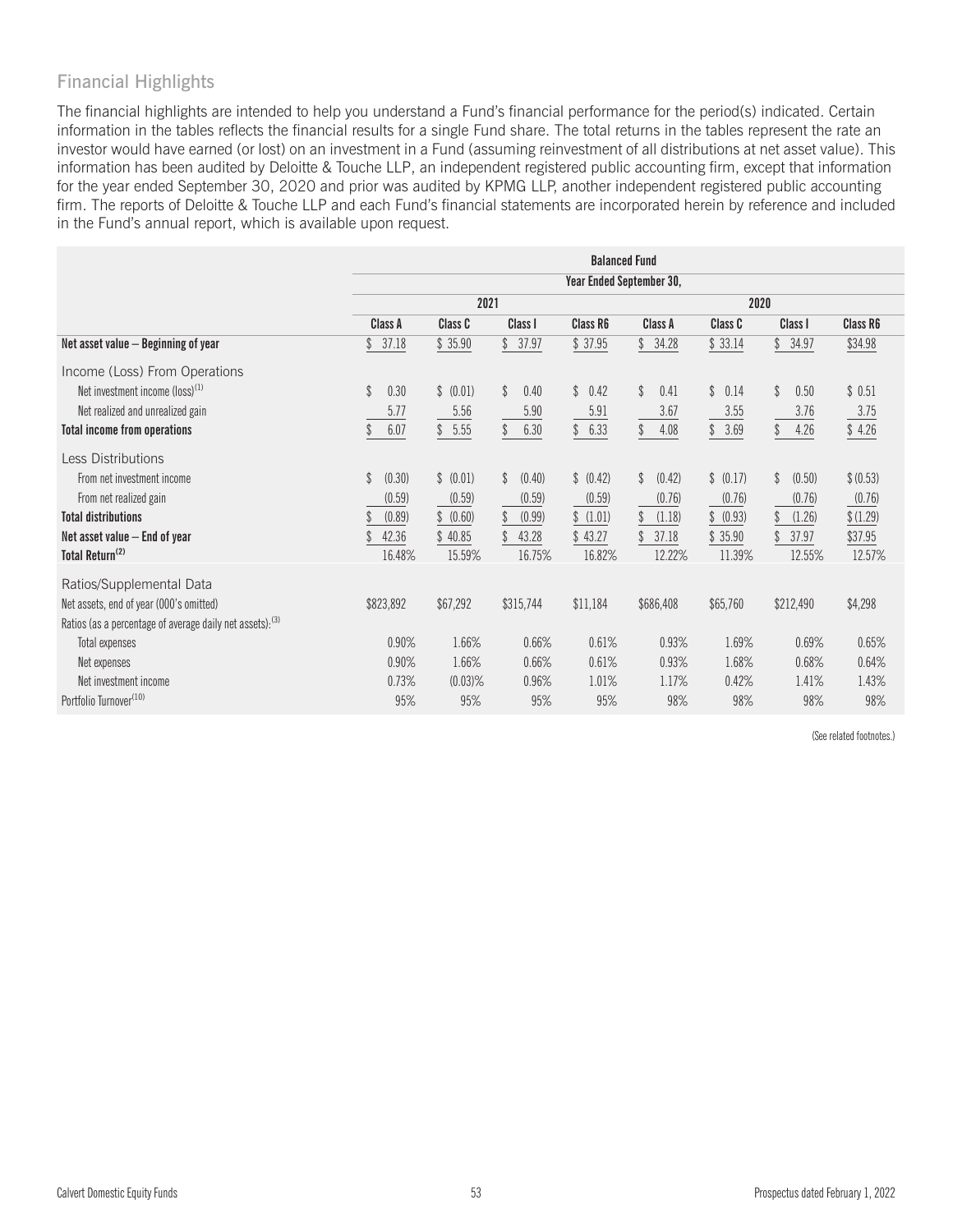|                                                           | <b>Balanced Fund</b>     |             |                         |                         |                         |                        |            |                       |                        |            |
|-----------------------------------------------------------|--------------------------|-------------|-------------------------|-------------------------|-------------------------|------------------------|------------|-----------------------|------------------------|------------|
|                                                           | Year Ended September 30, |             |                         |                         |                         |                        |            |                       |                        |            |
|                                                           |                          | 2019        |                         |                         | 2018                    |                        |            | 2017                  |                        |            |
|                                                           | Class A                  | Class C     | Class I                 | Class R6 <sup>(9)</sup> | Class A                 | Class C                | Class I    | Class A               | Class C                | Class I    |
| Net asset value - Beginning of period                     | 33.14                    | \$32.09     | 33.77<br>\$             | \$<br>31.46             | 32.59<br>\$             | \$31.63                | \$33.14    | 30.82                 | \$29.95                | \$31.32    |
| Income (Loss) From Operations                             |                          |             |                         |                         |                         |                        |            |                       |                        |            |
| Net investment income <sup>(1)</sup>                      | $\mathbb{S}$<br>0.44     | \$<br>0.20  | \$<br>0.54              | \$<br>0.36              | \$<br>0.43              | $\mathbb{S}$<br>0.18   | \$<br>0.55 | <sup>\$</sup><br>0.47 | $\mathcal{L}$<br>0.20  | \$<br>0.58 |
| Net realized and unrealized gain                          | 2.24                     | 2.15        | 2.28                    | 3.55                    | 2.68                    | 2.61                   | 2.72       | 2.11                  | 2.06                   | 2.18       |
| <b>Total income from operations</b>                       | 2.68                     | \$<br>2.35  | 2.82                    | 3.91<br>\$              | 3.11                    | 2.79<br>\$             | 3.27<br>\$ | 2.58                  | 2.26<br>\$             | 2.76<br>\$ |
| Less Distributions                                        |                          |             |                         |                         |                         |                        |            |                       |                        |            |
| From net investment income                                | (0.44)<br>$\mathbb{S}$   | \$ (0.20)   | (0.52)<br>$\mathcal{L}$ | (0.39)<br>\$            | (0.44)<br><sup>\$</sup> | \$<br>(0.21)           | \$ (0.52)  | (0.46)<br>S           | (0.23)<br>$\mathbb{S}$ | \$ (0.59)  |
| From net realized gain                                    | (1.10)                   | (1.10)      | (1.10)                  |                         | (2.12)                  | (2.12)                 | (2.12)     | (0.35)                | (0.35)                 | (0.35)     |
| <b>Total distributions</b>                                | (1.54)                   | \$(1.30)    | (1.62)                  | (0.39)                  | (2.56)                  | (2.33)<br>$\mathbb{S}$ | (2.64)     | (0.81)                | (0.58)                 | \$ (0.94)  |
| Net asset value $-$ End of period                         | 34.28                    | 33.14<br>\$ | 34.97                   | 34.98<br>\$             | 33.14                   | 32.09                  | 33.77      | 32.59                 | 31.63                  | \$33.14    |
| Total Return <sup>(2)</sup>                               | 8.56%                    | 7.77%       | 8.87%                   | 12.44%(5)               | 10.01%                  | 9.14%                  | 10.33%     | 8.51%                 | 7.66%                  | 8.94%      |
| Ratios/Supplemental Data                                  |                          |             |                         |                         |                         |                        |            |                       |                        |            |
| Net assets, end of period (000's omitted)                 | \$619,744                | \$54,062    | \$140,961               | 230<br>\$               | \$571,452               | \$60,674               | \$99,878   | \$549,517             | \$61,205               | \$48,780   |
| Ratios (as a percentage of average daily net assets): (3) |                          |             |                         |                         |                         |                        |            |                       |                        |            |
| <b>Total expenses</b>                                     | 0.96%                    | 1.71%       | 0.71%                   | $0.66\%^{(6)}$          | 0.96%                   | 1.71%                  | 0.72%      | 0.99%                 | 1.80%                  | 0.67%      |
| Net expenses                                              | 0.93%                    | 1.68%       | 0.66%                   | $0.64\%$ <sup>(6)</sup> | 0.94%                   | 1.69%                  | 0.62%      | 0.99%                 | 1.80%                  | 0.62%      |
| Net investment income                                     | 1.37%                    | 0.63%       | 1.64%                   | $1.58\%$ <sup>(6)</sup> | 1.33%                   | 0.58%                  | 1.66%      | 1.48%                 | 0.67%                  | 1.80%      |
| Portfolio Turnover                                        | 69%(10)                  | 69%(10)     |                         | 69%(10)                 | 69% (10) (11)<br>76%    | 76%                    | 76%        | 128%                  | 128%                   | 128%       |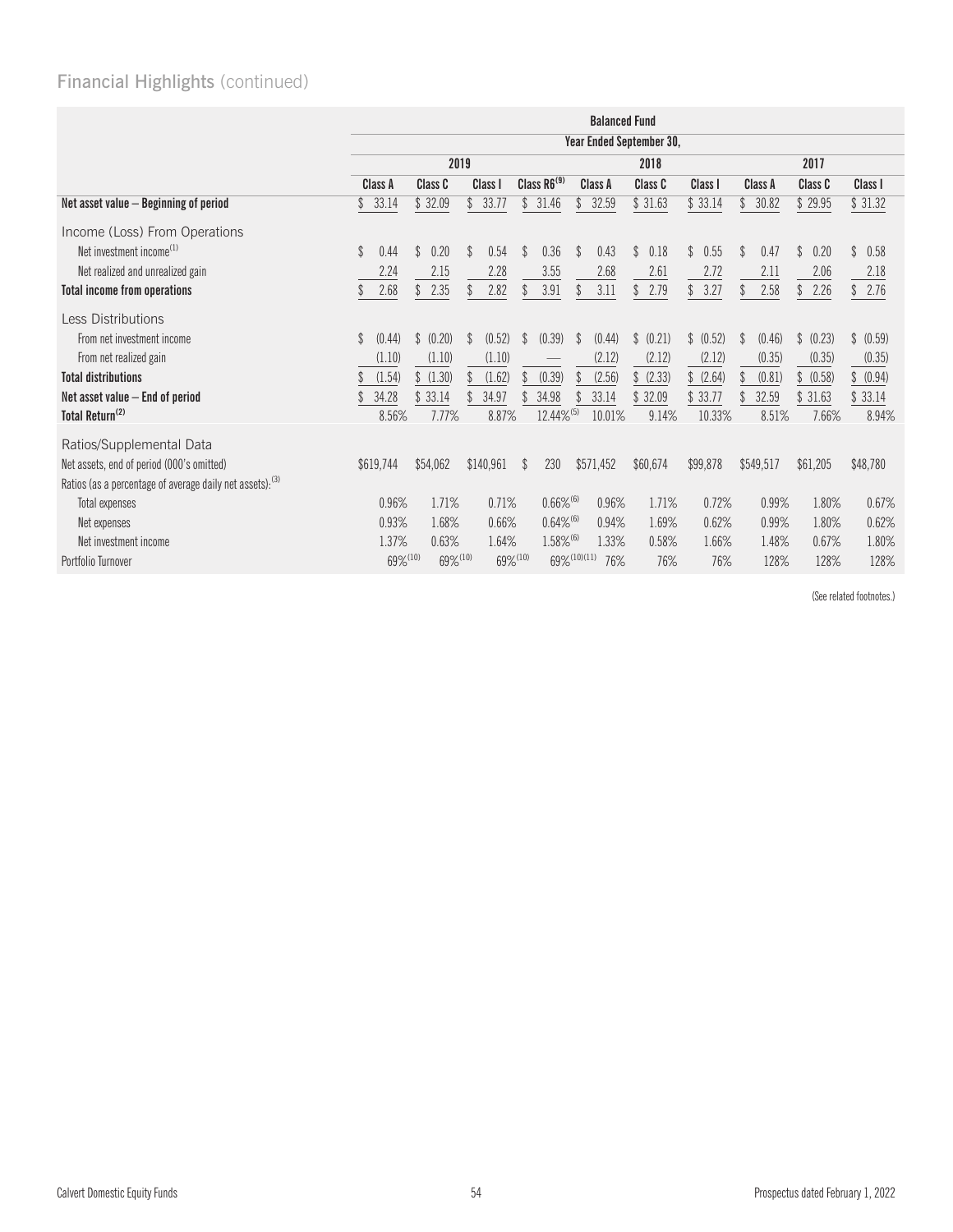|                                                           | <b>Equity Fund</b> |              |                         |                          |                      |                         |                         |                       |  |
|-----------------------------------------------------------|--------------------|--------------|-------------------------|--------------------------|----------------------|-------------------------|-------------------------|-----------------------|--|
|                                                           |                    |              |                         | Year Ended September 30, |                      |                         |                         |                       |  |
|                                                           | 2021               |              |                         |                          | 2020                 |                         |                         |                       |  |
|                                                           | Class A            | Class C      | Class <sub>I</sub>      | <b>Class R6</b>          | Class A              | Class C                 | Class I                 | <b>Class R6</b>       |  |
| Net asset value - Beginning of year                       | 63.00              | \$<br>33.61  | \$<br>73.80             | 73.67<br>\$              | \$<br>53.94          | \$<br>29.67             | \$<br>62.89             | \$<br>62.80           |  |
| Income (Loss) From Operations                             |                    |              |                         |                          |                      |                         |                         |                       |  |
| Net investment income $(logs)^{(1)}$                      | \$<br>(0.04)       | \$<br>(0.30) | \$<br>0.16              | $\mathcal{S}$<br>0.23    | $\mathbb{S}$<br>0.01 | $\mathcal{L}$<br>(0.22) | \$<br>0.17              | $\mathcal{S}$<br>0.21 |  |
| Net realized and unrealized gain                          | 16.02              | 8.39         | 18.81                   | 18.74                    | 10.64                | 5.70                    | 12.46                   | 12.44                 |  |
| Total income from operations                              | 15.98              | \$<br>8.09   | \$<br>18.97             | \$<br>18.97              | \$<br>10.65          | $\mathcal{L}$<br>5.48   | 12.63<br>\$             | 12.65<br>S            |  |
| <b>Less Distributions</b>                                 |                    |              |                         |                          |                      |                         |                         |                       |  |
| From net investment income                                | $\mathcal{L}$      | \$           | $\mathcal{L}$<br>(0.13) | \$<br>(0.19)             | \$<br>(0.02)         | \$                      | $\mathcal{S}$<br>(0.15) | \$<br>(0.21)          |  |
| From net realized gain                                    | (1.80)             | (1.66)       | (1.81)                  | (1.81)                   | (1.57)               | (1.54)                  | (1.57)                  | (1.57)                |  |
| <b>Total distributions</b>                                | (1.80)             | (1.66)       | \$<br>(1.94)            | \$<br>(2.00)             | \$<br>(1.59)         | (1.54)                  | \$<br>(1.72)            | (1.78)                |  |
| Net asset value – End of year                             | 77.18              | 40.04        | 90.83                   | 90.64                    | 63.00                | 33.61                   | 73.80                   | 73.67                 |  |
| Total Return <sup>(2)</sup>                               | 25.87%             | 24.92%       | 26.19%                  | 26.28%                   | 20.27%               | 19.38%                  | 20.57%                  | 20.65%                |  |
| Ratios/Supplemental Data                                  |                    |              |                         |                          |                      |                         |                         |                       |  |
| Net assets, end of year (000's omitted)                   | \$2,278,654        | \$149,033    | \$3,142,730             | \$456,674                | \$1,896,037          | \$138,072               | \$2,863,128             | \$248,096             |  |
| Ratios (as a percentage of average daily net assets): (3) |                    |              |                         |                          |                      |                         |                         |                       |  |
| Total expenses                                            | 0.91%              | 1.66%        | 0.66%                   | 0.60%                    | 0.94%                | 1.69%                   | 0.69%                   | 0.63%                 |  |
| Net expenses                                              | 0.91%              | 1.66%        | 0.66%                   | 0.60%                    | 0.94%                | 1.69%                   | 0.69%                   | 0.63%                 |  |
| Net investment income (loss)                              | $(0.06)\%$         | $(0.81)\%$   | 0.19%                   | 0.27%                    | 0.01%                | $(0.74)$ %              | 0.26%                   | 0.32%                 |  |
| Portfolio Turnover                                        | 13%                | 13%          | 13%                     | 13%                      | 16%                  | 16%                     | 16%                     | 16%                   |  |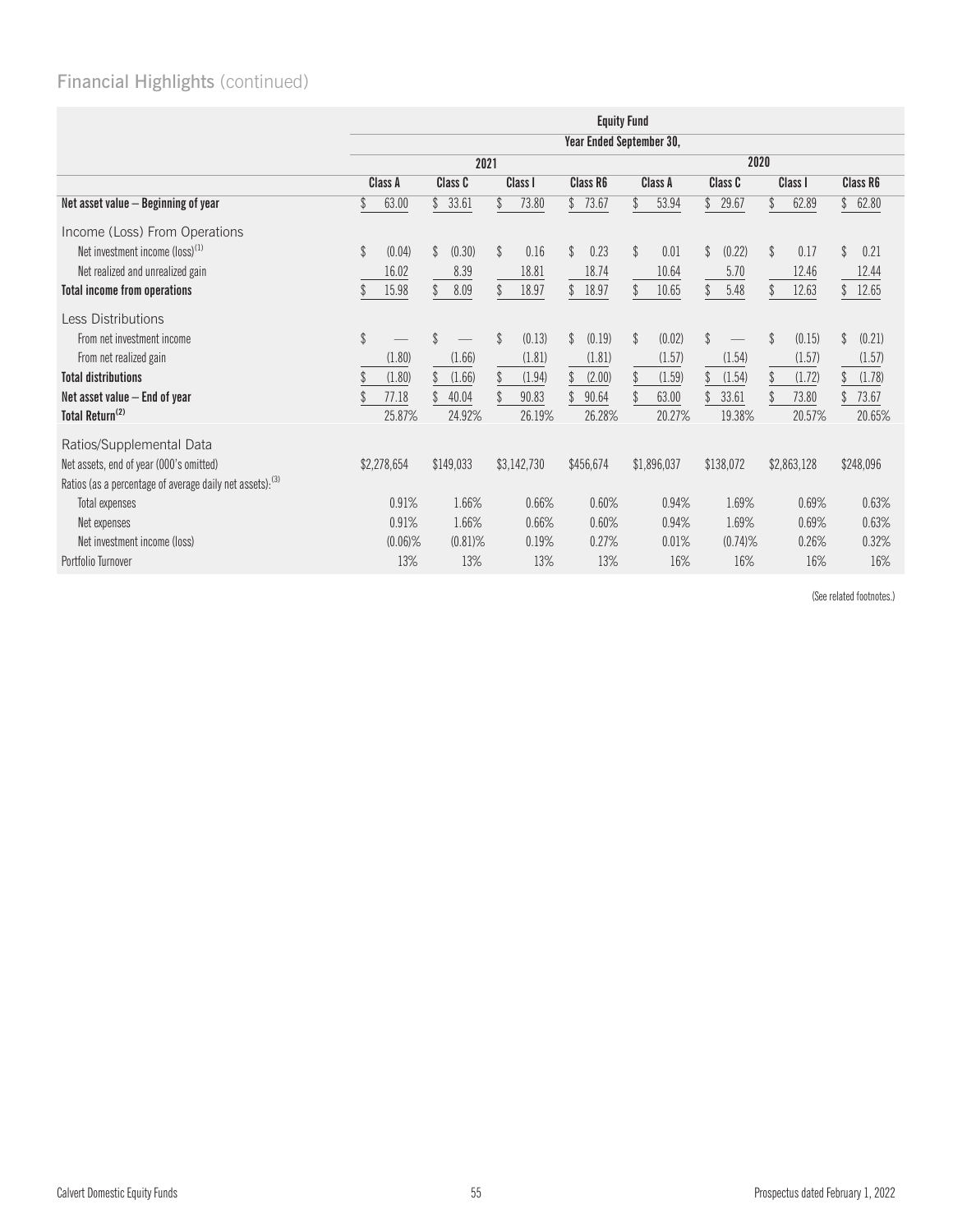|                                                                      | <b>Equity Fund</b>       |                         |              |                      |                        |                         |                      |                         |  |  |
|----------------------------------------------------------------------|--------------------------|-------------------------|--------------|----------------------|------------------------|-------------------------|----------------------|-------------------------|--|--|
|                                                                      | Year Ended September 30, |                         |              |                      |                        |                         |                      |                         |  |  |
|                                                                      |                          | 2019                    |              | 2018                 |                        |                         |                      |                         |  |  |
|                                                                      | Class A                  | Class C                 | Class I      | Class R6             | Class A                | Class C                 | Class I              | Class R6 <sup>(4)</sup> |  |  |
| Net asset value - Beginning of period                                | 49.18                    | \$<br>28.80             | 56.68        | \$56.65              | 43.31                  | \$<br>26.84             | \$<br>49.44          | \$49.74                 |  |  |
| Income (Loss) From Operations                                        |                          |                         |              |                      |                        |                         |                      |                         |  |  |
| Net investment income $(logs)^{(1)}$                                 | \$<br>0.05               | $\mathcal{Z}$<br>(0.17) | \$<br>0.21   | $\mathbb{S}$<br>0.23 | $\mathbb{S}$<br>0.04   | $\mathcal{L}$<br>(0.18) | $\mathbb{S}$<br>0.20 | \$0.17                  |  |  |
| Net realized and unrealized gain                                     | 8.36                     | 4.57                    | 9.76         | 9.74                 | 9.31                   | 5.57                    | 10.69                | 10.42                   |  |  |
| <b>Total income from operations</b>                                  | 8.41                     | \$<br>4.40              | \$<br>9.97   | 9.97<br>\$           | 9.35<br>\$             | 5.39                    | 10.89                | \$10.59                 |  |  |
| <b>Less Distributions</b>                                            |                          |                         |              |                      |                        |                         |                      |                         |  |  |
| From net investment income                                           | \$<br>(0.01)             | \$                      | \$<br>(0.12) | \$ (0.18)            | $\mathbb{S}$<br>(0.05) | \$                      | \$<br>(0.22)         | \$ (0.25)               |  |  |
| From net realized gain                                               | (3.64)                   | (3.53)                  | (3.64)       | (3.64)               | (3.43)                 | (3.43)                  | (3.43)               | (3.43)                  |  |  |
| <b>Total distributions</b>                                           | (3.65)                   | (3.53)                  | \$<br>(3.76) | \$ (3.82)            | (3.48)<br>\$           | \$<br>(3.43)            | (3.65)               | \$ (3.68)               |  |  |
| Net asset value $-$ End of period                                    | 53.94                    | 29.67                   | 62.89        | \$62.80              | 49.18                  | 28.80                   | 56.68                | \$56.65                 |  |  |
| Total Return <sup>(2)</sup>                                          | 18.72%                   | 17.82%                  | 19.05%       | 19.12%               | 22.66%                 | 21.75%                  | 23.06%               | 22.30%(5)               |  |  |
| Ratios/Supplemental Data                                             |                          |                         |              |                      |                        |                         |                      |                         |  |  |
| Net assets, end of period (000's omitted)                            | \$1,598,391              | \$100,276               | \$1,540,337  | \$58,035             | \$1,291,870            | \$155,419               | \$963,446            | \$843                   |  |  |
| Ratios (as a percentage of average daily net assets): <sup>(3)</sup> |                          |                         |              |                      |                        |                         |                      |                         |  |  |
| Total expenses                                                       | 1.00%                    | 1.75%                   | 0.75%        | 0.68%                | 1.01%                  | 1.76%                   | 0.76%                | $0.68\%^{(6)}$          |  |  |
| Net expenses                                                         | 0.99%                    | 1.75%                   | 0.72%        | 0.67%                | 1.01%                  | 1.76%                   | 0.70%                | $0.68\%$ <sup>(6)</sup> |  |  |
| Net investment income (loss)                                         | 0.11%                    | $(0.64)$ %              | 0.37%        | 0.37%                | 0.08%                  | $(0.67)\%$              | 0.38%                | $0.31\%$ <sup>(6)</sup> |  |  |
| Portfolio Turnover                                                   | 13%                      | 13%                     | 13%          | 13%                  | 18%                    | 18%                     | 18%                  | $18\%$ <sup>(7)</sup>   |  |  |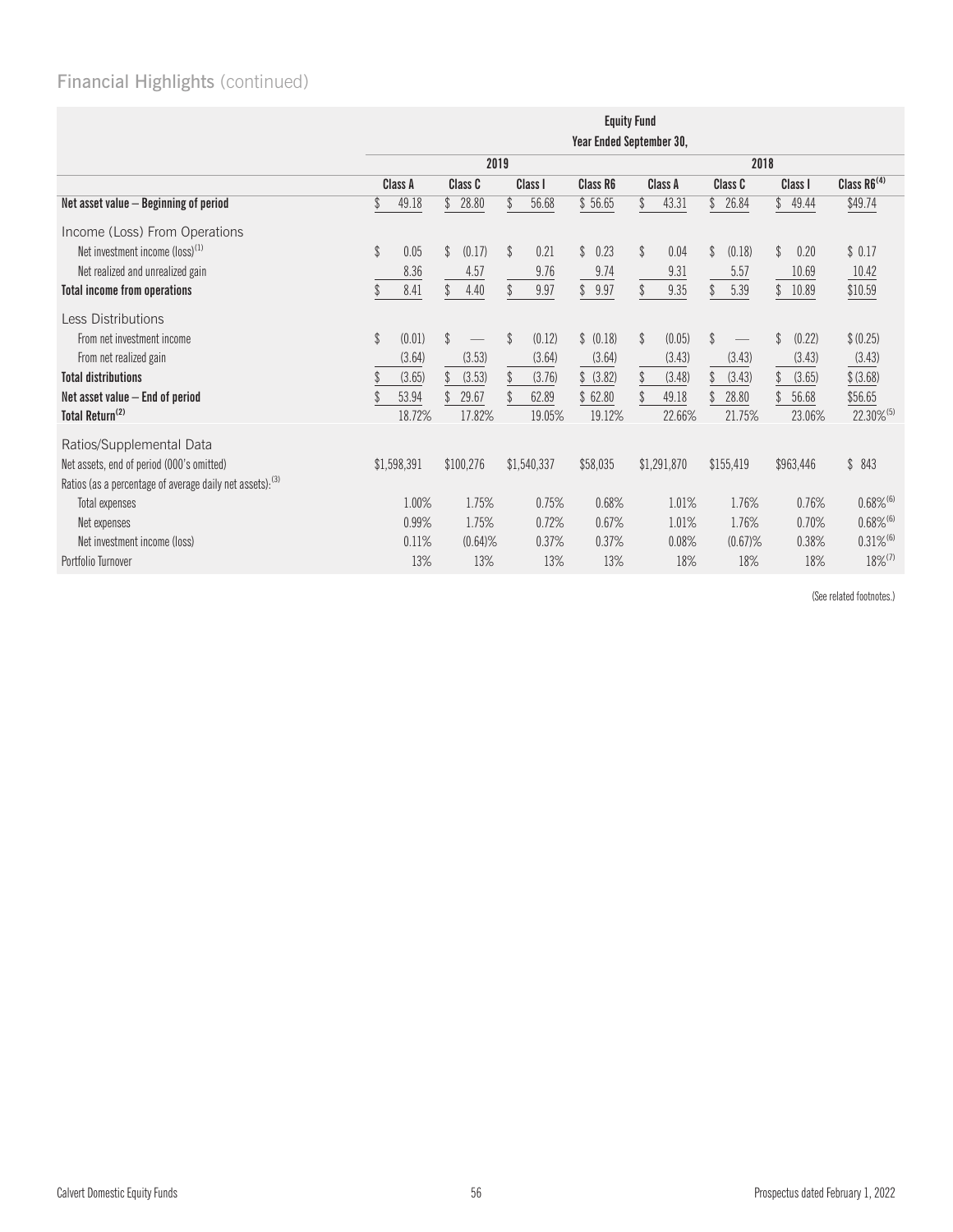|                                                           |                         | <b>Equity Fund</b><br>Year Ended September 30, |                       |
|-----------------------------------------------------------|-------------------------|------------------------------------------------|-----------------------|
|                                                           |                         | 2017                                           |                       |
|                                                           | Class A                 | Class C                                        | Class I               |
| Net asset value - Beginning of year                       | 41.38                   | \$27.35                                        | $\mathbb{S}$<br>46.68 |
| Income (Loss) From Operations                             |                         |                                                |                       |
| Net investment income (loss) <sup>(1)</sup>               | \$<br>0.06              | \$<br>(0.15)                                   | \$<br>0.25            |
| Net realized and unrealized gain                          | 6.03                    | 3.74                                           | 6.88                  |
| <b>Total income from operations</b>                       | 6.09                    | 3.59                                           | 7.13                  |
| <b>Less Distributions</b>                                 |                         |                                                |                       |
| From net investment income                                | $\mathcal{L}$<br>(0.06) | \$                                             | \$<br>(0.27)          |
| From net realized gain                                    | (4.10)                  | (4.10)                                         | (4.10)                |
| <b>Total distributions</b>                                | (4.16)                  | (4.10)                                         | (4.37)                |
| Net asset value - End of year                             | 43.31                   | 26.84                                          | 49.44                 |
| Total Return <sup>(2)</sup>                               | 16.39%                  | 15.48%                                         | 16.85%                |
| Ratios/Supplemental Data                                  |                         |                                                |                       |
| Net assets, end of year (000's omitted)                   | \$1,220,685             | \$152,561                                      | \$550,055             |
| Ratios (as a percentage of average daily net assets): (3) |                         |                                                |                       |
| Total expenses                                            | 1.06%                   | 1.83%                                          | 0.69%                 |
| Net expenses                                              | 1.06%                   | 1.83%                                          | 0.67%                 |
| Net investment income (loss)                              | 0.16%                   | $(0.60)\%$                                     | 0.54%                 |
| Portfolio Turnover                                        | 29%                     | 29%                                            | 29%                   |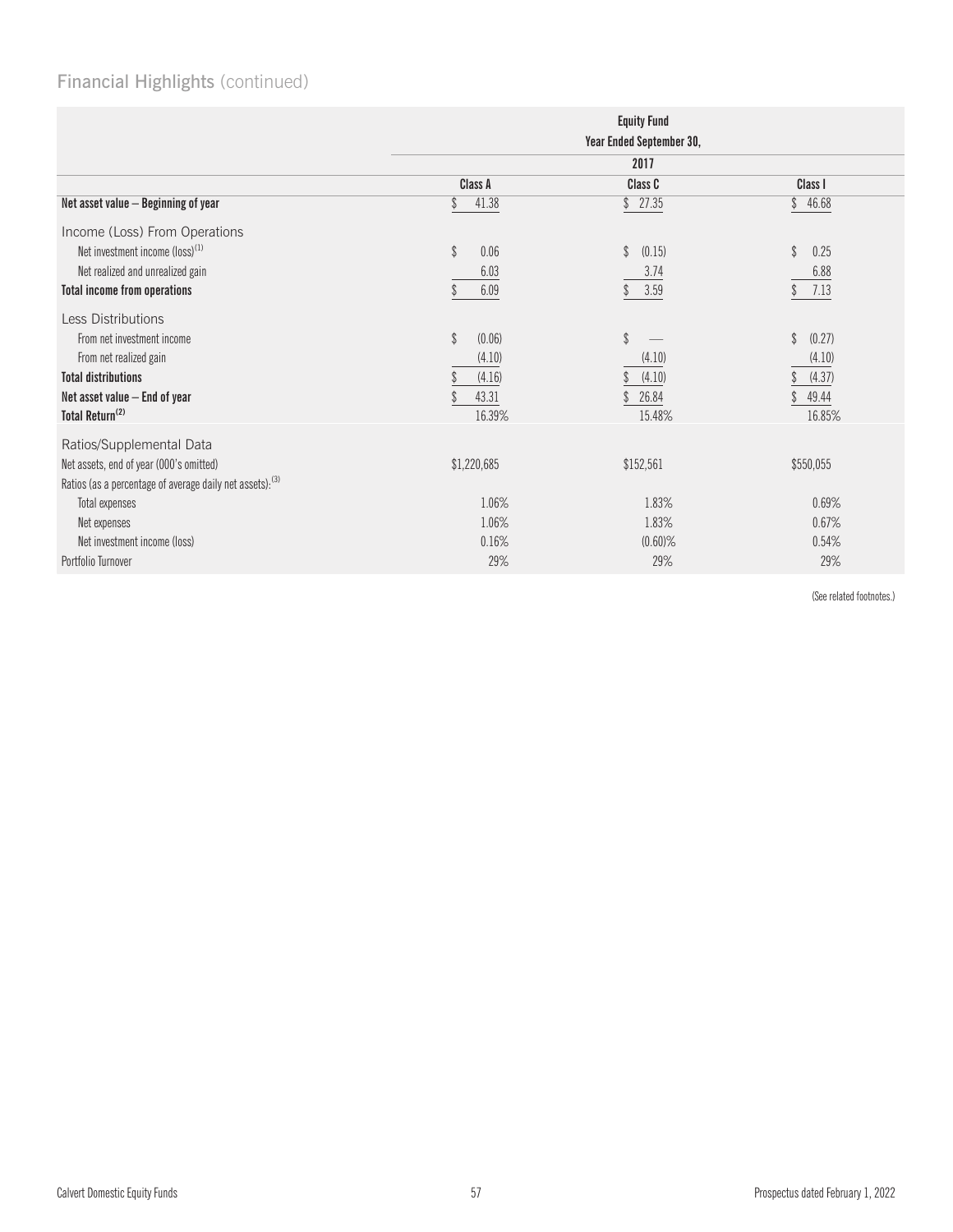|                                                           |                                  |                    | Mid-Cap Fund             |                       |               |                        |  |  |
|-----------------------------------------------------------|----------------------------------|--------------------|--------------------------|-----------------------|---------------|------------------------|--|--|
|                                                           |                                  |                    | Year Ended September 30, |                       |               |                        |  |  |
|                                                           |                                  | 2021               |                          |                       | 2020          |                        |  |  |
|                                                           | Class A                          | Class C            | Class I                  | Class A               | Class C       | Class I                |  |  |
| Net asset value - Beginning of year                       | 33.96<br>\$                      | \$22.64            | \$<br>40.77              | \$<br>34.69           | \$23.83       | \$41.25                |  |  |
| Income (Loss) From Operations                             |                                  |                    |                          |                       |               |                        |  |  |
| Net investment income (loss) <sup>(1)</sup>               | $\mathcal{S}$<br>(0.12)          | \$ (0.28)          | \$<br>(0.03)             | $\mathcal{L}$<br>0.05 | \$ (0.14)     | $\mathbb{S}$<br>0.16   |  |  |
| Net realized and unrealized gain                          | 8.28                             | 5.50               | 9.95                     | 1.07                  | 0.73          | 1.27                   |  |  |
| <b>Total income from operations</b>                       | 8.16                             | \$5.22             | $\mathcal{L}$<br>9.92    | 1.12                  | \$0.59        | 1.43<br>$\mathbb{S}^-$ |  |  |
| <b>Less Distributions</b>                                 |                                  |                    |                          |                       |               |                        |  |  |
| From net investment income                                | $(0.00)^{(14)}$<br>$\mathcal{S}$ | $\mathbf{\hat{S}}$ | \$<br>(0.08)             | \$<br>(0.03)          | $\mathcal{L}$ | \$ (0.09)              |  |  |
| From net realized gain                                    | (0.33)                           | (0.33)             | (0.33)                   | (1.82)                | (1.78)        | (1.82)                 |  |  |
| <b>Total distributions</b>                                | (0.33)                           | \$ (0.33)          | (0.41)                   | (1.85)                | \$(1.78)      | \$(1.91)               |  |  |
| Net asset value $-$ End of year                           | 41.79                            | \$27.53            | 50.28                    | 33.96                 | \$22.64       | \$40.77                |  |  |
| Total Return <sup>(2)</sup>                               | 24.13%                           | 23.20%             | 24.45%                   | 3.20%                 | 2.40%         | 3.45%                  |  |  |
| Ratios/Supplemental Data                                  |                                  |                    |                          |                       |               |                        |  |  |
| Net assets, end of year (000's omitted)                   | \$183,991                        | \$7,469            | \$122,391                | \$149,112             | \$8,787       | \$76,327               |  |  |
| Ratios (as a percentage of average daily net assets): (3) |                                  |                    |                          |                       |               |                        |  |  |
| Total expenses                                            | 1.22%                            | 1.98%              | 0.97%                    | 1.26%                 | 2.01%         | 1.01%                  |  |  |
| Net expenses                                              | 1.18%                            | 1.93%              | 0.93%                    | 1.18%                 | 1.93%         | 0.93%                  |  |  |
| Net investment income (loss)                              | $(0.30)\%$                       | $(1.05)\%$         | $(0.06)\%$               | 0.15%                 | $(0.62)$ %    | 0.40%                  |  |  |
| Portfolio Turnover                                        | 79%                              | 79%                | 79%                      | 70%                   | 70%           | 70%                    |  |  |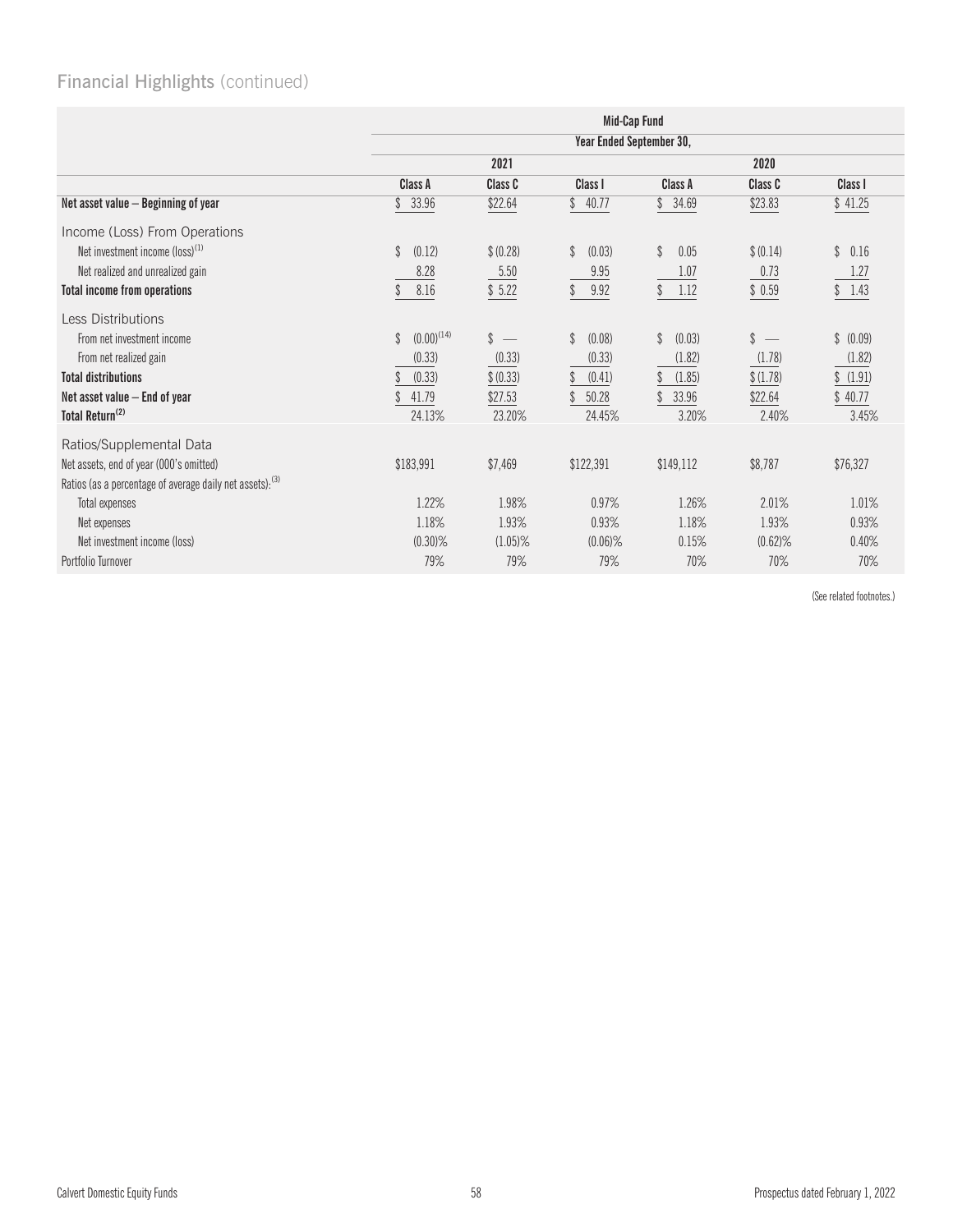|                                                           | Mid-Cap Fund             |                         |              |              |                                       |                      |                       |                        |                        |
|-----------------------------------------------------------|--------------------------|-------------------------|--------------|--------------|---------------------------------------|----------------------|-----------------------|------------------------|------------------------|
|                                                           | Year Ended September 30, |                         |              |              |                                       |                      |                       |                        |                        |
|                                                           |                          | 2019                    |              | 2018         |                                       |                      | 2017                  |                        |                        |
|                                                           | Class A                  | Class C                 | Class I      | Class A      | Class C                               | Class I              | Class A               | Class C                | Class I                |
| Net asset value - Beginning of year                       | 34.84                    | \$24.65                 | \$40.97      | 33.40<br>\$  | \$24.55                               | \$38.70              | 29.68<br>\$           | \$21.87                | \$34.38                |
| Income (Loss) From Operations                             |                          |                         |              |              |                                       |                      |                       |                        |                        |
| Net investment income $(logs)^{(1)}$                      | 0.09<br>$\mathbb{S}$     | \$ (0.11)               | \$<br>0.21   | \$<br>0.07   | \$ (0.12)                             | 0.23<br>$\mathbb{S}$ | $\mathcal{L}$<br>0.20 | $\mathbb{S}$<br>(0.03) | $\mathbb{S}$<br>0.41   |
| Net realized and unrealized gain                          | 1.85                     | 1.23                    | 2.24         | 4.59         | 3.27                                  | 5.37                 | 3.68                  | 2.72                   | 4.22                   |
| <b>Total income from operations</b>                       | 1.94                     | \$1.12                  | 2.45<br>\$   | 4.66<br>\$   | 3.15<br>\$                            | 5.60<br>\$           | 3.88                  | 2.69<br>\$             | \$<br>4.63             |
| Less Distributions                                        |                          |                         |              |              |                                       |                      |                       |                        |                        |
| From net investment income                                | (0.08)<br>$\mathbb{S}$   | \$<br>$\hspace{0.05cm}$ | \$<br>(0.16) | (0.04)<br>\$ | \$<br>$\hspace{0.1mm}-\hspace{0.1mm}$ | \$ (0.15)            | (0.15)<br>\$          | \$                     | $\mathbb{S}$<br>(0.30) |
| From net realized gain                                    | (2.01)                   | (1.94)                  | (2.01)       | (3.18)       | (3.05)                                | 3.18                 | (0.01)                | (0.01)                 | (0.01)                 |
| <b>Total distributions</b>                                | (2.09)                   | \$(1.94)                | (2.17)<br>\$ | (3.22)<br>\$ | (3.05)                                | \$ (3.33)            | (0.16)                | (0.01)<br>\$           | \$ (0.31)              |
| Net asset value $-$ End of year                           | 34.69                    | \$23.83                 | \$41.25      | 34.84        | \$24.65                               | \$40.97              | 33.40                 | \$24.55                | \$38.70                |
| Total Return <sup>(2)</sup>                               | 6.56%                    | 5.77%                   | 6.85%        | 15.04%       | 14.20%                                | 15.48%               | 13.11%                | 12.29%                 | 13.53%                 |
| Ratios/Supplemental Data                                  |                          |                         |              |              |                                       |                      |                       |                        |                        |
| Net assets, end of year (000's omitted)                   | \$158,005                | \$14,535                | \$46,533     | \$157,046    | \$17,043                              | \$93,198             | \$159,951             | \$18,146               | \$68,748               |
| Ratios (as a percentage of average daily net assets): (3) |                          |                         |              |              |                                       |                      |                       |                        |                        |
| Total expenses                                            | 1.30%                    | 2.05%                   | 1.05%        | 1.28%        | 2.03%                                 | 1.03%                | 1.34%                 | 2.18%                  | 0.88%                  |
| Net expenses                                              | 1.19%                    | 1.94%                   | 0.91%        | 1.21%        | 1.96%                                 | 0.86%                | 1.21%                 | 1.96%                  | 0.86%                  |
| Net investment income (loss)                              | 0.27%                    | $(0.49)$ %              | 0.54%        | 0.22%        | $(0.53)$ %                            | 0.59%                | 0.64%                 | $(0.12)$ %             | 1.14%                  |
| Portfolio Turnover                                        | 83%                      | 83%                     | 83%          | 62%          | 62%                                   | 62%                  | 162%                  | 162%                   | 162%                   |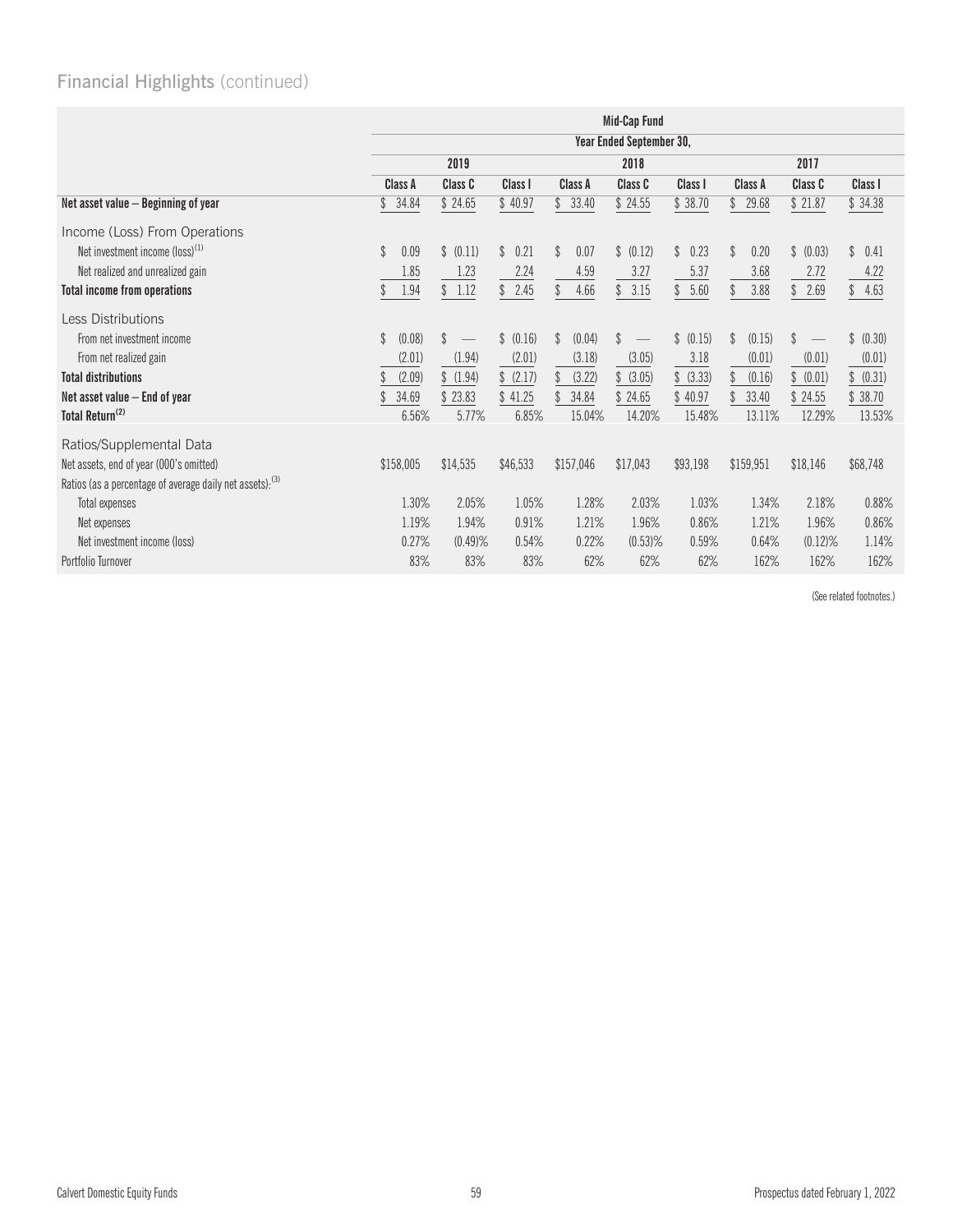|                                                           | <b>Small-Cap Fund</b>    |            |              |                      |              |            |                         |                      |
|-----------------------------------------------------------|--------------------------|------------|--------------|----------------------|--------------|------------|-------------------------|----------------------|
|                                                           | Year Ended September 30, |            |              |                      |              |            |                         |                      |
|                                                           |                          | 2021       |              |                      | 2020         |            |                         |                      |
|                                                           | Class A                  | Class C    | Class I      | Class R6             | Class A      | Class C    | Class I                 | <b>Class R6</b>      |
| Net asset value - Beginning of year                       | 23.94<br>\$              | \$20.27    | 26.00<br>\$  | \$26.01              | \$<br>25.35  | \$21.63    | 27.49<br>\$             | \$27.50              |
| Income (Loss) From Operations                             |                          |            |              |                      |              |            |                         |                      |
| Net investment income $(logs)^{(1)}$                      | \$<br>(0.07)             | \$ (0.26)  | \$<br>0.01   | $\mathbb{S}$<br>0.04 | \$<br>(0.01) | \$ (0.16)  | \$<br>0.06              | $\mathbb{S}$<br>0.07 |
| Net realized and unrealized gain (loss)                   | 9.27                     | 7.83       | 10.05        | 10.05                | (1.08)       | (0.92)     | (1.17)                  | (1.16)               |
| <b>Total income (loss) from operations</b>                | 9.20<br>\$               | 7.57<br>\$ | \$<br>10.06  | \$10.09              | \$<br>(1.09) | \$(1.08)   | \$<br>(1.11)            | \$(1.09)             |
| <b>Less Distributions</b>                                 |                          |            |              |                      |              |            |                         |                      |
| From net investment income                                | \$                       |            | \$<br>(0.04) | \$ (0.05)            | \$           |            | $\mathcal{S}$<br>(0.05) | \$ (0.07)            |
| From net realized gain                                    |                          |            |              |                      | (0.32)       | (0.28)     | (0.33)                  | (0.33)               |
| <b>Total distributions</b>                                |                          |            | \$<br>(0.04) | \$ (0.05)            | \$<br>(0.32) | \$ (0.28)  | \$<br>(0.38)            | \$ (0.40)            |
| Net asset value – End of year                             | 33.14                    | 27.84      | 36.02        | 36.05                | 23.94        | \$20.27    | 26.00                   | \$26.01              |
| Total Return <sup>(2)</sup>                               | 38.43%                   | 37.35%     | 38.73%       | 38.83%               | $(4.38)\%$   | $(5.10)\%$ | $(4.12)\%$              | $(4.07)\%$           |
| Ratios/Supplemental Data                                  |                          |            |              |                      |              |            |                         |                      |
| Net assets, end of year (000's omitted)                   | \$288,922                | \$32,596   | \$2,398,219  | \$84,689             | \$185,777    | \$16,992   | \$1,211,029             | \$44,012             |
| Ratios (as a percentage of average daily net assets): (3) |                          |            |              |                      |              |            |                         |                      |
| Total expenses                                            | 1.19%                    | 1.94%      | 0.94%        | 0.86%                | 1.22%        | 1.97%      | 0.97%                   | 0.91%                |
| Net expenses                                              | 1.19%                    | 1.94%      | 0.94%        | 0.86%                | 1.21%        | 1.96%      | 0.96%                   | 0.90%                |
| Net investment income (loss)                              | $(0.21)\%$               | $(0.97)\%$ | 0.03%        | 0.11%                | $(0.03)$ %   | $(0.78)$ % | 0.22%                   | 0.28%                |
| Portfolio Turnover                                        | 53%                      | 53%        | 53%          | 53%                  | 44%          | 44%        | 44%                     | 44%                  |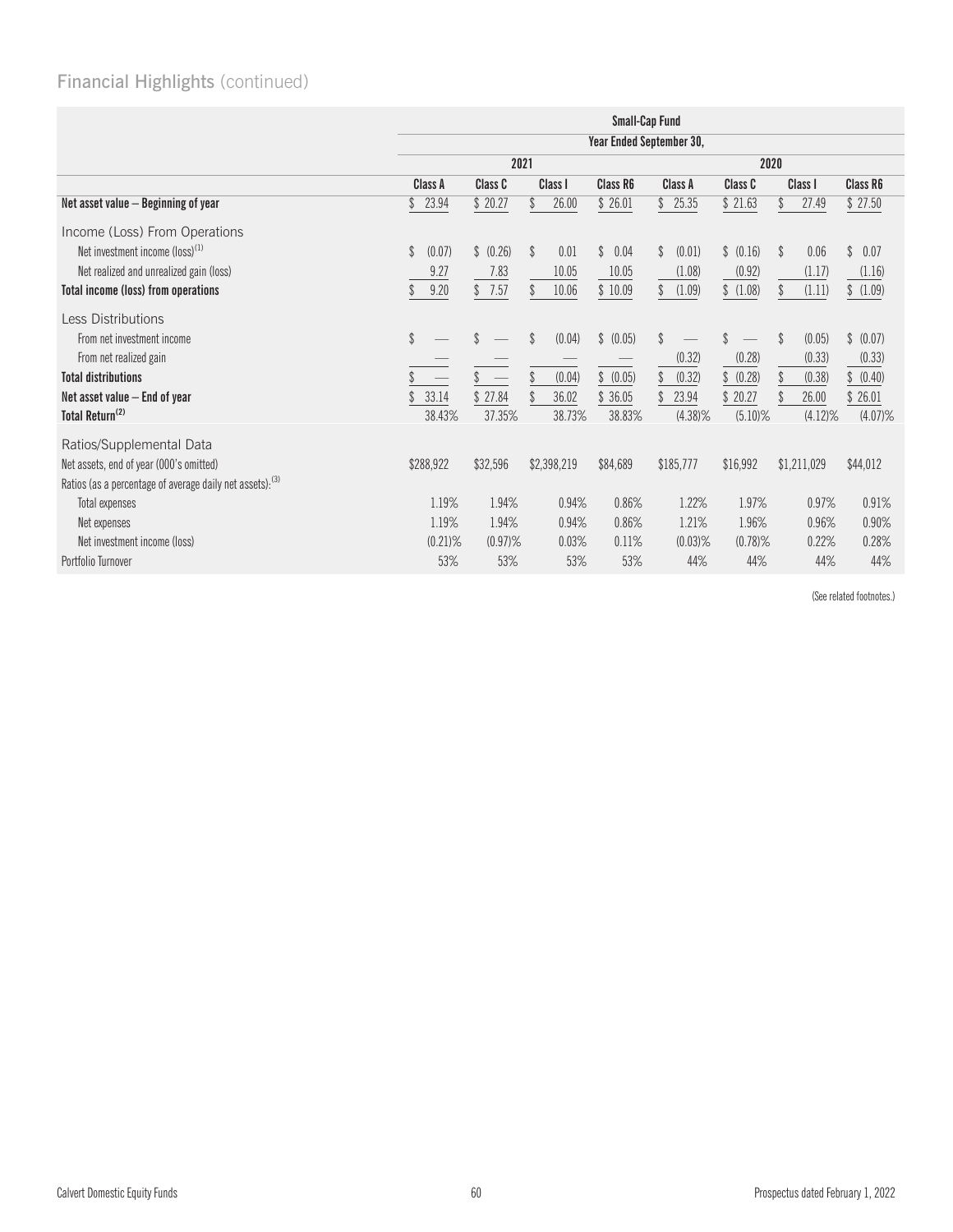|                                                           | <b>Small-Cap Fund</b>    |                                                 |                 |                          |                         |            |           |                                |               |           |
|-----------------------------------------------------------|--------------------------|-------------------------------------------------|-----------------|--------------------------|-------------------------|------------|-----------|--------------------------------|---------------|-----------|
|                                                           | Year Ended September 30, |                                                 |                 |                          |                         |            |           |                                |               |           |
|                                                           | 2019                     |                                                 |                 |                          | 2018                    |            |           | 2017                           |               |           |
|                                                           | Class A                  | Class C                                         | Class I         | Class R6 <sup>(13)</sup> | Class A                 | Class C    | Class I   | Class A                        | Class C       | Class I   |
| Net asset value - Beginning of period                     | \$26.61                  | \$22.90                                         | \$28.73         | \$24.93                  | \$25.70                 | \$22.58    | \$27.51   | \$21.76                        | \$19.30       | \$23.18   |
| Income (Loss) From Operations                             |                          |                                                 |                 |                          |                         |            |           |                                |               |           |
| Net investment income (loss) <sup>(1)</sup>               | \$0.02                   | \$ (0.14)                                       | \$0.09          | \$0.07                   | \$ (0.04)               | \$ (0.20)  | \$0.05    | \$ (0.05)                      | \$ (0.21)     | \$0.06    |
| Net realized and unrealized gain (loss)                   | $(0.04)^{(12)}$          | $(0.04)^{(12)}$                                 | $(0.02)^{(12)}$ | 2.50                     | 4.34                    | 3.77       | 4.67      | 4.32                           | 3.82          | 4.62      |
| Total income (loss) from operations                       | \$ (0.02)                | \$ (0.18)                                       | \$0.07          | \$2.57                   | \$4.30                  | \$3.57     | \$4.72    | \$4.27                         | \$3.61        | \$4.68    |
| Less Distributions                                        |                          |                                                 |                 |                          |                         |            |           |                                |               |           |
| From net investment income                                | $\mathbb{S}$             | $\mathbb{S}$<br>$\hspace{0.1mm}-\hspace{0.1mm}$ | \$ (0.06)       | \$                       | $\frac{1}{2}$ (8)<br>\$ | \$         | \$ (0.08) | \$<br>$\overline{\phantom{a}}$ | $\mathcal{S}$ | \$ (0.02) |
| From net realized gain                                    | (1.24)                   | (1.09)                                          | (1.25)          |                          | (3.39)                  | (3.25)     | (3.42)    | (0.33)                         | (0.33)        | (0.33)    |
| <b>Total distributions</b>                                | \$(1.24)                 | \$(1.09)                                        | \$(1.31)        | $\sqrt[3]{}$             | \$ (3.39)               | \$ (3.25)  | \$ (3.50) | \$ (0.33)                      | \$ (0.33)     | \$ (0.35) |
| Net asset value - End of period                           | \$25.35                  | \$21.63                                         | \$27.49         | \$27.50                  | \$26.61                 | \$22.90    | \$28.73   | \$25.70                        | \$22.58       | \$27.51   |
| Total Return <sup>(2)</sup>                               | 0.61%                    | $(0.12)$ %                                      | 0.92%           | 10.31%(5)                | 18.55%                  | 17.66%     | 18.92%    | 19.74%                         | 18.82%        | 20.29%    |
| Ratios/Supplemental Data                                  |                          |                                                 |                 |                          |                         |            |           |                                |               |           |
| Net assets, end of period (000's omitted)                 | \$172,277                | \$14,775                                        | \$461,237       | \$34,782                 | \$158,921               | \$18,945   | \$257,089 | \$137,860                      | \$16,691      | \$93,724  |
| Ratios (as a percentage of average daily net assets): (3) |                          |                                                 |                 |                          |                         |            |           |                                |               |           |
| <b>Total expenses</b>                                     | 1.25%                    | 2.01%                                           | 1.00%           | $0.93\%^{(6)}$           | 1.28%                   | 2.03%      | 1.04%     | 1.36%                          | 2.22%         | 0.92%     |
| Net expenses                                              | 1.23%                    | 1.99%                                           | 0.95%           | $0.90\%$ <sup>(6)</sup>  | 1.28%                   | 2.03%      | 0.92%     | 1.36%                          | 2.12%         | 0.90%     |
| Net investment income (loss)                              | 0.07%                    | $(0.68)\%$                                      | 0.34%           | $0.37\%$ <sup>(6)</sup>  | $(0.17)\%$              | $(0.91)\%$ | 0.19%     | $(0.22)\%$                     | $(0.99)$ %    | 0.23%     |
| Portfolio Turnover                                        | 45%                      | 45%                                             | 45%             | 45%(11)                  | 51%                     | 51%        | 51%       | 137%                           | 137%          | 137%      |

(1) Computed using average shares outstanding.<br>(2) Returns are historical and are calculated by

Returns are historical and are calculated by determining the percentage change in net asset value with all distributions reinvested and do not reflect the effect of sales charges, if any.

(3) Total expenses do not reflect amounts reimbursed and/or waived by the adviser and certain of its affiliates, if applicable. Net expenses are net of all reductions and represent the net expenses paid by the Fund.

(4) From October 3, 2017 inception.

(5) Not annualized.

(6) Annualized.

(7) For the year ended September 30, 2018.

(8) Amount is less than \$0.005.

(9) From February 1, 2019 inception.

 $(10)$  Includes the effect of To-Be-Announced (TBA) transactions.

(11) For the year ended September 30, 2019.

<sup>(12)</sup> The per share amount is not in accord with the net realized and unrealized gain (loss) on investments for the period because of the timing of sales of Fund shares and the amount of the per share realized and unrealized gains and losses at such time.

(13) For the period from the commencement of operations, February 1, 2019, to September 30, 2019.

 $(14)$  Amount is less than \$(0.005).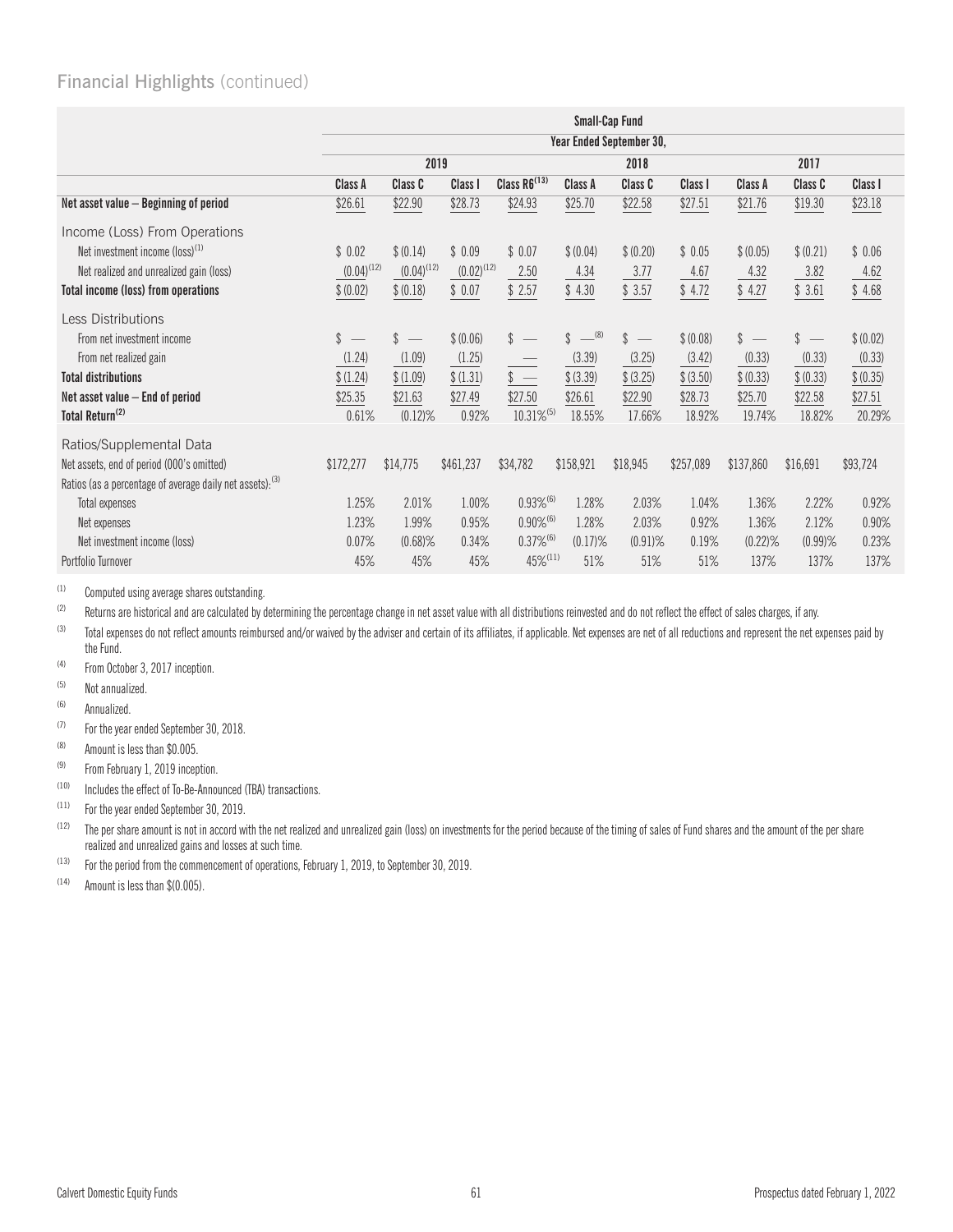# Appendix A

# The Calvert Principles for Responsible Investment

We believe that most corporations deliver benefits to society, through their products and services, creation of jobs, payment of taxes and the sum of their behaviors. As a responsible investor, Calvert Research and Management seeks to invest in companies and other issuers that provide positive leadership in the areas of their operations and overall activities that are material to improving long-term shareholder value and societal outcomes.

Calvert seeks to invest in issuers that balance the needs of financial and nonfinancial stakeholders and demonstrate a commitment to the global commons, as well as to the rights of individuals and communities.

The Calvert Principles for Responsible Investment (Calvert Principles) provide a framework for Calvert's evaluation of investments and guide Calvert's stewardship on behalf of clients through active engagement with issuers. The Calvert Principles seek to identify companies and other issuers that operate in a manner that is consistent with or promote:

Environmental Sustainability and Resource Efficiency

- Reduce the negative impact of operations and practices on the environment
- Manage water scarcity and ensure efficient and equitable access to clean sources
- Mitigate impact on all types of natural capital
- Diminish climate-related risks and reduce carbon emissions
- v Drive sustainability innovation and resource efficiency through business operations or other activities, products and services

### Equitable Societies and Respect for Human Rights

- Respect consumers by marketing products and services in a fair and ethical manner, maintaining integrity in customer relations and ensuring the security of sensitive consumer data
- Respect human rights, respect culture and tradition in local communities and economies, and respect Indigenous Peoples' Rights
- Promote diversity and gender equity across workplaces, marketplaces and communities
- v Demonstrate a commitment to employees by promoting development, communication, appropriate economic opportunity and decent workplace standards
- Respect the health and well-being of consumers and other users of products and services by promoting product safety

#### Accountable Governance and Transparency

- Provide responsible stewardship of capital in the best interests of shareholders and debtholders
- Exhibit accountable governance and develop effective boards or other governing bodies that reflect expertise and diversity of perspective and provide oversight of sustainability risk and opportunity
- v Include environmental and social risks, impacts and performance in material financial disclosures to inform shareholders and debtholders, benefit stakeholders and contribute to strategy
- Lift ethical standards in all operations, including in dealings with customers, regulators and business partners
- Demonstrate transparency and accountability in addressing adverse events and controversies while minimizing risks and building trust

Through the application of the Calvert Principles, Calvert could have no or limited exposure to issuers that:

- Demonstrate poor management of environmental risks or contribute significantly to local or global environmental problems.
- Demonstrate a pattern of employing forced, compulsory or child labor.
- Exhibit a pattern and practice directly or through the company's supply chain of human rights violations or are complicit in human rights violations committed by governments or security forces, including those that are under U.S. or international sanction for human rights abuses.
- Exhibit a pattern and practice of violating the rights and protections of Indigenous Peoples.
- Demonstrate poor governance or engage in harmful or unethical practices.
- Manufacture tobacco products.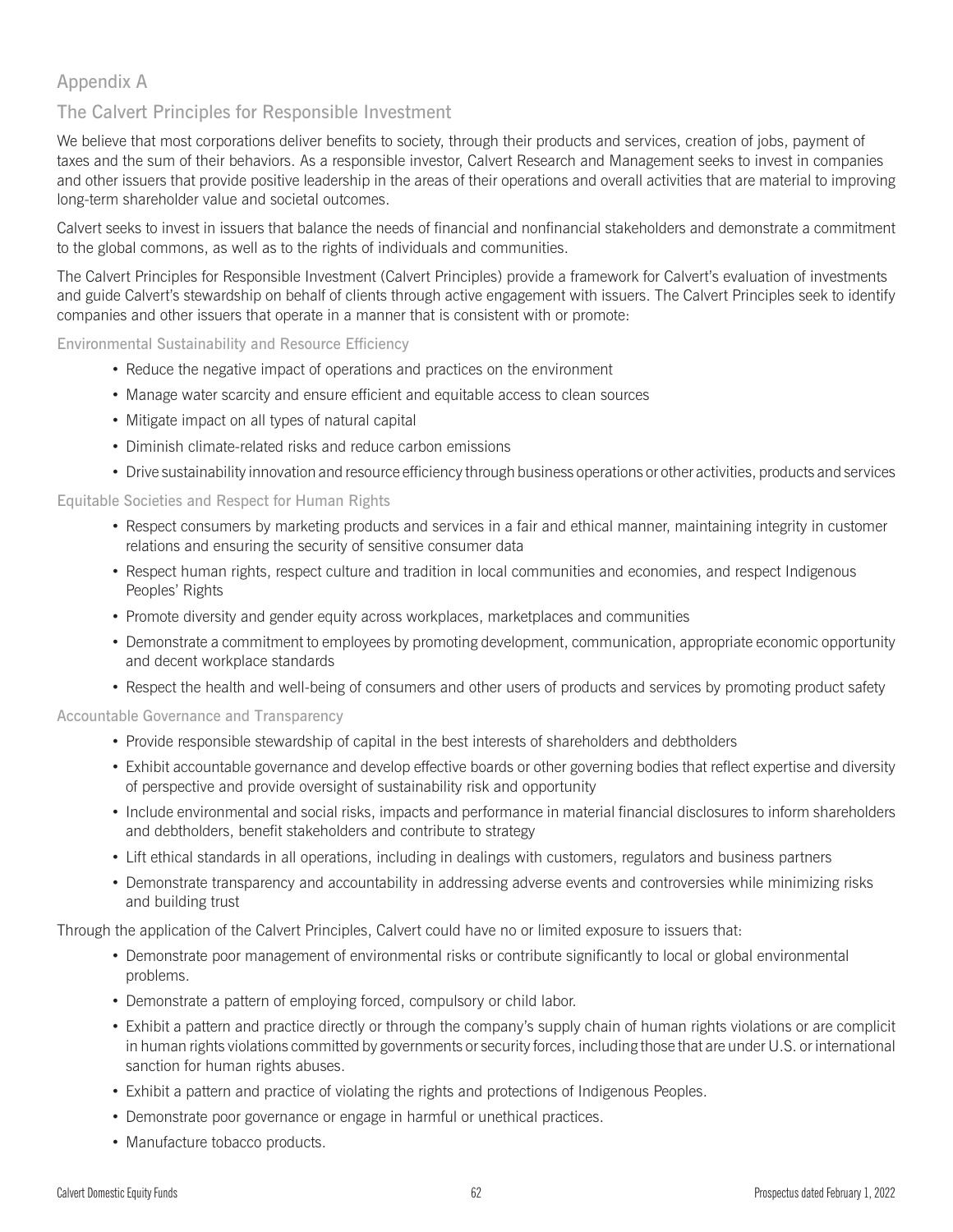- Have significant and direct involvement in the manufacture of alcoholic beverages without taking significant steps to reduce the harmful impact of these products.
- Have significant and direct involvement in gambling or gaming operations without taking significant steps to reduce the harmful impact of these businesses.
- Have significant and direct involvement in the manufacture of civilian handguns and/or automatic weapons marketed to civilians.
- Have significant and direct involvement in the manufacture of military weapons that violate international humanitarian law, including cluster bombs, landmines, biochemical weapons, nuclear weapons, blinding laser weapons, or incendiary weapons.
- Use animals in product testing without countervailing social benefits such as the development of medical treatments to ease human suffering and disease.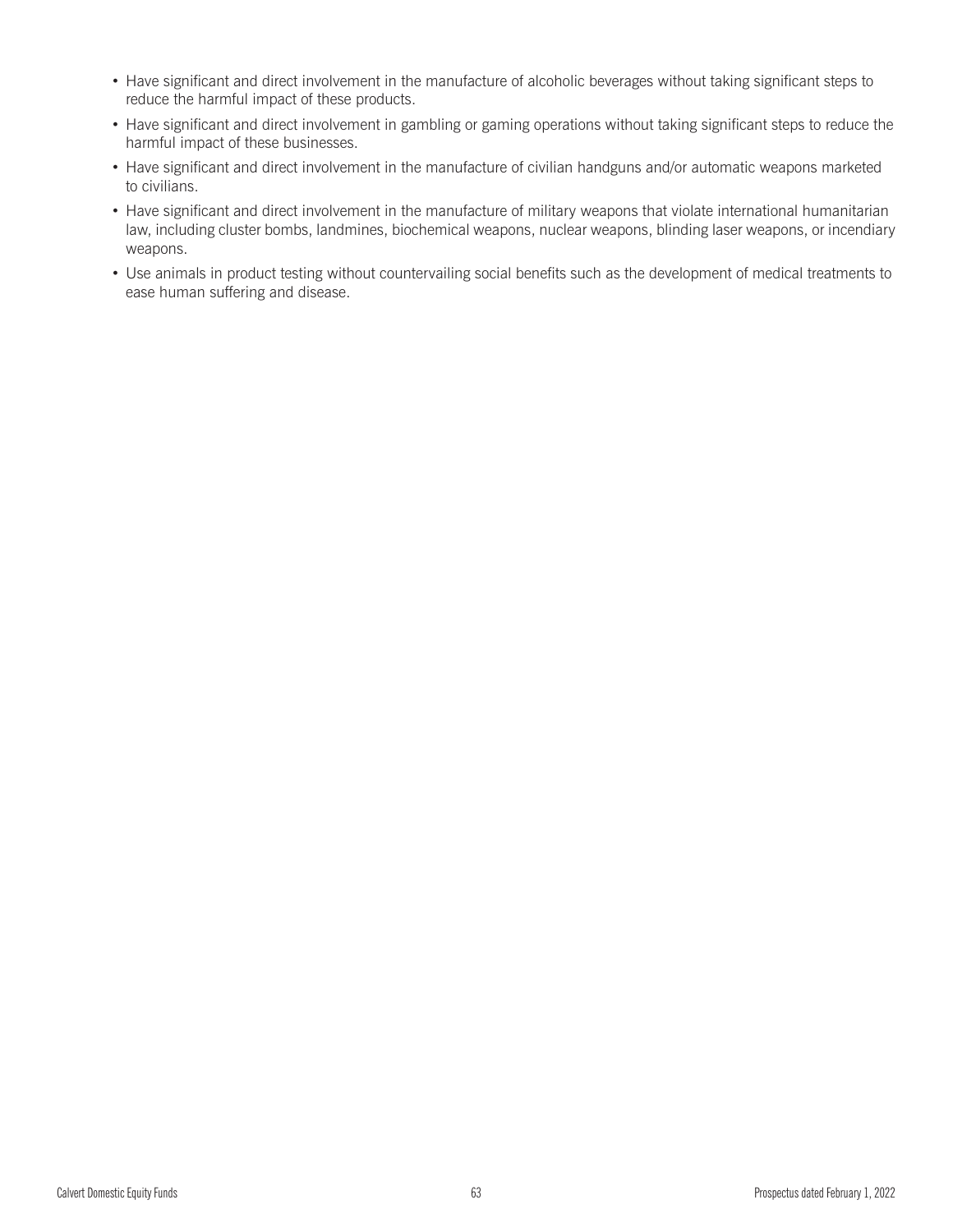# Appendix B

# Financial Intermediary Sales Charge Variations

*Set forth below are the variations in or eliminations of sales charges ("variations") applicable to shares purchased through the noted financial intermediary. All variations described below are applied by, and the responsibility of, the identified financial intermediary. Variations may apply to purchases, sales, exchanges and reinvestments of Fund shares and a shareholder transacting in Fund shares through the intermediary identified below should read the terms and conditions of the variations carefully. A variation that is specific to a particular financial intermediary is not applicable to shares held directly with the Fund or through another intermediary.*

# Fund Purchases through Merrill Lynch

In all instances, it is the purchaser's responsibility to notify the Fund or the purchaser's financial intermediary at the time of purchase of any relationship or other facts qualifying the purchaser for sales charge waivers or discounts. For waivers and discounts not available through a particular intermediary, shareholders will have to purchase Fund shares directly from the Fund or through another intermediary to receive these waivers or discounts.

Shareholders purchasing Fund shares through a Merrill Lynch platform or account are eligible only for the following sales charge waivers (front-end sales charge waivers and contingent deferred, or back-end, sales charge waivers) and discounts, which may differ from those disclosed elsewhere in this Prospectus or SAI.

# Front-end Sales Load Waivers on Class A Shares available at Merrill Lynch

- v Employer-sponsored retirement, deferred compensation and employee benefit plans (including health savings accounts) and trusts used to fund those plans, provided that the shares are not held in a commission-based brokerage account and shares are held for the benefit of the plan
- Shares purchased by a 529 Plan (does not include 529 Plan units or 529-specific share classes or equivalents)
- Shares purchased through a Merrill Lynch affiliated investment advisory program
- Shares exchanged due to the holdings moving from a Merrill Lynch affiliated investment advisory program to a Merrill Lynch brokerage (non-advisory) account pursuant to Merrill Lynch's policies relating to sales load discounts and waivers
- Shares purchased by third party investment advisors on behalf of their advisory clients through Merrill Lynch's platform
- Shares of funds purchased through the Merrill Edge Self-Directed platform (if applicable)
- Shares purchased through reinvestment of capital gains distributions and dividend reinvestment when purchasing shares of the same fund (but not any other fund within the fund family)
- Shares exchanged from Class C (i.e. level-load) shares of the same fund pursuant to Merrill Lynch's policies relating to sales load discounts and waivers
- v Employees and registered representatives of Merrill Lynch or its affiliates and their family members
- Directors or Trustees of the Fund, and employees of the Fund's investment adviser or any of its affiliates, as described in the this prospectus
- Eligible shares purchased from the proceeds of redemptions within the same fund family, provided (1) the repurchase occurs within 90 days following the redemption, (2) the redemption and purchase occur in the same account, and (3) redeemed shares were subject to a front-end or deferred sales load (known as Rights of Reinstatement). Automated transactions (i.e. systematic purchases and withdrawals) and purchases made after shares are automatically sold to pay Merrill Lynch's account maintenance fees are not eligible for reinstatement

# CDSC Waivers on Class A and Class C Shares available at Merrill Lynch

- Death or disability of the shareholder
- Shares sold as part of a systematic withdrawal plan as described in the Fund's prospectus
- Return of excess contributions from an IRA Account
- v Shares sold as part of a required minimum distribution for IRA and retirement accounts pursuant to the Internal Revenue Code
- Shares sold to pay Merrill Lynch fees but only if the transaction is initiated by Merrill Lynch
- Shares acquired through a right of reinstatement
- Shares held in retirement brokerage accounts, that are exchanged for a lower cost share class due to transfer to certain fee based accounts or platforms (applicable to Class A and C shares only)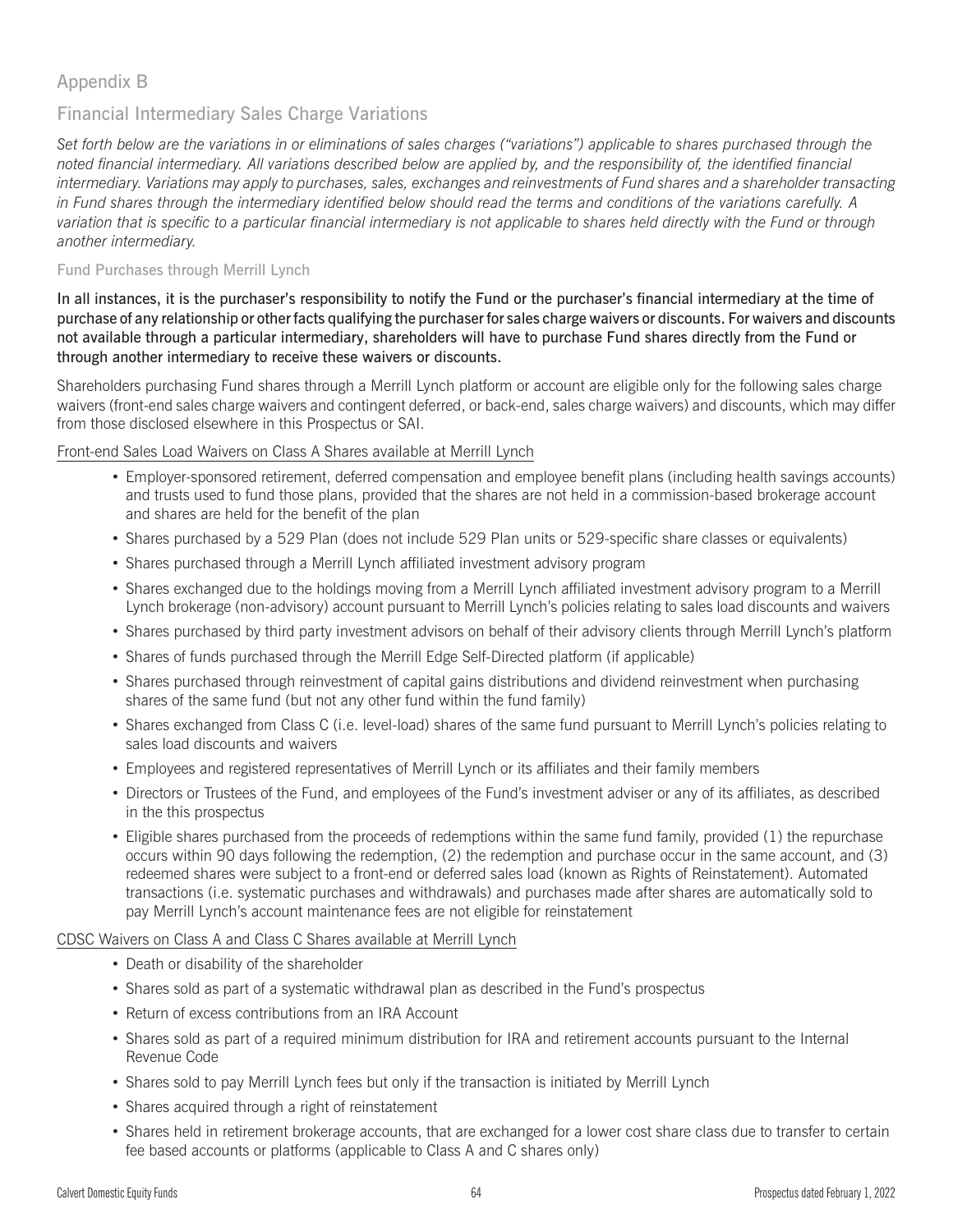• Shares received through an exchange due to the holdings moving from a Merrill Lynch affiliated investment advisory program to a Merrill Lynch brokerage (non-advisory) account pursuant to Merrill Lynch's policies relating to sales load discounts and waivers

## Front-end load Discounts Available at Merrill Lynch: Breakpoints, Rights of Accumulation & Letters of Intent

- Breakpoints as described in this prospectus
- Rights of Accumulation (ROA) which entitle shareholders to breakpoint discounts as described in the Fund's prospectus will be automatically calculated based on the aggregated holding of fund family assets held by accounts (including 529 program holdings, where applicable) within the purchaser's household at Merrill Lynch. Eligible fund family assets not held at Merrill Lynch may be included in the ROA calculation only if the shareholder notifies his or her financial advisor about such assets
- Letters of Intent (LOI) which allow for breakpoint discounts based on anticipated purchases within a fund family, through Merrill Lynch, over a 13-month period of time (if applicable)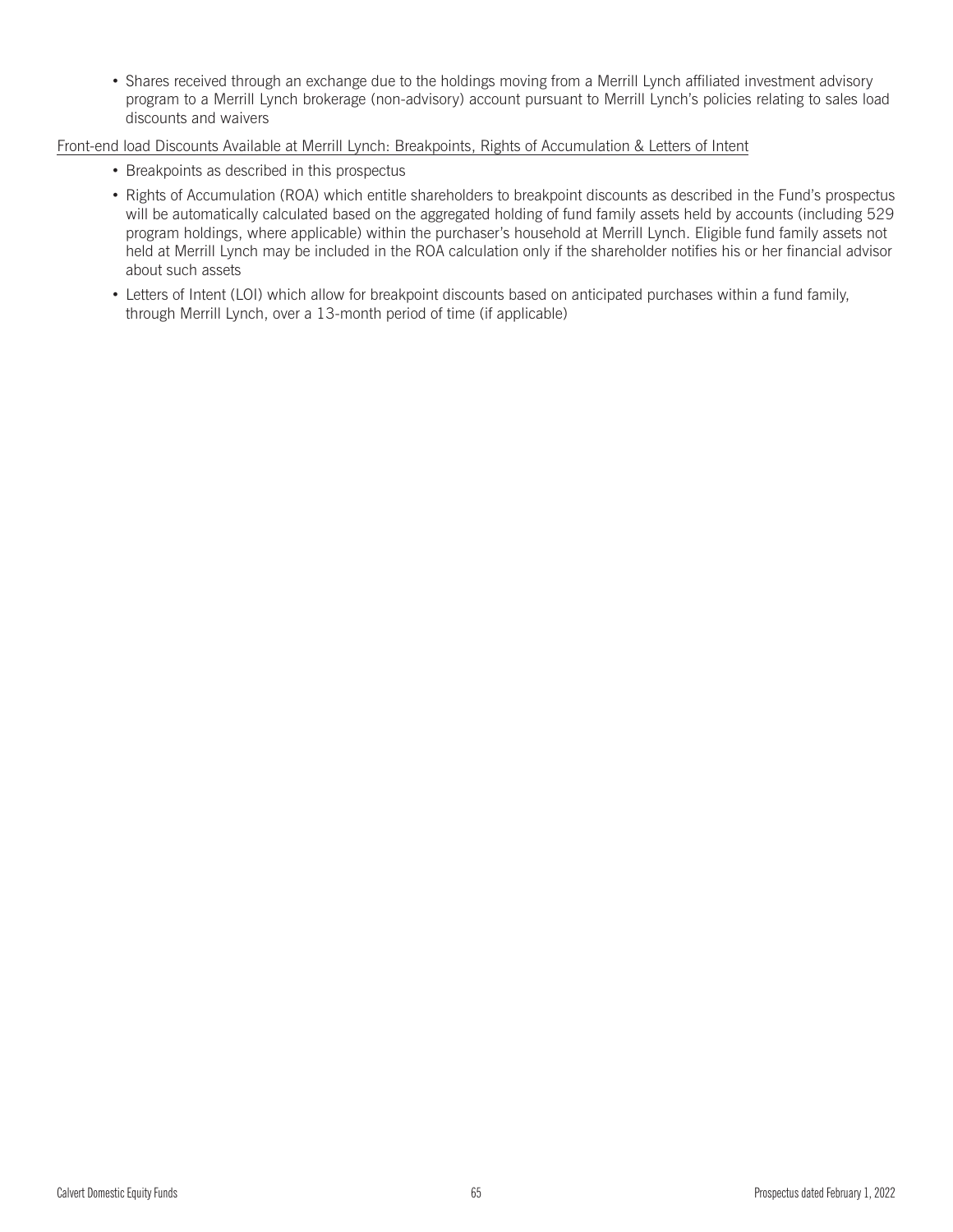Fund Purchases through Ameriprise Financial (Class A Sales Charge Waivers)

The following information applies to Class A share purchases if you have an account with or otherwise purchase Fund shares through Ameriprise Financial:

Effective January 15, 2021, shareholders purchasing Fund shares through an Ameriprise Financial retail brokerage account are eligible for the following front-end sales charge waivers, which may differ from those disclosed elsewhere in this Prospectus or in the SAI.

- Employer-sponsored retirement plans (e.g., 401(k) plans 457 plans, employer-sponsored 403(b) plans, profit sharing and money purchase pension plans and defined benefit plans). For purposes of this provision, employer-sponsored retirement plans do not include SEP IRAs, Simple IRAs or SAR-SEPs.
- Shares purchased through reinvestment of capital gains distributions and dividend reinvestment when purchasing shares of the same Fund (but not any other fund within the same fund family).
- Shares exchanged from Class C shares of the same fund in the month of or following the 7-year anniversary of the purchase date. To the extent that this Prospectus elsewhere provides for a waiver with respect to exchanges of Class C shares or conversion of Class C shares following a shorter holding period, that waiver will apply.
- v Employees and registered representatives of Ameriprise Financial or its affiliates and their immediate family members.
- Shares purchased by or through qualified accounts (including IRAs, Coverdell Education Savings Accounts, 401(k)s, 403(b) TSCAs subject to ERISA and defined benefit plans) that are held by a covered family member, defined as an Ameriprise financial advisor and/or the advisor's spouse, advisor's lineal ascendant (mother, father, grandmother, grandfather, great grandmother, great grandfather), advisor's lineal descendant (son, step-son, daughter, step-daughter, grandson, granddaughter, great grandson, great granddaughter) or any spouse of a covered family member who is a lineal descendant.
- Shares purchased from the proceeds of redemptions within the same fund family, provided (1) the repurchase occurs within 90 days following the redemption, (2) the redemption and purchase occur in the same account, and (3) redeemed shares were subject to a front-end or deferred sales load (i.e. Rights of Reinstatement).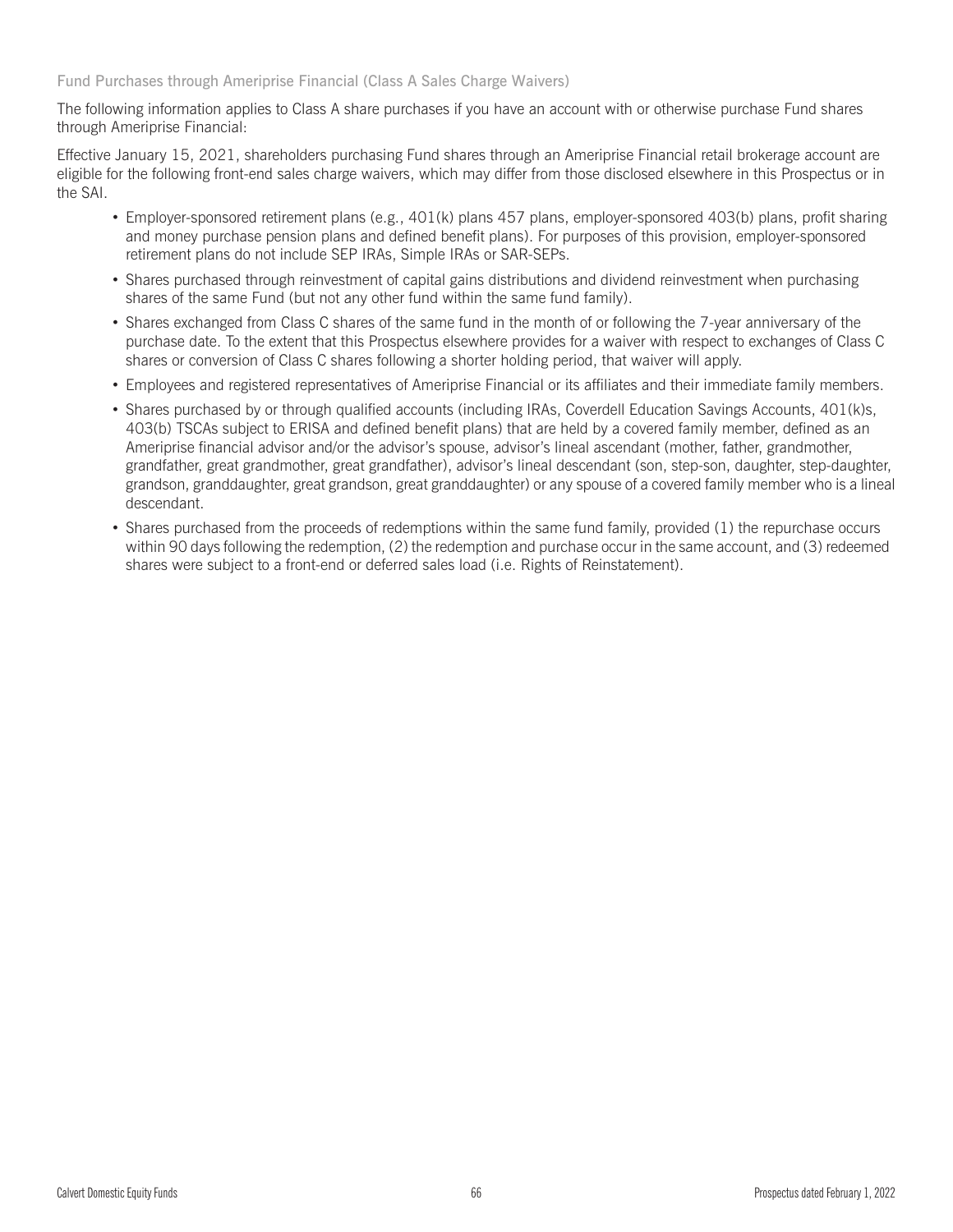Fund Purchases through Morgan Stanley Wealth Management

Effective July 1, 2018, shareholders purchasing Fund shares through a Morgan Stanley Wealth Management transactional brokerage account will be eligible only for the following front-end sales charge waivers with respect to Class A shares, which may differ from and may be more limited than those disclosed elsewhere in this Prospectus or SAI.

Front-end Sales Charge Waivers on Class A Shares available at Morgan Stanley Wealth Management

- Employer-sponsored retirement plans (e.g., 401(k) plans, 457 plans, employer-sponsored 403(b) plans, profit sharing and money purchase pension plans and defined benefit plans). For purposes of this provision, employer-sponsored retirement plans do not include SEP IRAs, Simple IRAs, SAR-SEPs or Keogh plans
- Morgan Stanley employee and employee-related accounts according to Morgan Stanley's account linking rules
- Shares purchased through reinvestment of dividends and capital gains distributions when purchasing shares of the same fund
- Shares purchased through a Morgan Stanley self-directed brokerage account
- v Class C (i.e., level-load) shares that are no longer subject to a contingent deferred sales charge and are converted to Class A shares of the same fund pursuant to Morgan Stanley Wealth Management's share class conversion program
- Shares purchased from the proceeds of redemptions within the same fund family, provided (i) the repurchase occurs within 90 days following the redemption, (ii) the redemption and purchase occur in the same account, and (iii) redeemed shares were subject to a front-end or deferred sales charge.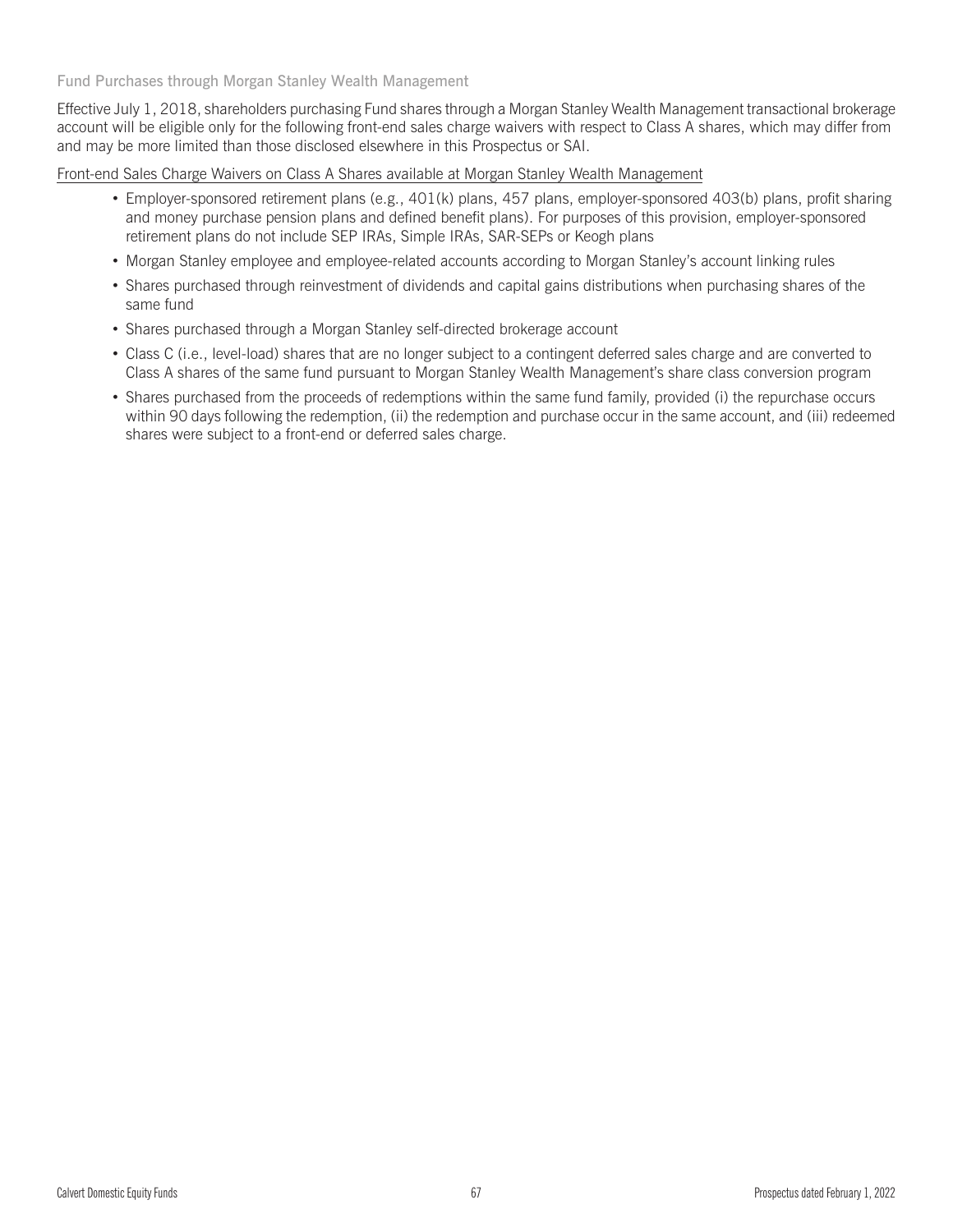Fund Purchases through Raymond James & Associates, Inc., Raymond James Financial Services, Inc. and each entity's affiliates ("Raymond James")

Effective March 1, 2019, shareholders purchasing fund shares through a Raymond James platform or account, or through an introducing broker-dealer or independent registered investment adviser for which Raymond James provides trade execution, clearance, and/or custody services, will be eligible only for the following load waivers (front-end sales charge waivers and contingent deferred, or back-end, sales charge waivers) and discounts, which may differ from those disclosed elsewhere in this fund's prospectus or SAI.

## Front-end sales load waivers on Class A shares available at Raymond James

- Shares purchased in an investment advisory program.
- Shares purchased within the same fund family through a systematic reinvestment of capital gains and dividend distributions.
- v Employees and registered representatives of Raymond James or its affiliates and their family members as designated by Raymond James.
- Shares purchased from the proceeds of redemptions within the same fund family, provided (1) the repurchase occurs within 90 days following the redemption, (2) the redemption and purchase occur in the same account, and (3) redeemed shares were subject to a front-end or deferred sales load (known as Rights of Reinstatement).
- v A shareholder in the Fund's Class C shares will have their shares converted at net asset value to Class A shares (or the appropriate share class) of the Fund if the shares are no longer subject to a CDSC and the conversion is in line with the policies and procedures of Raymond James.

### CDSC Waivers on Classes A and C shares available at Raymond James

- Death or disability of the shareholder.
- Shares sold as part of a systematic withdrawal plan as described in the fund's prospectus.
- Return of excess contributions from an IRA Account.
- Shares sold as part of a required minimum distribution for IRA and retirement accounts due to the shareholder reaching the qualified age based on applicable IRS regulations as described in the fund's prospectus.
- Shares sold to pay Raymond James fees but only if the transaction is initiated by Raymond James.
- Shares acquired through a right of reinstatement.

# Front-end load discounts available at Raymond James: breakpoints, rights of accumulation, and/or letters of intent

- Breakpoints as described in this prospectus.
- v Rights of accumulation which entitle shareholders to breakpoint discounts will be automatically calculated based on the aggregated holding of fund family assets held by accounts within the purchaser's household at Raymond James. Eligible fund family assets not held at Raymond James may be included in the calculation of rights of accumulation only if the shareholder notifies his or her financial advisor about such assets.
- Letters of intent which allow for breakpoint discounts based on anticipated purchases within a fund family, over a 13-month time period. Eligible fund family assets not held at Raymond James may be included in the calculation of letters of intent only if the shareholder notifies his or her financial advisor about such assets.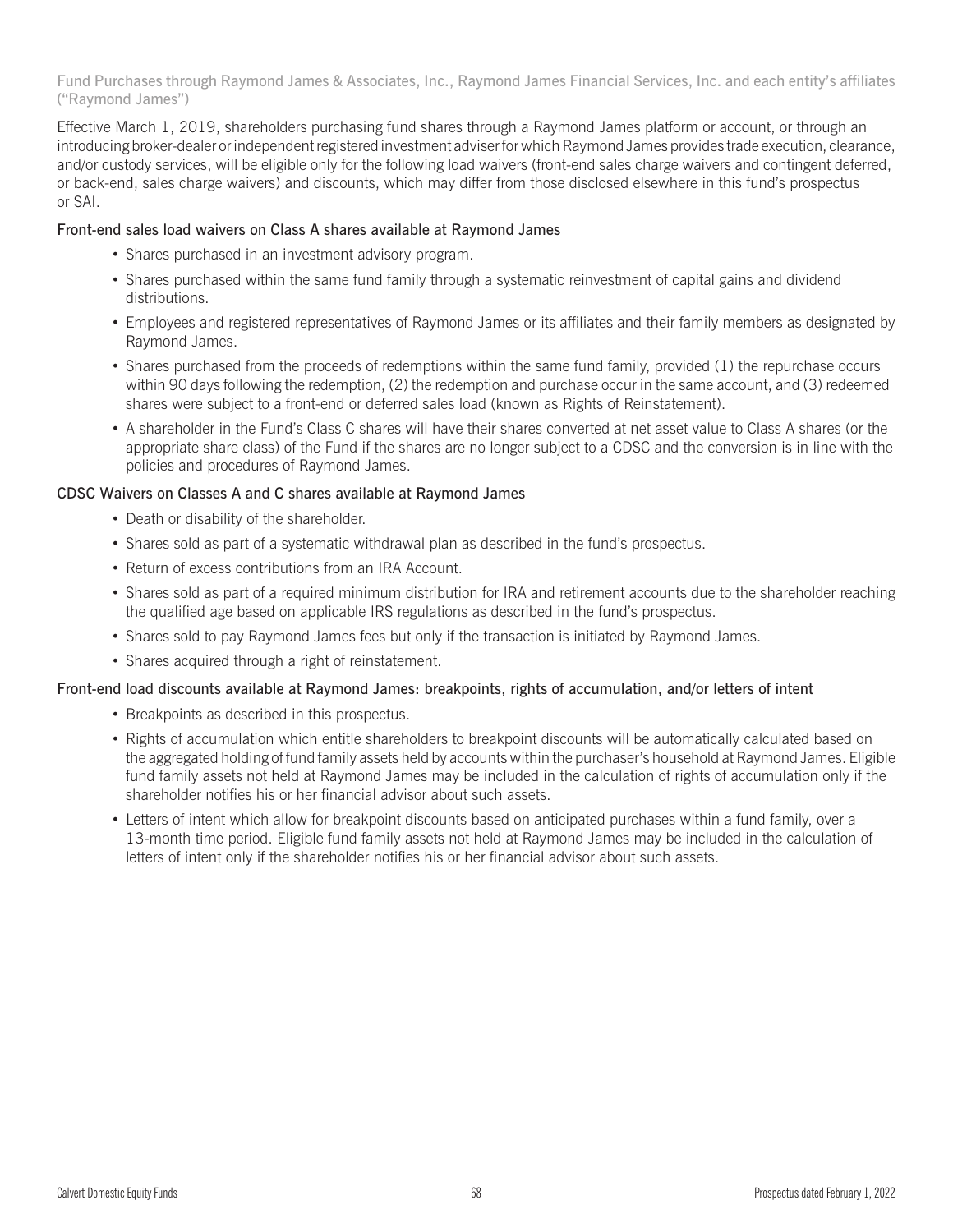## Fund Purchases through Janney Montgomery Scott LLC ("Janney")

Effective May 1, 2020, if you purchase fund shares through a Janney brokerage account, you will be eligible for the following load waivers (front-end sales charge waivers and contingent deferred sales charge ("CDSC"), or back-end sales charge waivers) and discounts, which may differ from those disclosed elsewhere in this fund's Prospectus or SAI.

### Front-end sales charge\* waivers on Class A shares available at Janney

- Shares purchased through reinvestment of capital gains distributions and dividend reinvestment when purchasing shares of the same fund (but not any other fund within the fund family).
- Shares purchased by employees and registered representatives of Janney or its affiliates and their family members as designated by Janney.
- Shares purchased from the proceeds of redemptions within the same fund family, provided (1) the repurchase occurs within ninety (90) days following the redemption, (2) the redemption and purchase occur in the same account, and (3) redeemed shares were subject to a front-end or deferred sales load (i.e., right of reinstatement).
- v Employer-sponsored retirement plans (e.g., 401(k) plans, 457 plans, employer-sponsored 403(b) plans, profit sharing and money purchase pension plans and defined benefit plans). For purposes of this provision, employer-sponsored retirement plans do not include SEP IRAs, Simple IRAs, SAR-SEPs or Keogh plans.
- Shares acquired through a right of reinstatement.
- v Class C shares that are no longer subject to a contingent deferred sales charge and are converted to Class A shares of the same fund pursuant to Janney's policies and procedures.

### CDSC waivers on Class A and C shares available at Janney

- Shares sold upon the death or disability of the shareholder.
- Shares sold as part of a systematic withdrawal plan as described in the fund's Prospectus.
- Shares purchased in connection with a return of excess contributions from an IRA account.
- Shares sold as part of a required minimum distribution for IRA and other retirement accounts if the redemption is taken in or after the year the shareholder reaches qualified age based on applicable IRS regulations.
- Shares sold to pay Janney fees but only if the transaction is initiated by Janney.
- Shares acquired through a right of reinstatement.
- Shares exchanged into the same share class of a different fund.

#### Front-end sales charge\* discounts available at Janney: breakpoints, rights of accumulation and/or letters of intent

- Breakpoints as described in the fund's Prospectus.
- Rights of accumulation ("ROA"), which entitle shareholders to breakpoint discounts, will be automatically calculated based on the aggregated holding of fund family assets held by accounts within the purchaser's household at Janney. Eligible fund family assets not held at Janney may be included in the ROA calculation only if the shareholder notifies his or her financial advisor about such assets.
- v Letters of intent which allow for breakpoint discounts based on anticipated purchases within a fund family, over a 13-month time period. Eligible fund family assets not held at Janney Montgomery Scott may be included in the calculation of letters of intent only if the shareholder notifies his or her financial advisor about such assets.

\* Also referred to as an "initial sales charge."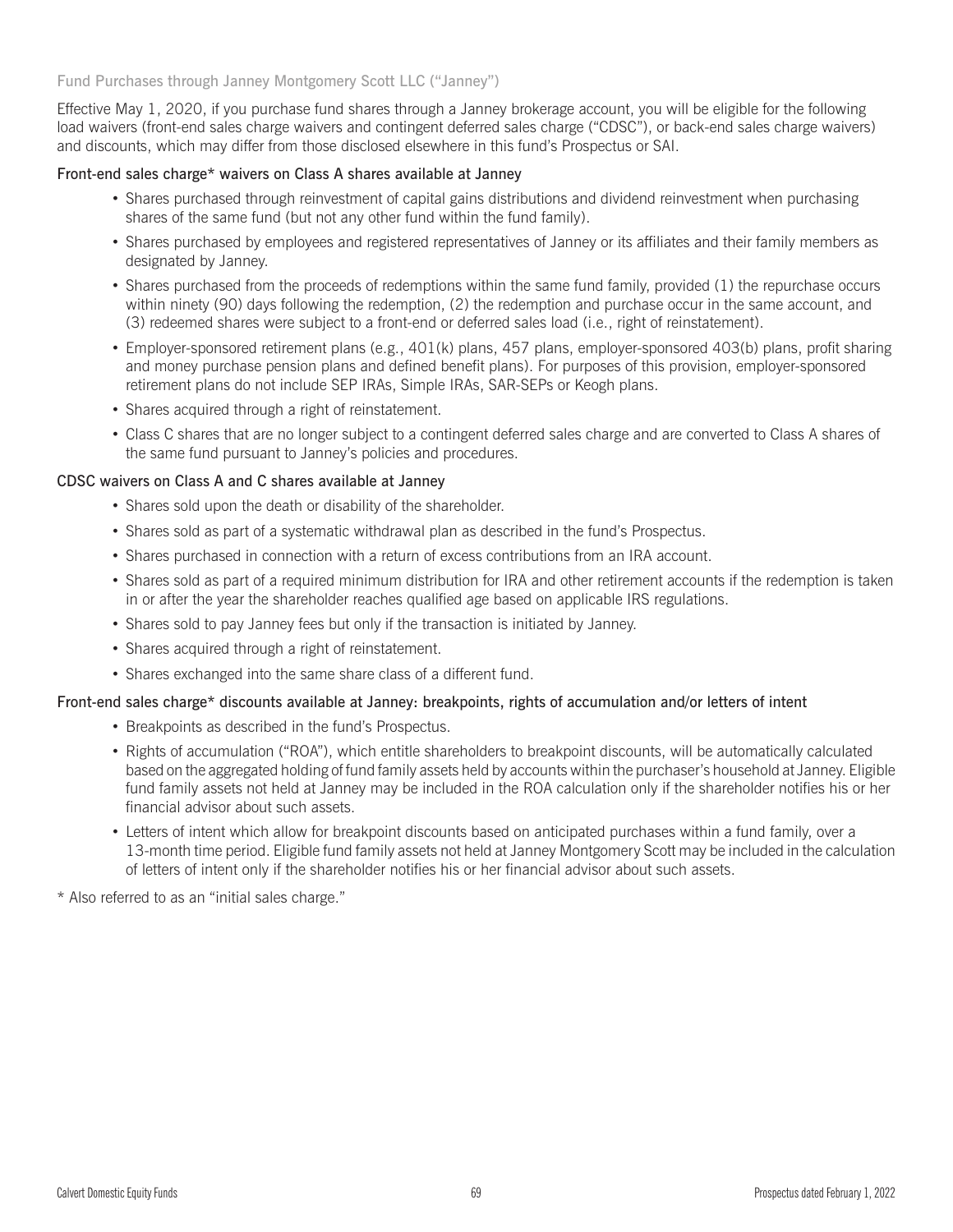# Fund Purchases through Oppenheimer & Co. Inc. ("Oppenheimer")

Effective May 1, 2020, shareholders purchasing Fund shares through an Oppenheimer platform or account are eligible only for the following load waivers (front-end sales charge waivers and contingent deferred, or back-end, sales charge waivers) and discounts, which may differ from those disclosed elsewhere in this Fund's prospectus or SAI.

### Front-end Sales Load Waivers on Class A Shares available at Oppenheimer

- v Employer-sponsored retirement, deferred compensation and employee benefit plans (including health savings accounts) and trusts used to fund those plans, provided that the shares are not held in a commission-based brokerage account and shares are held for the benefit of the plan.
- Shares purchased by or through a 529 Plan.
- Shares purchased through a Oppenheimer affiliated investment advisory program.
- Shares purchased through reinvestment of capital gains distributions and dividend reinvestment when purchasing shares of the same fund (but not any other fund within the fund family).
- Shares purchased from the proceeds of redemptions within the same fund family, provided (1) the repurchase occurs within 90 days following the redemption, (2) the redemption and purchase occur in the same account, and (3) redeemed shares were subject to a front-end or deferred sales load (known as Rights of Restatement).
- v A shareholder in the Fund's Class C shares will have their shares converted at net asset value to Class A shares (or the appropriate share class) of the Fund if the shares are no longer subject to a contingent deferred sales charge (CDSC) and the conversion is in line with the policies and procedures of Oppenheimer.
- v Employees and registered representatives of Oppenheimer or its affiliates and their family members.
- v Directors or Trustees of the Fund, and employees of the Fund's investment adviser or any of its affiliates, as described in this prospectus.

### CDSC Waivers on A and C Shares available at Oppenheimer

- Death or disability of the shareholder.
- Shares sold as part of a systematic withdrawal plan as described in the Fund's prospectus.
- Return of excess contributions from an IRA Account.
- Shares sold as part of a required minimum distribution for IRA and retirement accounts due to the shareholder reaching the qualified age based on IRS regulations as described in the prospectus.
- Shares sold to pay Oppenheimer fees but only if the transaction is initiated by Oppenheimer.
- Shares acquired through a right of reinstatement.

# Front-end load Discounts Available at Oppenheimer: Breakpoints, Rights of Accumulation & Letters of Intent

- Breakpoints as described in this prospectus.
- v Rights of Accumulation (ROA) which entitle shareholders to breakpoint discounts will be automatically calculated based on the aggregated holding of fund family assets held by accounts within the purchaser's household at Oppenheimer. Eligible fund family assets not held at Oppenheimer may be included in the ROA calculation only if the shareholder notifies his or her financial advisor about such assets.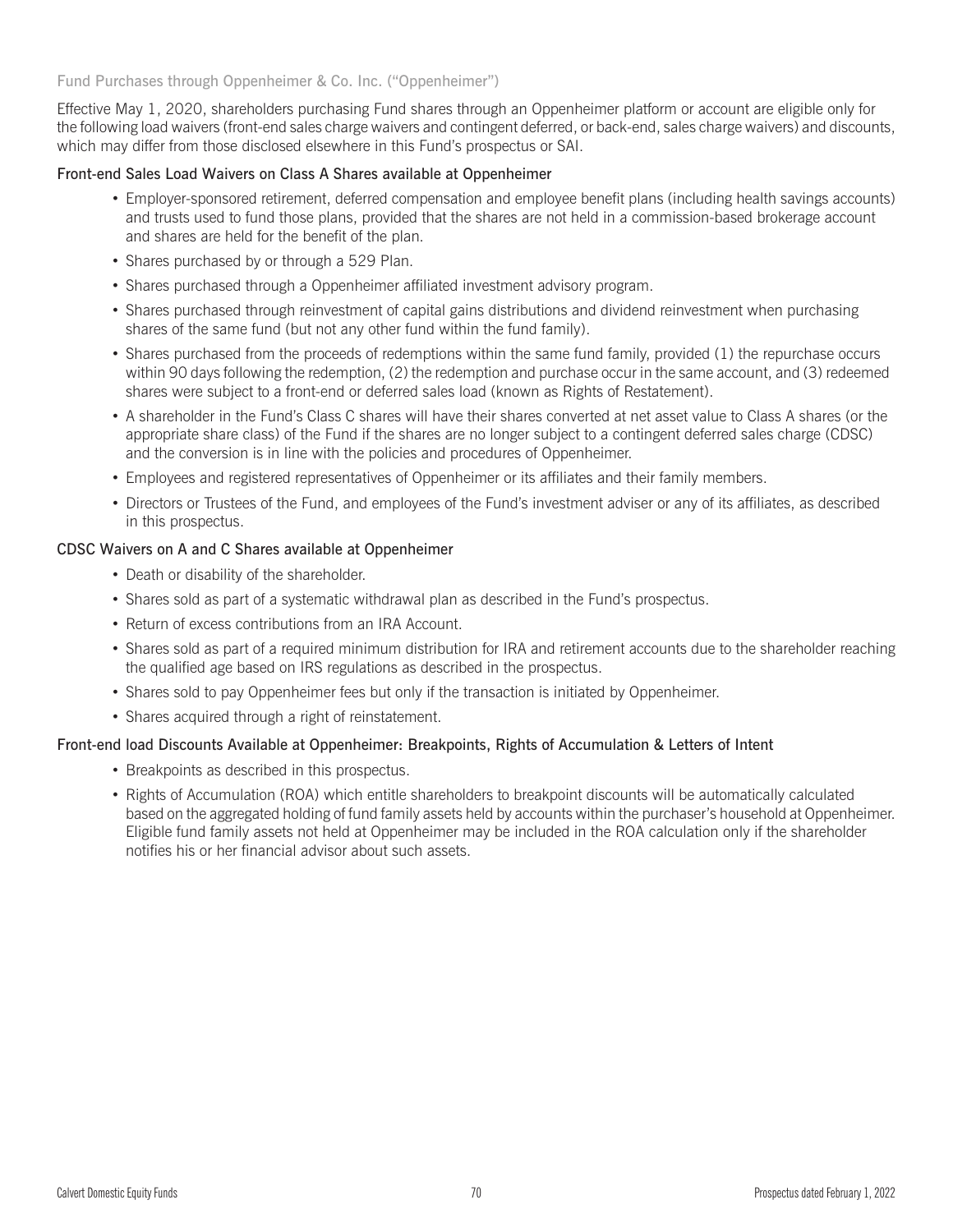Policies Regarding Transactions Through Edward D. Jones & Co., L.P. ("Edward Jones")

# *The following information has been provided by Edward Jones:*

Effective on or after March 1, 2021, the following information supersedes prior information with respect to transactions and positions held in fund shares through an Edward Jones system. Clients of Edward Jones (also referred to as "shareholders") purchasing fund shares on the Edward Jones commission and fee-based platforms are eligible only for the following sales charge discounts (also referred to as "breakpoints") and waivers, which can differ from discounts and waivers described elsewhere in the mutual fund prospectus or statement of additional information ("SAI") or through another broker-dealer. In all instances, it is the shareholder's responsibility to inform Edward Jones at the time of purchase of any relationship, holdings of fund family or other facts qualifying the purchaser for discounts or waivers. Edward Jones can ask for documentation from the shareholder of such circumstance. Shareholders should contact Edward Jones if they have questions regarding their eligibility for these discounts and waivers.

# **Breakpoints**

• Breakpoint pricing, otherwise known as volume pricing, at dollar thresholds as described in the prospectus.

# Rights of Accumulation ("ROA")

- The applicable sales charge on a purchase of Class A shares is determined by taking into account all share classes (except certain money market funds and any assets held in group retirement plans) of the mutual fund family held by the shareholder or in an account grouped by Edward Jones with other accounts for the purpose of providing certain pricing considerations ("pricing groups"). If grouping assets as a shareholder, this includes all share classes held on the Edward Jones platform and/or held on another platform. The inclusion of eligible fund family assets in the ROA calculation is dependent on the shareholder notifying Edward Jones of such assets at the time of calculation. Money market funds are included only if such shares were sold with a sales charge at the time of purchase or acquired in exchange for shares purchased with a sales charge.
- The employer maintaining a SEP IRA plan and/or SIMPLE IRA plan may elect to establish or change ROA for the IRA accounts associated with the plan to a plan-level grouping as opposed to including all share classes at a shareholder or pricing group level.
- ROA is determined by calculating the higher of cost minus redemptions or market value (current shares x NAV).

# Letter of Intent ("LOI")

- Through a LOI, shareholders can receive the sales charge and breakpoint discounts for purchases shareholders intend to make over a 13-month period from the date Edward Jones receives the LOI. The LOI is determined by calculating the higher of cost or market value of qualifying holdings at LOI initiation in combination with the value that the shareholder intends to buy over a 13-month period to calculate the front-end sales charge and any breakpoint discounts. Each purchase the shareholder makes during that 13-month period will receive the sales charge and breakpoint discount that applies to the total amount. If during the 13-month period the shareholder redeems any of the shares purchased pursuant to a LOI, the value of the redeemed shares will not be included for purposes of satisfying the LOI. The inclusion of eligible fund family assets in the LOI calculation is dependent on the shareholder notifying Edward Jones of such assets at the time of calculation. Purchases made before the LOI is received by Edward Jones are not adjusted under the LOI and will not reduce the sales charge previously paid. Sales charges will be adjusted if LOI is not met.
- v If the employer maintaining a SEP IRA plan and/or SIMPLE IRA plan has elected to establish or change ROA for the IRA accounts associated with the plan to a plan-level grouping, LOIs will also be at the plan-level and may only be established by the employer.

# Front-end Sales Charge Waivers

Sales charges are waived for the following shareholders and in the following situations:

- v Associates of Edward Jones and its affiliates and their family members who are in the same pricing group (as determined by Edward Jones under its policies and procedures) as the associate. This waiver will continue for the remainder of the associate's life if the associate retires from Edward Jones in good-standing and remains in good standing pursuant to Edward Jones' policies and procedures.
- Shares purchased in an Edward Jones fee-based program.
- Shares purchased through reinvestment of capital gains distributions and dividend reinvestment.
- Shares purchased from the proceeds of redeemed shares of the same fund family so long as the following conditions are met: 1) the proceeds are from the sale of shares within 60 days of the purchase, and 2) the sale and purchase are made in the same share class and the same account or the purchase is made in an individual retirement account with proceeds from liquidations in a non-retirement account.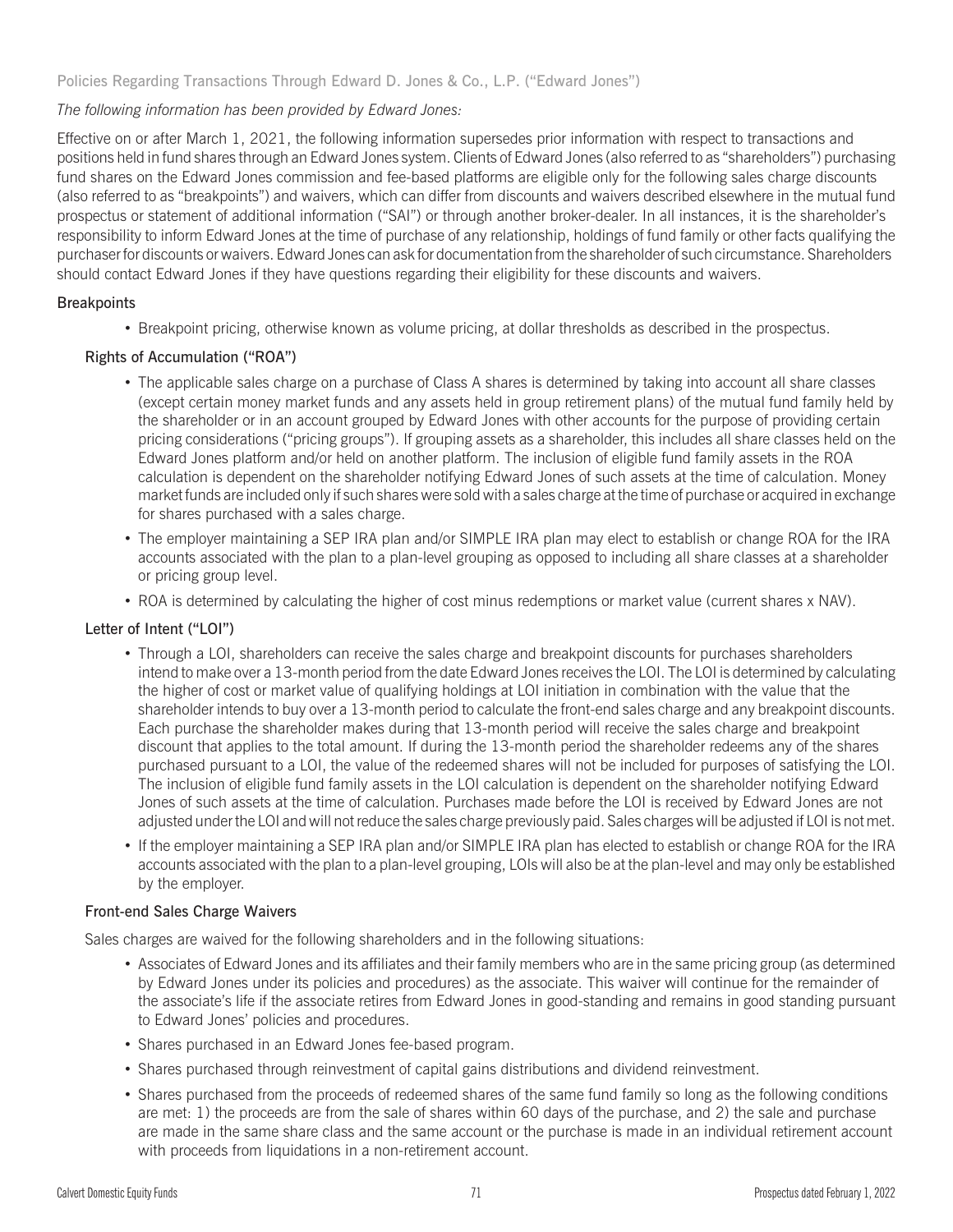- Shares exchanged into Class A shares from another share class so long as the exchange is into the same fund and was initiated at the discretion of Edward Jones. Edward Jones is responsible for any remaining Contingent Deferred Sales Charge ("CDSC") due to the fund company or its affiliate, if applicable. Any future purchases are subject to the applicable sales charge as disclosed in the prospectus.
- Exchanges from Class C shares to Class A shares of the same fund, generally, in the 84th month following the anniversary of the purchase date or earlier at the discretion of Edward Jones.

# CDSC Waivers

If the shareholder purchases shares that are subject to a CDSC and those shares are redeemed before the CDSC is expired, the shareholder is responsible to pay the CDSC except in the following conditions:

- The death or disability of the shareholder.
- Systematic withdrawals with up to 10% per year of the account value.
- Return of excess contributions from an Individual Retirement Account (IRA).
- Shares sold as part of a required minimum distribution for IRA and retirement accounts if the redemption is taken in or after the year the shareholder reaches qualified age based on applicable IRS regulations.
- Shares sold to pay Edward Jones fees or costs in such cases where the transaction is initiated by Edward Jones. Edward Jones is responsible for any remaining CDSC due to the fund company or its affiliate, if applicable.
- Shares exchanged in an Edward Jones fee-based program. Edward Jones is responsible for any remaining CDSC due to the fund company or its affiliate, if applicable.
- Shares acquired through NAV reinstatement.
- Shares redeemed at the discretion of Edward Jones for Minimum Balances as described below.

\*\*\*\*\*\*\*\*\*\*\*\*\*\*\*\*\*\*\*\*\*\*\*\*\*\*\*\*\*\*\*\*\*\*\*\*\*\*\*\*\*\*\*\*\*\*\*\*\*\*\*\*\*\*\*\*\*\*\*\*\*\*\*\*\*\*\*\*\*\*\*\*\*\*\*\*\*\*

### Other Important Information Regarding Transactions Through Edward Jones

## Minimum Purchase Amounts

- Initial purchase minimum: \$250
- Subsequent purchase minimum: none

#### Minimum Balances

- Edward Jones has the right to redeem at its discretion fund holdings with a balance of \$250 or less. The following are examples of accounts that are not included in this policy:
	- A fee-based account held on an Edward Jones platform
	- A 529 account held on an Edward Jones platform
	- An account with an active systematic investment plan or LOI

#### Exchanging Share Classes

• At any time it deems necessary, Edward Jones has the authority to exchange at NAV a shareholder's holdings in a fund to Class A shares of the same fund. Edward Jones is responsible for any remaining CDSC due to the fund company or its affiliate, if applicable. Any future purchases are subject to the applicable sales charge as disclosed in the prospectus.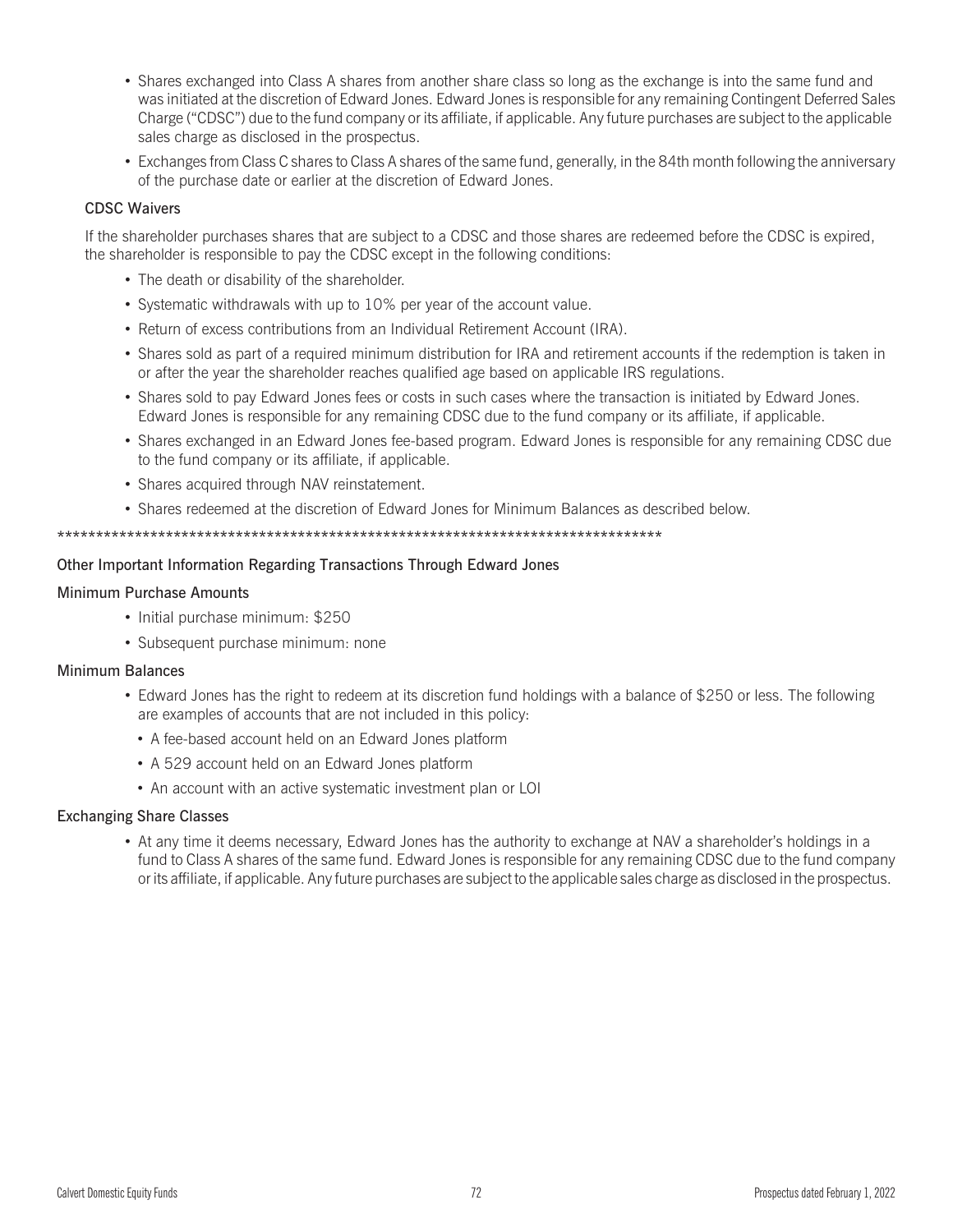Fund Purchases through D.A. Davidson & Co. ("D.A. Davidson")

Effective 5/1/2020, shareholders purchasing fund shares including existing fund shareholders through a D.A. Davidson platform or account, or through an introducing broker-dealer or independent registered investment advisor for which D.A. Davidson provides trade execution, clearance, and/or custody services, will be eligible for the following sales charge waivers (front-end sales charge waivers and contingent deferred, or back-end, sales charge waivers) and discounts, which may differ from those disclosed elsewhere in this prospectus or SAI.

## Front-End Sales Charge Waivers on Class A Shares available at D.A. Davidson

- Shares purchased within the same fund family through a systematic reinvestment of capital gains and dividend distributions.
- v Employees and registered representatives of D.A. Davidson or its affiliates and their family members as designated by D.A. Davidson.
- Shares purchased from the proceeds of redemptions within the same fund family, provided (1) the repurchase occurs within 90 days following the redemption, (2) the redemption and purchase occur in the same account, and (3) redeemed shares were subject to a front-end or deferred sales charge (known as Rights of Reinstatement).
- v A shareholder in the Fund's Class C shares will have their shares converted at net asset value to Class A shares (or the appropriate share class) of the Fund if the shares are no longer subject to a CDSC and the conversion is consistent with D.A. Davidson's policies and procedures.

# CDSC Waivers on Classes A and C shares available at D.A. Davidson

- Death or disability of the shareholder.
- Shares sold as part of a systematic withdrawal plan as described in the fund's prospectus.
- Return of excess contributions from an IRA Account.
- Shares sold as part of a required minimum distribution for IRA or other qualifying retirement accounts as described in the fund's prospectus beginning in the calendar year the shareholder turns age 72.
- Shares acquired through a right of reinstatement.

## Front-end sales charge discounts available at D.A. Davidson: breakpoints, rights of accumulation and/or letters of intent CDSC Waivers on Classes A and C shares available at D.A. Davidson

- Breakpoints as described in this prospectus.
- Rights of accumulation which entitle shareholders to breakpoint discounts will be automatically calculated based on the aggregated holding of fund family assets held by accounts within the purchaser's household at D.A. Davidson. Eligible fund family assets not held at D.A. Davidson may be included in the calculation of rights of accumulation only if the shareholder notifies his or her financial advisor about such assets.
- v Letters of intent which allow for breakpoint discounts based on anticipated purchases within a fund family, over a 13-month time period. Eligible fund family assets not held at D.A. Davidson may be included in the calculation of letters of intent only if the shareholder notifies his or her financial advisor about such assets.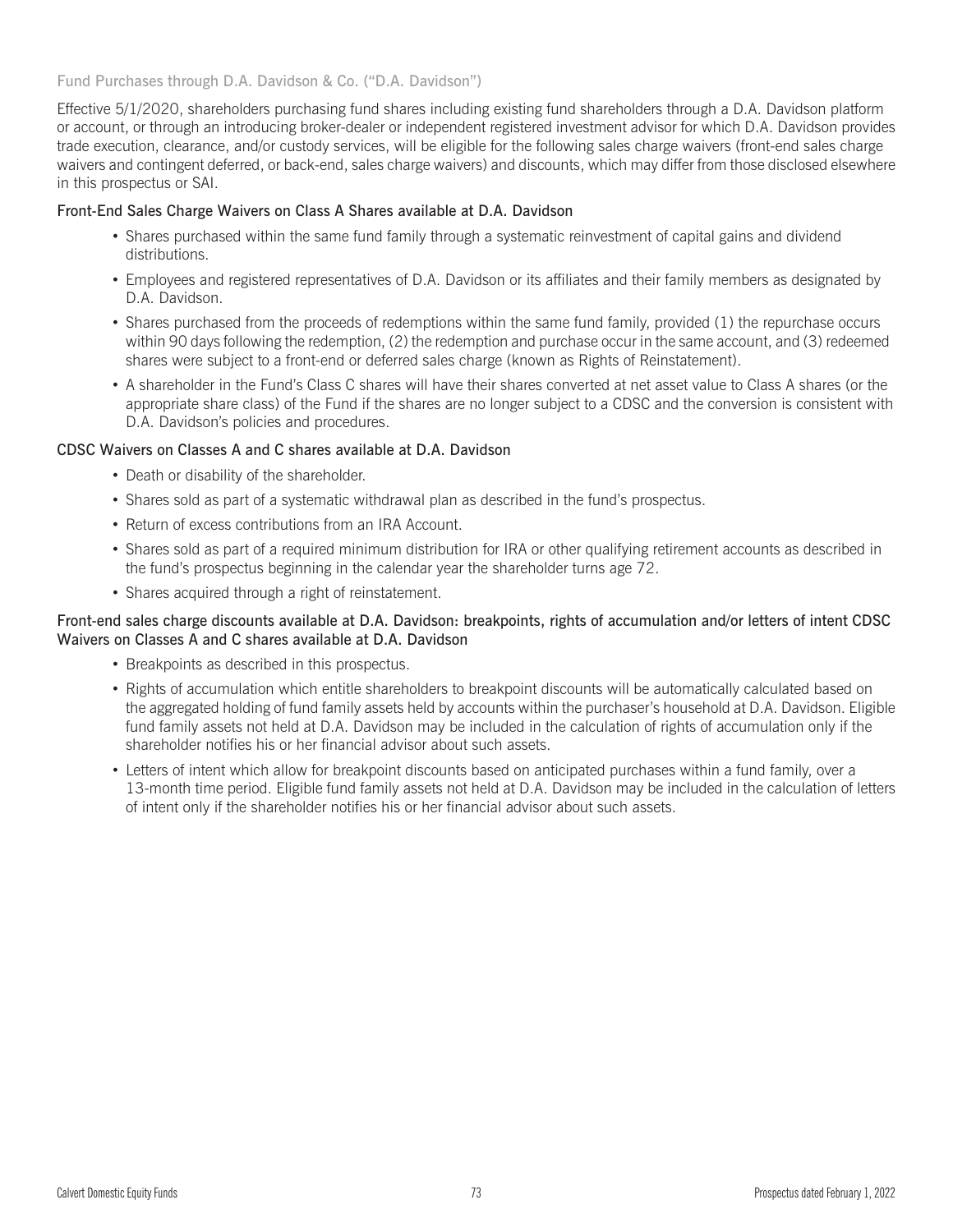#### Fund Purchases through Robert W. Baird & Co. Incorporated ("Baird")

Effective June 15, 2020, shareholders purchasing fund shares through a Baird platform or account will only be eligible for the following sales charge waivers (front-end sales charge waivers and CDSC waivers) and discounts, which may differ from those disclosed elsewhere in this prospectus or the SAI

#### Front-End Sales Charge Waivers on Class A shares Available at Baird

- Shares purchased through reinvestment of capital gains distributions and dividend reinvestment when purchasing share of the same fund
- v Share purchase by employees and registers representatives of Baird or its affiliate and their family members as designated by Baird
- Shares purchase from the proceeds of redemptions within the same fund family, provided (1) the repurchase occurs within 90 days following the redemption, (2) the redemption and purchase occur in the same accounts, and (3) redeemed shares were subject to a front-end or deferred sales charge (known as rights of reinstatement)
- v A shareholder in the Fund's Class C Shares will have their shares converted at net asset value to Class A shares of the Fund if the shares are no longer subject to CDSC and the conversion is in line with the policies and procedures of Baird
- v Employer-sponsored retirement plans or charitable accounts in a transactional brokerage account at Baird, including 401(k) plans, 457 plans, employer-sponsored 403(b) plans, profit sharing and money purchase pension plans and defined benefit plans. For purposes of this provision, employer-sponsored retirement plans do not include SEP IRAs, Simple IRAs or SAR-SEPs

#### CDSC Waivers on Class A and C shares Available at Baird

- Shares sold due to death or disability of the shareholder
- Shares sold as part of a systematic withdrawal plan as described in the Fund's Prospectus
- Shares sold due to returns of excess contributions from an IRA Account
- Shares sold as part of a required minimum distribution for IRA and retirement accounts
- Shares sold to pay Baird fees but only if the transaction is initiated by Baird
- Shares acquired through a right of reinstatement

## Front-End Sales Charge Discounts Available at Baird: Breakpoints and/or Rights of Accumulations

- Breakpoints as described in this prospectus
- v Rights of accumulations which entitles shareholders to breakpoint discounts will be automatically calculated based on the aggregated holding of fund family assets held by accounts within the purchaser's household at Baird. Eligible fund family assets not held at Baird may be included in the rights of accumulations calculation only if the shareholder notifies his or her financial advisor about such assets
- Letters of Intent (LOI) allow for breakpoint discounts based on anticipated purchases of fund family assets through Baird, over a 13-month period of time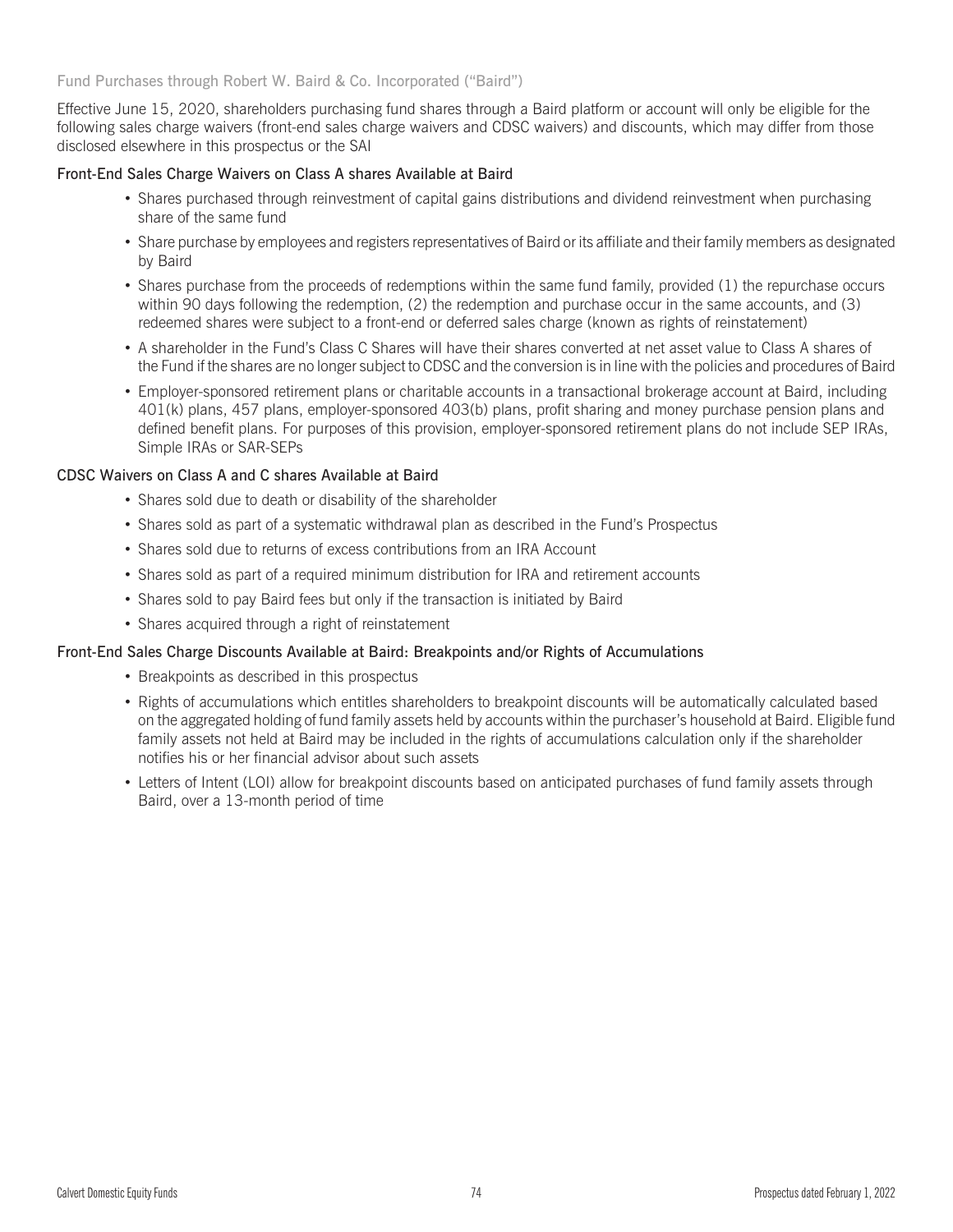Waivers Specific to Stifel, Nicolaus & Company, Incorporated ("Stifel")

Effective July 1, 2020, shareholders purchasing Fund shares through a Stifel platform or account or who own shares for which Stifel or an affiliate is the broker-dealer of record are eligible for the following additional sales charge waiver:

Front-End Sales Load Waiver on Class A shares

• Class C shares that have been held for more than seven (7) years will be converted to Class A shares of the same Fund at net asset value pursuant to Stifel's policies and procedures.